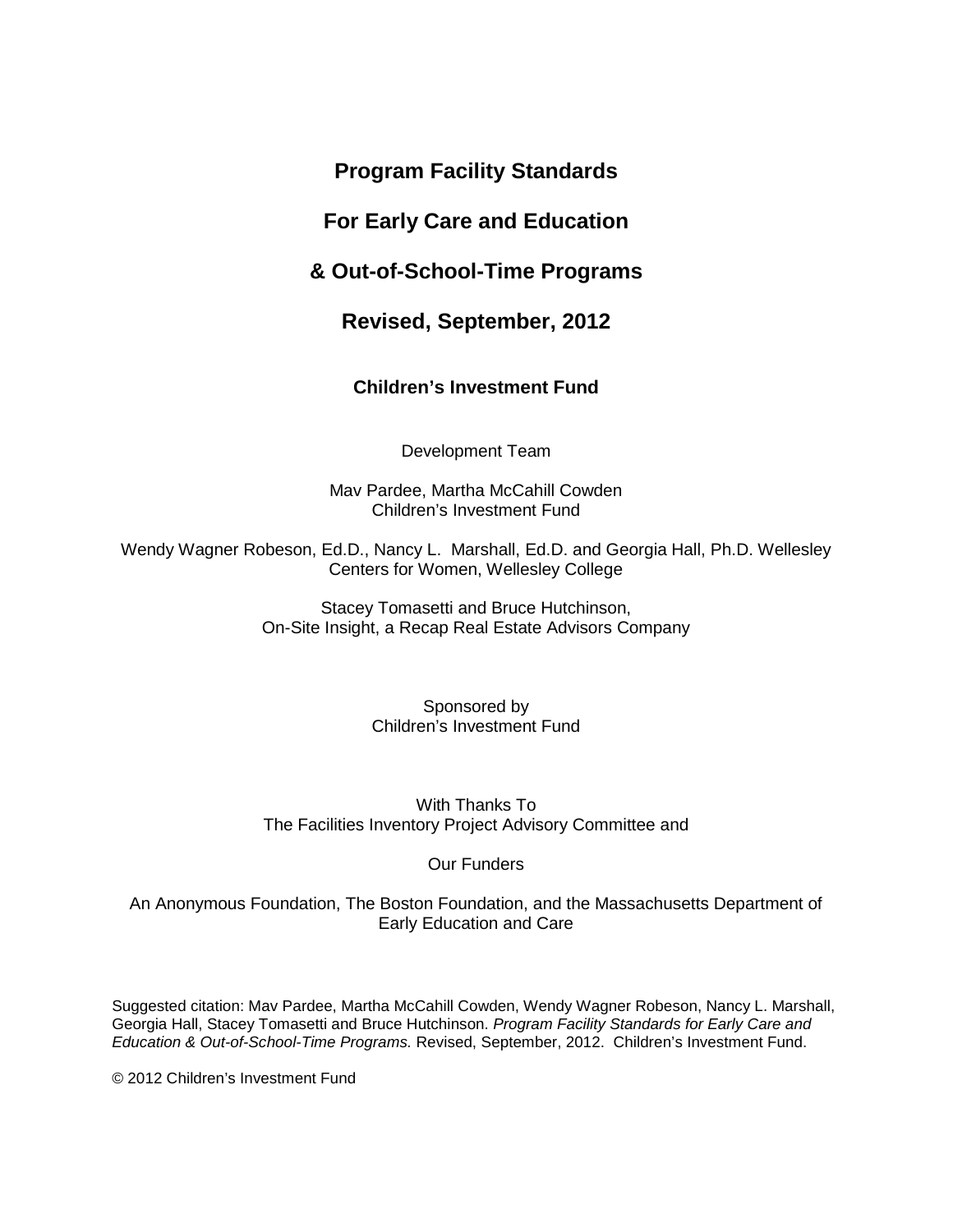## **Introduction**

Children's development is supported by contexts that promote their learning and growth, including early care and education and out-of-school-time programs. Considerable research has examined the importance of *psychosocial* environments, including relationships with caring adults. *Physical* environments are also important contexts for children's development. The physical environment is "the stage or setting upon which social transactions take place."<sup>[1](#page-1-0)</sup> Physical environments can affect children's outcomes in two ways, by suggesting "a range of activities that can or cannot occur," and by eliciting emotions, such as feelings of comfort, selfworth or anxiety. $2$ 

Facility quality is significantly related to program quality for children in infant, toddler and preschool classrooms and in out-of-school time programs. Preschool-age children exhibit more social withdrawal and more off-task behavior under crowded conditions. In a 2004 study, Kantrowitz and Evans found that the more children there were per activity area, the greater the amount of time spent off-task.<sup>[3](#page-1-2)</sup> Crowding in child care centers has also been associated with attention deficits, behavior problems, and reduced interactions between children.<sup>[4](#page-1-3)</sup> In a study of cortisol levels among 18-40 month old children, Legendre found higher cortisol levels among children in more crowded classrooms, and in group sizes of more than 1[5](#page-1-4) children.<sup>5</sup> Higher cortisol levels indicate greater stress.

In a study of programs serving 4-year-olds in 10 countries, Montie and colleagues found that children who attended programs that offered a wide range of equipment and materials showed greater improvement in cognitive performance than children in less resource rich programs.<sup>[6](#page-1-5)</sup> In a study of 202 Colorado child care centers, Perlman and colleagues found that classrooms with varied materials and activities, adequate space and appropriate furnishings had higher quality interactions between staff and children, including developmentally appropriate interactions during personal care routines and encouragement of language development.<sup>[7](#page-1-6)</sup>

The Cornerstones <sup>[8](#page-1-7)</sup>report on early childhood settings in Massachusetts highlighted concerns about hygiene and sanitation. It found that 39% of preschool sites had too little indoor space, poor ventilation, poor lighting, or inadequate activity spaces. 51% of infant-toddler programs lacked appropriate furnishings or made use of furnishings that were in poor repair. Fewer than half the programs had space and materials for active physical play.

 $1$  Theodore Wachs, 1989. The development of effective child care environments: Contributions from the study of early

<span id="page-1-1"></span><span id="page-1-0"></span>experience. *Children's Environments Quarterly*, 8 (4) 4-16.<br><sup>2</sup> Olds, A.R., 1989. Psychological and physiological harmony in child care center design. *Children's Environments*<br>Quarterly, 6 (4) 8-16.

<span id="page-1-2"></span>*Quarterly*, 6 (4) 8-16. <sup>3</sup> Kantrowitz, E.J. & Evans, G.W. 2004. The relation between the ratio of children per activity area and off-task behavior and type of play in day care centers. *Environment and Behavior,* 36 (4), 541-557. <sup>4</sup>

<span id="page-1-3"></span>Maxwell, L. 1996. Multiple effects of home and day care crowding. *Environment and Behavior*, 28(4), 494-511, cited in *Evans op. cit.; Maxwell, L.E. 2003. Home and school density effects on elementary school children.* 

<span id="page-1-4"></span>*Environment and Behavior*, 35 (4), 56 Environmental features influencing toddlers' bioemotional reactions in day care centers.<br>*Environment and Behavior*, 35 (4), 523-549.<br>**6 Mentional Environment and Behavior**, 35 (4).

Montie, J.E., Xiang, Z. & Schweinhart, L.J. 2006. Preschool experience in 10 countries: Cognitive and language

<span id="page-1-6"></span><span id="page-1-5"></span>performance at age 7. *Early Childhood Research Quarterly,* 21, 313-331.<br><sup>7</sup> Perlman, M., Zellman, G.L. & Le, V. 2004. Examining the psychometric properties of the Early Childhood<br>Environment Rating Scale-Revised (ECERS-R)

<span id="page-1-7"></span><sup>&</sup>lt;sup>8</sup> Washington, V., Reed, M., and Cowden, M. 2007. *Cornerstones: Strengthening the Foundation of Health and Safety in Early Education and Care.* Cambridge, MA: Schott Fellowship in Early Education and Care at Cambridge College.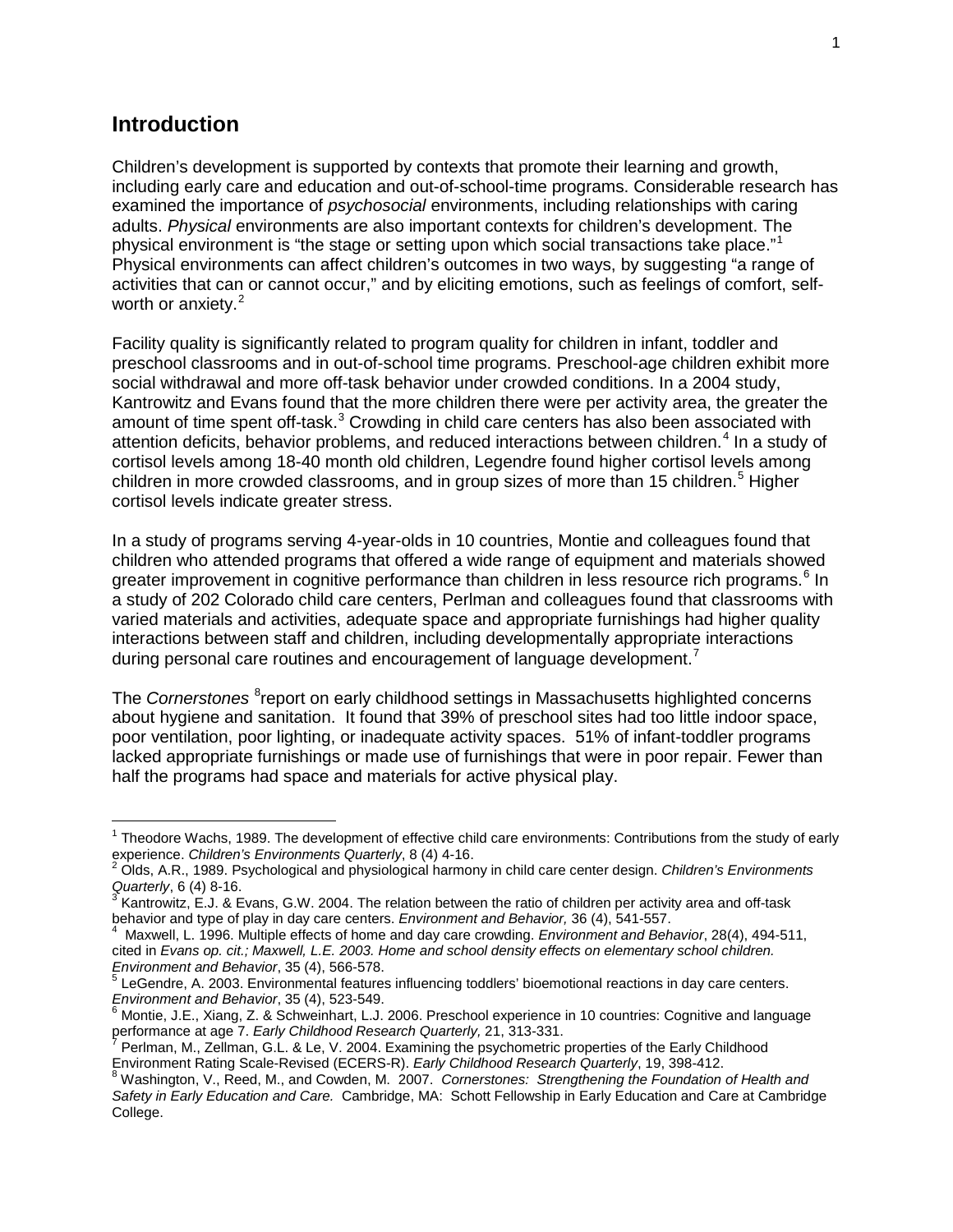While there is less research on out-of-school time program facilities, there is some information. Research on schools has found that students in poorer quality facilities have poorer test scores, poorer attendance and higher dropout rates.<sup>[9](#page-2-0)</sup> Technical design features, such as acoustics, climate control, lighting and warm colors, have been found to be correlated with positive child outcomes.<sup>[10](#page-2-1)</sup> And the Massachusetts After-School Research Study<sup>[11](#page-2-2)</sup>found that appropriate space led to positive staff engagement, which in turn led to positive youth engagement, challenging activities and high-quality homework time.

## **The Facilities Standards and Criteria**

While there are multiple sets of standards offered through varying professional and accrediting organizations that address some components of the physical environment, there is no single set of standards which pays comprehensive attention to facility quality and functionality and none that address standards for both ECE and OST programs. The Children's Investment Fund recognized the need for standards that identify those elements that support good educational environments for children, work environments for staff, and the health and safety of all occupants – standards that go beyond the interior to assess the general condition of a building, the building envelope, mechanical systems, and the grounds. CIF, with consultants from Wellesley Centers for Women and On-Site Insight, a Recap Real Estate Advisors Company, has developed standards for physical environments that support children's safety and healthy development.

The Facilities Standards and Criteria consist of three sections:

**I. The Facilities Standards.** There are 10 facilities standards.

**II. Standards and Criteria Tables.** The Standards and Criteria Tables describe the criteria for each of the 10 standards. Each criterion can be met at three levels: a program that meets *Regulatory Standards* complies with Massachusetts state regulations (licensure, building codes, fire and health regulations); a program that meets *Professional Standards* meets Professional Association Standards and guidelines; a program that meets *Best Practices* follows best practice guidelines. Within the specific criteria, some criteria are designated for specific age groups; unless specified, all other criteria are for every age group. Because these standards will be used across the country, we have incorporated many national criteria in *Professional Standards* that replicate *Regulatory Standards* criteria from Massachusetts state regulations. We have marked these replications with an asterisk  $(*)$ . In addition, Appendix A addresses accessibility issues.

**III. Detailed Criteria.** The Detailed Criteria provide the specific regulations, professional guidelines and recommendations for best practices, with verbatim quotes from the sources and citations, to allow programs to review the appropriate sections of the source documents. The references for the source documents are given at the beginning of Section III. As in the Standards and Criteria Tables, if *Professional Standards* are replicated in Massachusetts state regulations (*Regulatory Standards*), we have marked the detailed *Professional Standards* with an asterisk. In addition, some standards apply only to new construction, and we have noted them accordingly.

<span id="page-2-2"></span><span id="page-2-1"></span>

<span id="page-2-0"></span><sup>&</sup>lt;sup>9</sup> Evans, op. cit.<br><sup>10</sup> Moore 2001. op. cit.<br><sup>11</sup> Intercultural Center for Research in Education and National Institute on Out-of-School Time, 2005. *Pathways to Success for Youth: What Counts in After-School,* p. 26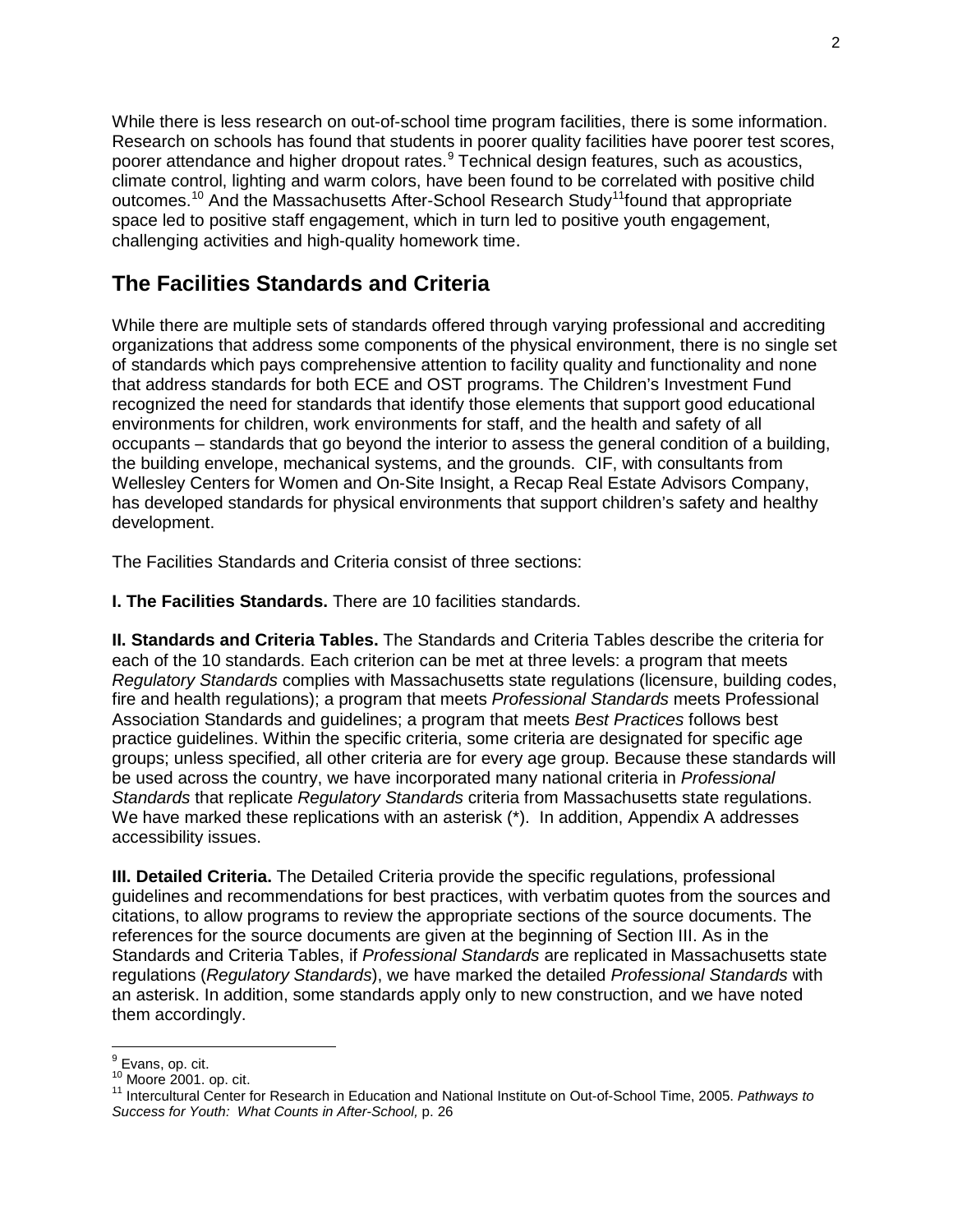## **I. The Facilities Standards**

1. INSPECTIONS: The facility meets all local and state inspection, licensing and code requirements to ensure the health and safety of all persons who occupy the space and to support basic program operations. All inspections are current.

2. SITE LOCATION, ORIENTATION AND LAYOUT: The facility is located on a site that supports the program activities. The location is convenient to transportation and basic community services, and makes best use of the features of the site.

3. VEHICULAR ACCESS AND PARKING AREAS: The facility drop-off/pick-up and general parking areas are accessible, easy to navigate, safe for vehicular and pedestrian traffic, and adequate to address parking needs.

4. BUILDING ENTRY/LOBBY: The entrance to the facility is visible, secure and accessible. It welcomes children and adults into the center while providing an appropriate level of security.

5. ENVELOPE & SYSTEMS: The facility is safe, secure and accessible. The external and internal envelope and structures (roof, ceilings, doors, walls, floors, windows, exits, stairways) are in good repair and well-maintained. There is sufficient capacity in the electrical, heating, ventilation and cooling, plumbing, fire, lighting and water systems to meet all regulations and ensure the comfort and safety of building occupants.

6. CHILD ACTIVITY SPACE: The facility provides sufficient child activity space designed to support program activities, including educational activities, hygiene and routine care. The space is divided into zones for messy, quiet, and active activities. It welcomes and engages children and youth and makes them feel secure and comfortable.

7. ADULT ACTIVITY SPACE: The facility includes space for reception and administrative offices, staff needs for meeting, planning and relaxation, and space for parents. It is equipped with furnishings, appropriate technology and other resources to support a professional staff.

8. SUPPORT SPACE: The facility includes sufficient space for all functions that support program operations, including food preparation, cleaning and maintenance, laundry and longterm storage.

9. ENVIRONMENTAL HEALTH: The facility meets environmental health standards in the management of hazardous materials, provisions for safe drinking water, recycling and refuse, temperature and humidity, and storage of potentially toxic substances.

10. OUTDOOR SPACE & ACTIVITIES: The facility provides sufficient outdoor space and equipment suitable for the ages of the children in the program. The space and equipment offer access to nature and natural materials, opportunities for healthy physical activities and learning.

APPENDIX A: ACCESSIBILITY: The facility provides accessible indoor and outdoor space and equipment to provide persons with disabilities the full and safe use of the buildings and grounds.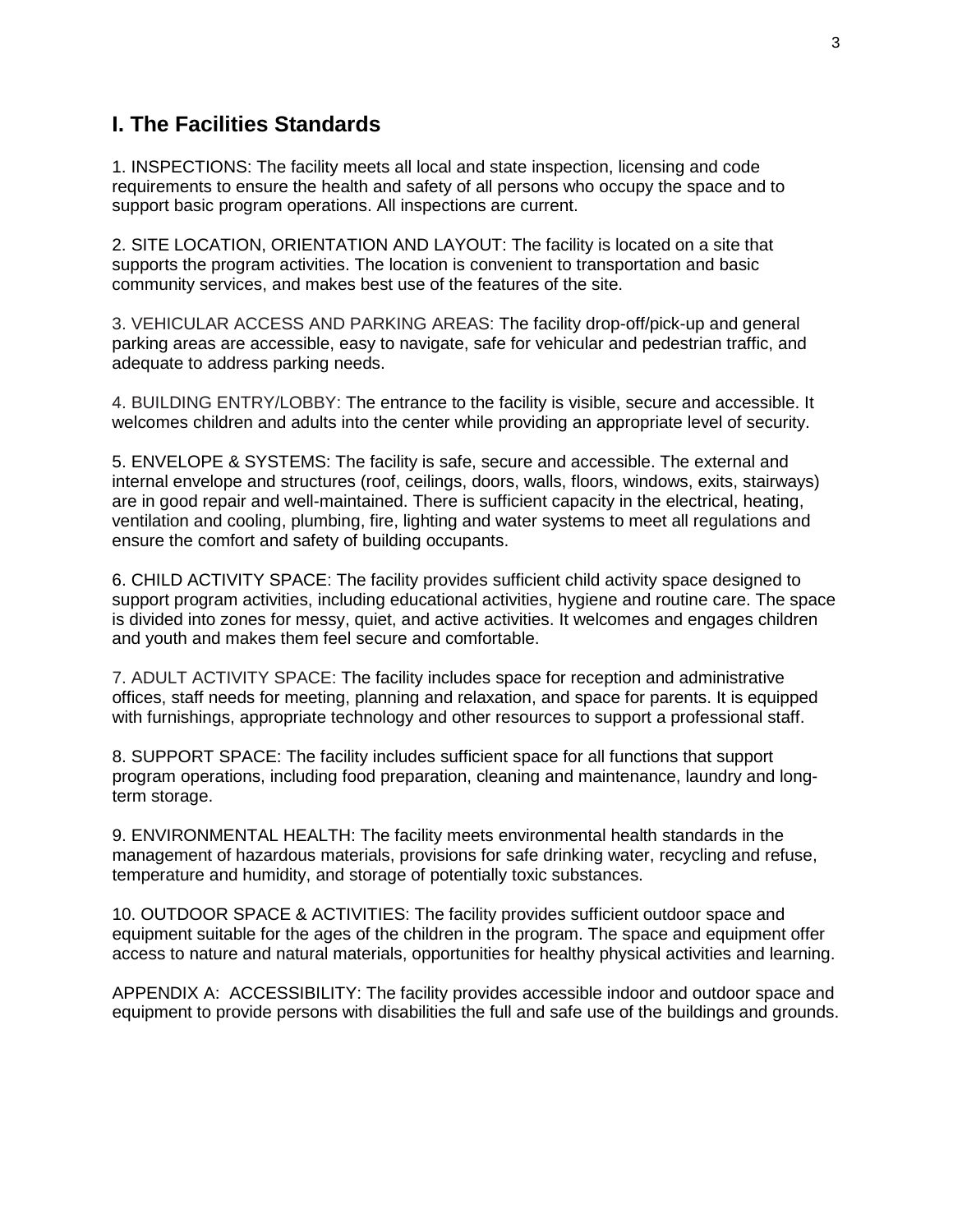# **II. Standards and Criteria Tables**

|                    | 1. INSPECTIONS: The facility meets all local and state inspection, licensing and code requirements to ensure the health and safety |
|--------------------|------------------------------------------------------------------------------------------------------------------------------------|
|                    | of all persons who occupy the space and to support basic program operations. All inspections are current.                          |
| <b>Criteria</b>    | <b>Regulatory Standards</b>                                                                                                        |
| 1.1 Building Code  | Certificate of inspection from the Department of Public Safety or the local building inspector certifying that the                 |
| Inspection         | facility complies with the State Building Code.                                                                                    |
| 1.2 Certificate of | A copy of the Certificate of Occupancy and Use shall be posted at the main entry or be made readily available                      |
| Occupancy          | for inspection.                                                                                                                    |
| 1.3 Egress         | The egress must comply with the state building code and with the state fire code.                                                  |
| 1.4 Elevators      | The program must meet state elevator regulations.                                                                                  |
| 1.5 Fire Safety    | The licensee shall submit evidence of compliance with applicable fire codes.                                                       |
| Inspection         |                                                                                                                                    |
| 1.6 Heating        | The program must meet 606 CMR 7.00: Standards For The Licensure Or Approval Of Family Child Care; Small                            |
|                    | Group And School Age And Large Group And School Age Child Care Programs governing fuel burning stoves.                             |
| 1.7 Health         | The program must meet 606 CMR 7.00: Standards For The Licensure Or Approval Of Family Child Care; Small                            |
| Inspection         | Group And School Age And Large Group And School Age Child Care Programs governing health inspections.                              |
| 1.8 EEC License    | The program must be licensed by the Massachusetts Department of Early Education and Care to provide child                          |
|                    | care.                                                                                                                              |
| 1.9 Lead Paint     | Programs serving any child younger than 5 years old: The program must meet 606 CMR 7.00: Standards For                             |
| Inspection         | The Licensure Or Approval Of Family Child Care; Small Group And School Age And Large Group And School                              |
|                    | Age Child Care Programs governing lead paint inspection.                                                                           |
| 1.10 Pool          | The program must meet 606 CMR 7.00: Standards For The Licensure Or Approval Of Family Child Care; Small                            |
| Inspection         | Group And School Age And Large Group And School Age Child Care Programs governing pool and pool roof                               |
|                    | inspections.                                                                                                                       |
| 1.11 Porches &     | Porches and decks must be inspected and approved by the EEC before use by child care children.                                     |
| Decks Inspection   |                                                                                                                                    |
| 1.12 Water Source  | The program must meet 606 CMR 7.00: Standards For The Licensure Or Approval Of Family Child Care; Small                            |
| Inspection         | Group And School Age And Large Group And School Age Child Care Programs governing water source                                     |
|                    | inspections.                                                                                                                       |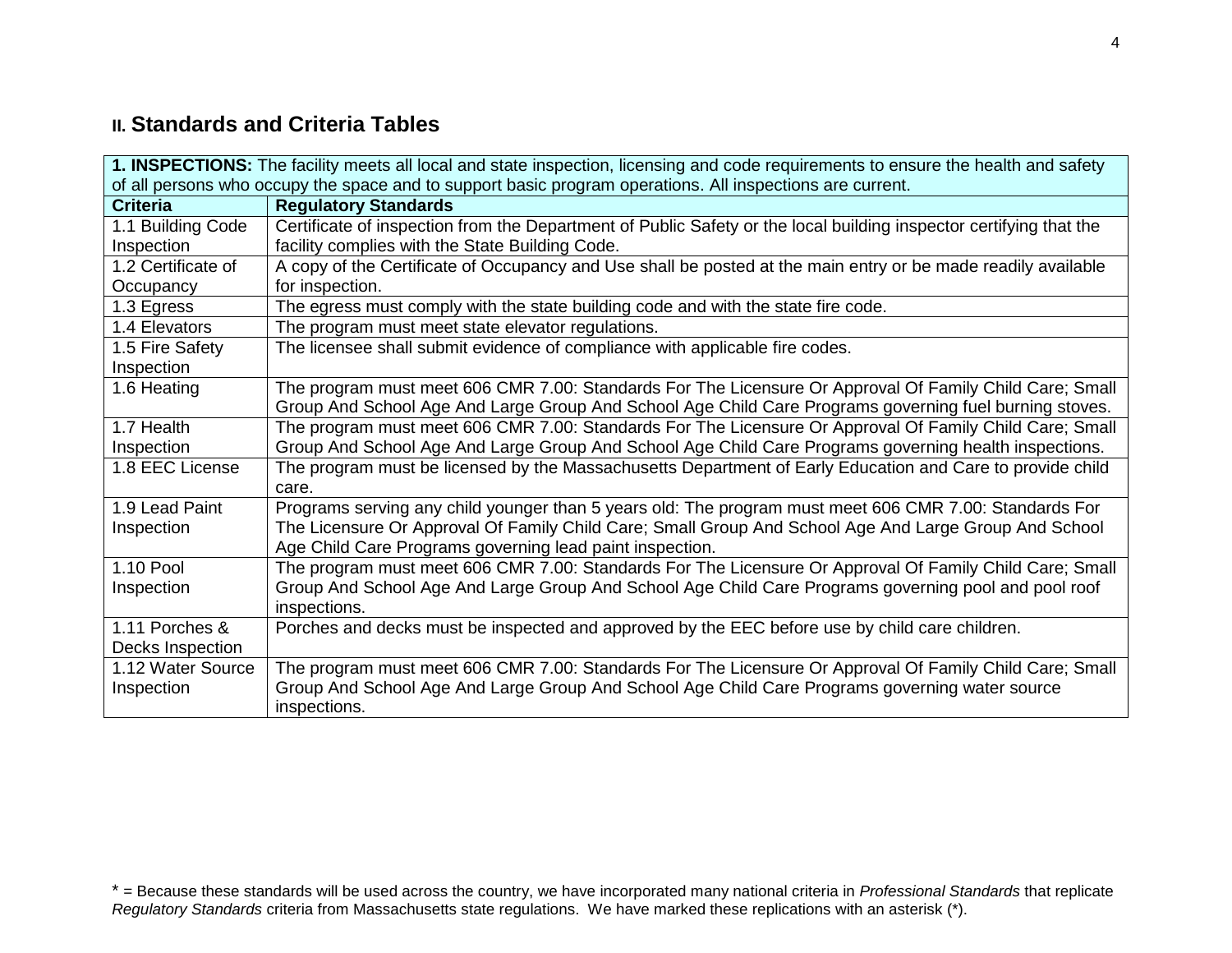| 2. SITE LOCATION, ORIENTATION AND LAYOUT: The facility is located on a site that supports the program activities. The location |                                                                                                               |                  |                                                                  |  |  |
|--------------------------------------------------------------------------------------------------------------------------------|---------------------------------------------------------------------------------------------------------------|------------------|------------------------------------------------------------------|--|--|
|                                                                                                                                | is convenient to transportation and basic community services, and makes best use of the features of the site. |                  |                                                                  |  |  |
| <b>Regulatory</b><br><b>Professional</b>                                                                                       |                                                                                                               |                  |                                                                  |  |  |
| <b>Criteria</b>                                                                                                                | <b>Standards</b>                                                                                              | <b>Standards</b> | <b>Best Practices</b>                                            |  |  |
| 2.1 Site Location                                                                                                              |                                                                                                               |                  | (For new construction) - The facility is located on a site that  |  |  |
|                                                                                                                                |                                                                                                               |                  | supports the program activities and the health and safety of     |  |  |
|                                                                                                                                |                                                                                                               |                  | children and staff. The location is convenient to transportation |  |  |
| and basic community services, and makes best use of the natural                                                                |                                                                                                               |                  |                                                                  |  |  |
|                                                                                                                                |                                                                                                               |                  | features of the site.                                            |  |  |

**3. VEHICULAR ACCESS AND PARKING AREAS:** The facility drop-off/pick-up and general parking areas are accessible, easy to navigate, safe for vehicular and pedestrian traffic, and adequate to address parking needs.

| <b>Criteria</b>                                        | <b>Regulatory</b><br><b>Standards</b> | <b>Professional</b><br><b>Standards</b> | <b>Best Practices</b>                                                                                                                                            |
|--------------------------------------------------------|---------------------------------------|-----------------------------------------|------------------------------------------------------------------------------------------------------------------------------------------------------------------|
| 3.1 Drop-<br>Off/Pick-Up and<br><b>General Parking</b> |                                       |                                         | Design bus drop-off/pick-up, parking and traffic pattern to<br>maximize access and safety.                                                                       |
| 3.2 Emergency<br><b>Vehicle Access</b>                 |                                       |                                         | At least one emergency parking place must be provided as near<br>to the center as possible. Provide emergency vehicle access into<br>the playgrounds via a gate. |

**4. BUILDING ENTRY/LOBBY:** The entrance to the facility is visible, secure and accessible. It welcomes children and adults into the center while providing an appropriate level of security.

| <b>Criteria</b> | <b>Regulatory</b><br><b>Standards</b> | <b>Professional</b><br><b>Standards</b> | <b>Best Practices</b>                                                                                                        |
|-----------------|---------------------------------------|-----------------------------------------|------------------------------------------------------------------------------------------------------------------------------|
| 4.1 Entry       |                                       |                                         | The main entry is designed to provide security, support energy<br>conservation, and provide a welcoming transition space for |
|                 |                                       |                                         | families, staff and visitors.                                                                                                |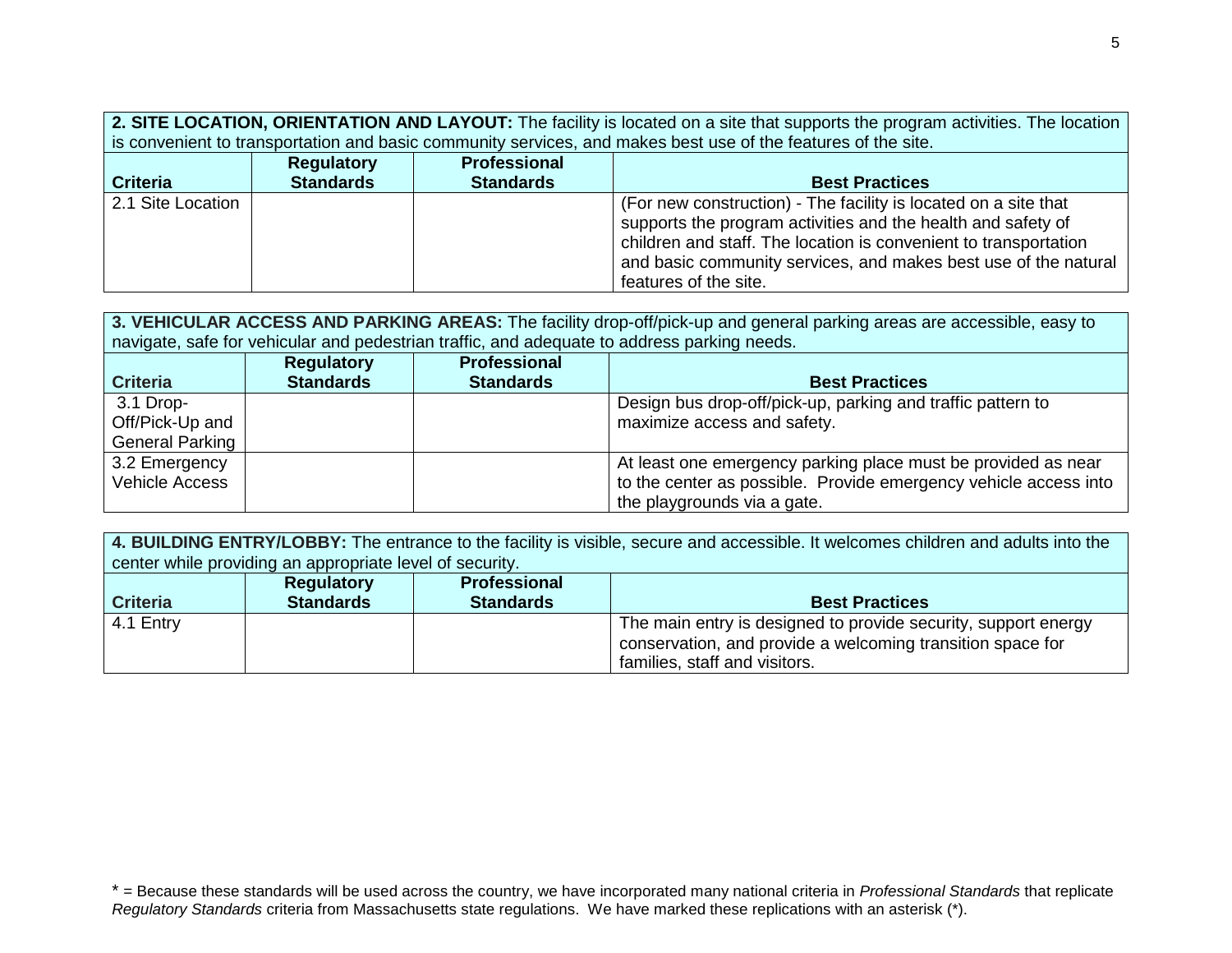**5. ENVELOPE & SYSTEMS:** The facility is safe, secure and accessible. The external and internal envelope and structures (roof, ceilings, doors, walls, floors, windows, exits, stairways) are in good repair and well-maintained. There is sufficient capacity in the electrical, heating, ventilation and cooling, plumbing, fire, lighting and water systems to meet all regulations and ensure the comfort and safety of building occupants.

| Criteria                                                  | <b>Regulatory Standards</b>                                                                    | <b>Professional Standards</b>                                                                                                                                                                                  | <b>Best Practices</b>                                                                                                                                                                                      |
|-----------------------------------------------------------|------------------------------------------------------------------------------------------------|----------------------------------------------------------------------------------------------------------------------------------------------------------------------------------------------------------------|------------------------------------------------------------------------------------------------------------------------------------------------------------------------------------------------------------|
| 5.1 Alternative<br>Energy                                 |                                                                                                |                                                                                                                                                                                                                | Use on-site alternative energy for<br>electricity production or<br>heating/cooling                                                                                                                         |
| 5.2 Ceilings                                              | Ceilings shall be<br>maintained in a safe,<br>operable and sanitary<br>condition.              | Ceilings shall be structurally sound, in good<br>repair, easy to clean and finished to meet<br>local health standards for exposure to toxic<br>fumes, dust, mold, ventilation, heating,<br>lighting and noise. | Ceilings should vary in height to<br>provide optimal environments for<br>children. Ceiling tiles and paint<br>should have been tested and certified<br>for low emissions of volatile organic<br>compounds. |
| 5.3 Doors                                                 | Doors meet state building<br>code requirements.                                                | Required means of egress doors shall be<br>36 inches. All other doors shall provide a<br>minimum clear width of 32 inches. *                                                                                   | Doors for children and adults should<br>provide acoustic privacy, be made of<br>wood and appropriately glazed, with<br>glass panes for visibility and light.                                               |
| 5.4 Electrical<br>System and<br><b>Electrical Outlets</b> | Electrical system meets<br><b>EEC Licensure Standards</b>                                      | Electrical outlets, cords, and extension<br>cords meet NHSPS guidelines.*                                                                                                                                      | Electrical outlets should be placed in<br>locations that support program<br>activities, and there should be<br>sufficient outlets to meet program<br>needs.                                                |
| 5.5 Exits                                                 | Exits and evacuation<br>routes meet state building<br>code and fire prevention<br>regulations. | Exits and evacuation routes meet NHSPS<br>guidelines.                                                                                                                                                          | Exits to the outside should facilitate<br>evacuation of all children and provide<br>direct access to the outside from<br>every child activity room.                                                        |
| 5.6 Exterior<br><b>Walls</b>                              | Exterior walls shall be<br>maintained in a safe,<br>operable and sanitary<br>condition.        | Every exterior wall shall be structurally<br>sound, weather-tight, and water-tight and<br>finished to control mold, dust, and entry of<br>pests into the child care space.*                                    | Walls above grade must meet<br>specific insulation requirements.                                                                                                                                           |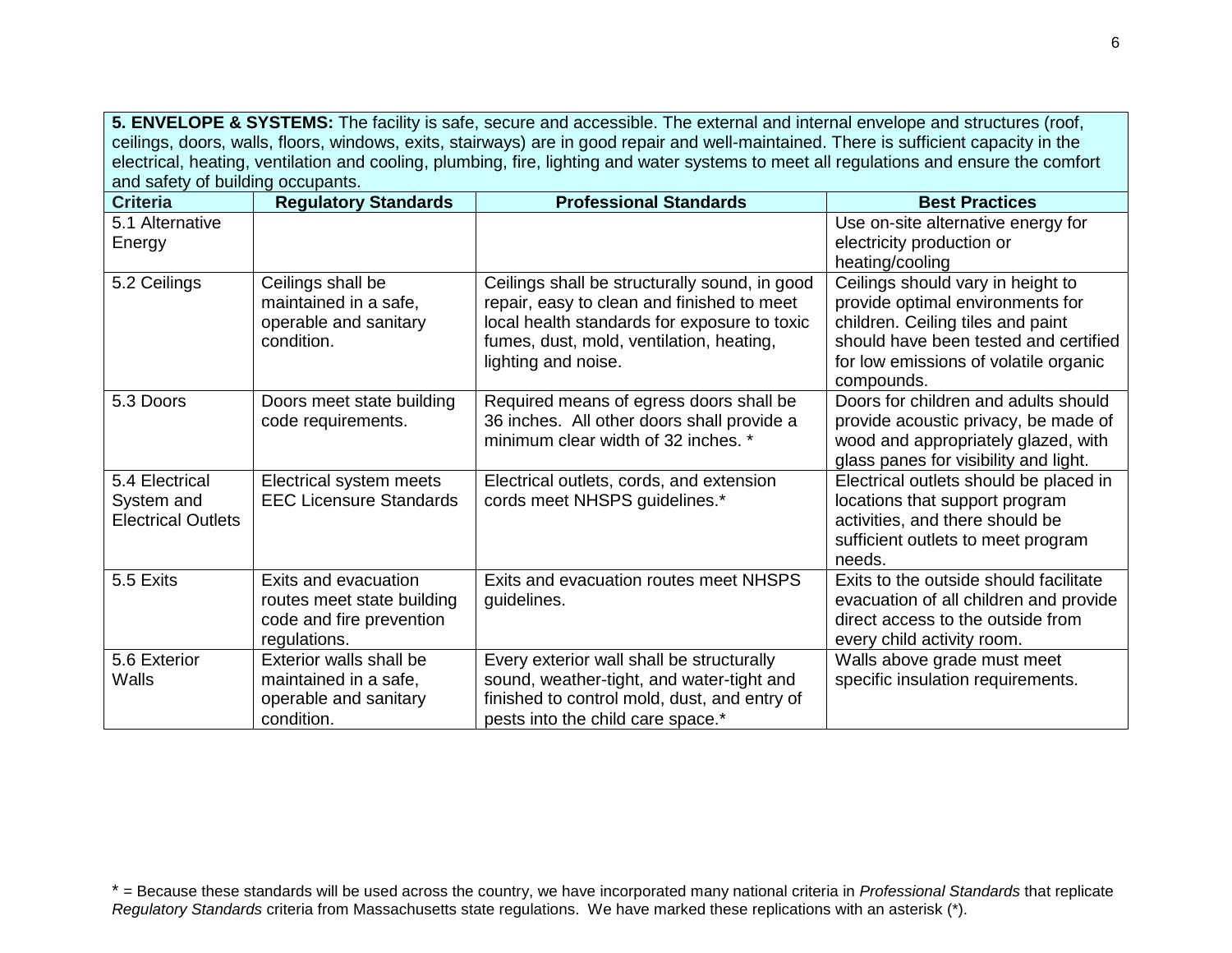|                                                         |                                                                                                                                                    | <b>5. ENVELOPE &amp; SYSTEMS:</b> The facility is safe, secure and accessible. The external and internal envelope and structures (roof,<br>ceilings, doors, walls, floors, windows, exits, stairways) are in good repair and well-maintained. There is sufficient capacity in the<br>electrical, heating, ventilation and cooling, plumbing, fire, lighting and water systems to meet all regulations and ensure the comfort |                                                                                                                                                                                                                                                                      |
|---------------------------------------------------------|----------------------------------------------------------------------------------------------------------------------------------------------------|------------------------------------------------------------------------------------------------------------------------------------------------------------------------------------------------------------------------------------------------------------------------------------------------------------------------------------------------------------------------------------------------------------------------------|----------------------------------------------------------------------------------------------------------------------------------------------------------------------------------------------------------------------------------------------------------------------|
| and safety of building occupants.                       |                                                                                                                                                    |                                                                                                                                                                                                                                                                                                                                                                                                                              |                                                                                                                                                                                                                                                                      |
| <b>Criteria</b>                                         | <b>Regulatory Standards</b>                                                                                                                        | <b>Professional Standards</b>                                                                                                                                                                                                                                                                                                                                                                                                | <b>Best Practices</b>                                                                                                                                                                                                                                                |
| 5.7 Fire System                                         | Meet applicable state fire<br>code and building code<br>regarding carbon<br>monoxide detectors,<br>smoke detectors and fire<br>protection systems. | Fully working fire extinguishers, fire alarms<br>and carbon monoxide detectors are<br>installed in each classroom and are tagged<br>and serviced annually.*                                                                                                                                                                                                                                                                  |                                                                                                                                                                                                                                                                      |
| 5.8 Floors                                              | Meet applicable building<br>code requirements for<br>floors.                                                                                       | Floors are structurally sound, in good repair<br>and safe. Floors are finished to control<br>exposure to levels of toxic fumes, dust,<br>mold, ventilation, heating, lighting and noise<br>deemed hazardous by local health<br>authorities.*                                                                                                                                                                                 | Floors should have a combination of<br>carpeting, large area rugs and hard<br>surfaces for specific activity areas, by<br>selection of materials that support<br>health and safety.                                                                                  |
|                                                         | 5.9 HVAC (Heat, Ventilation, Air Conditioning Systems)                                                                                             |                                                                                                                                                                                                                                                                                                                                                                                                                              |                                                                                                                                                                                                                                                                      |
| 5.9A Heating<br><b>Systems</b>                          | <b>Meet EEC Licensure</b><br>Standards and state<br>building code for heating<br>and cooling systems and<br>equipment.                             | Meet NHSPS guidelines for heating and<br>cooling systems and equipment.*                                                                                                                                                                                                                                                                                                                                                     |                                                                                                                                                                                                                                                                      |
| 5.9B Air<br>Conditioning<br>(Temperature &<br>Humidity) | <b>Meet EEC Licensure</b><br>Standards for temperature.                                                                                            | All rooms that children use are heated,<br>cooled, and ventilated to maintain room<br>temperature and humidity level.                                                                                                                                                                                                                                                                                                        | Heating and cooling systems include<br>temperature controls for each<br>classroom. Meet ASHRAE and GSA<br>standards for temperature and<br>humidity.                                                                                                                 |
| 5.9C Ventilation<br><b>Systems</b>                      | Meet state building code<br>requirements and related<br>maintenance standards.                                                                     | All rooms that children use are ventilated to<br>maintain room temperature and humidity<br>level. Ventilation can be controlled.                                                                                                                                                                                                                                                                                             | Ventilation systems meet standards<br>for temperature and humidity, air<br>exchange effectiveness, carbon<br>dioxide levels.<br>Include air returns over diaper &<br>toilet areas, and meet guidelines in<br>areas where chemicals or cleaning<br>products are used. |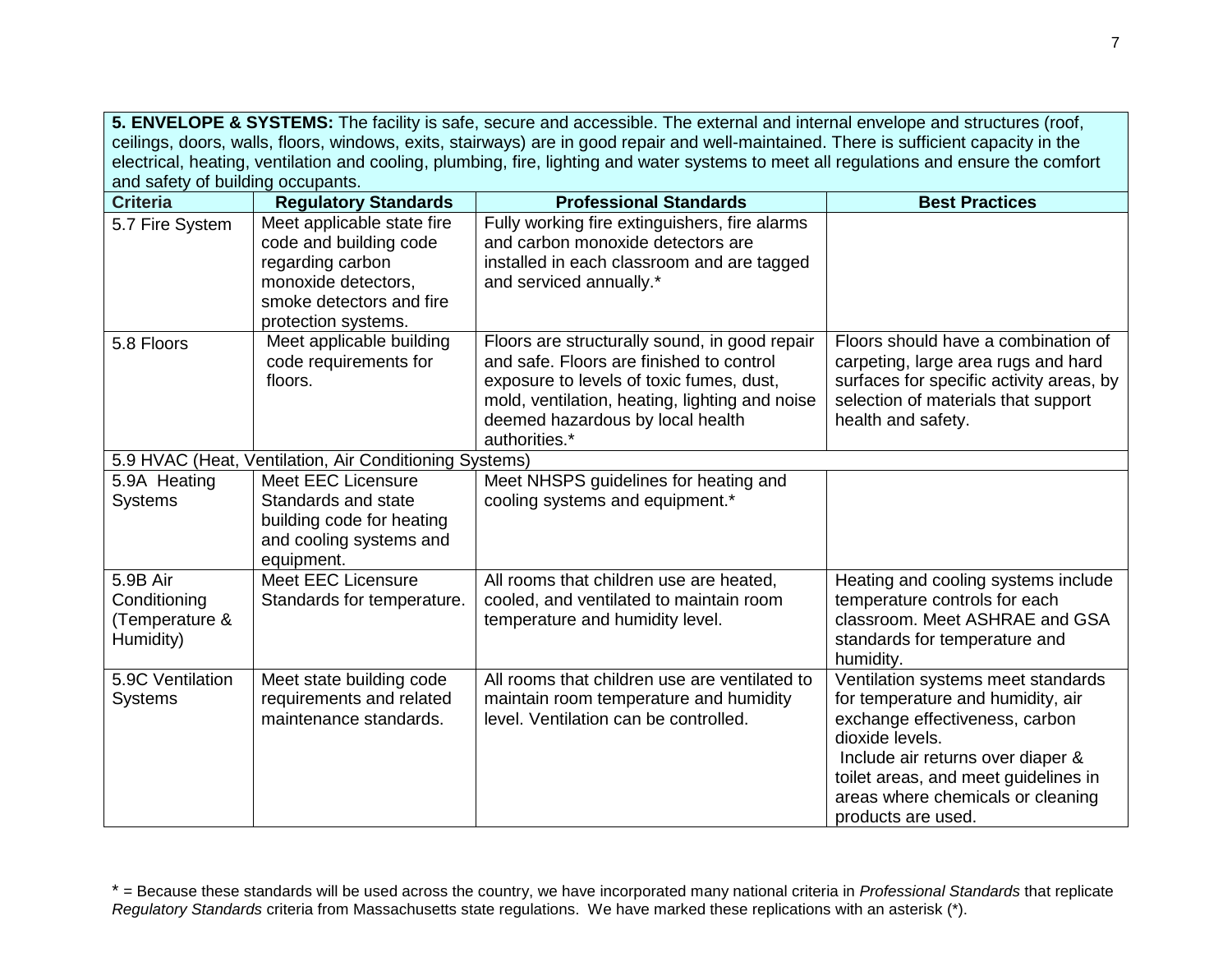**5. ENVELOPE & SYSTEMS:** The facility is safe, secure and accessible. The external and internal envelope and structures (roof, ceilings, doors, walls, floors, windows, exits, stairways) are in good repair and well-maintained. There is sufficient capacity in the electrical, heating, ventilation and cooling, plumbing, fire, lighting and water systems to meet all regulations and ensure the comfort and safety of building occupants.

| <b>Criteria</b>              | <b>Regulatory Standards</b>                                                                     | <b>Professional Standards</b>                                                                                                                                                                                                                                                                                                  | <b>Best Practices</b>                                                                                                                                               |
|------------------------------|-------------------------------------------------------------------------------------------------|--------------------------------------------------------------------------------------------------------------------------------------------------------------------------------------------------------------------------------------------------------------------------------------------------------------------------------|---------------------------------------------------------------------------------------------------------------------------------------------------------------------|
| 5.10 Lighting-<br>artificial | <b>Meet EEC Licensure</b><br>Standards for lighting.                                            | All areas of the facility shall have glare-free<br>natural and/or artificial lighting that provides<br>adequate illumination and comfort for facility<br>activities. Lighting levels must be capable of<br>being reduced during nap times while<br>providing sufficient illumination to ensure<br>staff can observe children.* | Lighting should be specific to the<br>activity in that area, including a mix of<br>natural and artificial light that can be<br>adjusted by staff in each classroom. |
| 5.11 Roof                    | Roofs shall be maintained<br>in a safe, operable and<br>sanitary condition.                     | Roof shall be structurally sound, weather-<br>tight, and water-tight and shall be finished<br>to control mold, dust, and entry of pests into<br>the child care space.*                                                                                                                                                         | Roofs meet SRI (Solar Reflectance<br>Index) standards for roof type, and<br>appropriate insulation standards.                                                       |
| 5.12 Safety                  | Physical facilities are safe,<br>clean, in good repair and<br>free from hazards and<br>clutter. | All areas, both indoors and outdoors, are<br>free from glass, trash, sharp or hazardous<br>items, and visible soil, and are in clean<br>condition.*                                                                                                                                                                            |                                                                                                                                                                     |
| 5.13 Security                |                                                                                                 | If emergency exits lead to potentially unsafe<br>areas for children, emergency exits alert<br>staff if child attempts to leave.                                                                                                                                                                                                | The location should be a defensible<br>space with a secure perimeter,<br>appropriate lighting and controlled<br>access and egress.                                  |
| 5.14 Stairways               | Stairways and stairwells<br>meet EEC Licensure<br>Standards.                                    | Stairways and stairwells meet NHSPS<br>guidelines.                                                                                                                                                                                                                                                                             |                                                                                                                                                                     |
| 5.15 Storage in<br>Center    |                                                                                                 | The facility shall provide and use space to<br>store play and teaching equipment,<br>supplies, records and files.                                                                                                                                                                                                              | 10% of the building's square footage<br>needs to be allocated to storage, and<br>includes a centrally located resource<br>room for bulk storage.                    |

<sup>\* =</sup> Because these standards will be used across the country, we have incorporated many national criteria in *Professional Standards* that replicate *Regulatory Standards* criteria from Massachusetts state regulations. We have marked these replications with an asterisk (\*).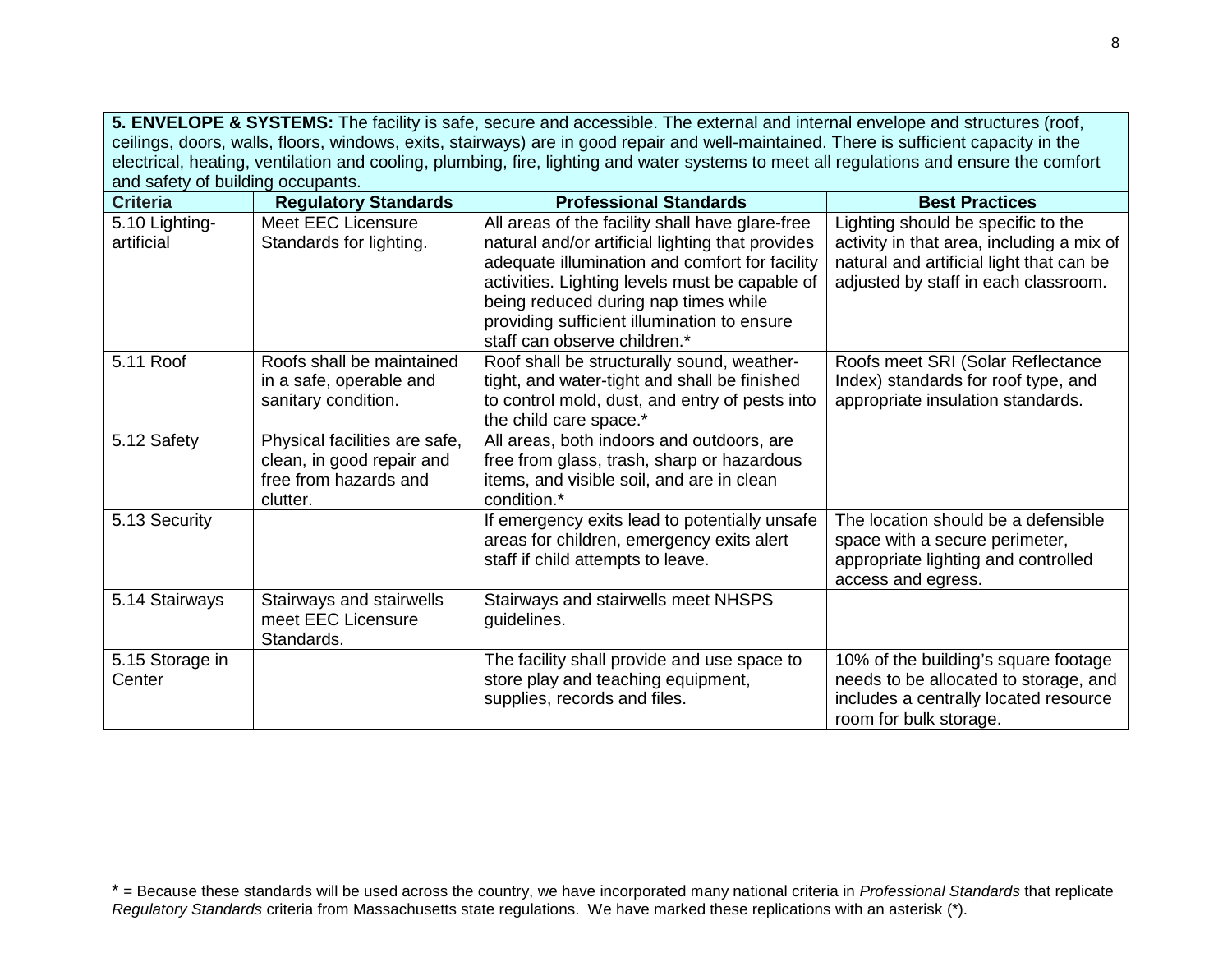**5. ENVELOPE & SYSTEMS:** The facility is safe, secure and accessible. The external and internal envelope and structures (roof, ceilings, doors, walls, floors, windows, exits, stairways) are in good repair and well-maintained. There is sufficient capacity in the electrical, heating, ventilation and cooling, plumbing, fire, lighting and water systems to meet all regulations and ensure the comfort and safety of building occupants.

| <b>Criteria</b>        | <b>Regulatory Standards</b>                                                       | <b>Professional Standards</b>                                                                                                      | <b>Best Practices</b>                                                                                                                                                                                                                       |
|------------------------|-----------------------------------------------------------------------------------|------------------------------------------------------------------------------------------------------------------------------------|---------------------------------------------------------------------------------------------------------------------------------------------------------------------------------------------------------------------------------------------|
| 5.16 Interior<br>Walls | Meet state building code<br>requirements for<br>maintenance.                      | Every interior wall shall be structurally<br>sound, in good repair, easy to clean, and<br>meet local health and safety standards.* | Wall materials and finishes meet<br>environmental standards. Wall<br>configurations and color schemes<br>create interest, support the display of<br>artwork and are varied to support<br>program activities.                                |
| 5.17 Water Use         |                                                                                   |                                                                                                                                    | Water systems meet EPA fixture<br>performance requirements and, in<br>the aggregate, reduce potable water<br>use by 20%.                                                                                                                    |
| 5.18 Windows           | Meet EEC Licensure<br>Standards and building<br>code requirements for<br>windows. | All windows and other openings used for<br>ventilation shall meet NHSPS guidelines.*                                               | Exterior windows provide light control<br>and energy conservation, optimizing<br>daylight while avoiding glare. All<br>windows are appropriate to the ages<br>of the children in the program, and<br>provide adequate direct line of sight. |

**6. CHILD ACTIVITY SPACE:** The facility provides sufficient child activity space designed to support program activities, including educational activities, hygiene and routine care. The space is divided into zones for messy, quiet, and active activities. It welcomes and engages children and youth and makes them feel secure and comfortable.

| <b>Criteria</b>              | <b>Regulatory Standards</b>                                            | <b>Professional Standards</b>                                                                                                   | <b>Best Practices</b>                                                                                                                                                                         |
|------------------------------|------------------------------------------------------------------------|---------------------------------------------------------------------------------------------------------------------------------|-----------------------------------------------------------------------------------------------------------------------------------------------------------------------------------------------|
| 6.1 Activity Space<br>Layout | Provide child activity space<br>that meets EEC Licensure<br>Standards. | Design child activity space to<br>support program activities and<br>prevent intermingling of children<br>from different groups. | Design child activity space to make<br>good use of fixed features, different<br>zones, and variations in surfaces.<br>Include soft elements, and, for school<br>age programs, a computer lab. |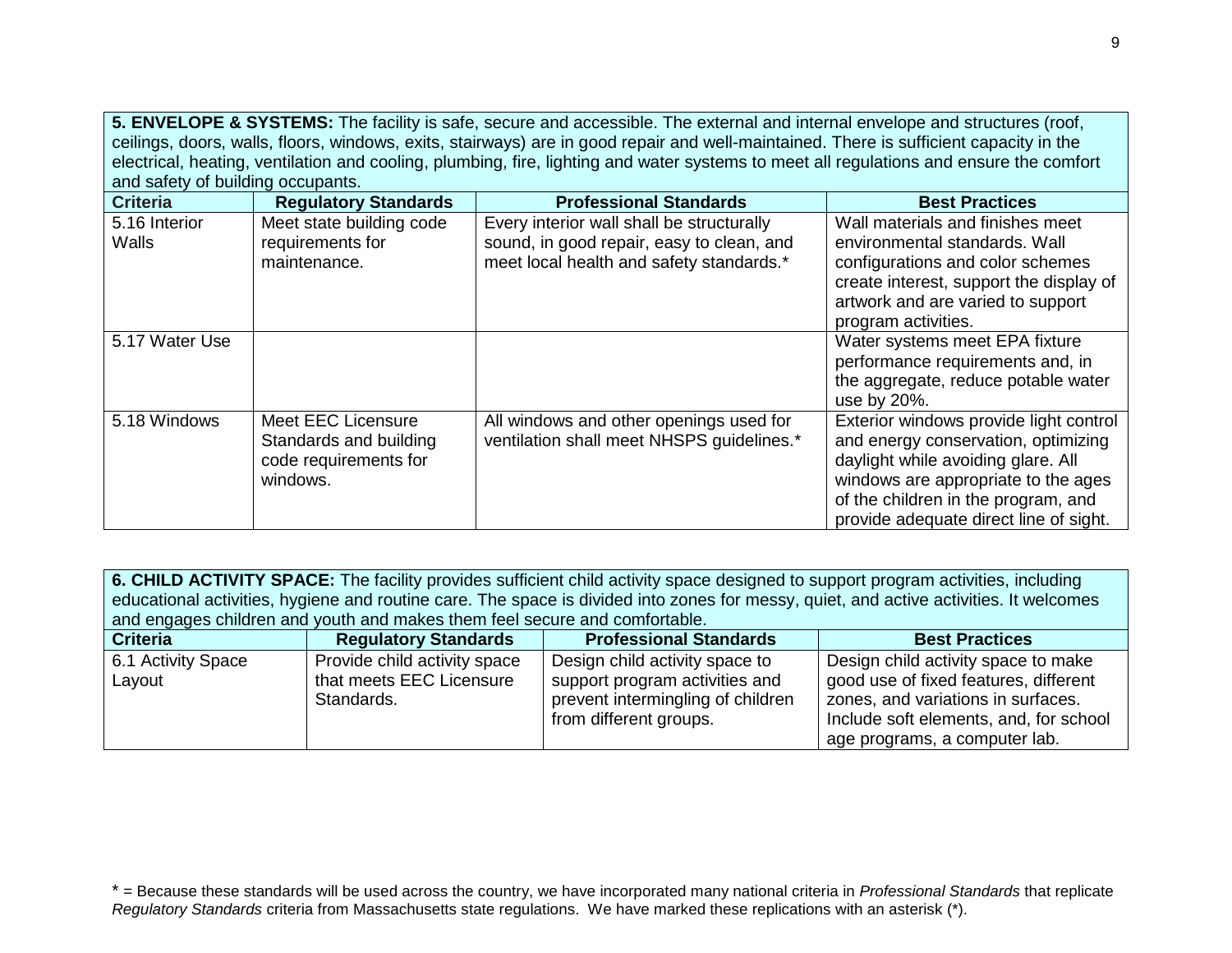|                                                                                                                                        | 6. CHILD ACTIVITY SPACE: The facility provides sufficient child activity space designed to support program activities, including |                                    |                                        |  |  |
|----------------------------------------------------------------------------------------------------------------------------------------|----------------------------------------------------------------------------------------------------------------------------------|------------------------------------|----------------------------------------|--|--|
| educational activities, hygiene and routine care. The space is divided into zones for messy, quiet, and active activities. It welcomes |                                                                                                                                  |                                    |                                        |  |  |
| and engages children and youth and makes them feel secure and comfortable.                                                             |                                                                                                                                  |                                    |                                        |  |  |
| <b>Criteria</b>                                                                                                                        | <b>Regulatory Standards</b>                                                                                                      | <b>Professional Standards</b>      | <b>Best Practices</b>                  |  |  |
| 6.2 Activity Space Size                                                                                                                | <b>Meet EEC Licensure</b>                                                                                                        | School-age programs meet COA       | (ECE only) Design classrooms to        |  |  |
|                                                                                                                                        | Standards for square feet of                                                                                                     | standards for specific activities. | accommodate the number of children     |  |  |
|                                                                                                                                        | activity space per child.                                                                                                        | Early Childhood programs meet      | for each age group. Classrooms         |  |  |
|                                                                                                                                        |                                                                                                                                  | NAEYC standards for primary        | should be flexible enough to adjust to |  |  |
|                                                                                                                                        |                                                                                                                                  | indoor activity areas.*            | changing program needs.                |  |  |
| 6.3 Classroom                                                                                                                          |                                                                                                                                  | The program has taken measures     | Classroom is designed to reduce        |  |  |
| Acoustics                                                                                                                              |                                                                                                                                  | in all rooms occupied by children  | noise and has materials with           |  |  |
|                                                                                                                                        |                                                                                                                                  | to control noise levels so normal  | appropriate acoustical materials.      |  |  |
|                                                                                                                                        |                                                                                                                                  | conversation can be heard          |                                        |  |  |
|                                                                                                                                        |                                                                                                                                  | without raising one's voice. Each  |                                        |  |  |
|                                                                                                                                        |                                                                                                                                  | classroom provides acoustical      |                                        |  |  |
|                                                                                                                                        |                                                                                                                                  | separation of children from        |                                        |  |  |
|                                                                                                                                        |                                                                                                                                  | separate groups.                   |                                        |  |  |
| 6.4 Children's                                                                                                                         | Meet EEC Licensure                                                                                                               | Toilets, drinking water, and hand- | Water-conserving toilets, child-height |  |  |
| <b>Bathrooms</b>                                                                                                                       | Standards for toilets for                                                                                                        | washing facilities are within 40   | hand washing sinks and drinking        |  |  |
|                                                                                                                                        | children.                                                                                                                        | feet of the indoor areas that      | fountains are located in each          |  |  |
|                                                                                                                                        |                                                                                                                                  | children use. Bathrooms meet       | classroom area. Toilet areas provide   |  |  |
|                                                                                                                                        |                                                                                                                                  | NHSPS guidelines.                  | privacy and allow supervision.         |  |  |
| 6.5 Classroom Entrance                                                                                                                 |                                                                                                                                  |                                    | Each child activity room must have a   |  |  |
|                                                                                                                                        |                                                                                                                                  |                                    | distinct and welcoming entrance, as    |  |  |
|                                                                                                                                        |                                                                                                                                  |                                    | well as a second entrance to the       |  |  |
|                                                                                                                                        |                                                                                                                                  |                                    | playgrounds.                           |  |  |
| 6.6 Classroom                                                                                                                          | Space is arranged to provide                                                                                                     | Pathways allow movement from       |                                        |  |  |
| Pathways                                                                                                                               | clear pathways for                                                                                                               | one area to another without        |                                        |  |  |
|                                                                                                                                        | movement from one area to                                                                                                        | disturbing other children's work   |                                        |  |  |
|                                                                                                                                        | another and to allow visual                                                                                                      | and play.                          |                                        |  |  |
|                                                                                                                                        | supervision by educators.                                                                                                        |                                    |                                        |  |  |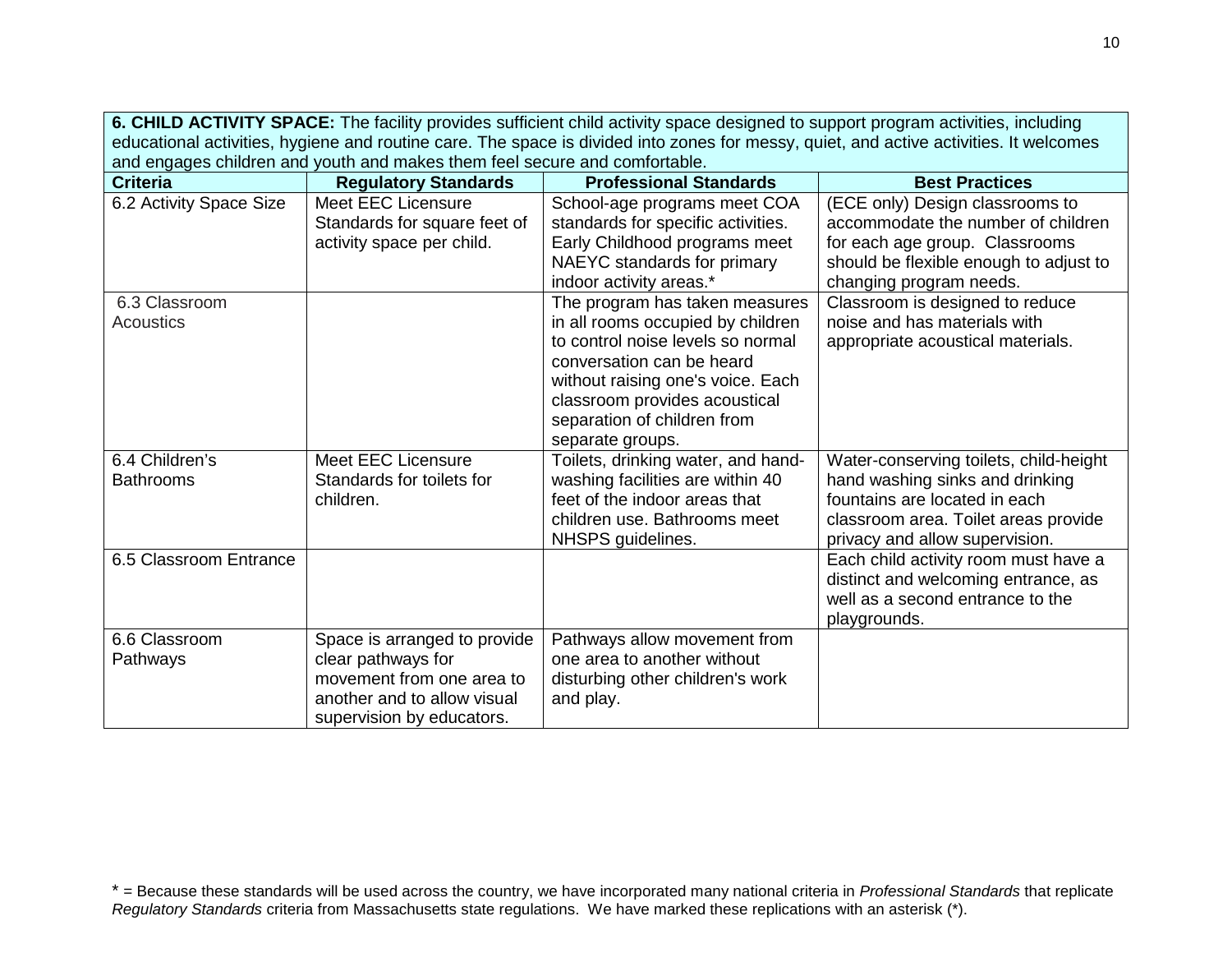| 6. CHILD ACTIVITY SPACE: The facility provides sufficient child activity space designed to support program activities, including       |                                                                                                                                                                                                                                                               |                                                                                                                                                                                                                                                                               |                                                                                                                                                                                                                                                                                                                                                |  |  |
|----------------------------------------------------------------------------------------------------------------------------------------|---------------------------------------------------------------------------------------------------------------------------------------------------------------------------------------------------------------------------------------------------------------|-------------------------------------------------------------------------------------------------------------------------------------------------------------------------------------------------------------------------------------------------------------------------------|------------------------------------------------------------------------------------------------------------------------------------------------------------------------------------------------------------------------------------------------------------------------------------------------------------------------------------------------|--|--|
| educational activities, hygiene and routine care. The space is divided into zones for messy, quiet, and active activities. It welcomes |                                                                                                                                                                                                                                                               |                                                                                                                                                                                                                                                                               |                                                                                                                                                                                                                                                                                                                                                |  |  |
|                                                                                                                                        | and engages children and youth and makes them feel secure and comfortable.                                                                                                                                                                                    |                                                                                                                                                                                                                                                                               |                                                                                                                                                                                                                                                                                                                                                |  |  |
| <b>Criteria</b>                                                                                                                        | <b>Regulatory Standards</b>                                                                                                                                                                                                                                   | <b>Professional Standards</b>                                                                                                                                                                                                                                                 | <b>Best Practices</b>                                                                                                                                                                                                                                                                                                                          |  |  |
| 6.7 Classroom Sink(s)                                                                                                                  | Facility provides running<br>water in sinks used by<br>children; water temperature<br>meets EEC Licensure<br>Standards.                                                                                                                                       | Running water is conveniently<br>located and accessible to children<br>and youth of varying heights;<br>hand-washing facilities are within<br>40 feet of indoor areas that<br>children use.<br>(ECE only) Each classroom has<br>sinks with running water for hand<br>washing. | Child-height hand washing sinks and<br>drinking fountains are located in each<br>classroom. Classrooms also include<br>an adult height art sink with art supply<br>storage, display and drying areas.<br>Classroom sinks are equipped with a<br>single-lever faucet; sink area has<br>impervious floor coverings and paper<br>towel dispenser. |  |  |
| 6.8 Classroom Storage<br>and Teacher Work Area                                                                                         |                                                                                                                                                                                                                                                               | There is adequate and<br>convenient storage space for<br>equipment and materials.                                                                                                                                                                                             | Have adequate storage for the items<br>required for a quality program -<br>including cots, strolling equipment,<br>curriculum materials, and supplies -<br>with some lockable storage. Provide<br>an adult-scale counter of solid-surface<br>material, and impervious to water.                                                                |  |  |
| 6.9 Cubby Area in<br>Classroom                                                                                                         | Sufficient space, accessible<br>to children, for each child to<br>store clothing and other<br>personal items in a safe,<br>sanitary manner.                                                                                                                   | Individual space for each child's<br>belongings.                                                                                                                                                                                                                              | Cubbies should be secured to the floor<br>and wall; cubbies should be<br>compartmentalized open-front and<br>child-size, with clear area in front for<br>access.                                                                                                                                                                               |  |  |
| 6.10 Diapering<br>(programs serving<br>children who are under<br>two years and nine<br>months of age and/or<br>not toilet trained)     | Diapering areas are<br>separate from areas used for<br>food prep and service, and<br>used only for diapering.<br>Diapering area has running<br>water or appropriate<br>alternative and meets EEC<br><b>Licensure Standards for</b><br>cleanliness and health. | Diapering areas are not used for<br>other purposes, and meet<br>NHSPS and NAEYC guidelines.                                                                                                                                                                                   | Diapering area is located so that a<br>teacher can see children and children<br>can see the teacher. Diapering area<br>includes paper towel, soap, and<br>rubber glove dispensers, as well as<br>appropriate steps to assist child's<br>access.                                                                                                |  |  |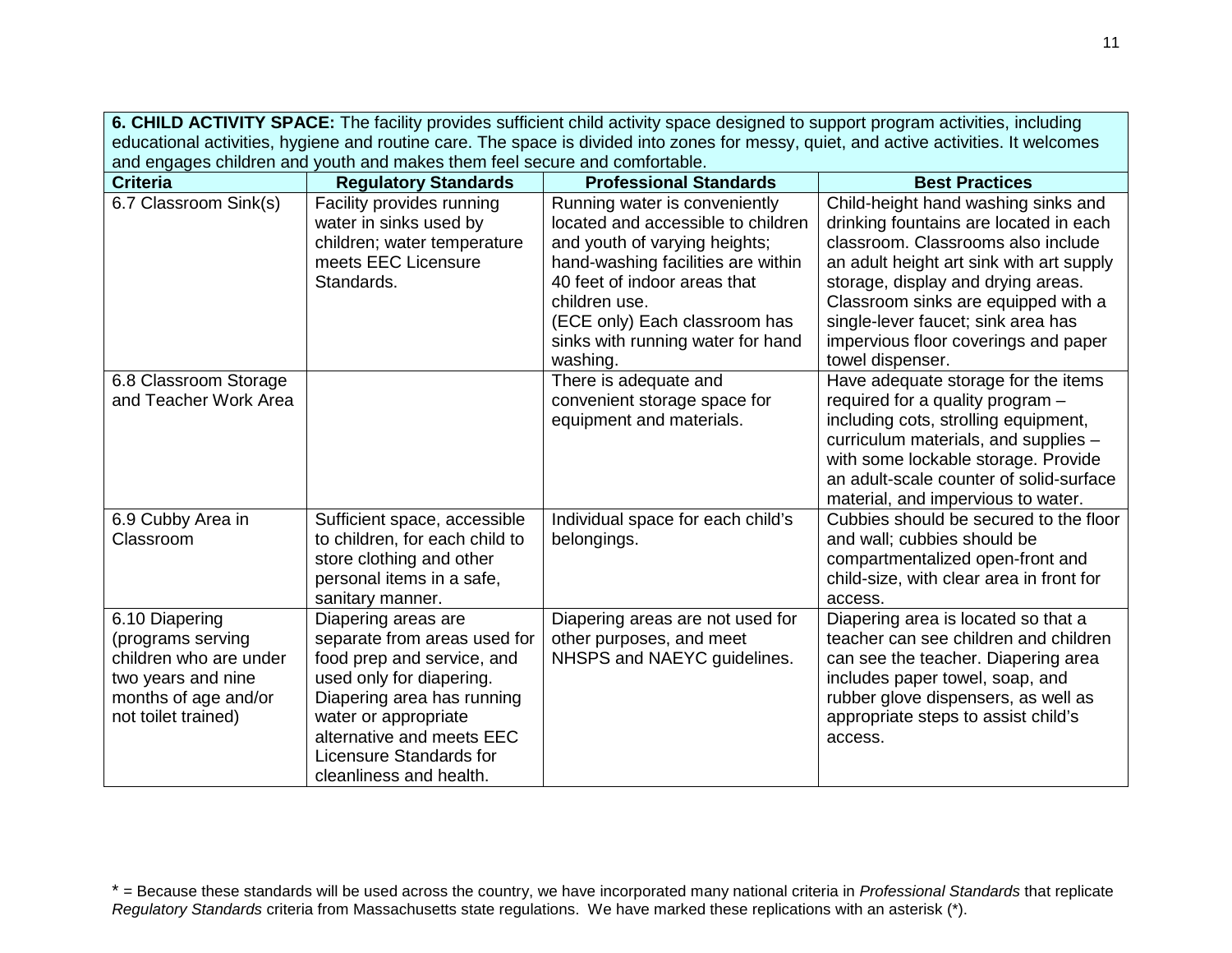|                                         |                                                                                                                                                                                                                                  | 6. CHILD ACTIVITY SPACE: The facility provides sufficient child activity space designed to support program activities, including                                                                                                                                              |                                                                                                                                                                                                                                        |
|-----------------------------------------|----------------------------------------------------------------------------------------------------------------------------------------------------------------------------------------------------------------------------------|-------------------------------------------------------------------------------------------------------------------------------------------------------------------------------------------------------------------------------------------------------------------------------|----------------------------------------------------------------------------------------------------------------------------------------------------------------------------------------------------------------------------------------|
|                                         |                                                                                                                                                                                                                                  |                                                                                                                                                                                                                                                                               | educational activities, hygiene and routine care. The space is divided into zones for messy, quiet, and active activities. It welcomes                                                                                                 |
|                                         | and engages children and youth and makes them feel secure and comfortable.                                                                                                                                                       |                                                                                                                                                                                                                                                                               |                                                                                                                                                                                                                                        |
| <b>Criteria</b>                         | <b>Regulatory Standards</b>                                                                                                                                                                                                      | <b>Professional Standards</b>                                                                                                                                                                                                                                                 | <b>Best Practices</b>                                                                                                                                                                                                                  |
| 6.11 Display Area                       | Display area meets Fire<br>Prevention regulations.                                                                                                                                                                               | Child activity space contains<br>places for displaying children's<br>work, some of which is at<br>children's eye level.                                                                                                                                                       | Displays of child's art work and<br>projects include wall and floor displays<br>and deep wall recesses or niches with<br>accent lighting to highlight children's<br>work.                                                              |
| 6.12 Eating Area                        | The facility provides space<br>sufficient for children to eat<br>in an un-crowded manner<br>and to meet the needs of all<br>children.                                                                                            | The child care staff shall ensure<br>that children who do not require<br>highchairs are comfortably seated<br>at tables while eating.                                                                                                                                         | Eating area is in a pleasant area with<br>natural light and lots of displayed<br>items of interest. Children older than<br>infant age need movable chairs and<br>tables of appropriate scale for their<br>eating area.                 |
| 6.13 Furnishings                        | Furnishings and installed<br>fixtures are appropriate to<br>the ages, needs and<br>developmental levels of the<br>children enrolled and meet<br><b>EEC Licensure Standards</b><br>for safety of furniture and<br>play equipment. | Furnishings are kept in good<br>repair and are safe, durable and<br>meet U.S. Consumer Product<br><b>Safety Commission</b><br>recommendations.*<br>(Preschool and school age)<br>Indoor space is arranged to<br>support children's independent<br>use of materials and space. | Aesthetic qualities and green design<br>are considered in furniture and<br>permanent building components.                                                                                                                              |
| 6.14 Lofts/Platforms                    |                                                                                                                                                                                                                                  | Lofts, indoor climbers and other<br>play units are constructed to<br>prevent falls, and/or safety<br>surfacing is installed in the fall<br>zone.                                                                                                                              | Classrooms include level changes,<br>raised areas, lofts and platforms<br>appropriate to the age of the children<br>in the classroom.                                                                                                  |
| 6.15 Large Motor/Multi-<br>Purpose Room |                                                                                                                                                                                                                                  | When outdoor opportunities for<br>large-motor activities are not<br>possible because of conditions,<br>the program provides similar<br>activities inside, with appropriate<br>equipment.                                                                                      | Multipurpose rooms should include<br>high ceilings, acoustical treatment or<br>separation, a hard, durable, washable<br>surface as wall finish, protective<br>resilient surfaces in fall zones, storage<br>for equipment and supplies. |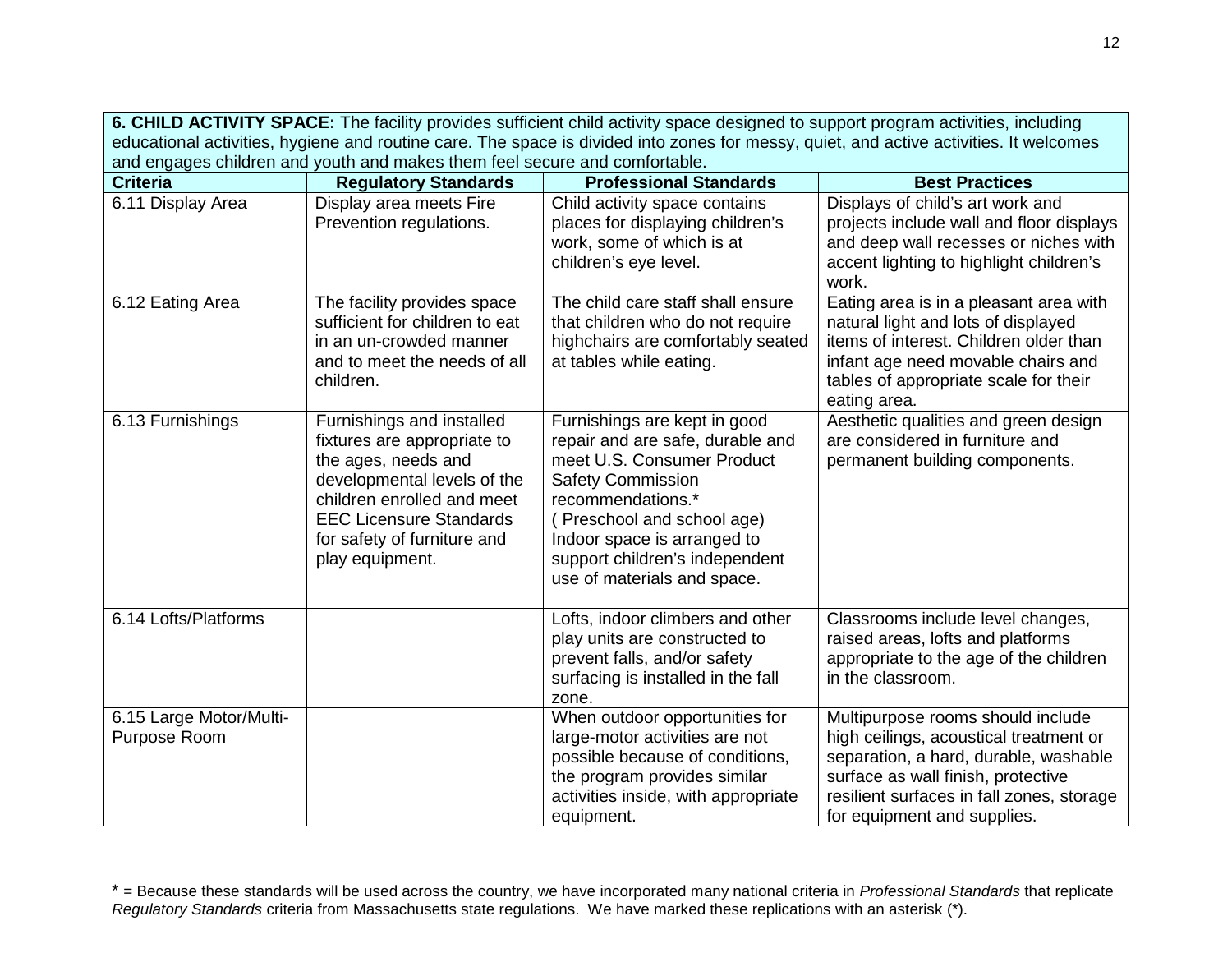**6. CHILD ACTIVITY SPACE:** The facility provides sufficient child activity space designed to support program activities, including educational activities, hygiene and routine care. The space is divided into zones for messy, quiet, and active activities. It welcomes and engages children and youth and makes them feel secure and comfortable.

| <b>Criteria</b>                                     | <b>Regulatory Standards</b>                                  | <b>Professional Standards</b>                                                                           | <b>Best Practices</b>                                                                                                                                                                                                                                                                             |
|-----------------------------------------------------|--------------------------------------------------------------|---------------------------------------------------------------------------------------------------------|---------------------------------------------------------------------------------------------------------------------------------------------------------------------------------------------------------------------------------------------------------------------------------------------------|
| 6.16 Nursing and<br>Lactation/Feeding<br>(ECE only) |                                                              | Nursing mothers have a place to<br>breast-feed their children that<br>meets their needs for comfort and | Provide a quiet, semi-private area in<br>the infant/toddler room for a parent to<br>visit and nurse/feed his or her child.                                                                                                                                                                        |
|                                                     |                                                              | privacy.                                                                                                |                                                                                                                                                                                                                                                                                                   |
| 6.17 Sleep and Rest<br>Area (ECE only)              | Meet EEC Licensure<br>Standards for rest and sleep<br>areas. | Sleep and rest area meets<br>NAEYC and NHSPS guidelines.*                                               | Infant sleeping areas should be in a<br>somewhat separate space within the<br>classroom where infants can sleep<br>according to their individual<br>schedules. Sleeping areas meet GSA<br>standards for space between infant<br>cribs, supervision, lighting and<br>presence of evacuation cribs. |

**7. ADULT ACTIVITY SPACE:** The facility includes space for reception and administrative offices, staff needs for meeting, planning and relaxation, and space for parents. It is equipped with furnishings, appropriate technology and other resources to support a professional staff.

| <b>Criteria</b>   | <b>Regulatory Standards</b> | <b>Professional Standards</b>       | <b>Best Practices</b>                          |
|-------------------|-----------------------------|-------------------------------------|------------------------------------------------|
| 7.1 Director's    | There must be designated    | The work environment includes an    | Provide appropriate work, storage and          |
| Office            | space, separate from        | administrative area for planning or | conference space for the director, adjacent to |
|                   | children's play or rest     | preparing materials that is         | the reception area and accessible to visitors, |
|                   | areas, for administrative   | separated from the children's       | with clear views of the main entry, reception  |
|                   | duties and educator and     | areas. *                            | and as many activity rooms as possible.        |
|                   | parent conferences.         |                                     | Furniture should meet green standards.         |
| 7.2 Receptionist/ |                             | The work environment includes an    | Provide work, lockable storage, and            |
| Administrator's   |                             | administrative area for planning or | conference space for the administrator.        |
| Office            |                             | preparing materials that is         |                                                |
|                   |                             | separated from the children's       |                                                |
|                   |                             | areas.                              |                                                |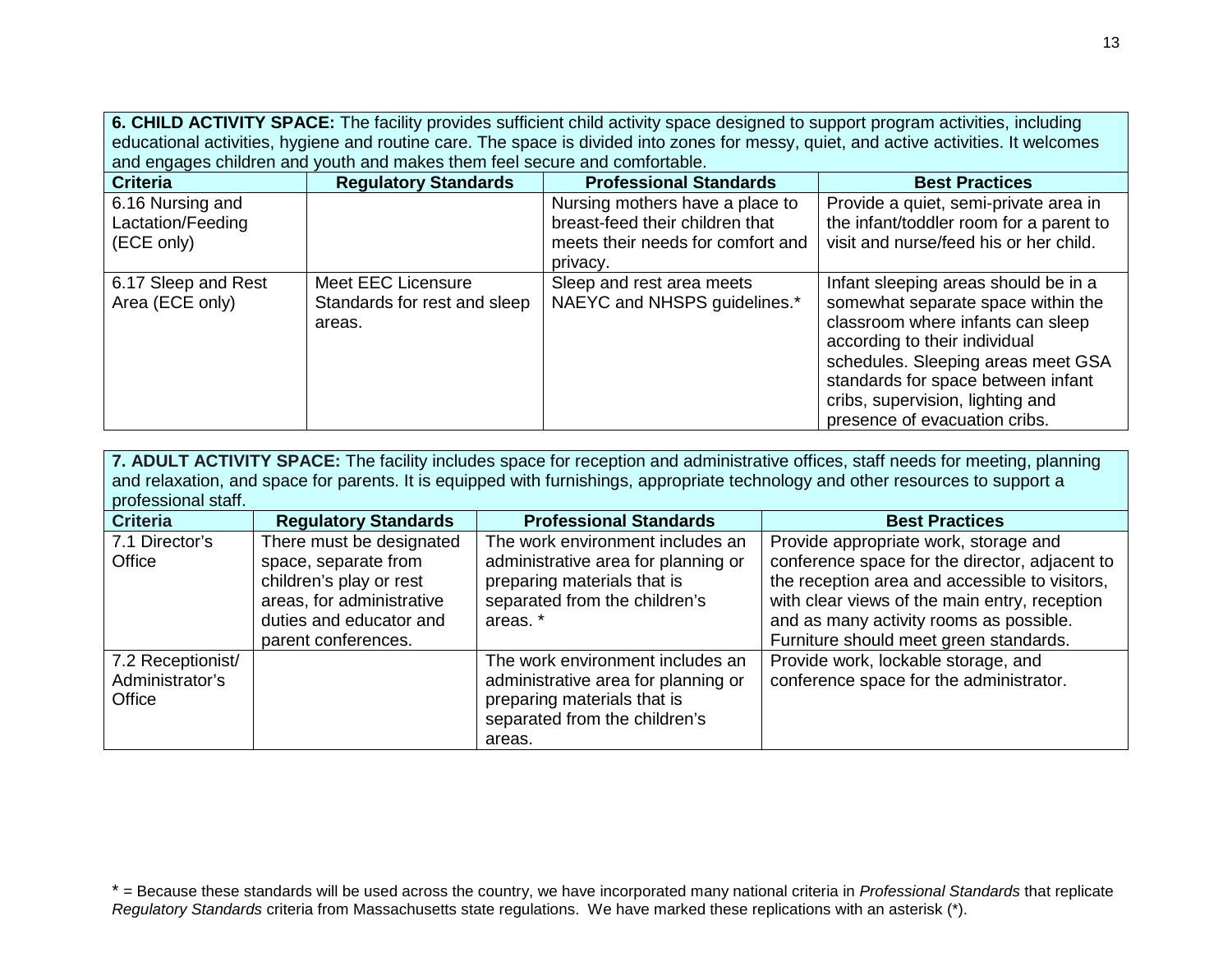**7. ADULT ACTIVITY SPACE:** The facility includes space for reception and administrative offices, staff needs for meeting, planning and relaxation, and space for parents. It is equipped with furnishings, appropriate technology and other resources to support a professional staff.

| <b>Criteria</b> | <b>Regulatory Standards</b>   | <b>Professional Standards</b>       | <b>Best Practices</b>                           |
|-----------------|-------------------------------|-------------------------------------|-------------------------------------------------|
| 7.3 Staff Room  | There must be designated      | The work environment includes an    | Staff room is separate from public and          |
|                 | space, separate from          | administrative area for planning or | children's areas, includes storage for          |
|                 | children's play or rest       | preparing materials that is         | curriculum & training materials, comfortable    |
|                 | areas, for administrative     | separated from the children's       | seating, food preparation area, computer(s)     |
|                 | duties and educator and       | areas. It includes an adult sized   | with internet access, furnishings that meet     |
|                 | parent conferences.           | bathroom and secure place to        | green standards. Provide adult toilet outside   |
|                 |                               | store personal belongings.          | toddler and preschool classrooms and in or      |
|                 |                               |                                     | near infant classrooms.                         |
| 7.4 Family      |                               | The environment contains clearly    | Provide family resource room with sitting       |
| Resource Room   |                               | defined places where families can   | area, materials on parent education and child   |
|                 |                               | gather information about their      | development, and a children's book- and toy-    |
|                 |                               | child's day.                        | lending library.                                |
| 7.5 Storage of  | <b>Meet EEC Licensure</b>     | Meet NAEYC and NHSPS                |                                                 |
| Medication      | Standards for the storage     | guidelines for the storage of       |                                                 |
|                 | of medication.                | medication. *                       |                                                 |
| 7.6 Mildly III  | The individual needs of the   | The child is made comfortable in    | If the sick bay is a separate space, it should  |
| Children        | mildly ill child must be met, | an appropriate location where he    | be adjacent to the center director's office and |
|                 | as indicated by the health    | or she is supervised by a familiar  | near a toilet, and appropriately furnished.     |
|                 | condition of the child.       | caregiver.                          |                                                 |

**8. SUPPORT SPACE:** The facility includes sufficient space for all functions that support program operations, including food preparation, cleaning and maintenance, laundry and long-term storage.

| <b>Criteria</b>    | <b>Regulatory Standards</b>                         | <b>Professional Standards</b>                                                                                                                                                                                                | <b>Best Practices</b>                                                                                                                                                        |
|--------------------|-----------------------------------------------------|------------------------------------------------------------------------------------------------------------------------------------------------------------------------------------------------------------------------------|------------------------------------------------------------------------------------------------------------------------------------------------------------------------------|
| 8.1 Center Kitchen | Meet EEC Licensure<br>Standards for center kitchen. | If program provides food for<br>meals and snacks, the food<br>preparation, serving, and storage<br>meet USDA and CACFP<br>guidelines. There are no walk-in<br>freezers or refrigerators that do<br>not open from the inside. | Provide fully-stocked kitchen, designed<br>to promote health and safety, with<br>appropriate electrical outlets and<br>Energy Star <sup>®</sup> equipment and<br>appliances. |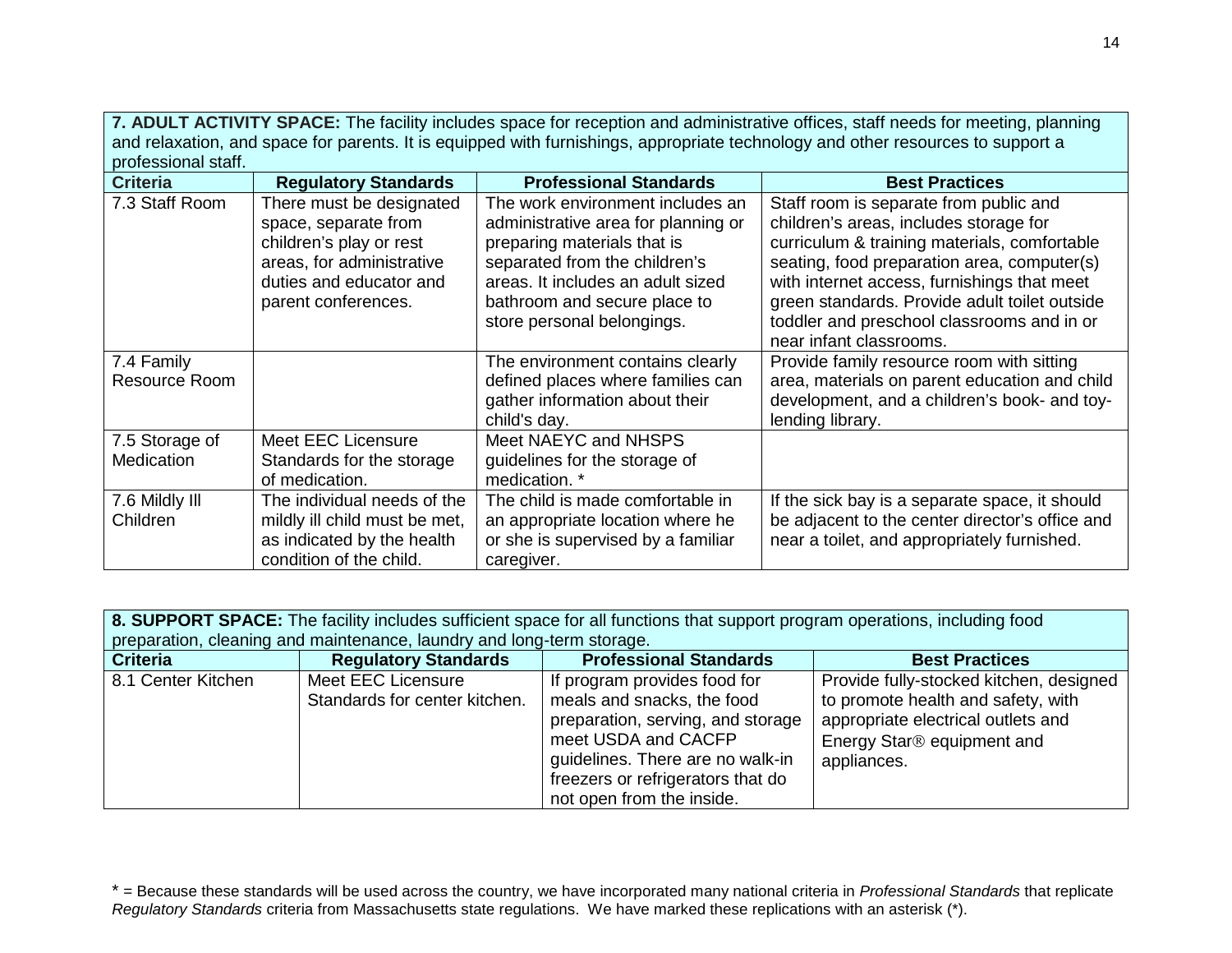| 8. SUPPORT SPACE: The facility includes sufficient space for all functions that support program operations, including food<br>preparation, cleaning and maintenance, laundry and long-term storage. |                                                                                                                                                                                                                                                      |                                                                                                                                       |                                                                                                                                                                                                                                                                                                     |
|-----------------------------------------------------------------------------------------------------------------------------------------------------------------------------------------------------|------------------------------------------------------------------------------------------------------------------------------------------------------------------------------------------------------------------------------------------------------|---------------------------------------------------------------------------------------------------------------------------------------|-----------------------------------------------------------------------------------------------------------------------------------------------------------------------------------------------------------------------------------------------------------------------------------------------------|
| <b>Criteria</b>                                                                                                                                                                                     | <b>Regulatory Standards</b>                                                                                                                                                                                                                          | <b>Professional Standards</b>                                                                                                         | <b>Best Practices</b>                                                                                                                                                                                                                                                                               |
| 8.2 Food Preparation<br>in Classroom                                                                                                                                                                |                                                                                                                                                                                                                                                      |                                                                                                                                       | Provide appropriate storage, Energy<br>Star <sup>®</sup> equipment and appliances, and<br>materials that meet green and safety<br>standards. Infant and toddler<br>classrooms' food prep area must be<br>able to store and heat individual bottles<br>and other prepared food brought from<br>home. |
| 8.3 Warming/ Snack<br>Kitchen                                                                                                                                                                       | If food is prepared off-site,<br>the food must be prepared at<br>a facility that has a Food<br>Service permit or evidence of<br>inspection from the local<br>health department. Meals<br>and snacks provided by<br>parents must be stored<br>safely. | If program provides food for<br>meals and snacks, the food<br>preparation, serving, and storage<br>meet USDA and CACFP<br>guidelines. | Warming/snack kitchen is at least 150<br>square feet, is protected from children,<br>and has adequate storage and good<br>ventilation. It uses Energy Star®<br>equipment and appliances.                                                                                                            |
| 8.4 Washer and Dryer                                                                                                                                                                                |                                                                                                                                                                                                                                                      | Each center shall have a<br>mechanical washing machine<br>and dryer on site or shall contract<br>with a laundry service.              | Program has a small lockable laundry<br>room with full-sized washer and dryer,<br>and appropriate ventilation, electricity,<br>drainage and equipment.                                                                                                                                              |

**9. ENVIRONMENTAL HEALTH:** The facility meets environmental health standards in the management of hazardous materials, provisions for safe drinking water, recycling and refuse, temperature and humidity, and storage of potentially toxic or dangerous materials.

| <b>Criteria</b> | <b>Regulatory Standards</b>                                                                           | <b>Professional Standards</b>                                                                                                                                                                                           | <b>Best Practices</b> |
|-----------------|-------------------------------------------------------------------------------------------------------|-------------------------------------------------------------------------------------------------------------------------------------------------------------------------------------------------------------------------|-----------------------|
| 9.1 Asbestos    | Facility complies with MA  <br>Dept of Environmental<br>Protection regulations<br>regarding asbestos. | Any asbestos, fiberglass, or other friable<br>material or any material that is in a<br>dangerous condition must be removed. Non<br>friable asbestos must be identified to<br>prevent disturbance and/or exposure during |                       |
|                 |                                                                                                       | remodeling or future activities.                                                                                                                                                                                        |                       |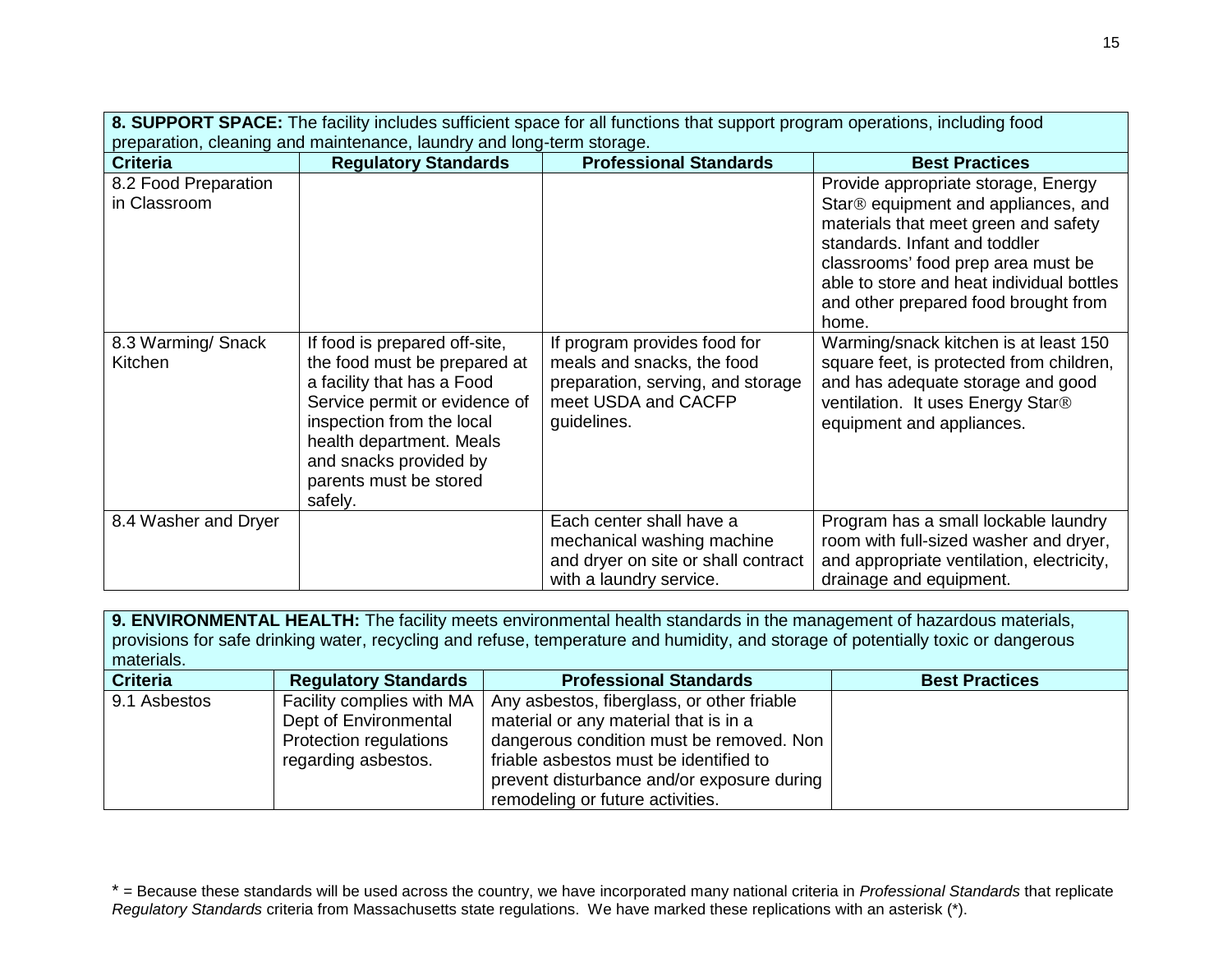**9. ENVIRONMENTAL HEALTH:** The facility meets environmental health standards in the management of hazardous materials, provisions for safe drinking water, recycling and refuse, temperature and humidity, and storage of potentially toxic or dangerous materials.

| <b>Criteria</b>             | <b>Regulatory Standards</b>                                                                                                          | <b>Professional Standards</b>                                                                                             | <b>Best Practices</b>                                                                                                          |
|-----------------------------|--------------------------------------------------------------------------------------------------------------------------------------|---------------------------------------------------------------------------------------------------------------------------|--------------------------------------------------------------------------------------------------------------------------------|
| 9.2 Drinking Water          | The licensee must<br>provide a source of<br>sanitary drinking water<br>located in or convenient<br>to rooms occupied by<br>children. | Drinking water must be accessible to<br>children indoors and outdoors, and checked<br>for lead and other toxic materials. |                                                                                                                                |
| 9.3 Recycling and<br>Refuse | Garbage must be kept in<br>lined and covered<br>containers.                                                                          | Garbage shall be kept in containers<br>approved by the regulatory health<br>authority.*                                   | The facility must meet any local<br>ordinances for recycling space, and<br>provide an easily accessible area for<br>recycling. |
| 9.4 Toxins                  | Toxic substances must<br>be used and stored in<br>compliance with EEC<br>Licensure Standards.                                        | Meets NAEYC and NHSPS guidelines for<br>pest management and the storage of toxic<br>substances.*                          | Materials used in facility have been<br>tested and certified for low<br>emissions of volatile organic<br>compounds (VOC's).    |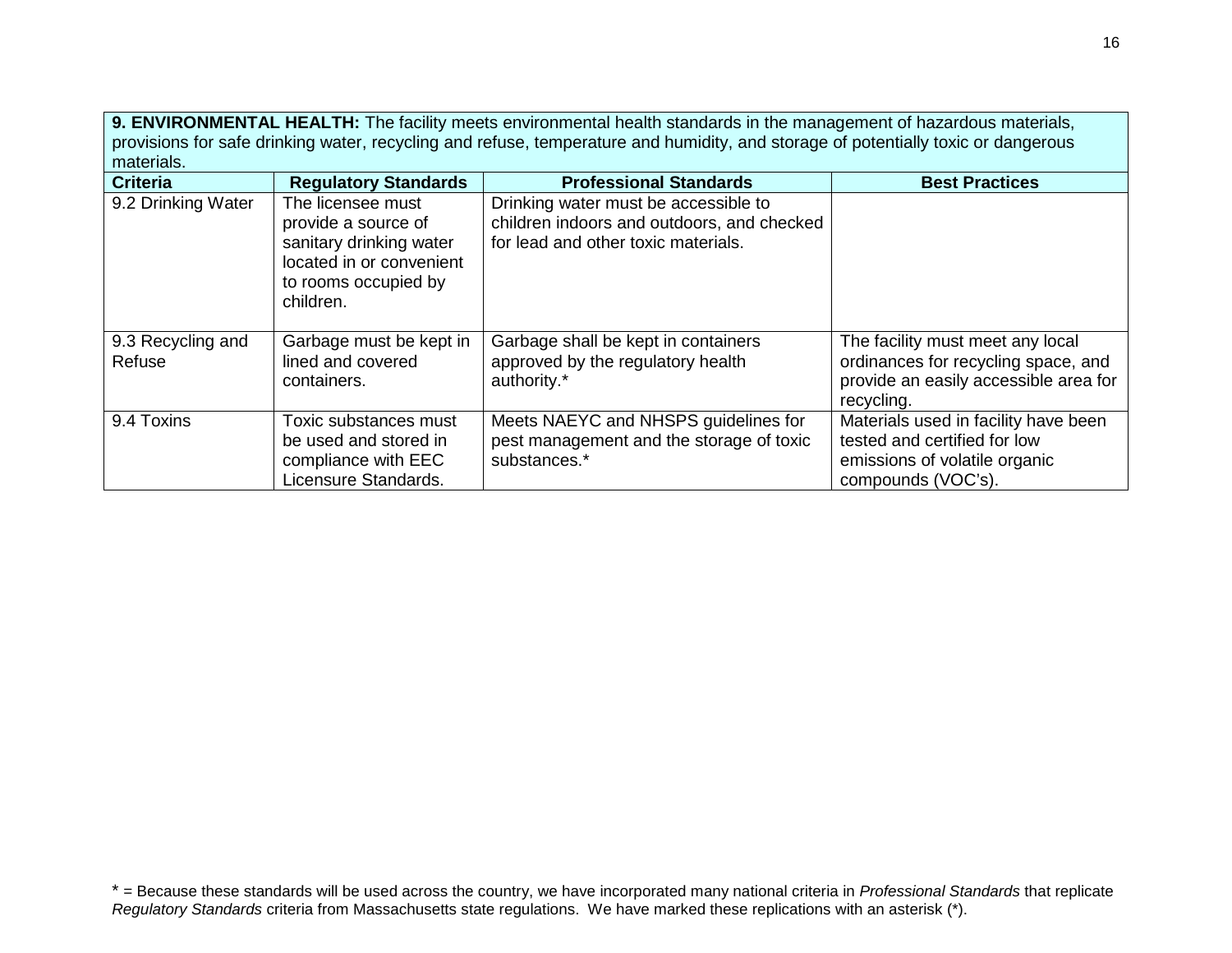|                                                                                                                                                               |                                                                                   | 10. OUTDOOR SPACE & ACTIVITIES: The facility provides sufficient outdoor space and equipment suitable for the ages of the                                                                                                                                                                                                            |                                                                                                                                                                                                                                                                                                                     |
|---------------------------------------------------------------------------------------------------------------------------------------------------------------|-----------------------------------------------------------------------------------|--------------------------------------------------------------------------------------------------------------------------------------------------------------------------------------------------------------------------------------------------------------------------------------------------------------------------------------|---------------------------------------------------------------------------------------------------------------------------------------------------------------------------------------------------------------------------------------------------------------------------------------------------------------------|
| children in the program. The space and equipment offer access to nature and natural materials, opportunities for healthy physical<br>activities and learning. |                                                                                   |                                                                                                                                                                                                                                                                                                                                      |                                                                                                                                                                                                                                                                                                                     |
| <b>Criteria</b>                                                                                                                                               | <b>Regulatory</b><br><b>Standards</b>                                             | <b>Professional Standards</b>                                                                                                                                                                                                                                                                                                        | <b>Best Practices</b>                                                                                                                                                                                                                                                                                               |
| 10.1 General<br>Playground<br>Safety                                                                                                                          | The outdoor play<br>area meets EEC<br>Licensure<br>Standards for<br>safety.       | The outdoor play area and equipment are<br>kept in good repair, and are clean, safe<br>and protected by appropriate fencing or<br>barriers.*                                                                                                                                                                                         |                                                                                                                                                                                                                                                                                                                     |
| 10.2 Age-<br>appropriate<br>Design and<br><b>Activities</b>                                                                                                   | The outdoor play<br>space must be<br>appropriate for<br>each age group<br>served. | Playground is inspected by certified<br>playground safety inspector.<br>There should be a clear separation for the<br>play areas for children ages 0-2, 2-5, and<br>5-12; each area should have a variety of<br>age- and developmentally appropriate<br>materials and equipment available that<br>offer various levels of challenge. | The play areas for infants, toddlers and<br>preschoolers meet DOD guidelines for design.                                                                                                                                                                                                                            |
| 10.3 Dramatic<br>Play                                                                                                                                         |                                                                                   | The outdoor environment includes<br>dramatic play equipment.                                                                                                                                                                                                                                                                         | Include an appropriately-designed dramatic play<br>area for preschoolers.                                                                                                                                                                                                                                           |
| 10.4 Active<br><b>Outdoor Play</b>                                                                                                                            |                                                                                   | The outdoor play area should<br>accommodate active play. For school age<br>children, this should include a hard surface<br>for activities such as basketball and bike<br>riding, as well as a large field area for<br>sports activities.                                                                                             |                                                                                                                                                                                                                                                                                                                     |
| 10.5 Quiet area                                                                                                                                               |                                                                                   | There is a protected area for quiet play<br>and socializing.                                                                                                                                                                                                                                                                         |                                                                                                                                                                                                                                                                                                                     |
| 10.6 Sand and<br><b>Water Play</b>                                                                                                                            |                                                                                   | Sand play areas or sandboxes should be<br>distinct from fall zones. Sandboxes have<br>appropriate drainage and are covered<br>when not in use.                                                                                                                                                                                       | Provide water for water play and filling wading<br>pools. For preschoolers, include facilities for<br>play with sand and water and place adjacent to<br>one another allowing these activities to<br>intermingle. For toddlers, sandboxes should<br>have a retaining border that does not pose a<br>tripping hazard. |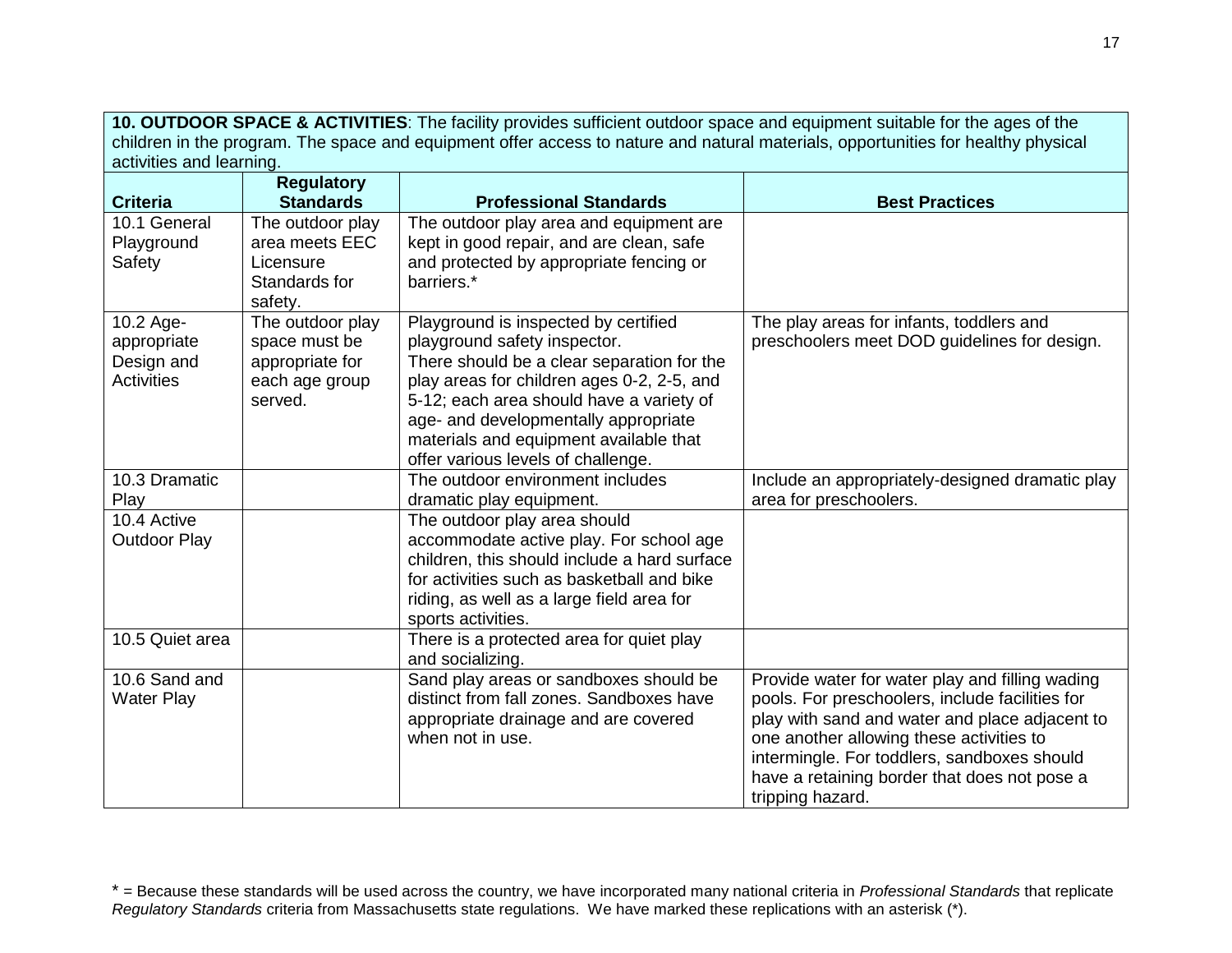| 10. OUTDOOR SPACE & ACTIVITIES: The facility provides sufficient outdoor space and equipment suitable for the ages of the<br>children in the program. The space and equipment offer access to nature and natural materials, opportunities for healthy physical |                                                                                    |                                                                                                                                                                                                                                                                                   |                                                                                                                                                                                                                                                                                                                                            |
|----------------------------------------------------------------------------------------------------------------------------------------------------------------------------------------------------------------------------------------------------------------|------------------------------------------------------------------------------------|-----------------------------------------------------------------------------------------------------------------------------------------------------------------------------------------------------------------------------------------------------------------------------------|--------------------------------------------------------------------------------------------------------------------------------------------------------------------------------------------------------------------------------------------------------------------------------------------------------------------------------------------|
| activities and learning.<br><b>Criteria</b>                                                                                                                                                                                                                    | <b>Regulatory</b><br><b>Standards</b>                                              | <b>Professional Standards</b>                                                                                                                                                                                                                                                     | <b>Best Practices</b>                                                                                                                                                                                                                                                                                                                      |
| 10.7 Equipment<br>Safety                                                                                                                                                                                                                                       | The outdoor<br>equipment meets<br><b>EEC Licensure</b><br>Standards for<br>safety. | Large equipment is anchored<br>appropriately. Equipment, elevated<br>surfaces and equipment arrangement<br>meets safety standards for given age of<br>children.                                                                                                                   | Outdoor play area does not use metal slides,<br>enclosed tunnel slides, spring mounted rocking<br>toys, merry-go-rounds, or trampolines.                                                                                                                                                                                                   |
| 10.8 Fencing<br>and Barriers                                                                                                                                                                                                                                   | The outdoor play<br>area meets EEC<br>Licensure<br>Standards for<br>fencing.       | Fencing meets NHSPS guidelines.                                                                                                                                                                                                                                                   | Fences are specific to the activity area and<br>include appropriate gates for occupant egress.                                                                                                                                                                                                                                             |
| 10.9 Access<br>from<br><b>Classrooms</b>                                                                                                                                                                                                                       |                                                                                    |                                                                                                                                                                                                                                                                                   | The outdoor activity area is directly accessible<br>from the building and adjacent to activity rooms.<br>Transitional areas between interior and exterior<br>spaces are located outside each group room to<br>be used for activities.                                                                                                      |
| 10.10 Natural<br>Elements and<br>Landscaping                                                                                                                                                                                                                   | The outdoor play<br>area must provide<br>for both direct<br>sunlight and<br>shade. | Outdoor play areas accommodate<br>exploration of natural environment,<br>including a variety of natural and<br>manufactured surfaces, and areas with<br>natural materials such as nonpoisonous<br>plants, shrubs, and trees.<br>Outdoor play area includes shaded play<br>areas.* | Outdoor play areas incorporate a variety of<br>textures, shade areas and sunlight, plants<br>appropriate to program location, and appropriate<br>drainage systems.                                                                                                                                                                         |
| 10.11 Size,<br>Layout,<br>Circulation                                                                                                                                                                                                                          | Outdoor space<br>meets EEC<br>Licensure<br>Standards for<br>size.                  | The program provides at least 75 square<br>feet of outside play space for each child<br>playing outside at any one time. Porches<br>shall be constructed for safe use, kept in<br>sound condition, well lighted, and in good<br>repair.*                                          | Outdoor play area should include wide pathways<br>with minimal slopes, dedicated pathways for<br>wheeled toys, access for wheelchairs and<br>strollers, as well as maintenance equipment.<br>The outdoor play area should be accessible<br>from the classroom and outside the site, and be<br>designed to be open to many interpretations. |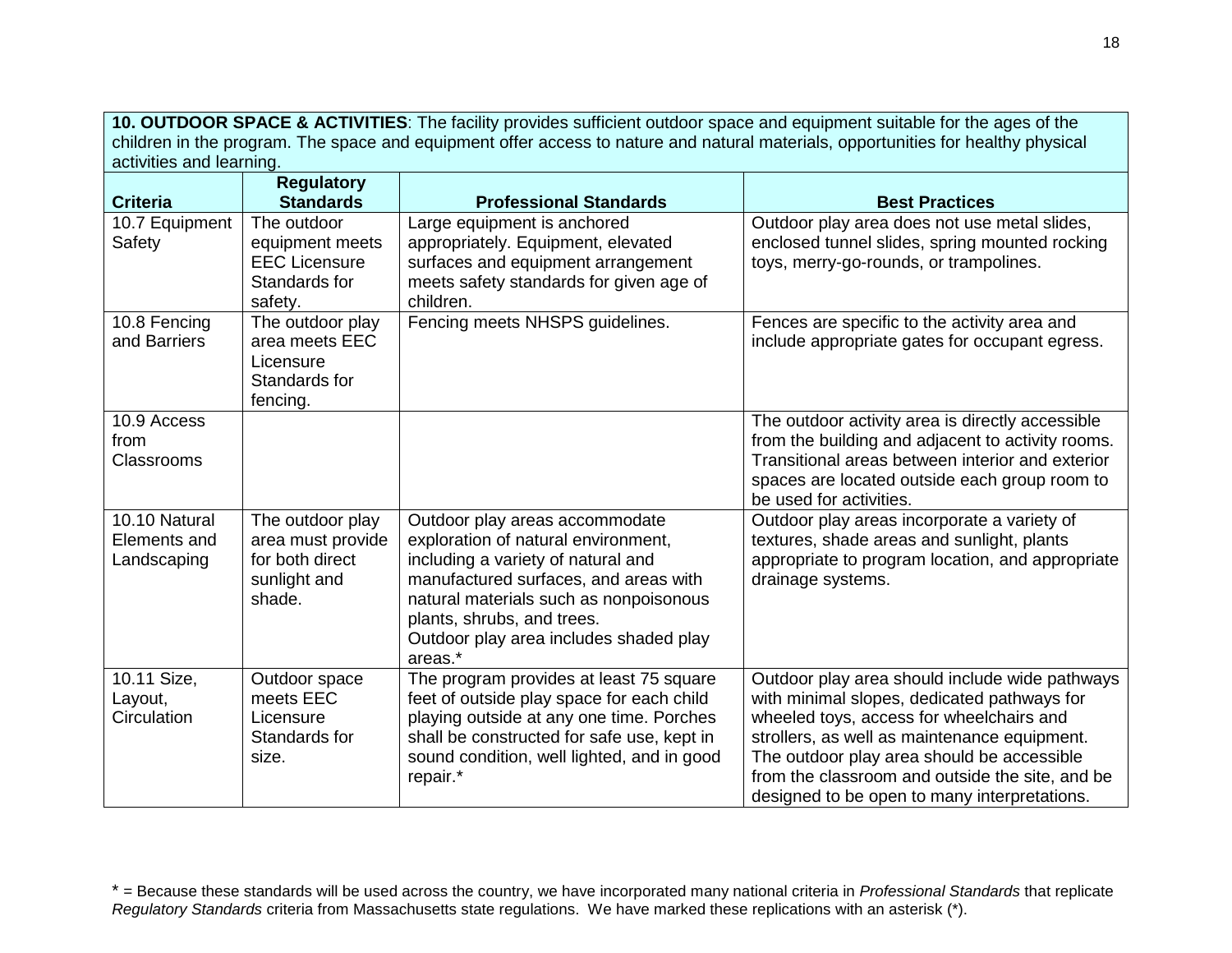**10. OUTDOOR SPACE & ACTIVITIES**: The facility provides sufficient outdoor space and equipment suitable for the ages of the children in the program. The space and equipment offer access to nature and natural materials, opportunities for healthy physical activities and learning.

| <b>Criteria</b> | <b>Regulatory</b><br><b>Standards</b> | <b>Professional Standards</b>              | <b>Best Practices</b>                               |
|-----------------|---------------------------------------|--------------------------------------------|-----------------------------------------------------|
| 10.12 Outdoor   |                                       | Outdoor games and sports equipment are     | Provide enclosed, weather-tight, vandal-proof       |
| Storage         |                                       | stored close to the activity space, or     | storage in each play area, clearly labeled to       |
|                 |                                       | moved near the activity space during the   | indicate contents.                                  |
|                 |                                       | time children will be using it.            |                                                     |
| 10.13 Outdoor   | Meet EEC                              | Surfaces are free from standing water,     | Surfaces use a variety of surface materials, with   |
| Surfacing       | Licensure                             | animal feces, and foreign objects and use  | varying finishes, patterns, textures, and colors to |
|                 | Standards for                         | appropriate surface materials. Surface     | stimulate interest and increase play                |
|                 | surfacing.                            | around playground equipment have at        | opportunities.                                      |
|                 |                                       | least 6 inches of appropriate materials or |                                                     |
|                 |                                       | mats of safety-tested rubber or other      |                                                     |
|                 |                                       | cushioned materials.                       |                                                     |
|                 |                                       | Resilient surfacing should extend six feet |                                                     |
|                 |                                       | beyond the limits of stationary equipment. |                                                     |

<sup>\* =</sup> Because these standards will be used across the country, we have incorporated many national criteria in *Professional Standards* that replicate *Regulatory Standards* criteria from Massachusetts state regulations. We have marked these replications with an asterisk (\*).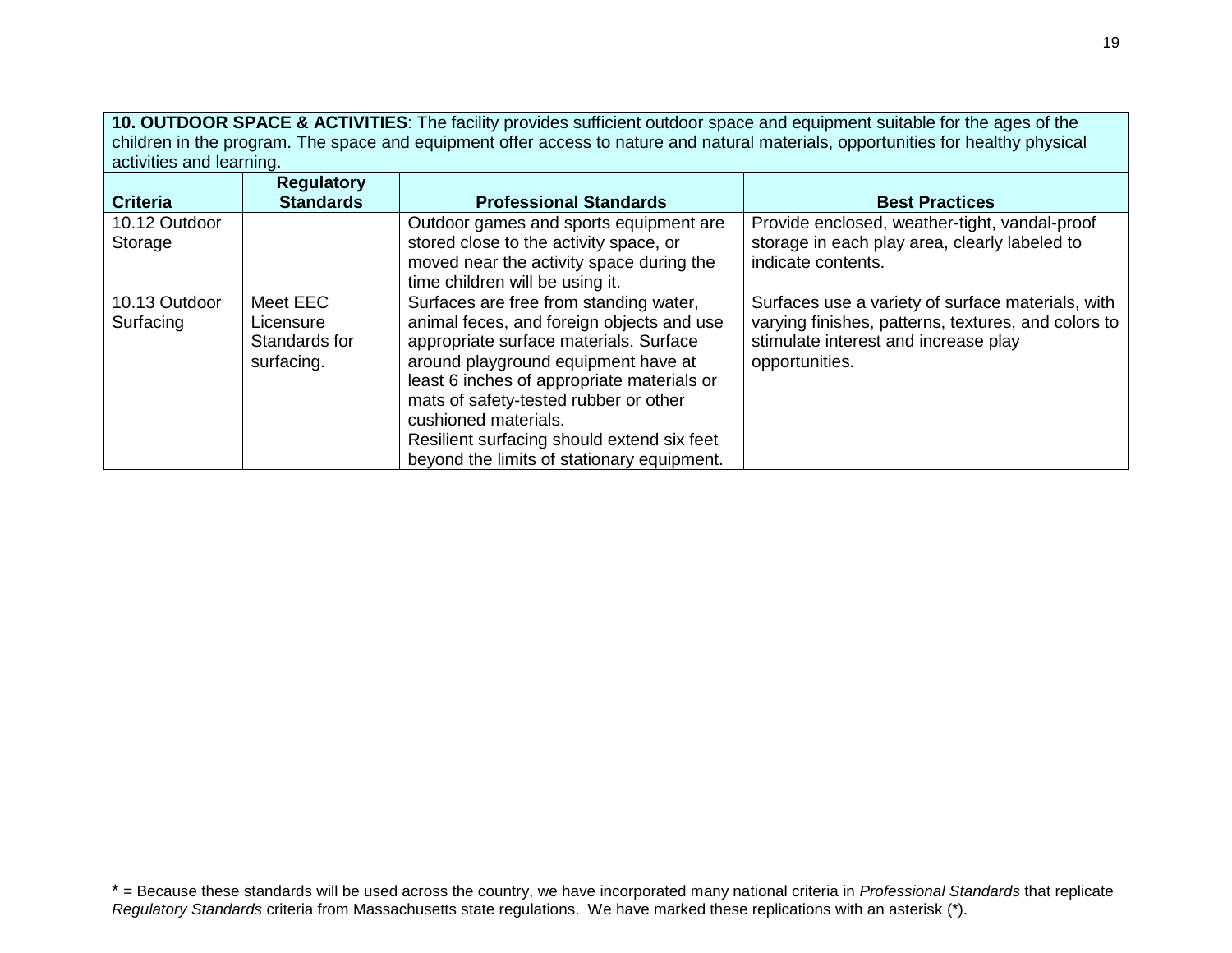## **III. Detailed Criteria**

Each of the criteria, above, is grounded in existing regulations, professional standards, or best practices. In this section, we provide the exact citations for the sources for each criterion. The authors selected the criteria shown in this report for the purposes of this report only. Meeting the selected criteria in this report is not the same as meeting all the standards of the organizations listed below. We started to compile the standards in late 2008; some sources have updated their materials since then or are in the process of doing so, and we have indicated that below. The sources, and the abbreviations we use in this document, are:

#### **Regulatory Standards**

Americans with Disabilities Act Title 42, Chapter 126.

Department of Justice. (1994). *ADA Standards for Accessible Design*. Appendix A of the Americans for Disability Act Title III Regulations (28 CFR Part 36, revised July 1, 1994). Available at:<http://www.ada.gov/adastd94.pdf> . Abbreviation: ADA

Massachusetts Architectural Access Board (AAB) standards (2006). Abbreviation: 521 CMR

- Massachusetts Department of Early Care and Education (2009). *Standards for the licensure or*  approval of family child care; small group and school age and large group and school *age child care programs. Effective 1/10.* Abbreviation: 606 CMR 7.07
- Massachusetts Department of Environmental Protection. *Regulations for Air Pollution Control.*  Abbreviation: 310 CMR 7.15
- Massachusetts State Board of Building Regulations and Standards (2008). *The Massachusetts State Building Code.* Massachusetts: The Commonwealth of Massachusetts. Abbreviation: 780 CMR
- The Uniform Federal Accessibility Standards (UFAS) (1982). Available at [http://www.access](http://www.access-board.gov/ufas/ufas-html/ufas.htm)[board.gov/ufas/ufas-html/ufas.htm](http://www.access-board.gov/ufas/ufas-html/ufas.htm) Abbreviation: UFAS

#### **Professional Standards**

American Academy of Pediatrics, the American Public Health Association and the National Resource Center for Health and Safety in Child Care and Early Education (2011). *Caring for our Children, National Health and Safety Performance Standards: Guidelines for Early Care and Education Programs.3rd Edition.* Elk Grove Village, IL: American Academy of Pediatrics; Washington, DC: American Public Health Association. Also available at http://nrckids.org. Abbreviation: NHSPS

Council on Accreditation. (2009). *Afterschool Standards*. Available at [http://coaafterschool.org/standards.php?navView=private&core?id=7.](http://coaafterschool.org/standards.php?navView=private&core?id=7) Abbreviation: COA

Harms, T., Clifford, R.M., Cryer, D. (2005) Early *Childhood Environment Rating Scale Revised Edition (ECERS).* New York: Teachers College Press. Abbreviation: ECERS

Reprinted by permission of the Publisher. From Thelma Harms, Richard M. Clifford, and Debby Cryer, Early Childhood Environment Rating Scale (ECERS-R), Revised Edition,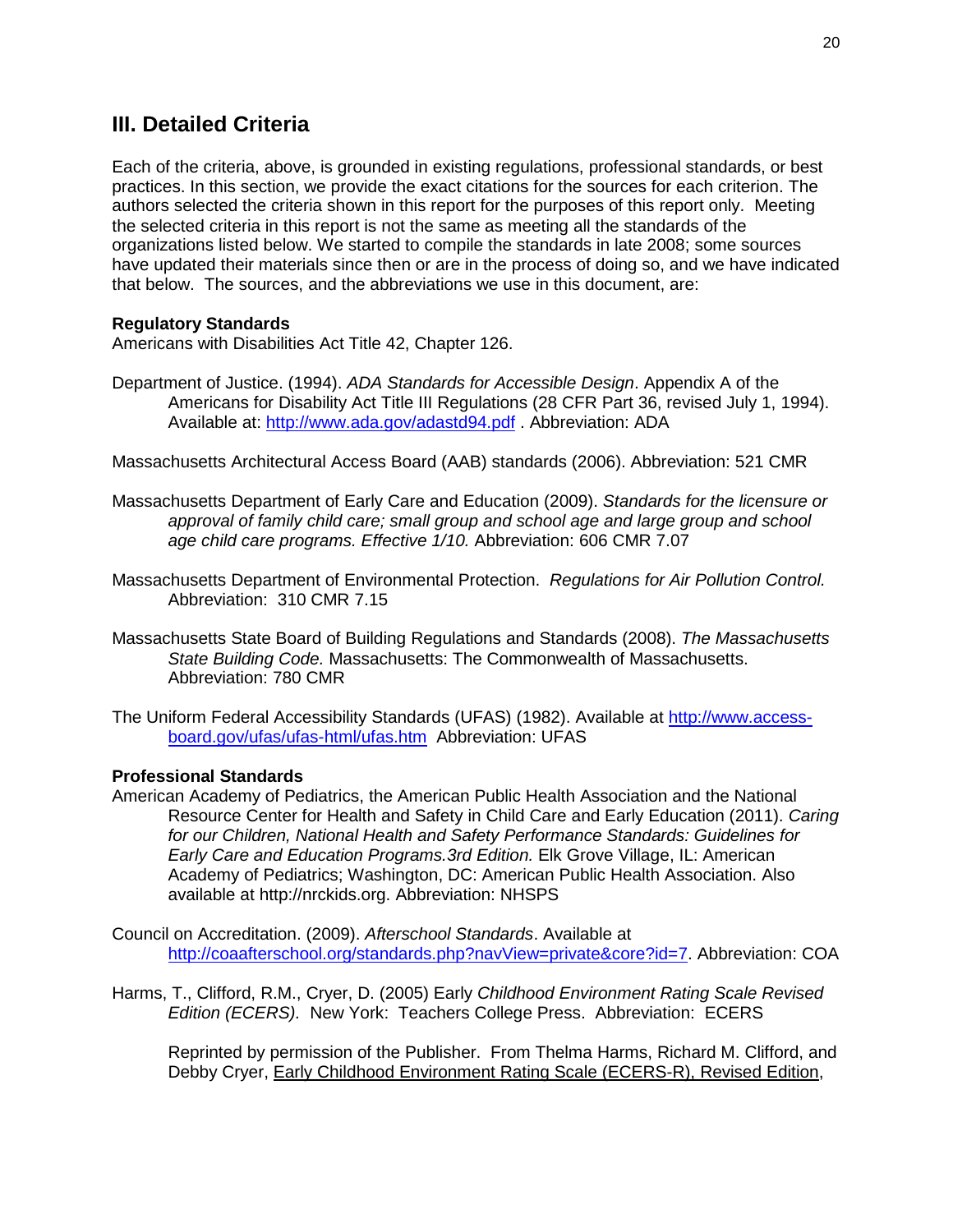New York: Teachers College Press. Copyright © 2005 by Thelma Harms, Richard M. Clifford, and Debby Cryer. All rights reserved.

Harms, T., Cryer, D., and Clifford, R.M. (2006). *Infant/Toddler Environment Rating Scale Revised Edition (ITERS).* New York: Teachers College Press. Abbreviation: ITERS.

Reprinted by permission of the Publisher. From Thelma Harms, Debby Cryer, and Richard M. Clifford, Infant/Toddler Environment Rating Scale, Revised Edition, New York: Teachers College Press. Copyright © 2006 by Thelma Harms, Deborah Reid Cryer, and Richard M. Clifford. All rights reserved.

Harms, T., Jacobs, E., & White, D. (1996). *School-Age Care Environment Rating Scale (SACERS).* New York: Teachers College Press. Abbreviation: SACERS

Reprinted by permission of the Publisher. From Thelma Harms, Ellen Vineberg Jacobs and Donna Romano White, School-Age Environment Rating Scale, New York: Teachers College Press. Copyright © 1996 by Thelma Harms, Ellen Vineberg Jacobs and Donna Romano White. All rights reserved.

- Massachusetts Department of Early Education and Care. (2010). *Center and School-based QRIS Standards Provisional Version and After School and Out Of School Time QRIS Standards Provisional Version* Revised December 14, 2010. Abbreviations: Center and School Based QRIS Standards and After School and Out of School Time QRIS **Standards**
- National Association for the Education of Young Children (NAEYC). 2007. *NAEYC Early Childhood Program Standards and Accreditation Criteria*: *The Mark of Quality in Early Childhood Education.* Washington, DC: Author. [www.naeyc.org/academy](http://www.naeyc.org/academy) Abbreviation: NAEYC 2007

Copyright © 2007 NAEYC®. Reprinted with permission. Meeting the selected NAEYC accreditation criteria shown in this report is not the same as meeting the NAEYC Early Learning Childhood Program Standard on Physical Environment.

National Association for the Education of Young Children (NAEYC). 2012. *New Guidance on NAEYC Accreditation Criteria. Effective April 15, 2012.* Washington, DC: Author. [www.naeyc.org/academy](http://www.naeyc.org/academy) Abbreviation: NAEYC

Copyright © 2007 NAEYC®. Reprinted with permission. Meeting the selected NAEYC accreditation criteria shown in this report is not the same as meeting the NAEYC Early Learning Childhood Program Standard on Physical Environment.

- National Program for Playground Safety (NPPS). (2005). *Child Care Assessment Manual and Workbook for Outdoor Play Environment*. Cedar Falls, Iowa: University of Northern Iowa. Abbreviation: NPPS
- US Consumer Product Safety Commission, 2010. *Safety Standards for Full-Size Baby Cribs and Non-Full –Size Baby Cribs; Final Rule.* Federal Register/Vol.75, No. 248/Tuesday, December 28, 2010/Rules and Regulations. Available at [http://www.cpsc.gov/businfo/frnotices/fr11/cribfinal.pdf.](http://www.cpsc.gov/businfo/frnotices/fr11/cribfinal.pdf) Abbreviation CPSC Cribs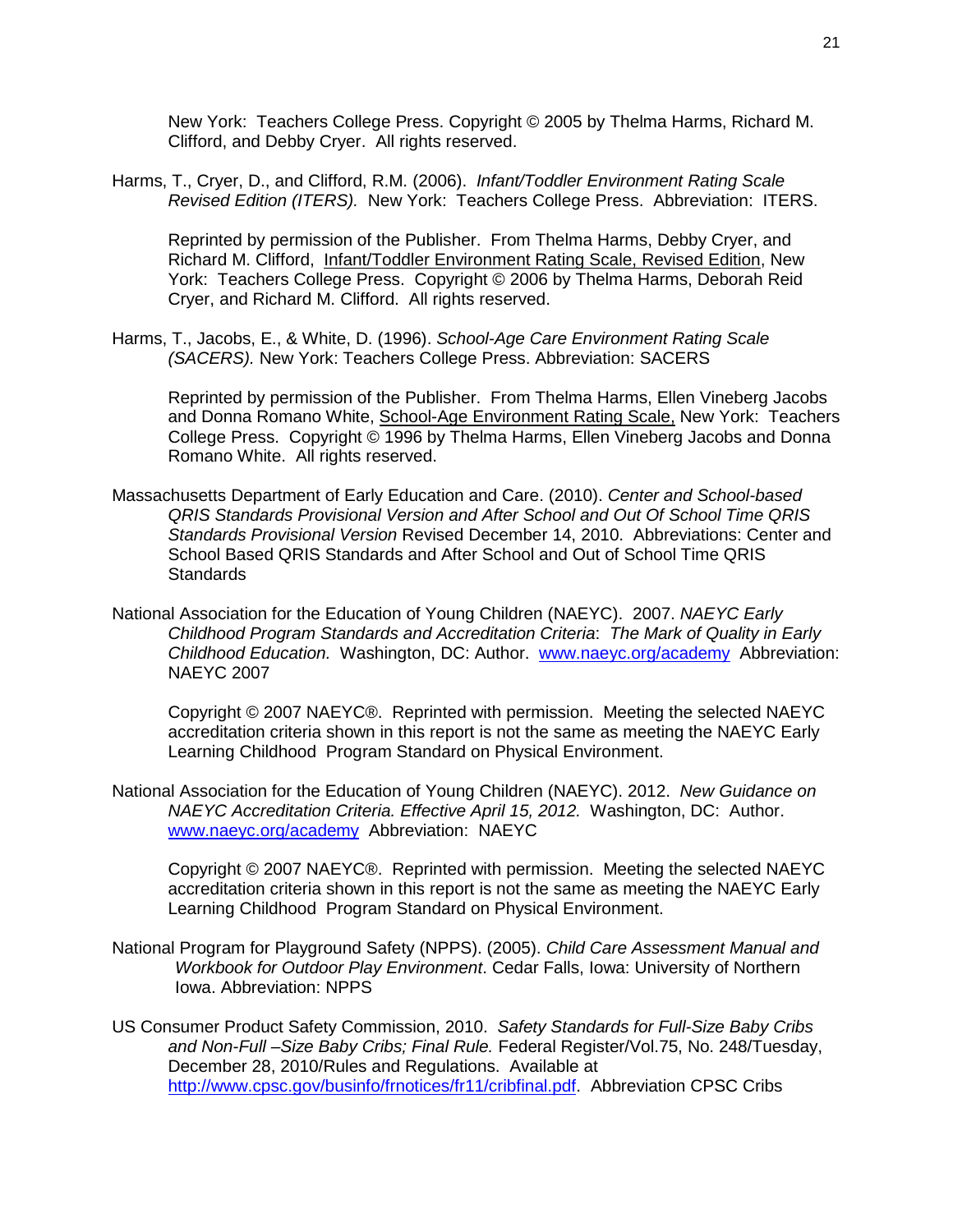US Consumer Product Safety Commission, (2010). *Public Playground Safety Handbook.* Abbreviation: CPSC

#### **Best Practices**

- American Society of Heating, Refrigeration and Air-Conditioning Engineers (ASHRAE), *Complete Set of Standards (Print Edition)*. Available at [www.ashrae.org](http://www.ashrae.org/) Abbreviation: ASHRAE
- Collaborative for High Performance Schools. *2009 Edition Massachusetts CHPS Criteria for New Construction and Major Modernizations.* 2010. San Francisco: Collaborative for High Performance Schools. Available at [www.chps.net/](http://www.chps.net/)massachusetts/ Abbreviation: CHPS

Gilmore, F. (2005). *Health Considerations when Choosing School Flooring.* Dorchester, MA: Asthma Regional Council of New England.

Olds, A.R. (2001). *Child Care Design Guide.* New York: McGraw-Hill. Abbreviation: Olds, A.R. *Child Care Design Guide, ©* 2001 McGraw-Hill Companies, Inc.

This material is reproduced with permission of The McGraw-Hill Companies. McGraw-Hill makes no representations or warranties as to the accuracy of any information contained in the McGraw-Hill material, including any warranties or merchantability or fitness for a particular purpose. In no event shall McGraw-Hill have any liability to any party for special, incidental, tort, or consequential damages arising out of or in connection with the McGraw-Hill Material, even if McGraw-Hill has been advised of the possibility of such damages.

- Sushinksky, G.F. (2005). *Surfacing Materials for Indoor Play Areas: Impact Attenuation Test Report.* U.S. Consumer Product Safety Commission.
- United States Army. (2004). *The Army Standard for Child Development Center Construction (for school-age children)*, <https://www.idsarmy/hqda.pentagon.mil/army\_ids/IDG/Army\_Standard\_for\_CDC\_ Construction\_v3\_Approved\_Oct04.doc>. Abbreviation: Army CDC
- United States of America Department of Defense (2002). *Unified Facilities Criteria (UFC) Design: Child Development Centers*. Available at: [http://www.wbdg.prg/ccb/DOD/UFC/ufc\\_4\\_740\\_14.pdf.](http://www.wbdg.prg/ccb/DOD/UFC/ufc_4_740_14.pdf) Abbreviation: DOD
- United States of America Department of Defense. (2006). *Unified Facilities Criteria (UFC): Youth Centers.* Available at: [http://www.wbdg.org/ccb/DOD/UFC/ufc\\_4\\_740\\_06.pdf.](http://www.wbdg.org/ccb/DOD/UFC/ufc_4_740_06.pdf) Abbreviation: DOD Youth
- US Department of Health and Human Services (2005). *Head Start Design Guide: A Guide for Building a Head Start Facility.* Arlington, VA: National Head Start Training and Technical Assistance Resource Center. Abbreviation: Head Start
- US General Services Administration. 2003 (GSA) (2003). *Child Care Center Design Guide.*  New York: GSA Public Building Service Office of Child Care. Abbreviation: GSA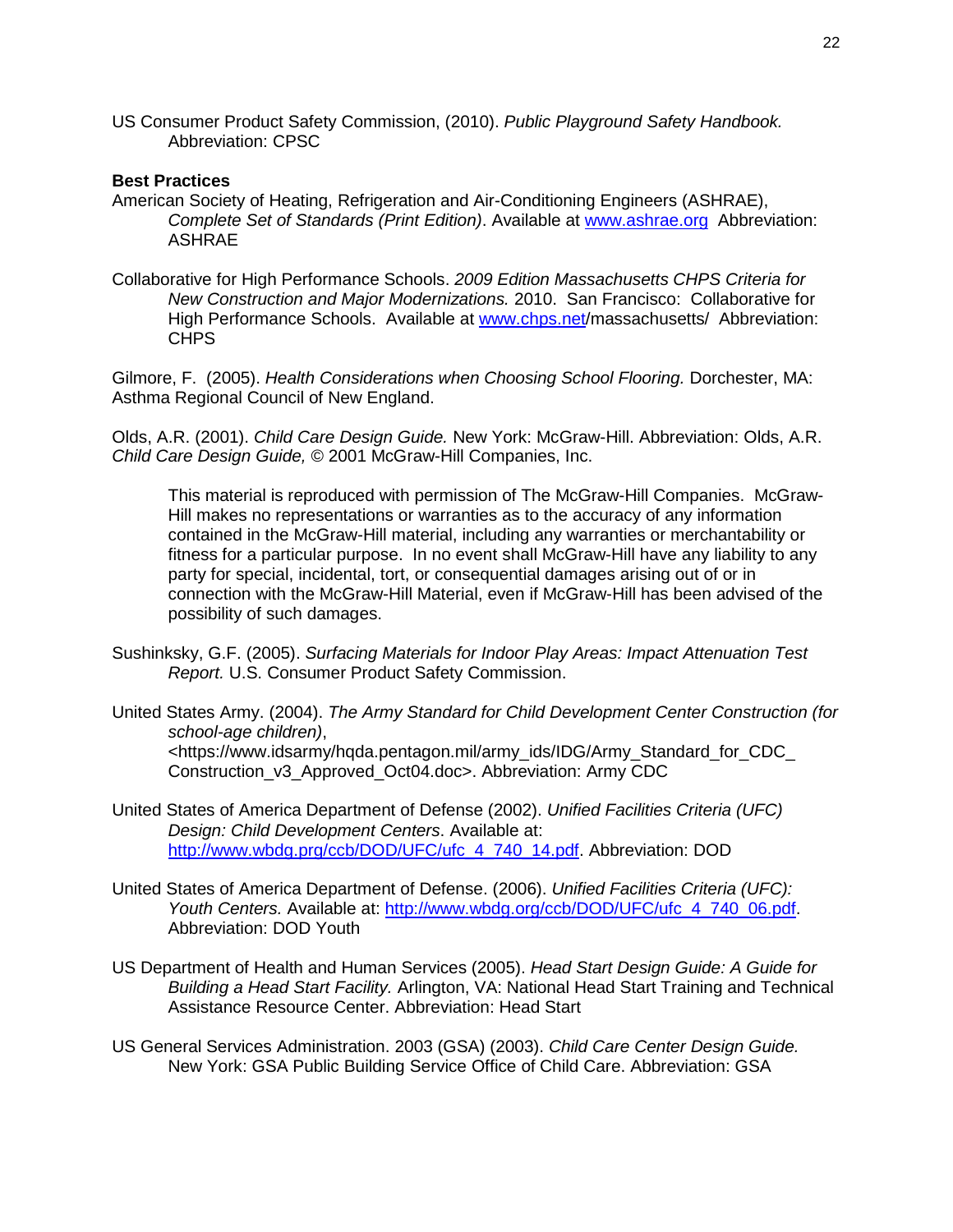# **Detailed Criteria for Facilities Standards**

## **1. INSPECTIONS**

## **1.1 Building Code Inspection**

a. Certificate of inspection from the Department of Public Safety or the local building inspector certifying that the facility complies with the State Building Code. (606 CMR 7.07 (2)) b. Inspections and certifications for specified use groups must be annual and prior to issuance of each new certificate for Group E Day Care (child day care centers) [which covers school age children and children more than two years nine months] Group A-3 [recreation centers] and Group I-4 [for children two years nine months or less]. (780 CMR Table 106) (See also 780 CMR 422)

## **1.2 Certificate of Occupancy**

a. Buildings, in whole or in part, altered to change from one use group to another, to a different use with the same use group, the maximum live load capacity, or the occupancy load capacity shall not be occupied or used until the certificate shall have been issued certifying that the work has been completed in accordance with the provisions of the approved permits and of the applicable codes for which a permit is required. (780 CMR 120.2) A copy of the Certificate of Occupancy and Use shall be posted at the main entry or be made readily available for inspection. (780 CMR 120.5.1)

## **1.3 Egress (done as part of the building inspection)**

a. Day Care Centers in new and existing buildings or portions, thereof shall conform to the means of egress requirements as set forth in 780 CMR 10.00 and 780 CMR 34.00. (780 CMR 422.4.1)

b. Day cares and afterschool care programs are considered "schools" in the following context:

1. The responsible school official shall formulate a plan for the protection and evacuation of all persons in the event of a fire, and shall include alternate means of egress for all persons involved; such plan shall be presented to and approved by the head of the fire department. (527 CMR 10.09 (1))

2. The person in charge of each school shall see that each class instructor or supervisor shall receive proper instructions on the fire drill procedure specified for the room or area in which that person carries out his duties before he assumes such duties. (527 CMR 10.09 (2))

3. Every student in all schools shall be advised on the fire drill procedure or shall take part in a fire drill within three days after entering such school. (527 CMR 10.09 (3)) 4. The head of the fire department, or person designated by him, shall visit each school at least four times each year for the purpose of conducting fire drills and questioning the teachers and supervisors. These drills shall be conducted without advance warning to the school personnel other than the person in charge of the school at the time. (527 CMR 10.09 (4))

5. A record of all fire exit drills shall be kept on the premises and persons in charge of such occupancies shall file written reports at least twice a year with the head of the fire department giving the following information: time of drill, date of drill, and weather conditions when occupants were evacuated. (527 CMR 10.09 (4) (a))

c. All exterior bridges, steel or wooden stairways, fire escapes and egress balconies shall be examined and/or tested, and certified for structural adequacy and safety every five years, by a Massachusetts registered professional engineer, or others qualified and acceptable to the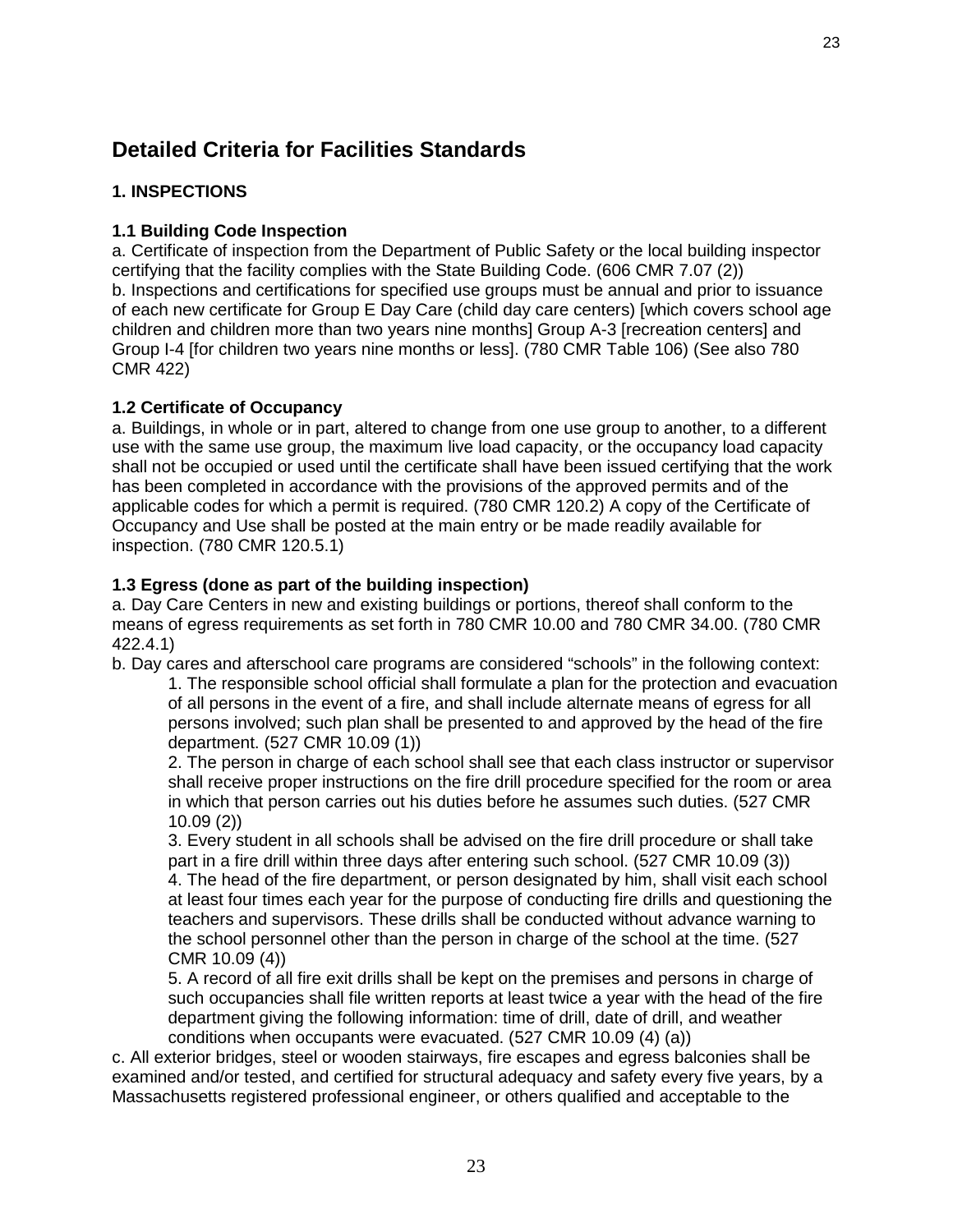building official; said engineer or others shall then submit an affidavit to the building official. (780 CMR 1001.3.3)

## **1.4 Elevators**

a. An annual elevator test and periodic inspection shall be required on all new and existing equipment covered by 524 CMR, except as otherwise modified by other provisions of 524 CMR or M.G.L. C. 143&64. (524 CMR 1.04(2))

## **1.5 Fire Safety Inspection**

a. The licensee must submit evidence of compliance with applicable fire codes. (606 CMR 7.07 (3))

## **1.6 Heating**

a. All fuel burning stoves, including but not limited to wood, coal, pellet, or gas, when used during child care, must meet applicable local and state codes and approval documentation must be provided to the Department (606 CMR 7.07 (14c1))

## **1.7 Health Inspection**

a. Provide evidence of inspection from local health dept when required by the DPH. 606 CMR 7.12(15)

b. If the licensee provides food prepared on-site, the licensee must have a Food Service permit or evidence of inspection from the local health department when required by the DPH. (606 CMR 7.12 (15b))

c. If the licensee provides food that is prepared off-site, the food must be prepared at a facility that has a Food Service permit or evidence of inspection from the local health department and must be transported to the program in appropriate sanitary containers and at appropriate temperatures. (606 CMR 7.12 (15c))

#### **1.8 EEC License**

a. [Program is licensed by the MA Department of Early Education and Care to provide child care]. (606 CMR 7.03)

## **1.9 Lead Paint Inspection**

a. If a program serves any child younger than 5 years old, the licensee must provide evidence of a lead paint inspection from the local board of health, or the Massachusetts Department of Public Health, or a private lead paint inspection service and compliance with 105 CMR 460.000 (Department Of Public Health Prevention and Control of Lead Poisoning regulations). (606 CMR 7.07 (16a))

#### **1.10 Pool Inspection**

a. The licensee must submit copies of current pool and pool roof inspections as required by applicable law or statute. (606 CMR 7.07 (5))

#### **1.11 Porches & Decks Inspection**

a. Porches and decks must be inspected and approved by the Department [EEC] before use by child care children. (606 CMR 7.07 (8a))

## **1.12 Water Source Inspection**

a. Provide evidence that any private well or water source has been inspected and approved by the local board of health, health department, or DEP approved private laboratory within one year of licensure and meets Department of Environmental Protection Standards, for drinking water, if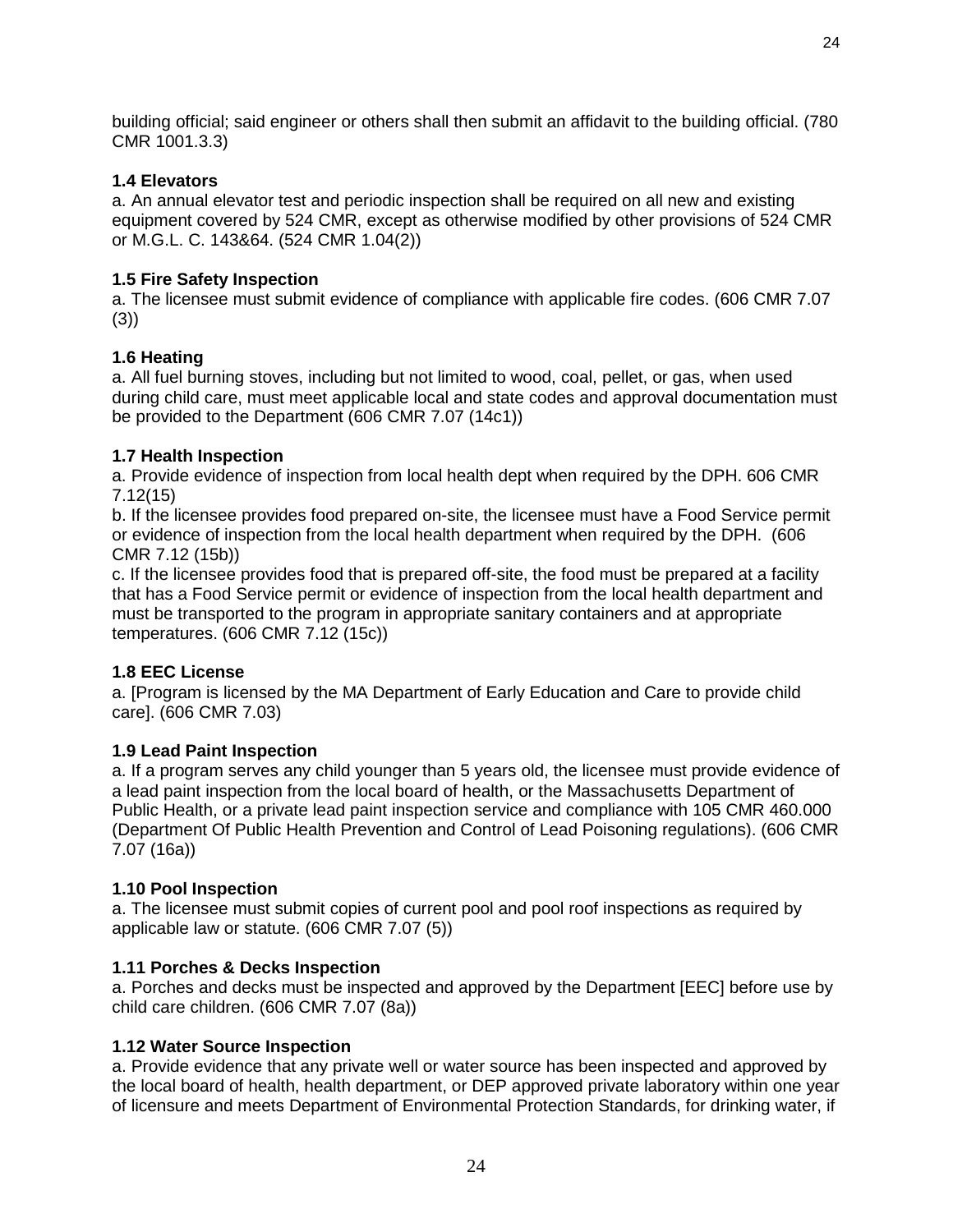applicable. Programs using well-water to serve twenty-five or more people for at least 60 days each year require DEP approval as small public water suppliers. (606 CMR 7.07 (4))

## **2. SITE LOCATION, ORIENTATION AND LAYOUT**

## **2.1.3. Best Practices (For new construction)**

a. Locate building within ½ mile of a commuter rail, light rail or subway station or within 1/4 mile of one more bus lines. (CHPS, SS.C5.1, page 128)

b. Site the [school] building within ½ mile of at least eight of the basic services: 1) Supermarket; 2) Commercial Office Building; 3) Convenience Grocery; 4) Day Care; 5) Cleaners; 6) Fitness Center; 7) Hair Care; 8) Hardware; 9) Laundry; 10) Library; 11) Medical/Dental Services; 12) Senior Care Facility; 13) Public Park; 14) Pharmacy; 15) Post Office; 16) Bank; 17) Community Center (e.g., recreation center, after-school program building, or art center); 18) Community Park; 19) Theater or Museum. (CHPS, SS.C2.1, page123)

c. Orient the building(s) to take advantage of maximum natural daylight OR plot shadow patterns from surrounding buildings and place buildings to optimize access to daylight (for urban-infill sites). (CHPS, SS.C4.1, page 126)

d. Consider prevailing winds when determining the site and building layout. For example, consider how the shape of the building itself can create wind-sheltered spaces and consider prevailing winds when designing parking lots and driveways to help blow exhaust fumes away from the school. (CHPS, SS.C4.1, page 126)

e. Take advantage of existing land formations and vegetation to provide shelter from extreme weather or to deflect unwanted noise. (CHPS, SS.C4.1, page 126)

f. Plant or protect existing deciduous trees to block summer sun and allow winter solar gain. Plant or protect existing coniferous trees to block winter wind. Planting should be done an adequate distance from the building to prevent the accumulation of water along the building envelope. (CHPS, SS.C4.1, page 126)

g. Minimize importation of non-native soils and exportation of native soils. Optimize Cut & Fill (ideally in 1:1 proportions) during clearing and excavation. (CHPS, SS.C4.1, page 126)

h. Create physical connections to bike paths, natural features, or adjacent buildings. (CHPS, SS.C4.1, page 126)

i. Site the building to maximize opportunities for on-site renewable energy generation. (CHPS, SS.C4.1, page 126)

## **3. VEHICULAR ACCESS AND PARKING AREAS**

# **3.1 Drop-Off/Pick-Up and General Parking (parents, staff, visitors)**

#### **3.1.3. Best Practices**

a. Locate the bus drop-off/pick-up directly adjacent to the main building entrance. (DOD 3-5.4.1) b. Provide short-term parking spaces (15 minutes duration), based on one space per 20 children. (DOD 3-5.4.2)

c. Locate this parking as close to the building as possible, and configure so that the majority of the parking for parents with children is on the building-side of the drive. (DOD 3-5.2)

d. Provide parking spaces for the maximum number of staff on duty at one time. Staff parking can be configured for 90° parking. (DOD 3-5.4.4)

e. Provide a minimum number of parking spaces for visitors at the rate of one parking space for each 12 children cared for by the facility. (DOD 3-5.4.3)

## **3.2 Emergency Vehicle Access**

## **3.2.3. Best Practices**

a. Provide emergency vehicle access into the playgrounds via a gate. (DOD 3-5.4.6)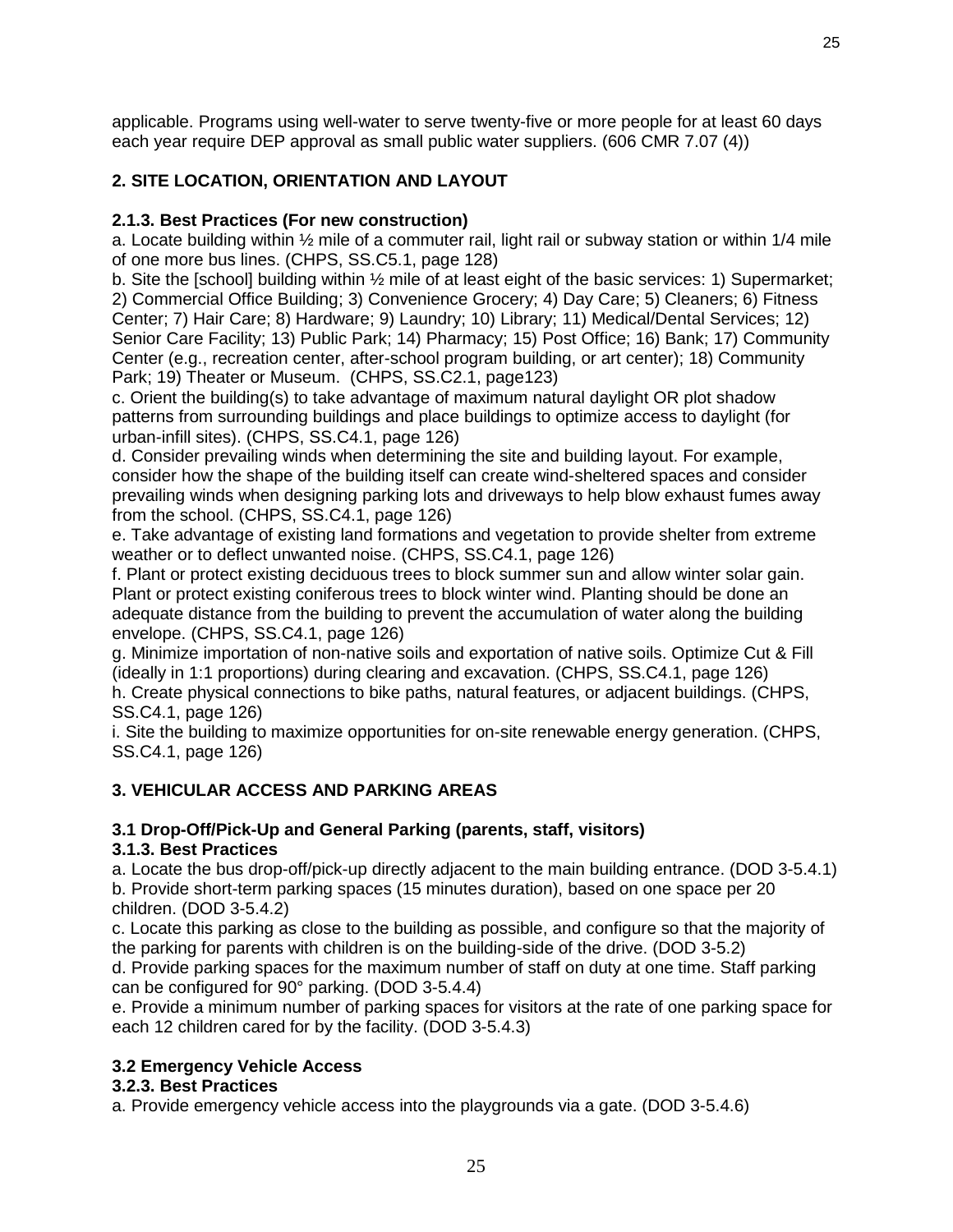b. For emergency purposes, at least one parking space must be provided as near to the center entrance as possible. (GSA 6.2.2)

## **4. BUILDING ENTRY/LOBBY**

## **4.1.3. Best Practices**

a. The entry includes the transition space and vestibule where parents, caregivers, children, and visitors enter the facility. (DOD 4-2)

b. The character of the main entry communicates security and professionalism to the parents. At the same time, it must be fun and engaging to children. Pay attention to the design, materials, finishes, interesting volumes and colorful details. (DOD 4-2)

c. The entrance door must afford full visibility for children and adults. (DOD 4-2.1)

d. The entry approach should be visible by center staff located inside. Position the reception area adjacent to the entry and director's office. (Head Start 10.2) The reception staff member seated at the desk can see the front door as well as children entering. (DOD 4-2.4)

e. Provide a 2-part walk-off mat system for all high volume entryways to capture dirt, particulates, and moisture before they enter the building. Part one is a mat in the vestibule that scrapes dirt and moisture off of shoes allowing particles to drop below the surface of the mat. Part two is a walk-off mat in the entranceway that finishes drying and cleaning of shoes. The recommended length of part two is 15 feet. (CHPS, EQ.P3.2, page 36)

f. A vestibule for energy conservation, conforming to barrier free accessible requirements, is required. (DOD 4-2.2)

g. In the waiting area, include shelf/display space for parent education and program materials. (DOD 4-2.4.3) See Appendix A for more information regarding accessibility.

h. Provide stroller storage. (GSA 3.1.1)

i. The main entrance should be in close proximity to a barrier free accessible adult toilet room, for use by parents. (DOD 4-2.1)

j. Provide views of the short-term-parking area from the entry vestibule and design the windows to have low sills so that children can look out of and into the center. (GSA 7.1.8)

## **5. ENVELOPE and SYSTEMS**

## **5.1 Alternative Energy**

## **5.1.3. Best Practices**

a. Use renewable energy sources for electricity production that are on-site or allocated to the facility through net metering. (CHPS, EE.C3.1, page 91)

b. Use on-site renewable energy sources for heating/cooling. (CHPS, EE.C3.2. page 9).

## **5.2 Ceilings**

## **5.2.1. Regulatory Standards**

a. All buildings and structures and all parts thereof, both existing and new, and all systems and equipment therein which are regulated by 780 CMR shall be maintained in a safe, operable and sanitary condition. (780 CMR 103.1)

b. If the ceiling provides a fire resistant rating, no penetrations, unless fire stopped, shall be located through the ceiling. (780 CMR 103.1)

## **5.2.2. Professional Standards**

a. Every interior…ceiling should be structurally sound and shall be finished in accordance with local business codes to control exposure of the occupants to levels of toxic fumes, dust, and mold. (NHSPS 5.1.1.6) \*

b.….Ceilings should be in good repair, and easy to clean when soiled. (NHSPS 5.3.1.6) \* **5.2.3. Best Practices**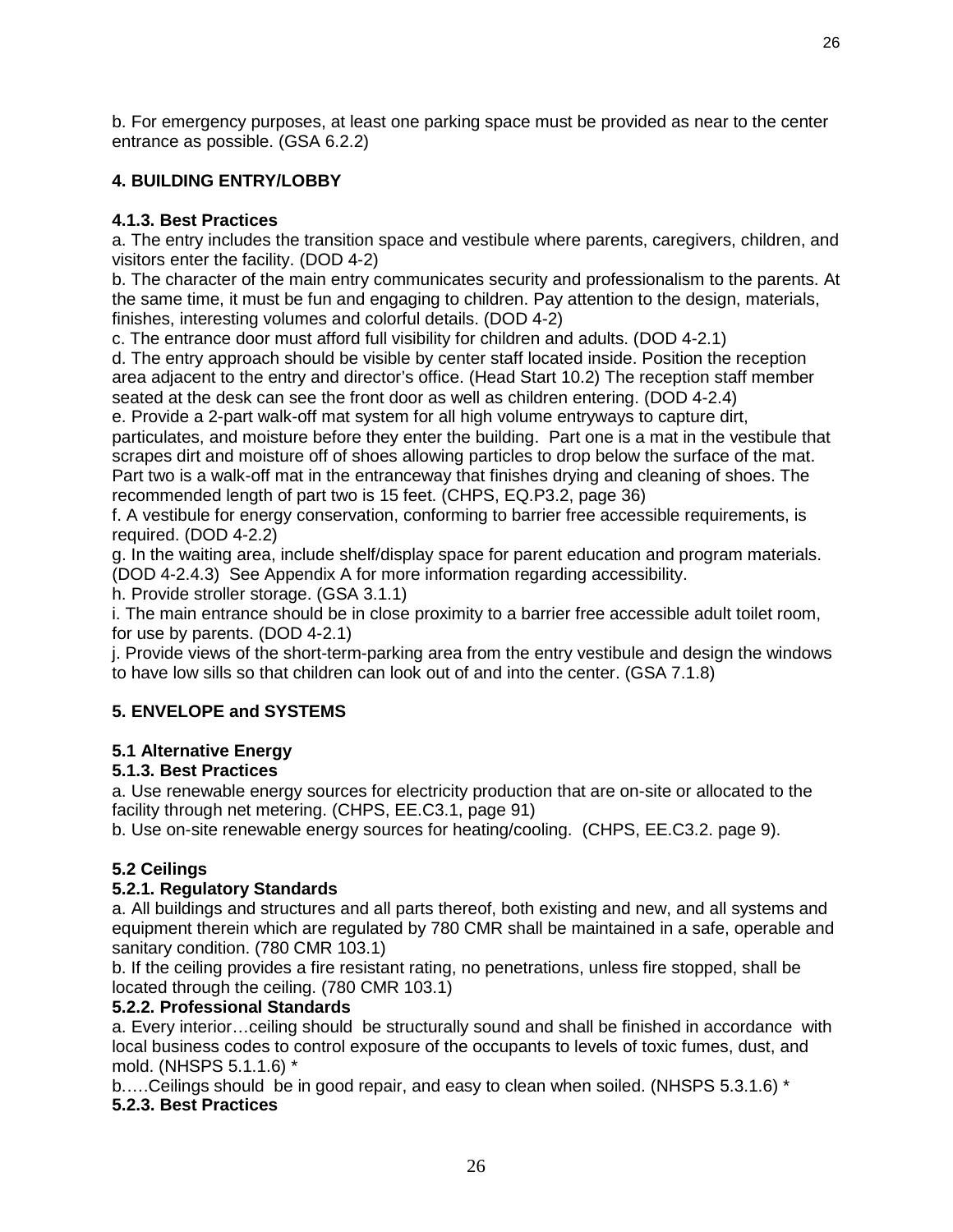a. Limit ceilings in children's areas to no more than 9 feet above the floor. Other areas may warrant higher ceilings and larger volumes. Well-designed and intermittent ceiling features are encouraged as long as acoustical requirements are met. (DOD 7-1.7)

b. Vary ceiling heights to define areas, disperse light, and create interest. Higher activity levels are often encouraged by higher ceiling heights, while quiet areas are supported by lower ceiling heights. (GSA 7.4)

c. All ceiling and wall systems totaling 90% or more of the total areas of such systems shall meet these requirements. Ceilings and wall systems include but are not limited to ceiling insulation installed within the structural envelope, wall insulation, acoustical ceiling panels, gypsum board wall panels, tackable wall panels, and wall coverings. Ceramic tile and other organic-free metal-or mineral-based wall coverings have no testing requirements. Ceiling and wall systems shall be tested and evaluated for emissions of VOCs of concern with respect to chronic inhalation exposures. (CHPS EQ.C3.3, page 59)

## **5.3 Doors**

## **5.3.1. Regulatory Standards**

a. All required means of egress doors should be at least 36 inches in width. All other doors shall be at least 32 inches in width. (780 CMR 422.4.1.3)

## **5.3.2. Professional Standards**

a. The minimum width of any path of egress should be 36 inches. An exception is that doors should provide a minimum clear width of 32 inches. (NHSPS 5.1.4.3) \*

## **5.3.3. Best Practices**

a. Front door should have glazing at adult height and side-glazing for children. (Olds, A.R. *Child Care Design Guide, ©* 2001 McGraw-Hill Companies, Inc., page 207)

b. Interior doors should be glazed at both adult and child height and should be made of wood. (Olds, A.R. *Child Care Design Guide, ©* 2001 McGraw-Hill Companies, Inc., page 209)

c. Director's office door should have a window. (Olds, A.R. *Child Care Design Guide, ©* 2001 McGraw-Hill Companies, Inc., page 208)

d. Door [provides] acoustic privacy, yet contain glass panes for visibility and light. (Olds, A.R. *Child Care Design Guide, ©* 2001 McGraw-Hill Companies, Inc., page 209)

## **5.4 Electrical System and Electrical Outlets**

## **5.4.1. Regulatory Standards**

a. All electrical outlets within the reach of children younger than school age must be made inaccessible by use of a safety device or covering that prevents access to the receptacle openings. If the covering is a shock stop, it must be of adequate size to prevent a choking hazard. (606 CMR 7.07 (10o))

## **5.4.2. Professional Standards**

a. All electrical outlets accessible to children who are not yet developmentally at kindergarten grade level of learning should be of a type called "tamper-resistant electrical outlets." In existing child care facilities that do not have "tamper-resistant electrical outlets," outlets should have "safety covers" that are attached to the electrical outlet by a screw or other means to prevent easy removal by a child. (NHSPS 5.2.4.2) \*

b. The use of extension cords should be discouraged; however, when used, they shall bear the listing mark of a nationally recognized testing laboratory, and shall not be placed through doorways, under rugs or carpeting, behind wall-hangings, or across water-source areas. Electrical cords (extension and appliance) should not be frayed or overloaded. (NHSPS 5.2.4.5) \*

c. Electrical cords should be placed beyond children's reach. (NHSPS 5.2.4.6) \*

## **5.4.3. Best Practices**

27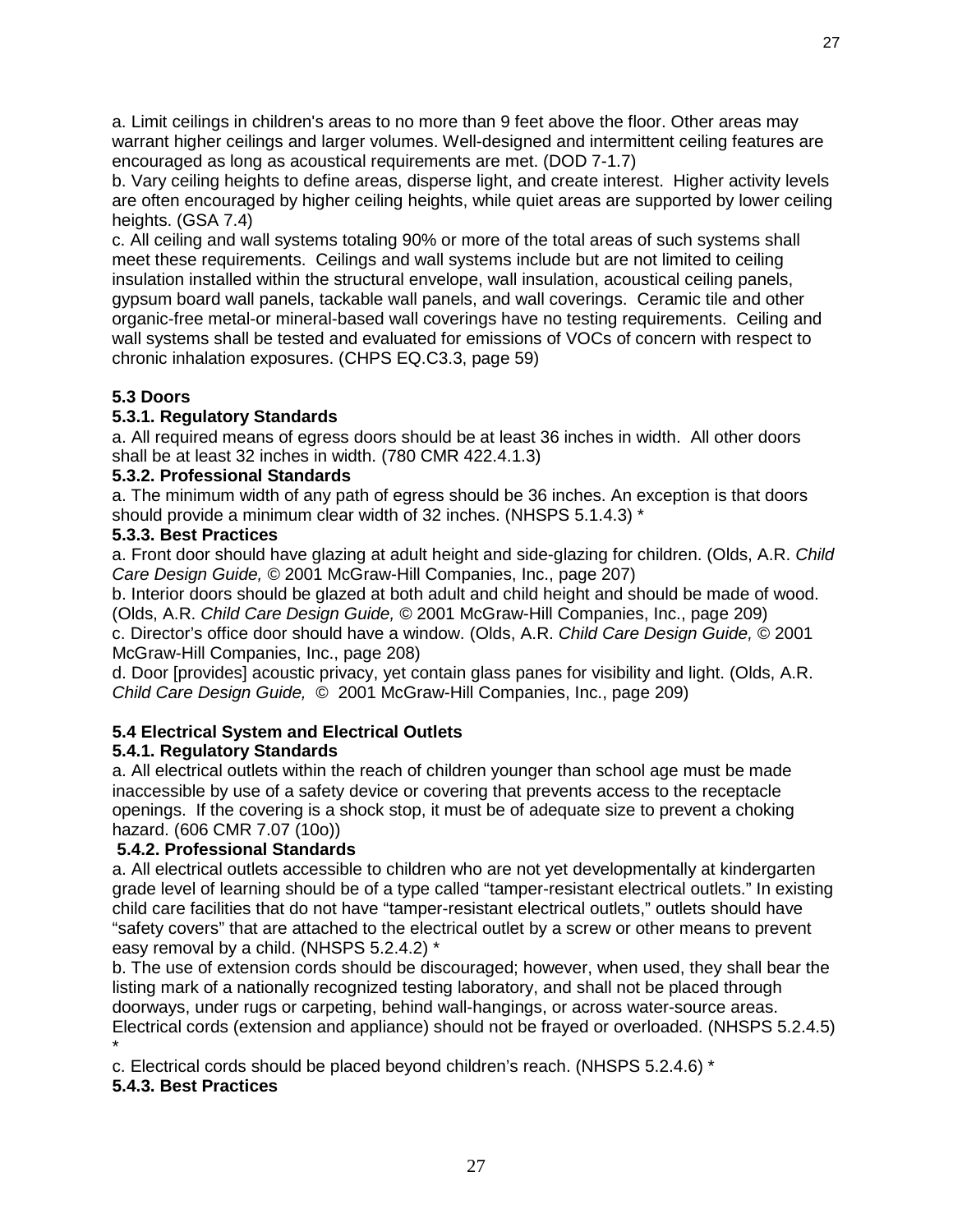a. Provide wall duplex outlets at intervals of approximately 13 feet and provide one duplex outlet per wall on walls less than 10 feet wide. (Head Start 10.10.2)

b. Elevated electrical outlets for equipment such as audio devices. (GSA 3.2.1)

## **5.5 Exits**

## **5.5.1. Regulatory Standards**

a. Exits and evacuation routes must be kept clear of obstructions. (606 CMR 7.07 (1)) b. Except as specifically permitted by 780 CMR 1008.1 egress doors shall be readily openable from the egress side without the use of a key or special knowledge or effort. (780 CMR 1008.1.8)

c. All exterior stairways and fire escapes shall be kept free of snow and ice. (527 CMR 10.03  $(13)$   $(d)$ 

d. Two exits are required for all buildings with levels above the ground floor. Only one exit shall be required [if] a building has not more than one level below the first story above grade plane and 1.the travel distance is less than 75 feet, 2. the occupant load is less than 50 in Group E occupancy and less than 10 in a Group I-4 (780 CMR 1018.2, 1018.2 and Table 1018)

e. In any building or structure not provided with exit facilities as herein prescribed for new buildings, and, in which the exits are deemed hazardous or dangerous to life, and limb, the building official shall declare such building dangerous and unsafe in accordance with provisions of 780 CMR 121.0. (780 CMR 102.5.5)

f. A diagram of escape routes must be posted conspicuously at each means of egress in rooms that do not have access to the outdoors. (606 CMR 7.11 (18b))

g. Other egress/security requirements are:

1. Delayed egress locks are not permitted in Group E occupancies (children over two years and nine months of age). (780 CMR 1008.1.8.6)

2. Interior stairway means of egress doors shall be openable from both sides without the use of a key or special knowledge or effort. (780 CMR 108.1.8.7)

3. Stairway discharge doors shall be openable from the egress side and shall only be locked by the opposite side. (780 CMR 1008.1.8.7 Exception 1)

4. In stairways serving not more than four stories, doors are permitted to be locked from the side opposite the egress side, provided they are openable from the egress side. (780 CMR 1009.1.8.7 Exception 3)

5. Entrance doors in a means of egress from a Group E occupancy (children over two years and nine months of age) are permitted to be equipped with an approved entrance and egress access control system. (780 CMR 1008.1.3.4)

## **5.5.2. Professional Standards**

a. Doorways, exit access paths, passageways, corridors, and exits should be kept free of materials, furniture, equipment, and debris to allow unobstructed egress travel from inside the child care facility to the outside. (NHSPS 5.1.4.3) \*

b. Each building…should be provided with a minimum of two exits at different sides of the building…leading to an open space at ground level... Each floor above or below ground level used for child care should have at least two unobstructed exits that lead to an open area at ground level and thereafter to an area that meets safety requirements… (NHSPS 5.1.4.1) \* c. No door should have a lock or fastening device that prevents free escape from the interior. (NHSPS 5.1.4.4) \*

d. Emergency exits should be clearly identified and visible at all times during operation of the child care facility. The exits for egress should be arranged or marked so the path to safety outside is unmistakable. (NHSPS 5.1.4.6) \*

## **5.5.3. Best Practices**

a. Provide a direct exit to the outside from every child activity room. (DOD 2-15.1.4)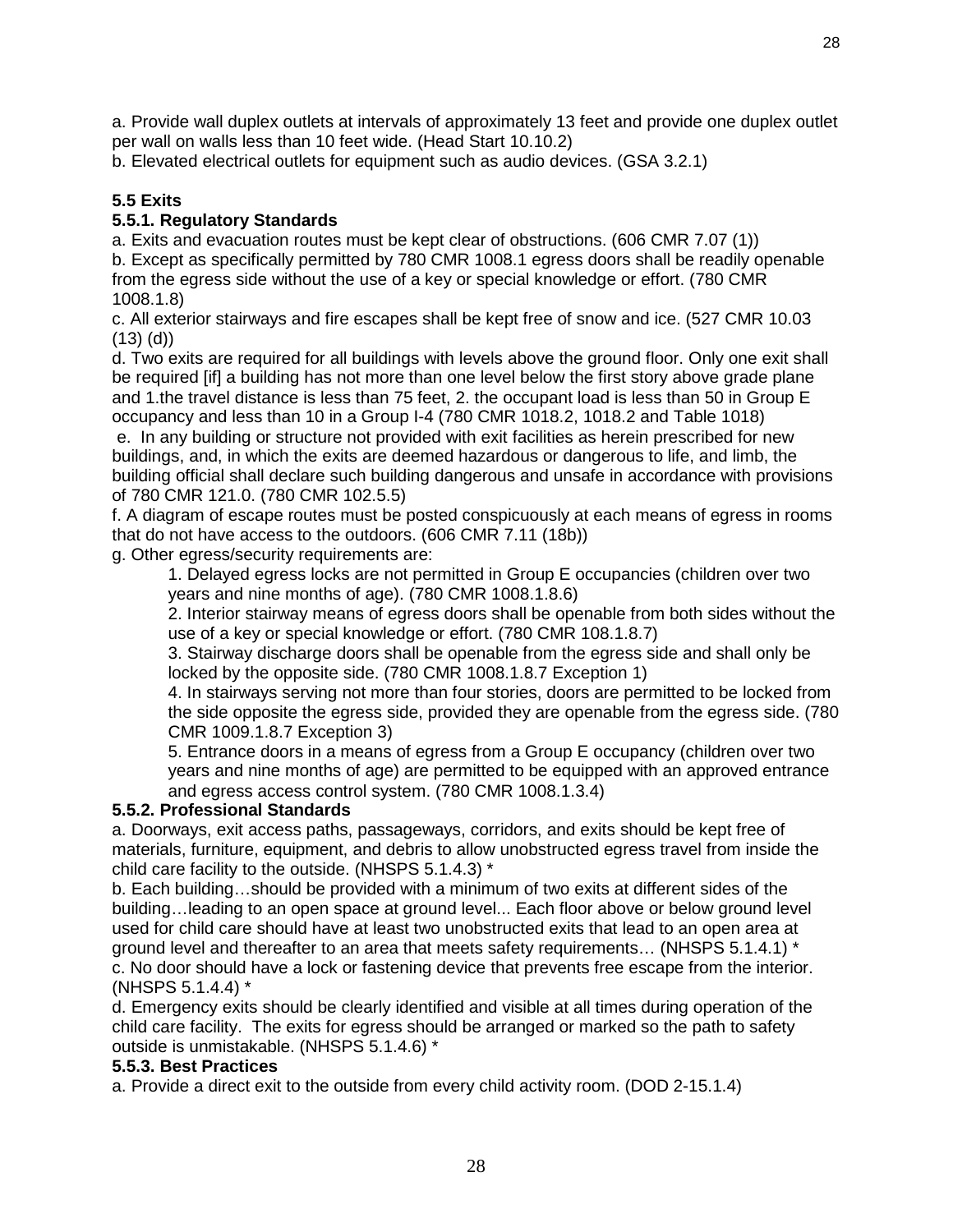b. Design door thresholds and hardware to facilitate the exiting of an evacuation crib with up to four children pushed and/or pulled by a single adult. (DOD 2-15.1.7)

c. The travel distance between any point in a sleeping room and an exit access door in that room shall not exceed 50 feet. (GSA 10.1.5)

d. Exit signs should use LED technology and should also be EPA Energy Star® labeled. (GSA Table 10.2) –e. Emergency egress routes/exit discharge paths will not cross any vehicle access roads. (DOD 3-5.4.6)

## **5.6 Exterior Walls**

#### **5.6.1. Regulatory Standards**

a. All buildings and structures and all parts thereof, both existing and new, and all systems and equipment therein, which are regulated by 780 CMR shall be maintained in a safe, operable and sanitary condition. (780 CMR 103.1)

#### **5.6.2. Professional Standards**

a. Every exterior wall…should be structurally sound, weather-tight, and water-tight to ensure protection from weather and natural disasters. (NHSPS 5.1.1.6) \*

#### **5.6.3. Best Practices**

a. Meet the insulation standards of 780 CMR Appendix 120 AA Stretch Energy Code for walls above grade. (CHPS Appendix A., pp. 4-6.)

#### **5.7 Fire System**

#### **5.7.1. Regulatory Standards**

a. The provisions of 780 CMR 9.00 shall specify where fire protections systems are required and shall apply to the design, installation, maintenance and operation of all fire systems in all buildings and structures. (780 CMR 901.1)

b. [For all preschoolers and school age children in new construction or significant renovations], An automated sprinkler system shall be provided for Group E occupancies. (780 CMR 903.2.3) c. [For infants and toddler in new construction or significant renovations] An automated sprinkler system shall be provided throughout buildings with a Group I occupancy. (780 CMR 903.2.6) d. Smoke detectors shall be installed to ensure total coverage of the day care center and also located in front of the doors to the stairways and in the corridor providing required means of egress on all floors of the day care center…[.] (780 CMR 422.4.5.1)

e. Approved carbon monoxide detectors must be located and maintained in the program in accordance with the provisions of the state fire safety code and guidelines. (606 CMR 7.97 (10p)) and per 527 CMR 31.04 (3) (b))

#### **5.7.2. Professional Standards**

a. Fully working fire extinguishers and fire alarms are installed in each classroom and are tagged and serviced annually. (NAEYC 2007, 9.C.11a) \*

b. Fully working carbon monoxide detectors are installed in each classroom and are tagged and serviced annually. (NAEYC 2007, 9.C.11b) \*

#### **5.8 Floors**

#### **5.8.1. Regulatory Standards**

a. If the floor provides a fire resistance rating, no penetration, unless fire stopped, shall be located through the floor. All buildings and structures and all parts thereof, both existing and new, and all systems and equipment therein, which are regulated by 780 CMR shall be maintained in a safe, operable and sanitary condition. (780 CMR 103.1)

#### **5.8.2. Professional Standards**

a. Floors…are kept in good repair and are safe, with no sharp edges, splinters, protruding or rusty nails, or missing parts. (NAEYC 9.C.07a)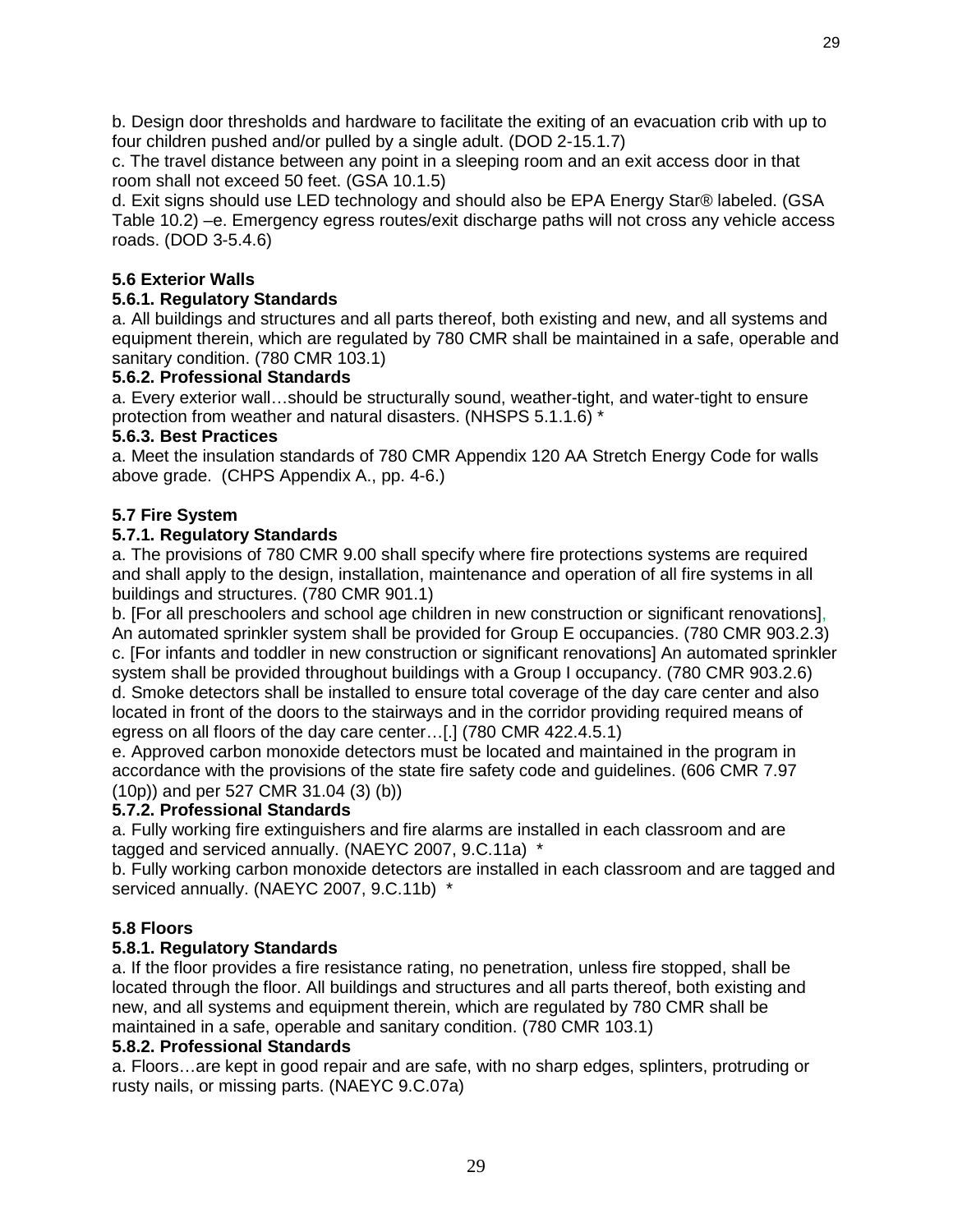b. Every interior floor… should be structurally sound and shall be finished in accordance with local building codes to control exposure of the occupants to levels of toxic fumes, dust, and mold. (NHSPS 5.1.1.6) \*

c. (Infants/Toddlers only) Floors, walls and other built-in surfaces made of easy-to-clean materials (Ex. Washable floors/floor covering and paint/wallpaper, counters and cabinets have easy-to-clean surfaces). (ITERS 1-1.7.3)

## **5.8.3. Best Practices**

a. A number of pollutants that are associated with respiratory illnesses, including dusts, mold and mildew, are captured and can grow in carpets and then get released into the air. Vinyl is also subject to mold and mildew when water pools below it. Vinyl is also the most toxic flooring material to manufacture and to dispose of. Below are some better options. (Asthma Regional Council of New England, pg 2):

|                                                                     | Common                                                                                          |                                                                                              |  |
|---------------------------------------------------------------------|-------------------------------------------------------------------------------------------------|----------------------------------------------------------------------------------------------|--|
|                                                                     | <b>Flooring</b>                                                                                 |                                                                                              |  |
| Area***                                                             | <b>Choices</b>                                                                                  | Better*                                                                                      |  |
| Halls and                                                           | Vinyl tile or                                                                                   | Better: linoleum; Much better: terrazzo, ceramic tile or                                     |  |
| entry                                                               | sheet                                                                                           | concrete with non-skid texture and walk-off mats                                             |  |
| <b>Classrooms</b>                                                   | Carpet                                                                                          | A little better. VCTT carpet **; Better: linoleum; Much better:                              |  |
|                                                                     |                                                                                                 | Terrazzo, ceramic tile or concrete, with washable rugs, mats                                 |  |
|                                                                     |                                                                                                 | or cushions as needed                                                                        |  |
| <b>Libraries</b>                                                    | Carpet                                                                                          | A little better: VCTT carpet; Better: linoleum; Much better:                                 |  |
|                                                                     |                                                                                                 | Terrazzo, ceramic tile or concrete, with washable rugs and                                   |  |
|                                                                     |                                                                                                 | non-flooring noise abatement measures                                                        |  |
| Cafeteria and                                                       | Vinyl tile or                                                                                   | Better: linoleum; Much better: Terrazzo, ceramic tile or                                     |  |
| restrooms                                                           | sheet                                                                                           | concrete                                                                                     |  |
| Kitchen                                                             | Quarry tile                                                                                     | Rubber, or hard flooring (terrazzo, quarry or ceramic tile, or                               |  |
|                                                                     | and resinous                                                                                    | concrete) with anti-fatigue mats *Better for health, lower                                   |  |
|                                                                     | epoxy                                                                                           | maintenance, higher durability, and less environmental                                       |  |
|                                                                     |                                                                                                 | impact, though upfront costs are much higher for hard flooring                               |  |
|                                                                     |                                                                                                 | (terrazzo, tile and concrete).                                                               |  |
|                                                                     |                                                                                                 | **VCTT is vinyl compound tufted textile, a form of carpet with a thin top fuzzy layer and an |  |
|                                                                     | impermeable backing, designed to reduce water problems, and limit trapped pollutants. *** Note: |                                                                                              |  |
| there is not enough information to include gym floors in the table. |                                                                                                 |                                                                                              |  |

b. For floors in child activity areas, use a combination of carpeting, large area rugs, and hard surfacing as appropriate for the specific activity areas. (DOD 7-1.6.1)

c. Select soft floor coverings impervious to bacteria, fungus growth, and odor retentions. Use carpets and area rugs complying with fire and sanitation requirements. (DOD 7-1.6.1.2) d. All flooring systems totaling 90% or more of the total floor area of the project shall meet the requirements described herein. Flooring systems include but are not limited to carpet with its adhesive and cushion; resilient flooring; wood flooring; ceramic tile flooring; other mineral-based flooring without any organic component, and concrete flooring. Systems shall be tested and evaluated for emissions of VOCS of concern with respect to chronic inhalation exposures. (CHPS EQ.C3.2, page 59)

e. All adhesives and sealants in quantities of 2.5 gal (10 liters) or more and totaling 90% or more of total volumes of such products applied in the project interior shall meet VOC content requirements of South Coast Air Quality Management District Rule 1168 and shall be tested and evaluated for emissions of VOCS. (CHPS EQ.C3.1, page 58).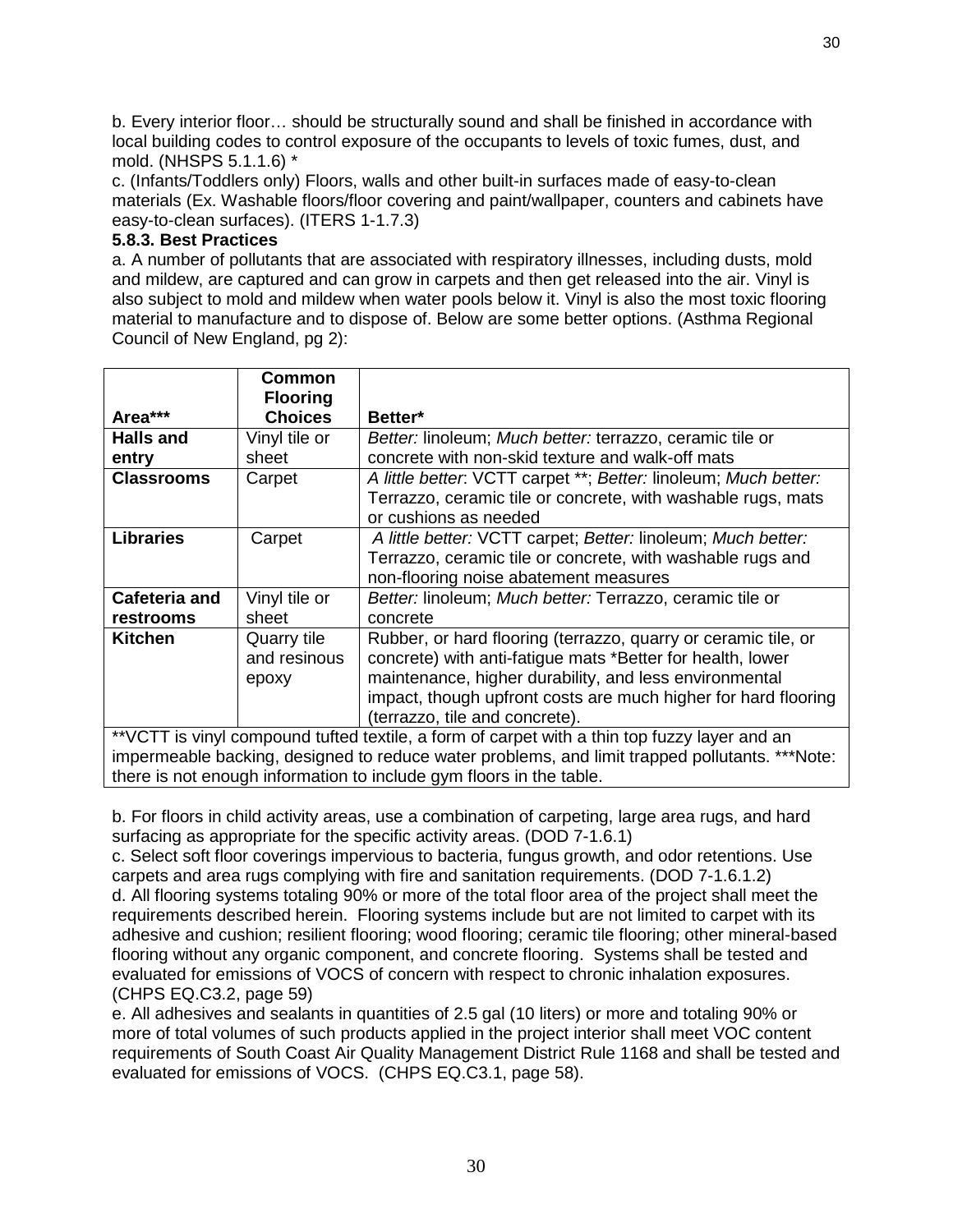## **5.9 HVAC: Heat, Ventilation & Air Conditioning**

## **5.9A. Heating Systems**

## **5.9A.1. Regulatory Standards**

a. All steam and hot water pipes and radiators must be protected by permanent screens,

guards, insulation or another suitable device that prevents children from coming in contact with them. (606 CMR 7.07 (14 a))

b. The use of portable heaters and portable radiators is prohibited during child care hours. (606 CMR 7.07 (14b))

c. Heaters and stoves in approved space or common space used by children must be surrounded by a fireproof wall or enclosed by partitions, screens, or guards or other similar barricades that are at least three feet in height and installed at least three feet from the heaters and stoves. If non-combustible and non-heat retaining materials are used, barricades may be placed two feet away from the stove. (606 CMR 7.07 (14c2))

d. Heaters and stoves that are not used for heating purposes during child care, or are used before child care and are sufficiently cooled to prevent a child from being burned, may be barricaded less than two feet away.(606 CMR 7.07 (14c3))

e. Heaters and stoves that are never used for heating purposes may be barricaded two feet from the stove or be sufficiently padded to prevent a child from injury if the child falls against them. (606 CMR 7.07 (14c4)

f. All working fireplaces in space used by children must have a secure child proof barrier in place at all times. (606 CMR 7.07 (14d1))

g. Boilers, furnaces or other fire units shall be enclosed as required in the International Mechanical Code listed in 780 CMR 35.00. Boiler room doors shall not open into occupied areas. (780 CMR 422.4.9)

h. Maintenance requirements may be implemented by the manufacturer to ensure the equipment is kept in working order. All buildings and structures and all parts thereof, both existing and new, and all systems and equipment therein, which are regulated by 780 CMR shall be maintained in a safe, operable and sanitary condition. (780 CMR 103.1)

## **5.9A.2. Professional Standards**

a. All rooms that children use are heated, cooled, and ventilated to maintain room temperature and humidity level. (NAEYC 2007, 9.D.05)

b. Unvented gas or oil heaters and portable open-flame kerosene space heaters should be prohibited. (NHSPS 5.2.1.10) \*

c. …Portable gas stoves…should not be used for space heating or any other indoor purposes. Charcoal grills should not be used for space heating or any other indoor purposes. (NHSPS 5.2.1.10) \*

d. Electric space heaters should be attended while in use and be off when unattended; be inaccessible to children and be stable; have protective coverings to keep hands and objects away from the electric heating element…(NHSPS 5.2.1.11) \*

e. Heating equipment and units, including hot water heating pipes and baseboard heaters with a surface temperature hotter than 120 degrees F should be made inaccessible to children by barriers such as guards, protective screens, or other devices. (NHSPS 5.2.1.13) \*

f. Fireplaces, fireplace inserts, and wood/corn pellet stoves should be inaccessible to children… and should be installed in accordance with the local or regional building code and the manufacturer's installation instructions. The front opening should be equipped with a secure and stable protective safety screen. (NHSPS 5.2.1.12) \*

## **5.9A.3. Best Practices**

a. Provide separate temperature and ventilation controls for each classroom or provide each classroom with an independent temperature sensor to automatically adjust to the conditions in the individual classroom, but that is not necessarily controlled by the teacher. (CHPS, EQ.C8.2, page 69)

31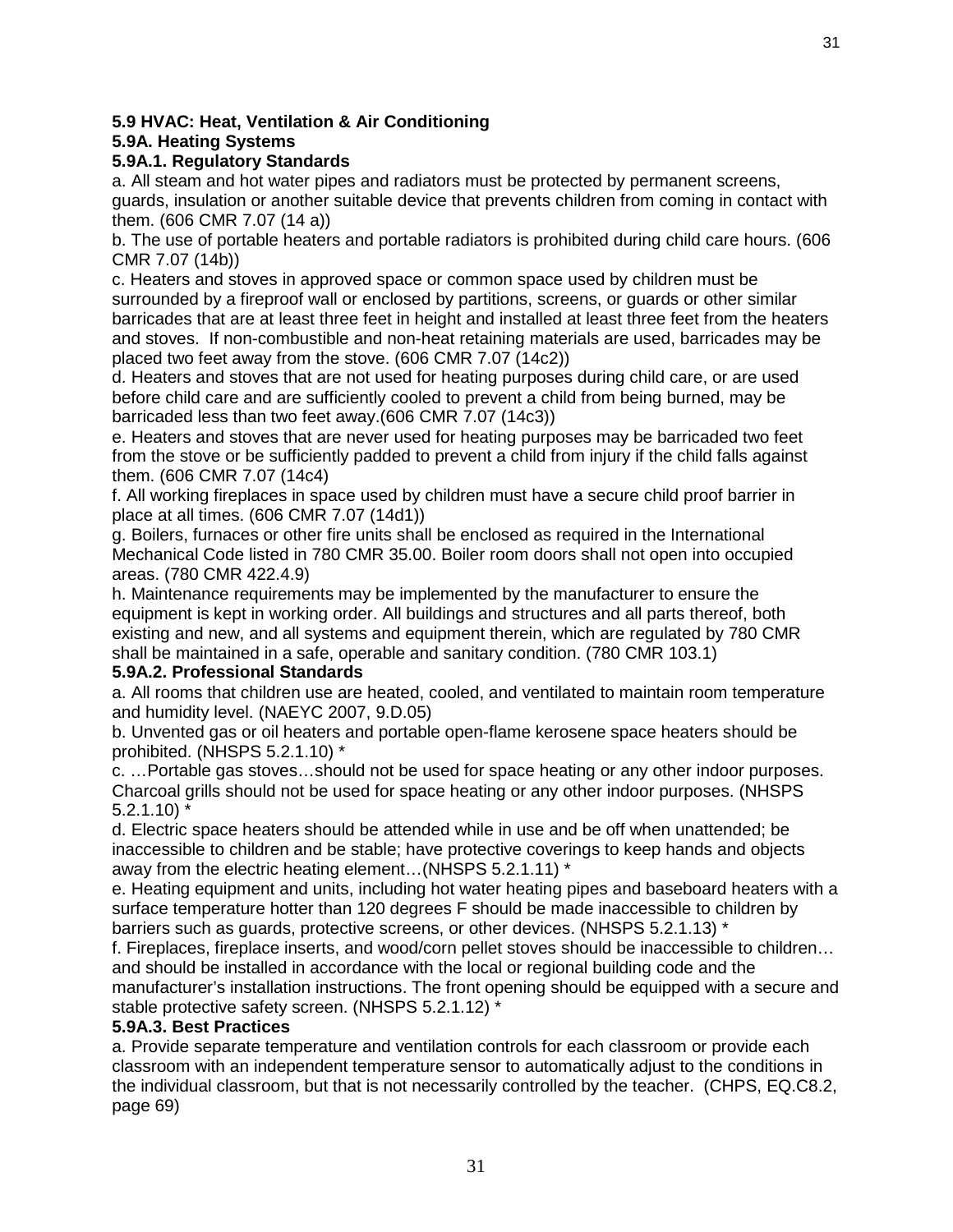#### **5.9B. Air Conditioning (Temperature & Humidity)**

#### **5.9B.1. Regulatory Standards**

a. Room temperature in rooms occupied by children must be maintained at a minimum of 65°F. (606 CMR 7.07 (10i))

#### **5.9B.2. Professional Standards**

a. All rooms that children use are heated, cooled, and ventilated to maintain room temperature and humidity level. (NAEYC 2007, 9.D.05)

#### **5.9B.3. Best Practices**

a. Comply with the current ASHRAE *Standard 55* for thermal comfort standards within established ranges for Massachusetts' Climate Zone 5. (CHPS, EQ.P6.1, page 42)

| Temperature/Humidity Ranges for Comfort |                          |                                          |  |
|-----------------------------------------|--------------------------|------------------------------------------|--|
| Conditions                              | <b>Relative Humidity</b> | <b>Acceptable Operating Temperatures</b> |  |
| Summer                                  | If 30% then              | 76-82 degrees F                          |  |
|                                         | If 60%, then             | 74-78 degrees F                          |  |
| Winter                                  | If 30%, then             | 69-78 degrees F                          |  |
|                                         | If 60%, then             | 68-75 degrees F                          |  |

b. Infant areas may be more comfortable at a 1-3 degrees warmer temperature than other areas. (GSA 10.9.1)

c. Temperature levels are measured at lower than normal heights above the floor in order to accommodate children. Children spend a great deal of time on the floor, therefore both temperature control and avoidance of drafts are very important. (GSA 10.9.1)

d. Thermostats should be accessible to the center director or other designated staff members. (GSA 10.9.1)

## **5.9C. Ventilation Systems**

#### **5.9C.1. Regulatory Standards**

a. All buildings or structures all parts thereof, both existing and new, and all systems and equipment therein which are regulated by 780 CMR shall be maintained in safe, operable and sanitary condition. (780 CMR 103.1)

b. In any existing building, or portion thereof, (a) in which the light or ventilation do not meet applicable provisions of 780 CMR 12.0 and (b) which is deemed by the building official to be dangerous or hazardous to the health and safety of the occupants the building official shall order the abatement of such conditions to render the building or structure occupiable or habitable as applicable for the posted use and occupant load. In enforcing 780 CMR 102.5.6, the building official may require or accept engineering or other evaluations of the lighting and/or ventilation systems in order to evaluate possible dangerous or hazardous conditions and accept solutions. Where full compliance with 780 CMR for light and ventilation as required for new construction is not practical for structural and/or other technical reasons, the building official may accept compliance alternatives, or engineering or other evaluations, which adequately address the building or structure livability for the posted use and occupant load. (780 CMR 102.5.6)

#### **5.9C.2. Professional Standards**

a. All rooms that children use are heated, cooled, and ventilated to maintain room temperature and humidity level. (NAEYC 2007, 9.D.05)

b. Ventilation can be controlled. (SACERS 1-1.7)

#### **5.9C.3. Best Practices**

a. Ventilation systems must achieve an air-change effectiveness of minimum 0.9 per ASHRAE 129-1997 and as described in LEED Version 2.0. (GSA 10.9.2)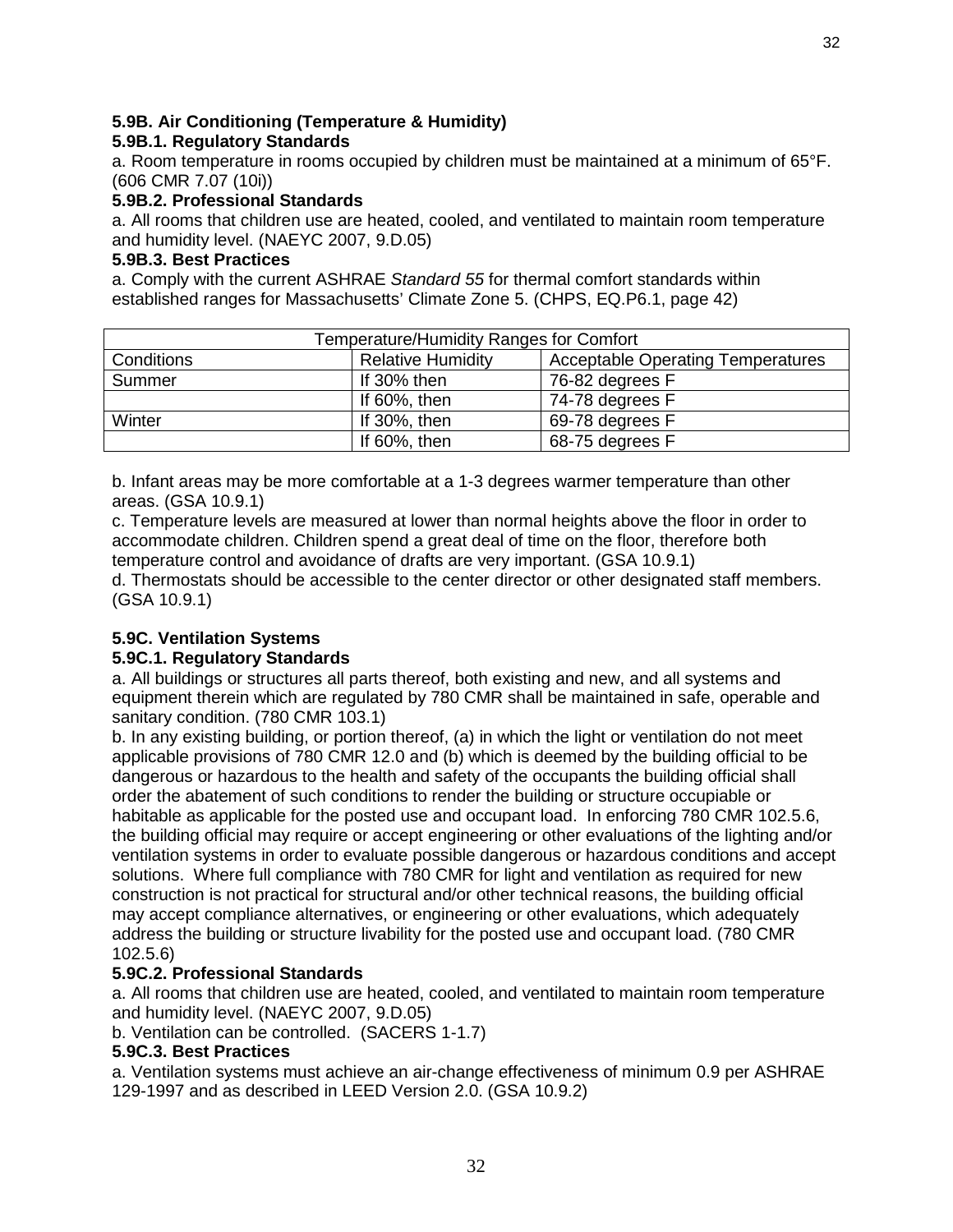b. Locate air return over diaper and toilet areas. (GSA 10.9.2)

c. Provide the capacity for permanent carbon dioxide monitoring...to prevent indoor  $CO<sub>2</sub>$  levels from exceeding outdoor levels by more than 700 parts per million (ppm), as described in LEED Version 2.0. (GSA 10.1.16)

d. Where chemical use occurs, including housekeeping areas, chemical mixing areas, copying/print rooms,… use deck-to-deck partitions with dedicated outside exhaust at a rate of at least 0.50 cubic feet per minute per square foot, no air recirculation, and adequate make up air. (CHPS, EQ.P3.1, page 36)

## **5.10 Lighting- Artificial**

## **5.10.1. Regulatory Standards**

a**.** The interior space must be clean, safely maintained, well-ventilated and well-lit… (606 CMR 7.07 (10))

b. Educators must ensure that there is adequate lighting for quiet activities for children who do not sleep and there is adequate lighting to allow proper supervision of sleeping, resting children. (606 CMR 7.11 (13d 4b, c))

c. In any existing building, or portion thereof, (a) in which the light or ventilation do not meet applicable provisions of 780 CMR 12.0 and (b) which is deemed by the building official to be dangerous or hazardous to the health and safety of the occupants the building official shall order the abatement of such conditions to render the building or structure occupiable or habitable as applicable for the posted use and occupant load. In enforcing 780 CMR 102.5.6, the building official may require or accept engineering or other evaluations of the lighting and/or ventilation systems in order to evaluate possible dangerous or hazardous conditions and accept solutions. Where full compliance with 780 CMR for light and ventilation as required for new construction is not practical for structural and/or other technical reasons, the building official may accept compliance alternatives, or engineering or other evaluations, which adequately address the building or structure livability for the posted use and occupant load. (780 CMR 102.5.6)

#### **5.10.2. Professional Standards**

a. All areas of the facility should have glare-free natural and/or artificial lighting that provides adequate illumination and comfort for facility activities. (NHSPS 5.2.2.1)

b. Floor or table lamps are used when needed. (COA ASP-PS 8.05)

c. Lighting levels should be reduced during nap times to promote resting or napping behavior in children. Some degree of illumination must be allowed to ensure that staff can continue to observe children. (NHSPS 5.2.2.1) \*

#### **5.10.3. Best Practices**

a. Light fixtures in classrooms and nap rooms are to be dimmable….Incorporate variety in lighting, through such devices as dimming controls, separate switching, adjustable directional fixtures, and pendant fixtures that are positioned over work areas….Well-considered lighting for each activity area is a key element in creating the "home-like" environment which is a goal of the program. The quality of light should remind children of a residential environment. Broad ambient lighting is most appropriate for large motor activity spaces; task lighting is required for manipulative activities; lower light levels are needed for quiet and sleeping areas. The amount and orientation of natural light need to be considered in the design and variation in light levels. (GSA 10.10)

b. Where dimmer controls are used, provide lighting fixtures that do not oscillate visibly at low intensities. Consider a mix of indirect and overhead lighting in child activity spaces. (DOD 7- 2.4.2.3)

c. Provide lighting controls for each classroom. (CHPS, EQ.C8.2, page 69)

33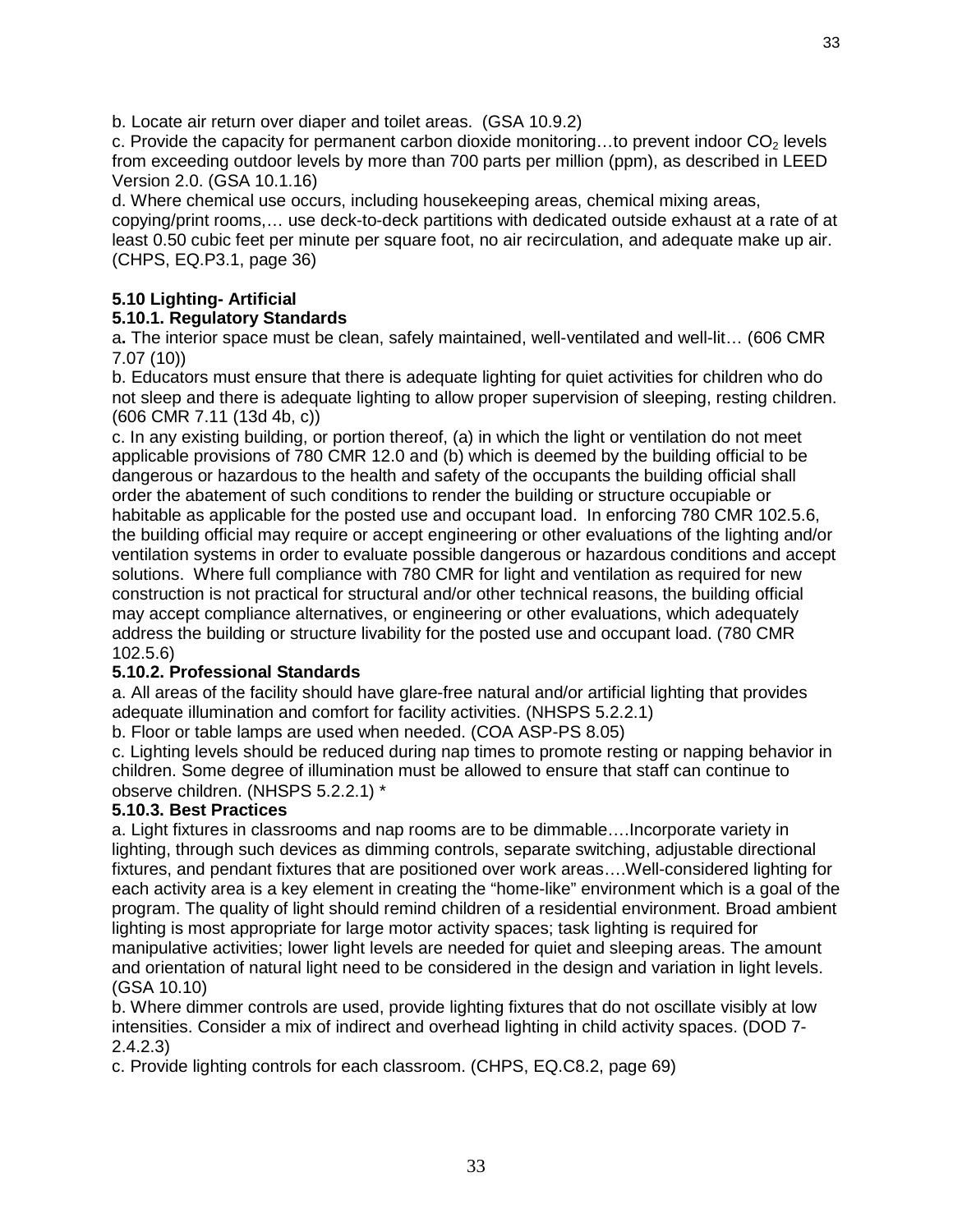d. Use compact fluorescent lamps (CFLs) instead of incandescent lamps as a general rule. CFLs should meet, at a minimum, the efficiency standards of the EPA Energy Star<sup>®</sup> program. (GSA Table 10.2)

e. All lamps must have shatterproof lenses or covers. (GSA 10.10)

f. Interior lighting in buildings larger than 5000 sq. ft. shall be controlled with an automatic control device to shut off building lighting in all spaces. This automatic control device shall function on a scheduled basis, an occupant sensor, or a signal from another control or alarm system. (ASHRAE 90.1-2004 9.2.1.1)

g. Ensure that there is adequate exterior lighting to allow safe exterior circulation and site security. (GSA 10.2.3)

h. Provide security lighting on a timer for after-hours activation and on a switch for staff control. (DOD UFC Youth Table 4-4.2)

## **5.11 Roof**

## **5.11.1. Regulatory Standards**

a. All buildings and structures and all parts thereof, both existing and new, and all systems and equipment therein which are regulated by 780 CMR shall be maintained is a safe, operable and sanitary condition. (780 CMR 103.1)

#### **5.11.2. Professional Standards**

a. [The] roof should be structurally sound, weather-tight, and water-tight to ensure protection from weather and natural disasters. (NHSPS 5.1.1.6) \*

#### **5.11.3. Best Practices**

a. Meet the roof insulation requirements of 780 CMR Appendix 120 AA Stretch Energy Code (CHPS, Appendix A., pp. 4-6)

## **5.12 Safety**

#### **5.12.1. Regulatory Standards**

a. The licensee must ensure that the physical facilities are safe, clean, in good repair and free from hazards and clutter. (606 CMR 7.07 (1))

#### **5.12.2. Professional Standards**

a. All areas, both indoors and outdoors, are free from glass, trash, sharp or hazardous items, and visible soil, and are in a clean condition. (NAEYC 9.C.07b) \*

#### **5.13 Security**

#### **5.13.2. Professional Standards**

a. If emergency exits lead to potentially unsafe areas for children (such as a busy street) alarms or other signaling devices should be installed on these exit doors to alert the staff in case a child attempts to leave. (NHSPS 5.1.4.4)

#### **5.13.3. Best Practices**

a. The location should be a defensible space with a secure perimeter and controlled access. (Head Start 5.5 and GSA 5.7)

b. The design should ensure that a child is unable to leave the center without the knowledge of the staff. (Head Start 10.2)

c. Maximum visibility of entry points from inside the center should be provided. (GSA 5.7)

d. The seated reception staff member can see the front door as well as children entering. (DOD 4-2.4)

e. Security system equipment may include, but is not limited to, perimeter security alarm systems, video surveillance for entrance doors and vestibules, and annunciation systems for main entrance doors. (GSA 10.2)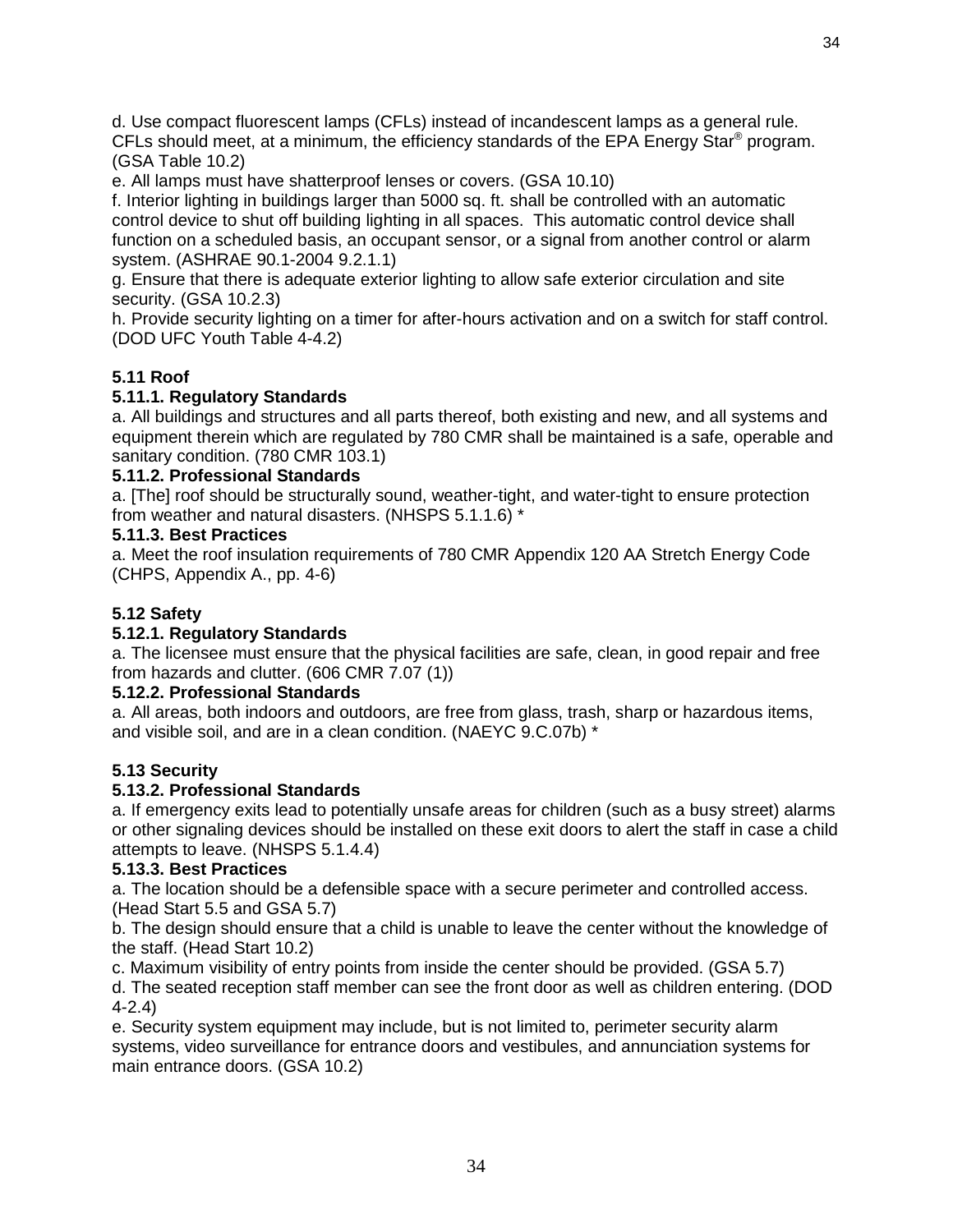#### **5.14 Stairways**

## **5.14.1. Regulatory Standards**

a. Open stairways used by children younger than school age must have railings or banisters installed along the open or unprotected side(s). (606 CMR 7.07 (11b))

b. In programs serving children younger than three years old, barriers must be placed at the top and bottom of stairwells opening into areas used by children, unless prohibited by building or fire department regulations. Barriers must be permanently installed at the top of stairways. Pressure gates may not be used at the top of stairs. (606 CMR 7.07 (11a))

c.(ECE only) Handrails shall conform to the requirements of 780 1009.0 and when the day care center's clients include children, in addition to an upper handrail, a lower handrail shall be installed between 20 inches and 24 inches above the nosing of the stair tread. (780 CMR 422.4.1.4)

d. Stairways shall have handrails on each side. Handrails shall be adequate in strength and attachment in accordance with 780 CMR1607.7. (780 CMR 1009.11)

#### **5.14.2. Professional Standards**

a. Securely installed, effective guards (such as gates) should be provided at the top and bottom of each open stairway in facilities where infants and toddlers are in care. (NHSPS 5.1.5.4) \* b. When railings are installed on the side of stairs open to a stairwell, access to the stairwell should be prevented by a barrier so a child cannot use the railings as a ladder to jump or fall into the stairwell. (NHSPS 5.1.5.2)\*

c. Handrails…should be provided on both sides of stairways, be securely attached to the walls or stairs, and at a maximum height of 38 inches. (NHSPS 5.1.5.2) \*

#### **5.14.3. Best Practices**

a. (ECE only) Provide handrails for all stairs and ramps at 21.6 inches above the leading edge of the treads. (GSA 7.6.2)

## **5.15 Storage in Center**

#### **5.15.2. Professional Standards**

a. The facility should provide and use space to store play and teaching equipment, supplies, records and files. (NHSPS 5.5.0.3)

#### **5.15.3. Best Practices**

a.10% of the building's square footage needs to be allocated to storage. (Olds, A.R. *Child Care Design Guide, ©* 2001 McGraw-Hill Companies, Inc., page 74)

b. Provide centrally located resource room for bulk storage of curriculum materials and supplies and for storage of resource tapes, books, as well as audio/video equipment. (GSA 7.1.16)

## **5.16 Interior Walls**

#### **5.16.1. Regulatory Standards**

a. All buildings or structures all parts thereof, both existing and new, and all systems and equipment therein which are regulated by 780 CMR shall be maintained in safe, operable and sanitary condition. (780 CMR 103.1)

b. Objects mounted with their leading edges at or below 27 inches above the finished floor may protrude any amount. Free-standing objects mounted on posts or pylons may overhang 12 inches maximum from 27 to 80 inches above the ground or finished floor. (ADA 4.4.1)

## **5.16.2. Professional Standards**

a. Walls… are kept in good repair and are safe, with no sharp edges, splinters, protruding or rusty nails, or missing parts. ( NAEYC 9.C.07a)

b. Every interior…wall…should be structurally sound and shall be finished in accordance with local building codes to control exposure of the occupants to levels of toxic fumes, dust, and mold. (NHSPS 5.1.1.6) \*

c. …Walls…should be in good repair, and easy to clean when soiled. (NHSPS 5.3.1.6) \*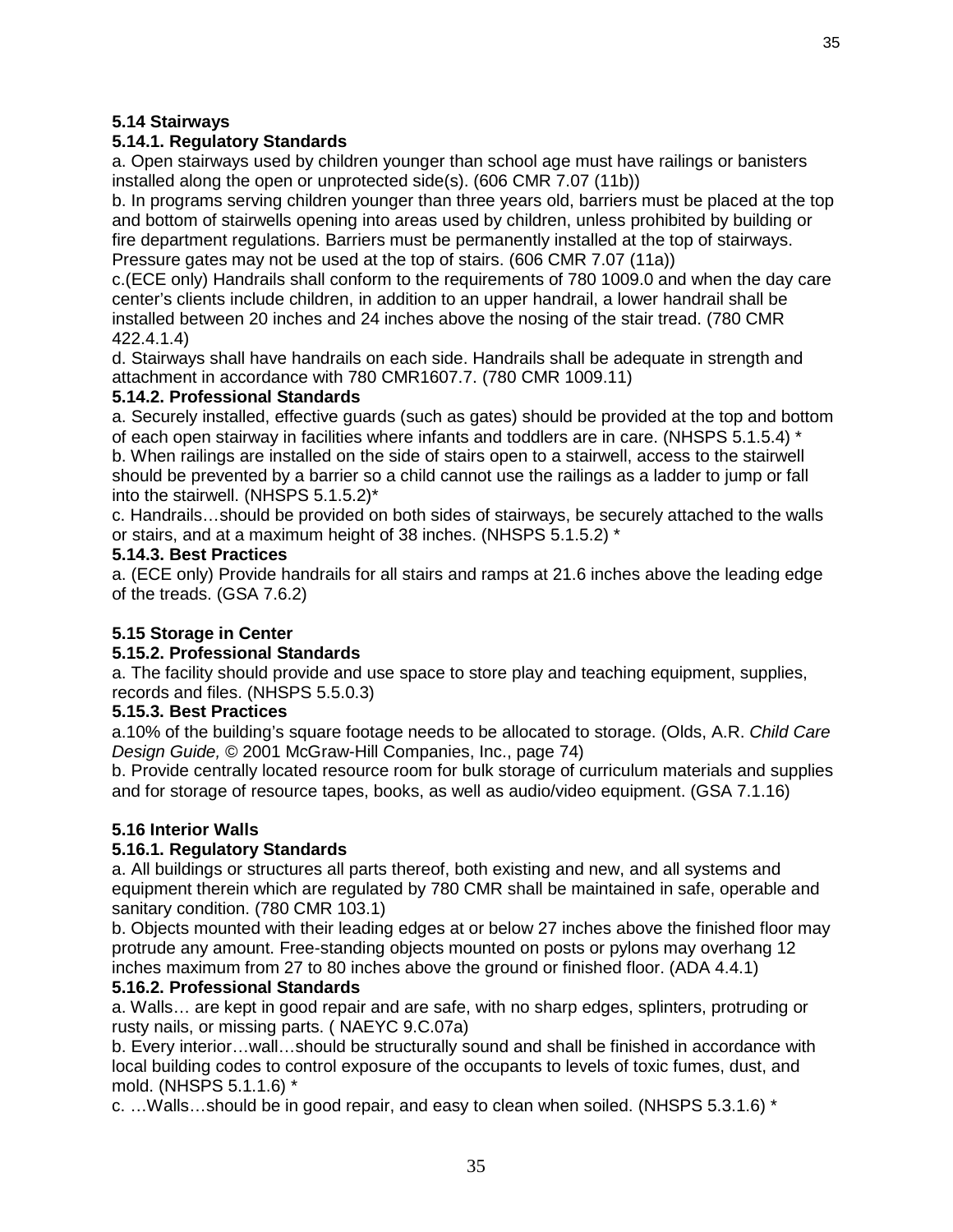a. Vary wall configurations to create interest, soften a space or create a more nurturing impression in special spaces. Consider curved or obtuse angled partitions. (Head Start 7.4) b. Interior colors will be low maintenance neutrals to mitigate visual clutter and provide backdrop for colorful artwork. (Army CDC)

c. Wall paint should be non-toxic with a 200 grams/liter of VOCs or less. High build coatings are durable, can be scrubbed and should be used in high-wear areas. Glazed coatings are appropriate for wet areas. (Head Start 9.3.1)

d. Interior walls must meet minimum insulation requirements of 780 CMR Appendix 120 AA Stretch Energy Code. (CHPS, Appendix A., pp. 4-6).

# **5.17 Water Use**

# **5.17.3. Best Practices**

a. Employ strategies that, in aggregate, reduce potable water use by 20% beyond the baseline calculated for the building (not including irrigation) after meeting the Energy Policy Act of 1992's fixture performance requirements. [Examples include low-flow toilets, low-flow bathroom sinks]. (CHPS, WE.P2.1, page 104)

## **5.18 Windows**

## **5.18.1. Regulatory Standards**

a. All windows used for ventilation must include screens in good repair. (606 CMR 7.07 (10h)) b. Windows and glass doors must be constructed, adapted, or adjusted through the use of window guards or other means to prevent injury to children (606 CMR 7.07 (10h))

c. All buildings and structures and all parts thereof, both existing and new, and all systems and equipment therein which are regulated by 780 CMR shall be maintained in a safe, operable and sanitary condition. (780 CMR 103.1)

d. Strings and cords longer than six inches that are not part of recreational or educational materials, including, but not limited to cords on window blinds, curtains or shades, must be kept out of children's reach. (606 CMR 7.07 (13h))

### **5.18.2. Professional Standards**

a.(ECE only) All windows in areas used by children under five years of ages should be constructed, adapted, or adjusted to limit the exit opening accessible to children to less than four inches, or be otherwise protected with guards that prevent exit by a child but that do not block outdoor light. Where such windows are required by building or fire codes to provide emergency rescue and escape, the windows and guards, if provided should be equipped to enable staff to release the guard and open the window fully when evacuation or rescue is required. (NHSPS 5.1.3.2)

b. All openings used for ventilation should be screened against insect entry. (NHSPS 5.1.3.3) \* c. Glass windows and glass door panels within 36 inches of the floor should have safety guards (such as rails or mesh) or be of safety-grade glass or polymer and equipped with a vision strip. (NHSPS 5.1.3.4) \*

d. Strings and cords (such as those…found on window coverings) long enough to encircle a child's neck should not be accessible to children in child care. (NHSPS 3.4.6.1) \*

#### **5.18.3. Best Practices**

a. Provide direct line of sight to view glazing from 70% of the combined floor areas of classrooms, library and administration areas. To qualify, a space shall have view glazing area equal to or greater than 7% of the floor area. View glazing shall be clear and only include window area above 2.5 feet and below 7.5 feet from the floor. The total width of view glazing shall be greater than 1% of the floor area. (CHPS, EQ.P7.1, page 43).

b. Provide windows from activity rooms to the outside and from activity rooms to corridors. (DOD 7-1.3)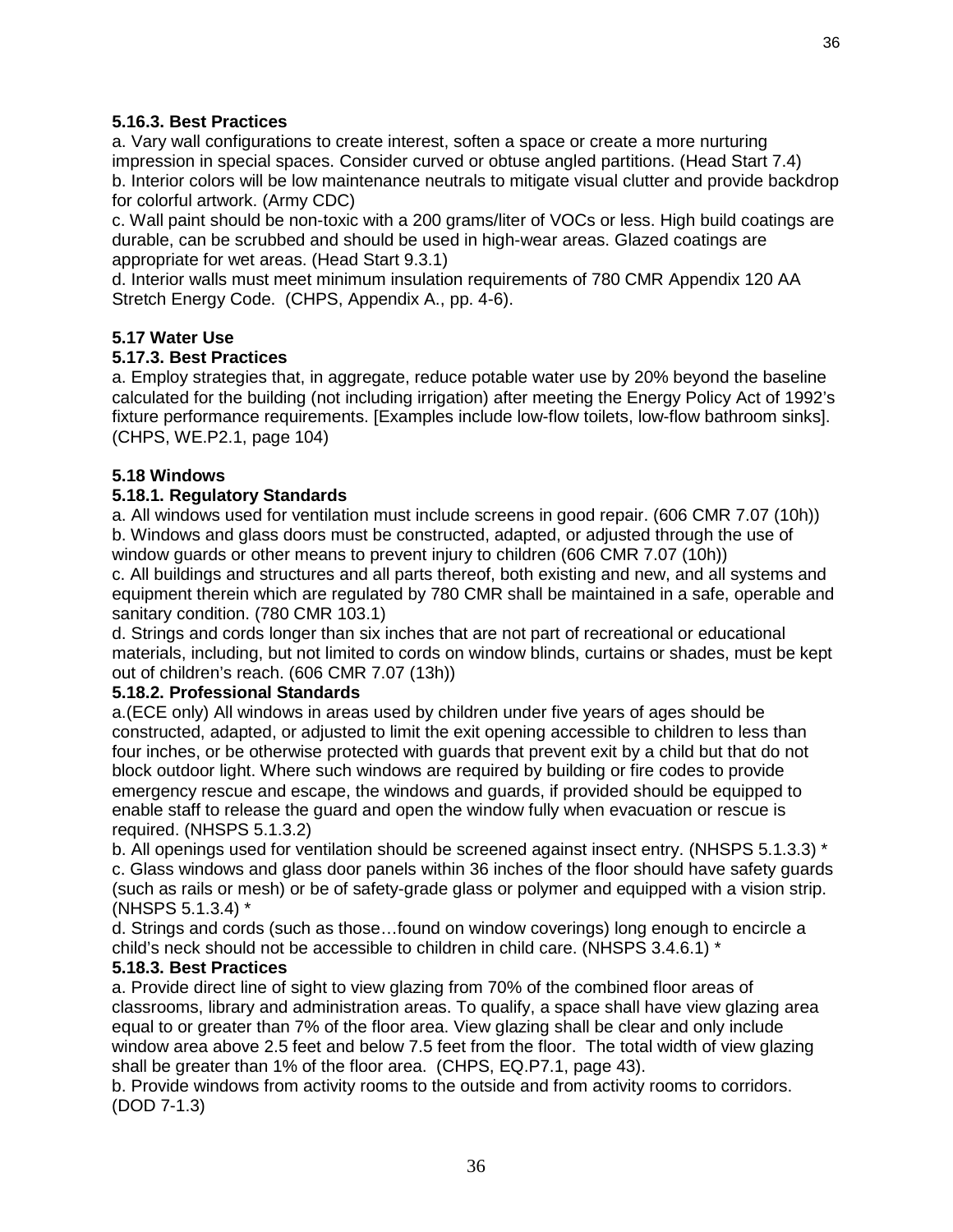c. Use overhangs or tinted glass to prevent glare in children's activity rooms. (DOD 7-1.3.2.8)

d. Use insulated glass for exterior window glazing. (DOD 7-1.3.2.13)

e. Provide light control and energy conservation features on all exterior windows in children's areas, either by exterior or interior methods. (DOD 7-1.3.2.14)

f. Maximum windowsill heights for children are 1.5 feet above the finished floor for infants, 2 feet above the finished floor for toddlers, and 2.5 feet above the finished floor for pre-school children (Head Start 10.6.1)

g**.** Ninety percent of all classrooms shall have a minimum of one operable window per classroom that is reasonably accessible to the occupants. (CHPS, EQ,C8.1, page 69)

# **6. CHILD ACTIVITY SPACE**

# **6.1 Activity Space Layout**

## **6.1.1. Regulatory Standards**

a. Provide space to accommodate a variety of activities, and to accommodate all children who are present playing individually, together, and in small or large groups. (606 CMR 7.07 (10) (d)) b. Provide a private yet visible area where a child can play or work alone or with another. (606 CMR 7.07 (10)(e))

c. Indoor play areas must be clearly defined by spatial arrangement reflecting the variety of creative activities required by 606 CMR 7.06(1) (b) 3. (606 CMR 7.07(16)(c)5)

## **6.1.2. Professional Standards**

a. A group or classroom consists of the children who are assigned to a teacher or a team of teaching staff for most of the day and who occupy an individual classroom or well-defined space that prevents intermingling of children from different groups within a large room or area. (NAEYC 10.B.12)

b. Up to age 8: A variety of age- and developmentally appropriate materials and equipment are available indoors and outdoors for children throughout the day. This environment includes: a. dramatic play equipment; b. sensory materials such as sand, water, play dough, paint, and blocks; c. materials that support curriculum goals and objectives in literacy, math, science, social studies, and other content areas; and d. gross-motor equipment for activities such as pulling up; walking; climbing in, on, and over; moving through, around, and under; pushing; pulling; and riding. (NAEYC 9.A.04a-d)

c. Up to age 8: The indoor environment includes washable, soft elements that allow groups of children or adults and children to sit in close proximity for conversations or comforting. (NAEYC 9.A.10a)

d. (OST only) Children and youth have opportunities to participate in a wide variety of engaging and challenging activities. (COA ASP-PS 5.02)

e. (OST only) Children and youth can use and relax on soft, comfortable furniture, such as couches, cushions, beanbag chairs, or rugs. (COA ASP-PS 6.01).

f. (OST only) Separate area that is quiet, not crowded and has suitable furniture for homework or other quiet study. (SACERS 1-4-4a.5)

g. School age care program has daily use of a number of shared facilities (e.g., access to community pool). (SACERS 1-9.7).

h. The program setting is welcoming and engaging and helps children and youth feel physically and emotionally comfortable and supported. (COA ASP-PS 6.01)

i. The indoor space is arranged well for the range of activities the program offers. (COA APS-PS 6.03)

j. (OST only) The indoor space is arranged so that various activities can go on at the same time without much disruption. (COA APS-PS 6.04)

k. (OST only) Three or more interest centers defined and conveniently equipped (ex: water provided if needed). Quiet and noisy areas separated. (SACERS 4)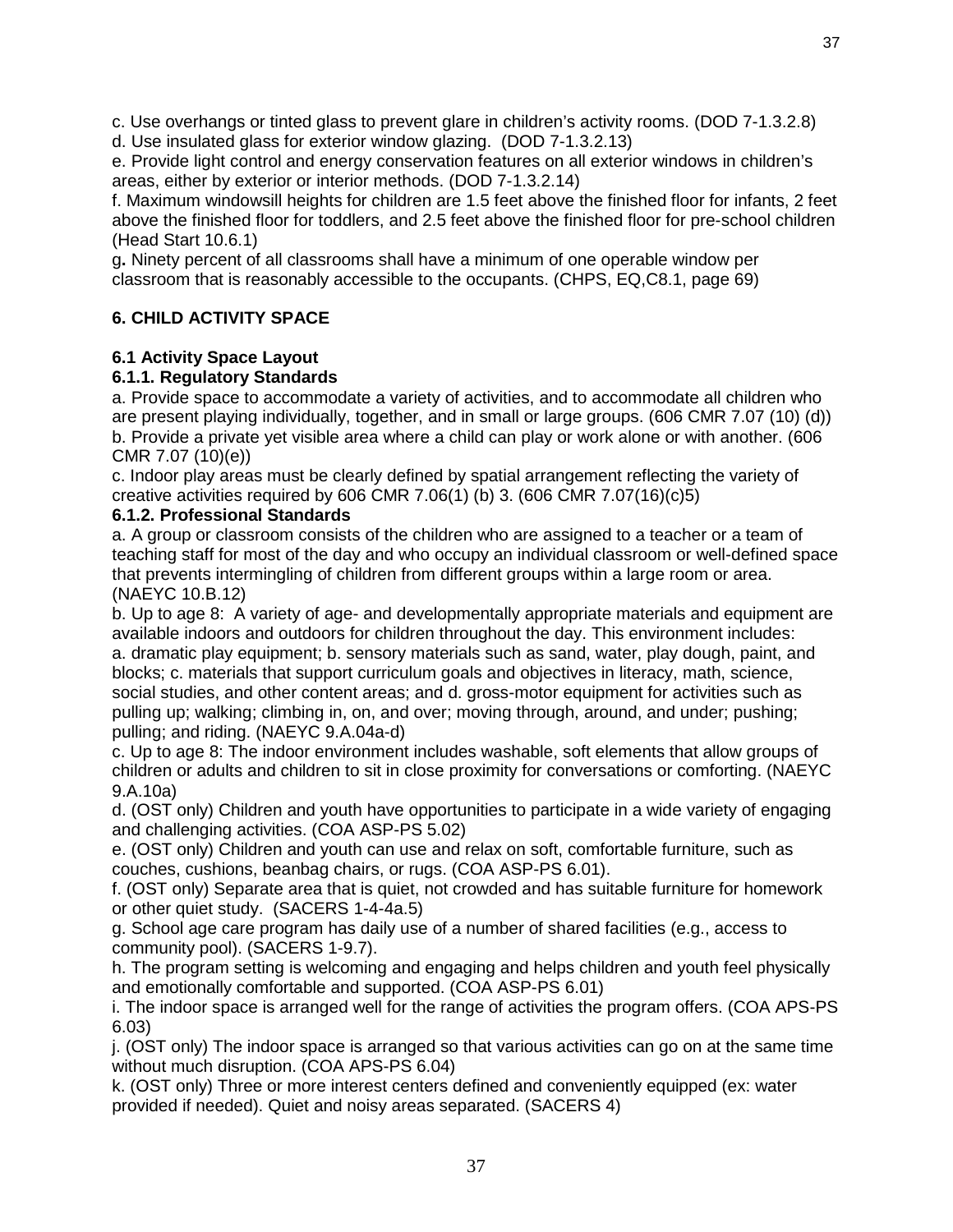m. (Preschool only) At least three interest centers defined and conveniently equipped (Ex. water provided near art area; shelving adequate for blocks and manipulatives). (ECERS 1-4.5.1)

n. (Preschool only) At least five different interest centers provide a variety of learning experiences. (ECERS 1-4.7.1)

o. (Preschool Only) More than one space available for privacy. (ECERS 1-5.7.1)

p. Some clear floor space used for block play. (ECERS 4-22.3.2)

q. (Preschool only) Enough space, blocks and accessories are accessible for three or more children to build at the same time. (ECERS 4-22.5.1)

r. (Preschool only) Special block area set aside out of traffic, with storage and suitable building surface. (Ex. Flat rug or other steady surface). (ECERS 4-22.5.3)

s. (OST only) Softness regularly accessible to children (Ex: cushions in reading area, couches in music/listening area, several carpeted areas). (SACERS 1-7.5)

t. (OST only) Planned cozy area plus "softness" available in other areas (Ex: living room area to relax in). (SACERS 1-7.7)

## **6.1.3. Best Practices**

a. The layout of the room [considers]: 1: functional requirements; 2: fixed features; 3: protected regions (protected corners); 4: exposed regions and main transit path; 5: wet and dry regions; 6: entry zone; 7: messy zone; 8: sinks/bathrooms in the messy zone; 9: quiet zone; 10: active zone; 11: location for a tall structure; 12: boundary between wet and dry. (Olds, A.R. *Child Care Design Guide, ©* 2001 McGraw-Hill Companies, Inc., pages 154-156)

b. An activity area has five defining attributes: 1: specific physical location suited to the activity; 2: visible boundaries; 3: play and sitting surfaces; 4: provision for storage and display of materials specific to the area's function; 5: a mood that distinguishes it from contiguous spaces. (Olds, A.R. *Child Care Design Guide, ©* 2001 McGraw-Hill Companies, Inc., page 268)

c. (Infants only) The infant open activity area offers all the opportunities for learning. This area must be a safe, soft, "print rich," stimulating environment in which babies can crawl, explore and interact with their teachers. (GSA 7.5.7)

d. Infant classrooms include the following soft elements: 1 floor pillow per child, 2 padded floor mats, 2 solid color area rugs, 2 sets of geometric pillows, 2 bean bag chairs and a small futon or junior size mattress. (GSA Table 8.1)

e. The [toddler] activity area must allow for running and cruising (movement through the space to view and select from a variety of activities) without disrupting other children's activities. (GSA 7.5.8)

f. Toddler classrooms include the following soft elements: 1 floor pillow per child, 2 padded floor mats, 2 solid color area rugs, 2 sets of geometric pillows, 2 bean bag chairs and a small futon or junior size mattress and a small adult sofa. (GSA Table 8.2 and 8.3)

g. Preschool children are involved in a wide-range of activities, and their level of skills allows them to take part in more advanced activities, requiring a greater number of interest areas configured for small groups of children in each area. (GSA 7.5.9)

h. Preschool classrooms include the following soft elements: 1 floor pillow per child, one solid color area rug, 2 bean bag chairs, and a small adult sofa. (GSA Tables 8.4 and 8.5)

i. The school age open activity area needs to allow free movement within this space. More cooperative play can occur in this classroom, such as group activities and games. (GSA 7.5.10) j. School age children must have a computer lab. (The Army CDC)

k. (OST only) The computer lab must accommodate 15 computer workstations with a minimum of 525 square feet or 35 square feet per child, and be strategically located adjacent to the entry area (this for programs with 150-225 children). For programs with up to 135 children, this area can dual function as a computer lab and homework center and requires 7 workstations. (The Army CDC)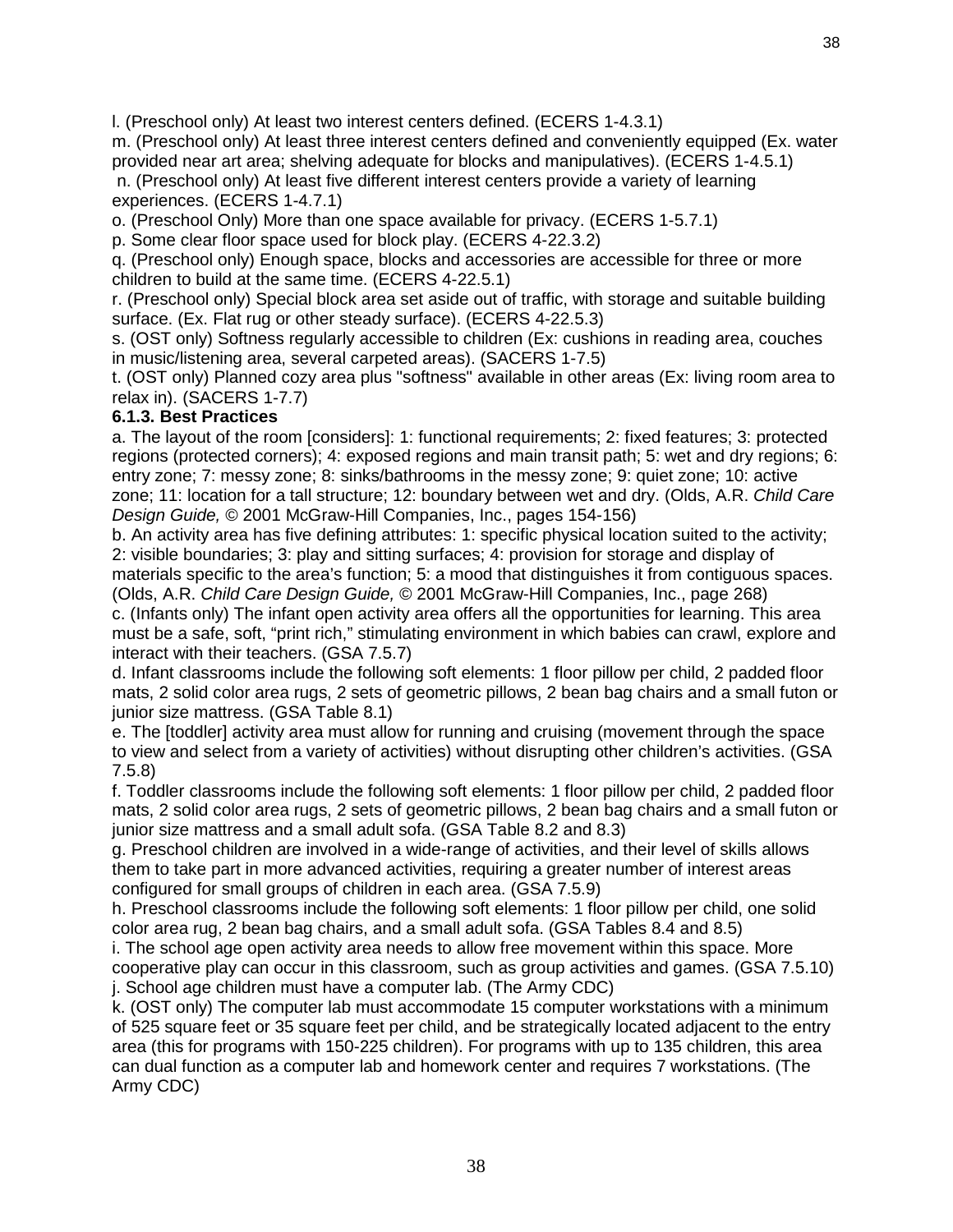## **6.2 Activity Space Size**

### **6.2.1. Regulatory Standards**

a. The licensee must provide a minimum of 35 square feet of activity space per child. (606 CMR 7.07 (15c)

b. When measuring activity space, only usable floor space (exclusive of hallways, bathrooms, and portions of rooms or areas that contain furniture or equipment suitable only for adult use) may be included. (606 CMR 7.07 (10c))

c. The total required activity space must be available to children for at least half of the program day. (606 CMR 7.07 (10b))

### **6.2.2. Professional Standards**

a. (OST only) Approximately 75 square feet per child or youth when indoor space is used for active play (e.g., dance, aerobics, or basketball). (COA ASP-PS 6.02)

b. (OST only) Approximately 45 square feet per child or youth for small group and enrichment activities such as woodworking, arts and crafts, and science experiments. (COA ASP-PS 6.02) c. (OST only) Approximately 35 square feet per child or youth for quiet activities such as homework, reading, or holding club meetings. (COA ASP-PS 6.02)

d. (ECE only) There is a minimum of 35 square feet of usable space per child in each of the primary indoor activity areas (The primary activity area does not include diaper stations, cribs, large structures that cannot be removed or moved aside easily, toilets, any sick-child areas, staff rooms, corridors, hallways, stairways, closets, lockers or cubbies, laundry rooms, janitor rooms, furnace rooms, storage areas, and built-in shelving. (NAEYC 9.C.01a)\*

#### **6.2.3. Best Practices (ECE only)**

a. Design classrooms to accommodate the number of children for each age group. The Head Start Program Performance Standards and local licensing requirements must be referenced. (Head Start 7.2.3)

b. The Head Start Performance Standards, 45 CFR 1304.53(a)(5), provide that centers must have at least 35 square feet of available usable indoor space per child. This footage is exclusive of bathrooms, halls, kitchen, staff rooms, and storage places. (It should be noted that this is a minimum standard.) (Head Start 5.3)

c. Classrooms should be flexible enough to adjust to variable demographics and to allow program adjustments to serve a fluctuating demand for …services. (Head Start 5.8)

#### **6.3 Classroom Acoustics**

#### **6.3.2. Professional Standards**

a. The program has taken measures in all [classrooms] to control noise levels so normal conversation can be heard without raising one's voice. (NAEYC 9.D. 04a)

#### **6.3.3. Best Practices**

a. Majority of children's areas will have acoustical ceiling tile, .79 to .98 inches thick, with effective acoustical ceiling treatment. (GSA 9.4)

b. Unoccupied classrooms must meet the following design requirements: For each classroom and core learning space, document that the reverberation time meets the requirements of ANSI S 12.60. Calculations are to assume a fitted out and furnished but unoccupied classroom. (CHPS, EQ.P9.1, page 48)

c. Design all walls, roof-ceiling and floor-ceiling assemblies separating classrooms and other core learning spaces to meet the Sound Transmission Class (STC) requirements as defined in ANSI Standard S12.60-2002, except windows which must meet an STC rating of at least 35. (CHPS, EQ.P9.1, page 48)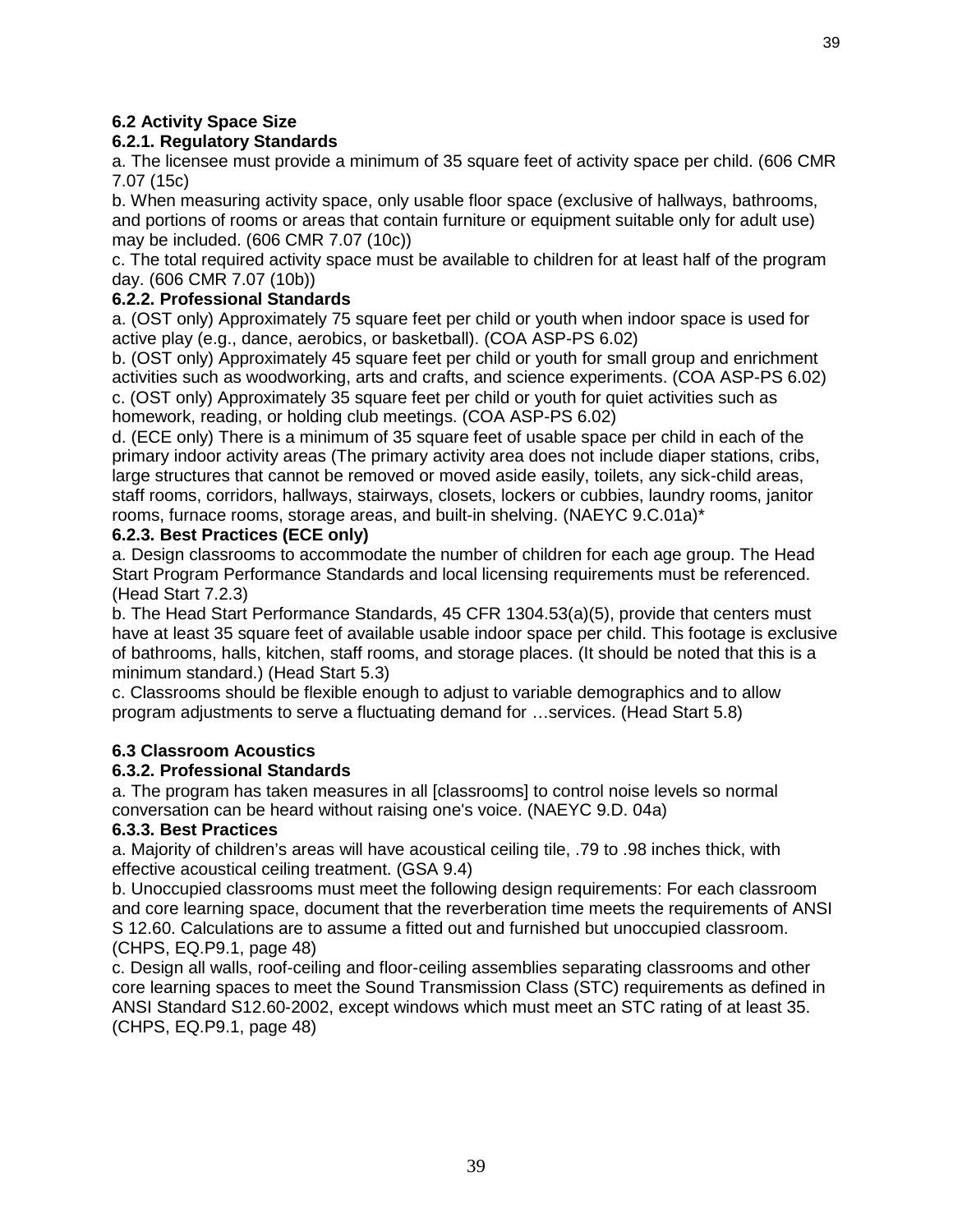# **6.4 Children's Bathrooms**

#### **6.4.1. Regulatory Standards**

a. Toilets must be available no more than one floor level away from the approved program space if licensed for the first time after the effective date of these regulations. (606 CMR 7.07  $(10 k1)$ ).

b. When adult toilets and sinks are used, the licensee must provide a safe means to permit access by those children who are able to use them. (606 CMR 7.07 (10 k2))

c. In addition to toilets, portable "potty chairs" may be used in a bathroom for children unable to use toilets. (ECE only) (606 CMR 7.07 (10 k3))

d. In programs serving children younger than school age, locks on doors to bathrooms must be easily opened from both the inside and outside. (606 CMR 7.07 (10 k4))

e. The licensee must maintain a ratio of at least one toilet and sink in one or more wellventilated bathrooms for every 20 children. (606 CMR 7.07 (16 d1))

f. Toilet facilities must afford adequate privacy appropriate to the ages of children enrolled in the program. (606 CMR 7.07 (16 d3))

g. Bathrooms must be in close proximity to children's activity space. (606 CMR 7.07 (16 d4a)) h. Bathrooms must be readily accessible to all children, including children with disabilities. (606 CMR 7.07 (16 d4b)) See Appendix A for more information regarding accessibility.

i. Hot water and drain pipes under lavatories shall be insulated or otherwise configured to protect against contact. There shall be no sharp or abrasive surfaces under lavatories. (ADA 4.19.4)

## **6.4.2. Professional Standards**

a. (a) Toilets, (b) drinking water, and (c) hand-washing facilities are within 40 feet of the indoor areas that children use. (NAEYC 9.C.05a-c)

b. Bathrooms have barriers to prevent entry by unattended infants and toddlers/twos. (NAEYC 9.C.17a)

c. Location of toilets and handwashing facilities:

- 1) For infant areas, toilets and handwashing facilities are for adult rather than child use. They should be located within the infant area to reduce staff absence. (NHSPS 5.4.1.1)
- 2) For toddler areas, toilet and handwashing facilities should be located in or adjacent to the toddler rooms. (NHSPS 5.4.1.1)
- 3) For preschool and school-age children, toilet and handwashing facilities should be located near the entrance to the group room and near the entrance to the playground. (NHSPS 5.4.1.1)
- 4) …males and females who are six years of age and older should have separate and private toilet facilities. (NHSPS 5.4.1.2)

d. Children should be able to easily open every toilet room door from the inside, and caregivers/teachers should be able to easily open toilet room doors from outside if adult assistance is required. (NHSPS 5.4.1.3)

e. Toilets and hand sinks should be easily accessible to children and facilitate adult supervision. The number of toilets and hand sinks should be subject to the following minimums:

1) School-age children: If each group size is less than ten children, provide one sink and one toilet per group. If each group size is between ten to twenty children, provide two sinks and two toilets per group. Provide separation of male and female toilets. (NHSPS 5.4.1.6) \*

f. …Equipment used for toilet learning/training should be provided for children who are learning to use the toilet. Child-sized toilets or safe and cleanable step aids and modified toilet seats (where adult-sized toilets are present) should be used in facilities. Non-flushing toilets (i.e. potty chairs) should be strongly discouraged. (NHSPS 5.4.1.7) \*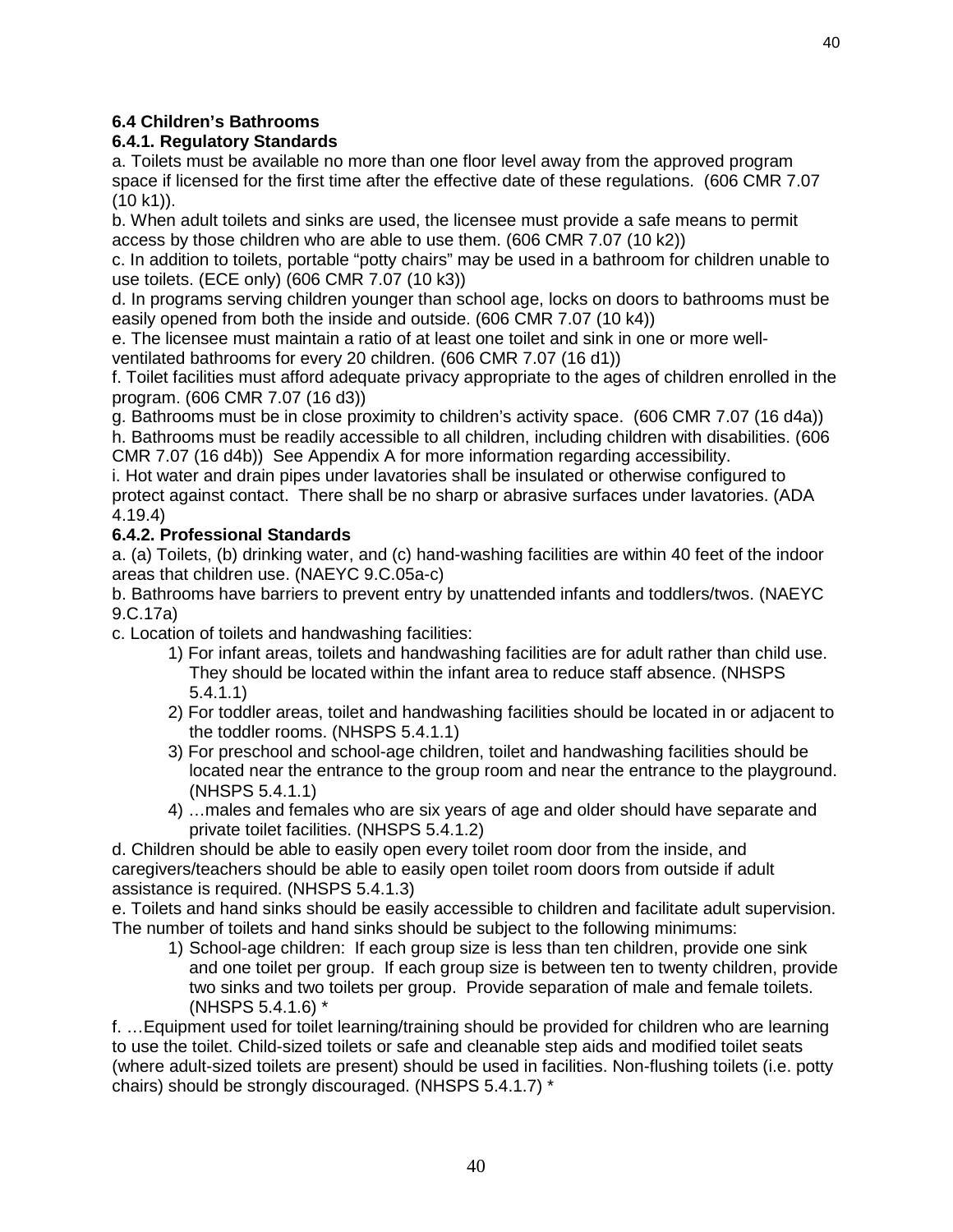g. Accessibility includes access to …toilets [for children with disabilities]. (NHSPS 5.1.1.4) \* See Appendix A for more information regarding accessibility.

# **6.4.3. Best Practices**

a. [for toddlers and preschoolers] A minimum of two toilets and two child-height hand washing sinks within each classroom area that uses the toileting facility, with never less than one toilet, one lavatory and one drinking fountain for every 12 children who will use them (where allowed by licensing). Note: two classrooms may share one toilet area. (GSA 7.6.4)

b. Children using the water closet are visible from within the activity room but not the hallway or any other room. (ECE only) (DOD 7-2.1.2.2)

c. Provide child toilet facilities in toddler room. (DOD Table 5.1)

d. Toilet areas are to have gates or half doors at entrances and may have child height partitioning between toilets. These elements must have hinge protection so that children's hands and fingers are not accidentally pinched or crushed. (GSA 7.6.4)

e. The toilet area must be physically separated from food preparation and eating areas and partially screened from the view of remaining spaces. (GSA 7.6.4)

f. Use water conserving type of water closet. Install durable, water-resistant finishes and bright, cheerful lighting. (DOD 7-2.1.2.3)

g. Use pre-mixing, automatic shut-off faucets with single-action controls in child toilet areas and provide a shut-off valve for each fixture. (DOD 7-2.1.2.4)

h. The toilet area requires a floor drain. (GSA 7.6.4)

i. Mount mirrors over the sink. Use only shatter-proof mirrors. (DOD 7-2.1.2.4)

# **6.5 Classroom Entrance**

## **6.5.3. Best Practices**

a. Each child activity room to have a distinct and welcoming entrance. The entrance must meet all emergency egress requirements. Provide a second room entrance to the playgrounds. (DOD 5-4)

b. All required means of egress doors shall be at least 36 inches in width. All other doors shall be at least 32 inches in width. (780 CMR 422.4.1.3)

# **6.6 Classroom Pathways**

# **6.6.1. Regulatory Standards**

a. Space is arranged to provide clear pathways for movement from one area to another and to allow visual supervision by educators. (606 CMR 7.07 (10f))

# **6.6.2. Professional Standards**

a. Clear pathways are available for children to move from one area to another without disturbing other children's work and play. (NAEYC 9.A.11a)

# **6.7 Classroom Sink(s)**

# **6.7.1. Regulatory Standards**

a. The licensee must provide running water in sinks used by children. Water temperature must not exceed 120°F. (606 CMR 7.07 (10 1))

b. Any portable sink used to meet any of the requirements of these regulations must be approved by the Board of Health. (606 CMR 7.07 (16 d2))

# **6.7.2. Professional Standards**

a. (ECE only) Demonstrates stimulating indoor and outdoor environments that provides access to sinks in the classroom. (Center and School Based QRIS Standards, Safe, Healthy Indoor and Outdoor Environments)

b. (OST only) Running water is conveniently located and accessible to children and youth of varying heights; and activities take place near the sink when they require water for clean-up. (COA ASP-PS 6.03).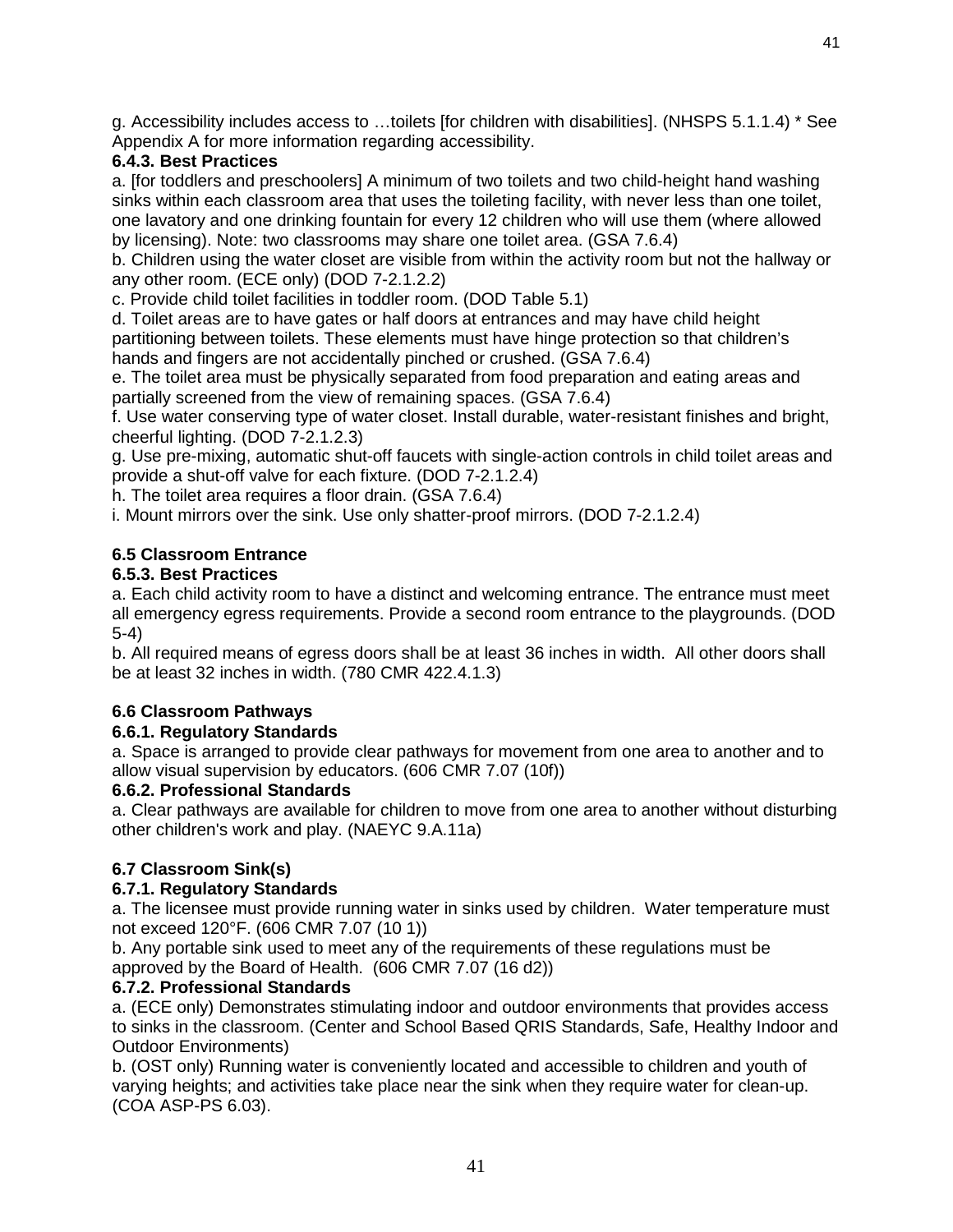c. The hand-washing sinks are accessible to (d) staff and (e) children (step stools if needed). (NAEYC 9.C.05d-e)

d. These facilities should be capable of heating water to at least 120°F. Hot water temperature at sinks used for handwashing, or where the hot water will be in direct contact with children, should be at a temperature of at least 60 degrees F and not exceeding 120 degrees F. (NHSPS  $5.2.1.14$ <sup>\*</sup>

e. When plumbing is not available to provide a hand washing sink, the facility should provide a hand washing sink using a portable water supply and a sanitary catch system approved by a local public health department. A mechanism shall be in place to prevent children from gaining access to soiled water or more than one child from washing in the same water. (NHSPS  $5.2.6.9$ <sup>\*</sup>

f. A handwashing sink should be accessible without barriers (such as doors) to each child care area. In areas for infants, toddlers, and preschoolers, the sink should be located so the caregiver/teacher may visually supervise the group of children while carrying out routine handwashing or having children wash their hands. (NHSPS 5.4.1.10)

## **6.7.3. Best Practices**

a. In toddler classrooms, provide a …sink…mounted in a 555mm [21.9 inches] high counter for children to use in art and other activities requiring cleanup….For pre-school and school-age children the [children's art] sink height should be 650 mm [25.6 inches]. …The art sink area should include art supply storage, display, and drying areas for finished work or work-inprogress. …Provide an adult height art sink in all toddler and preschool classrooms at 865 mm [34 inches]. Provide sheet impervious floor coverings with sealed seams and using a floor drain in this [art] area, if feasible. (GSA 7.6.3b. Provide one paper towel dispenser per sink area. (DOD 7-2.1.2.4)

# **6.8 Classroom Storage and Teacher Work Area**

#### **6.8.2. Professional Standards**

a. There is adequate and convenient storage space for equipment and materials. Personnel rarely have to carry heavy equipment long distances or large amounts of materials for set-up and clean-up. Programs in shared space have portable equipment on wheels. (COA ASP-PS 6.06)

#### **6.8.3. Best Practices**

a. Provide an adult-scale counter of solid-surface material, (DOD 5-6.2) and impervious. (GSA 7.6.8)

b. Provide storage for cots, strolling equipment, curriculum materials, and supplies. (DOD 5-10) c. Provide some lockable storage including some cabinets elevated above children's reach or with a door to limit their access. Provide one lockable cabinet in each run of cabinets. This storage area is required for storing activity room equipment, materials, and supplies. (DOD 5- 10)

d. Some lockable storage must be provided in the classroom for teachers to store outdoor clothing and other personal belongings. (GSA 7.6.12)

#### **6.9 Cubby Area in the Classroom**

#### **6.9.1. Regulatory Standards**

a. Sufficient space, accessible to children, for each child to store clothing and other personal items in a safe, sanitary manner. (606 CMR 7.07 (10g))

#### **6.9.2. Professional Standards**

a. Individual space is provided for each child's belongings. (NAEYC 9.A.02a)

#### **6.9.3. Best Practices**

a. Compartmentalized open-front, scaled to child size, per child. (GSA 7.5.2)

b. Cubby storage units secured to the floor and wall. (GSA 7.5.2)

c. A 36 inches clear area in front of the cubbies for access. (GSA 7.5.2)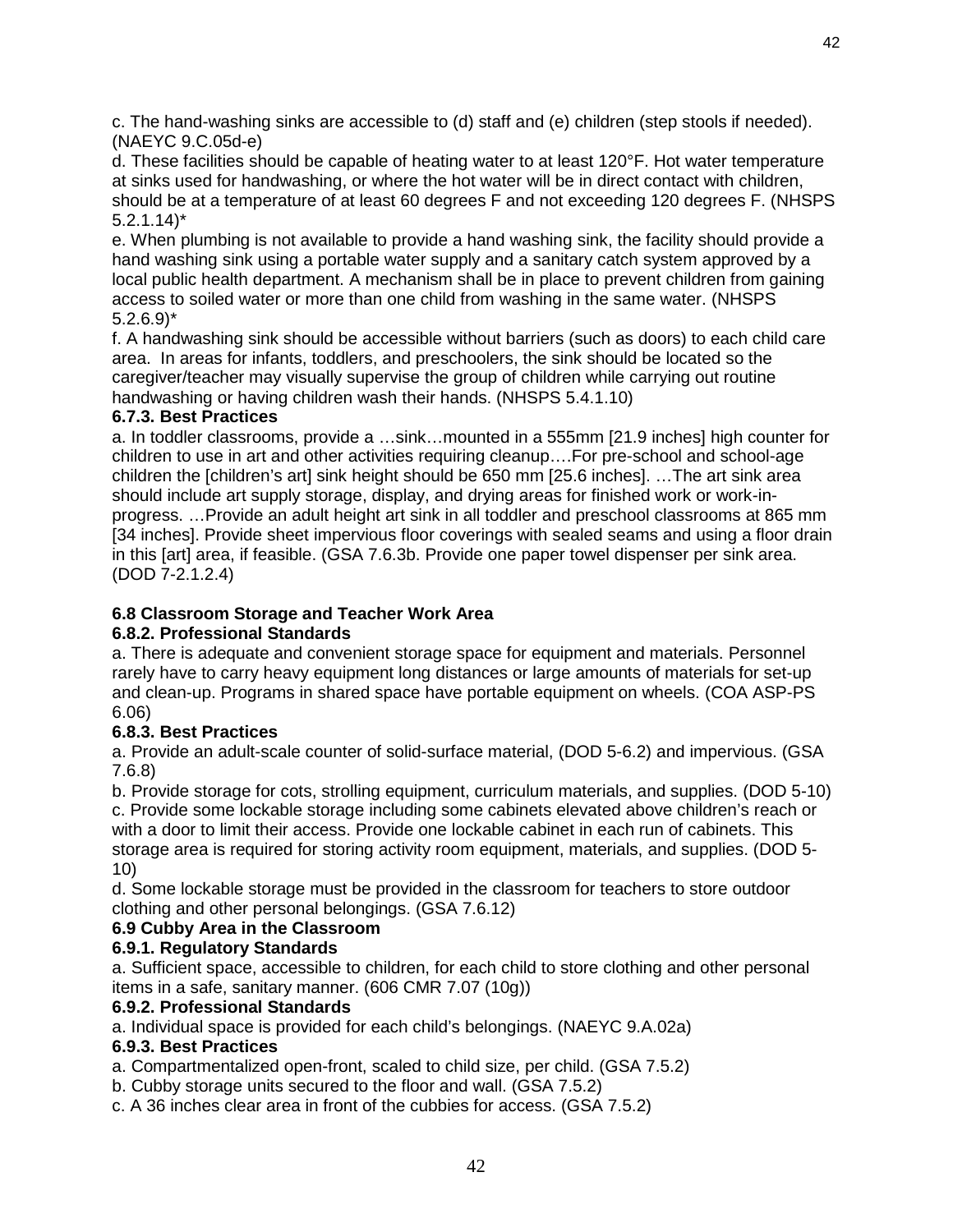d. Seating, such as a bench, which may be integral with the cubby for either adult or child use. (GSA 7.5.2)

#### **6.10 Diapering (programs serving children who are under two years and nine months of age and/or not toilet trained)**

## **6.10.1. Regulatory Standards**

a. In programs serving children who are under two years and nine months of age and/or not toilet trained, the educator must ensure that diapering areas are separate from facilities and areas used for food preparation and food service. (606 CMR 7.11 (12b))

b. The changing surface is smooth, intact, impervious to water and easily cleaned. (606 CMR 7.11 (12e))

c. A common change table or diapering surface is not used for any other purpose. (606 CMR 7.11 (12d))

d. Soiled disposable diapers are placed in a closed container that is lined with a leak-proof disposable lining. (606 CMR 7.11 (12l))

e. There must be running water or an approved alternative adjacent to each diapering area. (606 CMR 7.07 (16 d4c))

#### **6.10.2. Professional Standards**

a. …Hand-washing sinks within arm's length of diaper changing tables. (NAEYC 9.A.01b) b. Each changing area is separated by a partial wall or is located at least three feet from other areas that children use and is used exclusively for one designated group of children…. (This indicator only is an Emerging Practice.) (NAEYC 5.A.08h)

c. Soiled diapers should be stored inside the facility in containers separate from other waste. Washable, plastic-lined, tightly covered receptacles, with a firmly fitting cover that does not require touching with contaminated hands or objects, shall be provided, within arm's reach of diaper changing tables, to store soiled diapers. (NHSPS 5.2.7.4)

d. Surfaces used for changing and on which changing materials are placed are not used for other purposes, including temporary placement of other objects, and especially not for any object involved with food or feeding. (NAEYC 5.A.08m) \*

e. The facility shall have at least one diaper changing table per infant group or toddler group to allow sufficient time for changing diapers and for cleaning and sanitizing between children. (NHSPS 5.4.2.1)\*

f. Changing tables should meet the following requirements: a) have imperious, nonabsorbent, smooth surfaces that do not trap soil and are easily disinfected... (NHSPS 5.4.2.5)\*

#### **6.10.3. Best Practices**

a. Orient the diapering station so that a teacher, while diapering a baby or toddler, can maintain visual supervision of the children, and the children can see the teacher. (GSA 7.6.5)

b. Provide the diaper-changing unit with integral retractable steps that lock in place for the caregiver to assist the children to climb up to the changing surface. (DOD 5-12.5.1)

c. Provide paper towel, soap, and rubber glove dispensers. (GSA 7.6.5)

#### **6.11 Display Area**

# **6.11.1. Regulatory Standards**

a. Paper materials displayed in classrooms should not exceed 20% of the total wall area. Paper materials displayed shall be attached directly to the walls and shall not be permitted to cover an egress door or be placed within five feet of an egress door. There are the following exceptions: 1. paper materials displayed in fully enclosed viewing cabinets with glass or polycarbonate viewing panels or covered with glass or polycarbonate sheet material (thermoplastic materials such as plexiglass are not acceptable); 2. flame retardant paper material used for display; 3. paper material displays may cover up to 50% of total wall area in fully sprinklered classrooms. (527 CMR 10.09 (5) (a))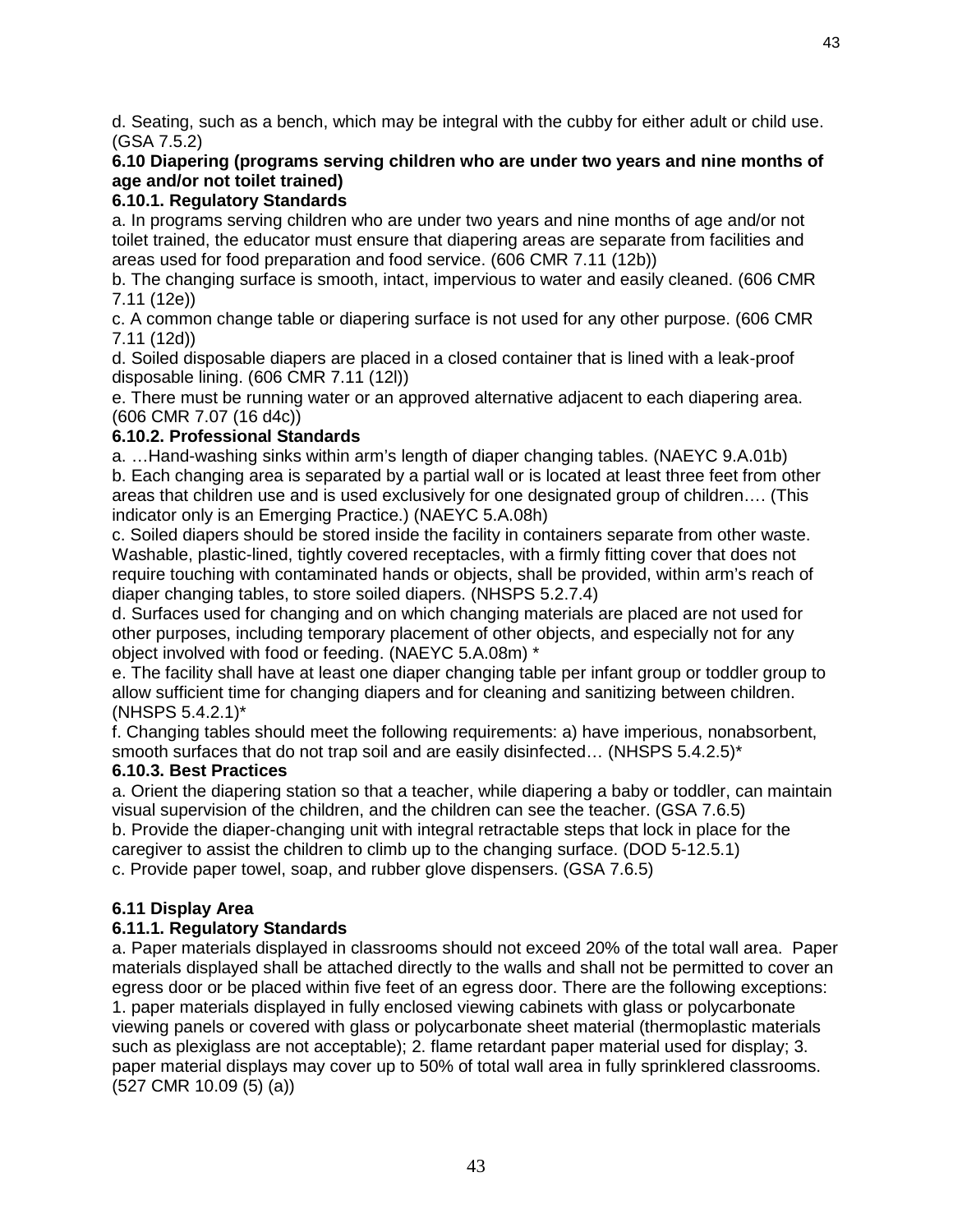b. Paper materials displayed shall not exceed 10% of the surface area of any wall of an exit access passageway, assembly area or corridor. Such paper material shall be positioned in such a manner to avoid concentration of materials to reduce flame spread in the event of a fire. In no event shall any one grouping exceed a maximum horizontal measurement of 12 feet and a maximum vertical measurement of six feet. Groups of paper material shall be allowed as long as there is space between each group equal to the horizontal width of the largest adjacent group. Paper material used for display shall be attached directly to the walls and shall not be permitted to cover an egress door or be placed within five feet of an egress door. Exceptions listed are the same as in listed in a directly above. (527 CMR 10.09 (5) (b)

c. Displayed paper materials shall not be permitted in exits or enclosed exit stairs. (527 CMR 10.09 (5) (c))

# **6.11.2. Professional Standards**

a. …Environment contains elements such as: (d) places for displaying children's work… (NAEYC 9.A.09d)

b. …Some displays are at children's eye level. (NAEYC 3.A.06c)

# **6.11.3. Best Practices**

a. Provide wall and floor display space for notices and children's artwork. (DOD 4-2.4.3)

b. Use deep wall recesses or niches with accent lighting to highlight children's work. (DOD 4- 2.4.3)

# **6.12 Eating Area**

## **6.12.1. Regulatory Standards**

a. The licensee must provide space sufficient for children to eat in an un-crowded manner and to meet the needs of all children. (606 CMR 7.07 (10n))

## **6.12.2. Professional Standards**

a. The child care staff should ensure that children who do not require highchairs are comfortably seated at tables...while eating. (NHSPS 4.5.0.1) \*

#### **6.12.3. Best Practices**

a. Eating area is in a pleasant area with natural light and lots of displayed items of interest. (GSA 7.6.9)

b. Children older than infant age need movable chairs and tables of appropriate scale for their eating area. (GSA 7.6.9)

c. Locate eating/table areas for older children in a central location, away from children's toilets and hand washing sinks. (GSA 7.6.9)

# **6.13 Furnishings**

# **6.13.1. Regulatory Standards**

a. Equipment and furnishings are appropriate to the ages, needs and developmental level of the children enrolled. They must be sturdy, safely constructed and installed, non-tippable, flame retardant, easily cleaned, and free from lead paint, protruding nails, rust, and other hazards that may be dangerous to children. (606 CMR 7.07 (13))

b. All play equipment, and structures must be free of entrapment hazards. (606 CMR 7.07 (13d))

#### **6.13.2. Professional Standards**

a. Children and youth can move furniture easily to make more room or to define an area. (COA ASP-PS 6.05)

b. Preschool and school age only: Indoor space is arranged so that children and youth can get materials out and put them away by themselves with ease and move materials and equipment to suit their activities. (COA ASP-PS 6.05)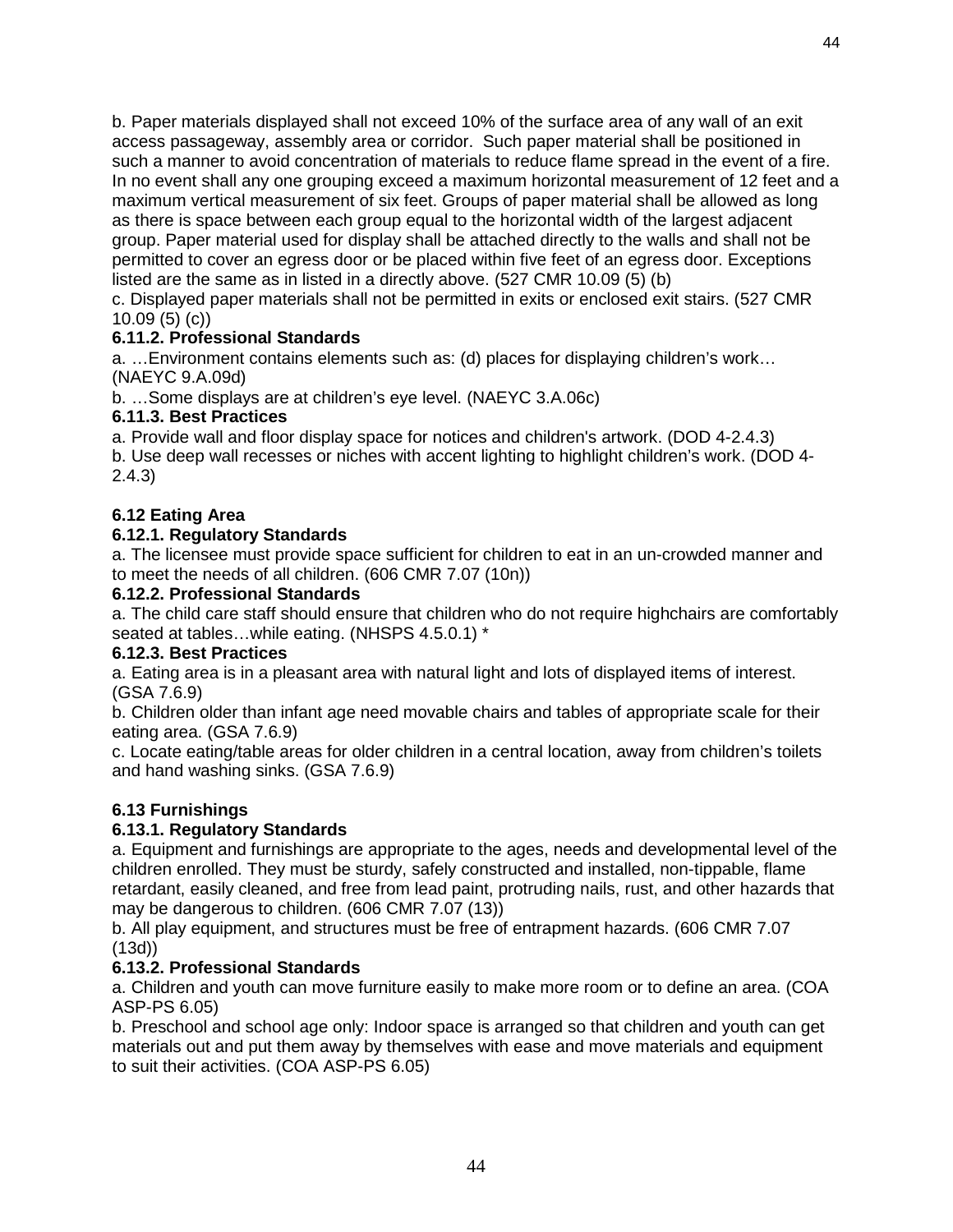c. Furniture should be durable and child-sized or adapted for children's use. Tables should be between waist and mid-chest level of the intended child-user and allow the child's feet to rest on a firm surface while seated for eating. (NHSPS 5.3.1.3) \*

45

d. Equipment, materials, furnishings, and play areas should be sturdy, safe and in good repair and meet the recommendations of the U.S. Consumer Product Safety Commission (CPSC) for control of the following safety hazards:…openings that could entrap a child's head or limbs;…protruding nails, bolts or other components that could entangle clothing or snag skin; loose rusty parts;... paint that contains lead or other hazardous materials. (NHSPS 5.3.1.1) \* e. (Infants/Toddlers only) Seats for children are comfortable and supportive (Ex. Footrest, side and back supports; non-slippery surface; safety belt if needed). (ITERS 1-2.3.4)

f. (Infants/Toddlers only) Some adult seating for use in routine care. (ITERS 1-2.5.5)

g. (Infants/Toddlers only) Comfortable adult seating for working with children. (ITERS 1-2.7.4) h. (Preschool only) Some adult furniture available outside of children's play space. (ECERS 7- 39.3.2)

# **6.13.3. Best Practices**

a. No sharp edges within children's areas. All corners on trim, counters, partitions, and shelving must have rounded edges. In areas accessible to children, there shall be no openings between 3.5 and 9 inches in width to prevent head entrapment as per CPSC requirement. (GSA 10.1.17) b. Furniture must meet fire codes, but aesthetic qualities- such as color, line, mass,

construction, and design- are also important considerations. (Olds, A.R. *Child Care Design Guide, ©* 2001 McGraw-Hill Companies, Inc., page 258)

c. Wood furniture is generally more neutral, more durable, as easy to maintain, warmer, more pleasing and more cost-effective in the long run than plastic furniture. (Olds, A.R. *Child Care Design Guide, ©* 2001 McGraw-Hill Companies, Inc., page 258)

d. Give preference to products made with zero formaldehyde. (Head Start 8.1.4)

e. Use Furniture Stewardship Council (FSC)-certified sustainable harvested wood for minimum 50% of all wood materials including temporary formwork as well as permanent building components. (Head Start 9.1)

f. Use products made with recycled content and avoid finishes with PVC content to the extent possible. (Head Start 8.1)

g**.** All new furniture, both classroom and administrative, shall be tested for VOC emissions following the procedures in ANSI/BIFMA M7.1-2007. (CHPS EQC3.4, page 60)

# **6.14 Lofts/Platforms**

# **6.14.2. Professional Standards**

a. Furnishings such as lofts are constructed to prevent falls (e.g., with appropriate barriers), or safety surfacing is installed in the fall zone. (NAEYC 2007, 9.A.06)

b. When climbers, climbing gyms, slides, and other play units are part of the indoor environment, the program provides safety surfacing that is rated and installed in the fall zone as recommended by the manufacturer for the fall height of the play equipment. (NAEYC 2007, 9.A.06)

# **6.14.3. Best Practices**

a. Infant classrooms require soft, colorful crawling areas with low level changes such as low, carpeted, constructed platforms; movable foam shapes; or forms that provide level changes. Ramps, or small 3 inch to 4 inch steps, should be used between level changes. The maximum total height of platforms for infants is 18 inches. (GSA 7.6.1)

b. Toddler and pre-school lofts and platforms must be no higher than 36 inches above the finished floor for toddlers and 54 inches above the finished floor for pre-school children. (GSA 7.6.2)

c. Protective barriers must be provided on all raised surfaces 24 inches above floor level or higher for preschool and younger children. (GSA 7.6.2)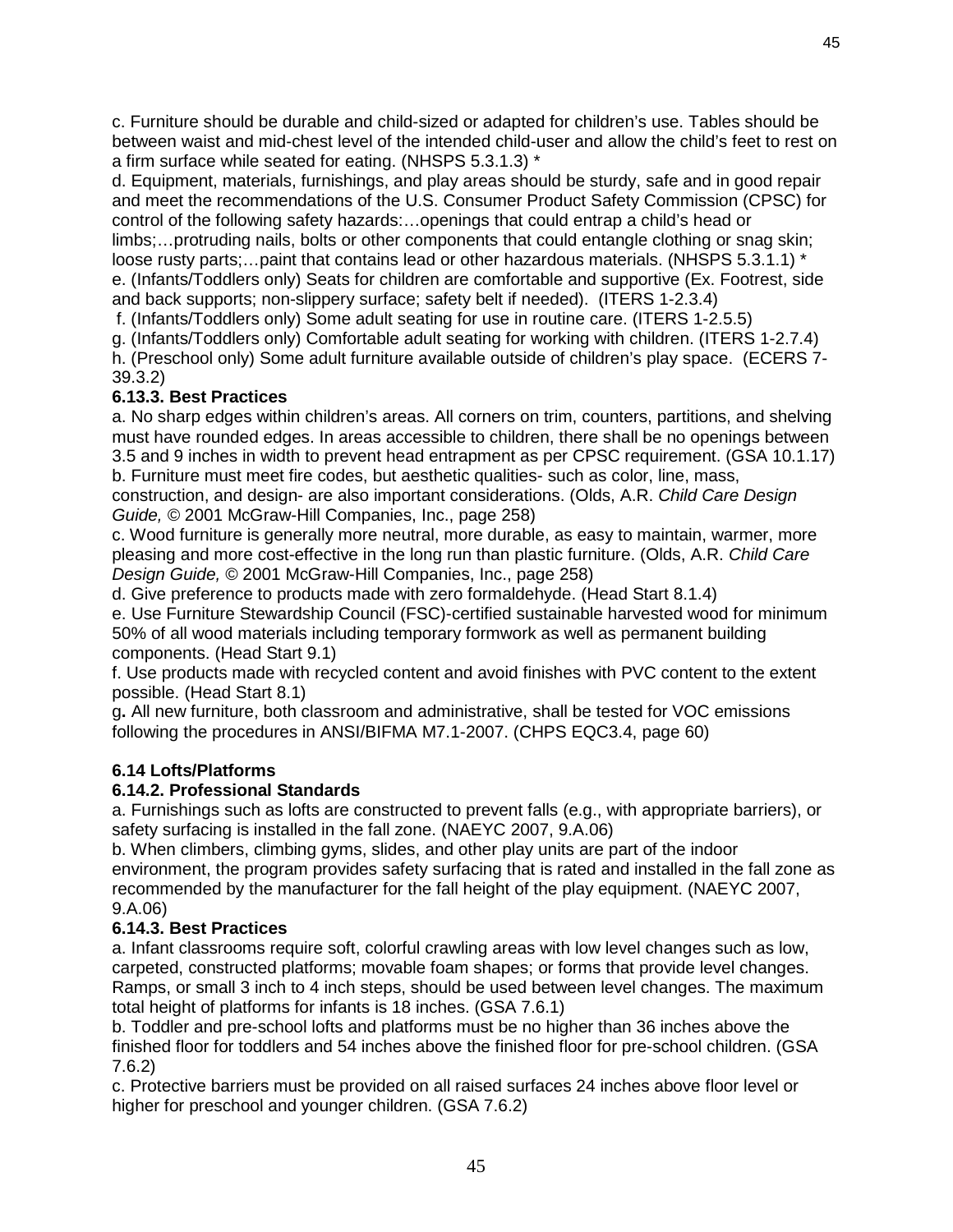## **6.15 Large Motor/ Multi-Purpose Room**

# **6.15.2. Professional Standards**

a. When outdoor opportunities for large-motor activities are not possible because of conditions, the program provides similar activities inside. (NAEYC 5.A.06b)

b. The environment includes: (d) gross-motor equipment for activities such as pulling-up; walking; climbing in, on, and over; moving through, around, and under; pushing; pulling; and riding. (NAEYC 9.A.04d)

c. …[A] large indoor activity room …may be used [for active play] if...a) it provides for types of activities equivalent to those performed in outdoor play space; b) the area is ventilated…; c) the surfaces and finishes are shock-absorbing, as required for outdoor installations…; d) the play equipment meets the requirements for outdoor installations…[.] (NHSPS 6.1.0.2)

#### **6.15.3. Best Practices**

a. Provide the following features: high ceilings; acoustical treatment on walls and ceilings, together with possible acoustical separation between the multi-purpose and the adjoining rooms; a hard, durable, washable surface as wall finish; protective resilient surfaces in fall zones; and, storage for equipment and supplies. (GSA 7.6.13)

# **6.16 Nursing and Lactation/Feeding (ECE only)**

# **6.16.2. Professional Standards**

a. Nursing mothers have a place to breast-feed their children that meets their needs for comfort and privacy. (NAEYC 9.A.15a)

## **6.16.3. Best Practices**

a. Provide a quiet, semi-private area in the infant/toddler room for a parent to visit and nurse/feed his or her child. (DOD 5-12.3)

# **6.17 Sleep and Rest Areas (ECE only)**

# **6.17.1. Regulatory Standards**

a. The licensee must provide a separate mat, cot, sofa, portacrib, playpen, bassinet or bed, and blanket for each child present at any time during the day. (606 CMR 7.11 (13 (d3b))

b. Educators must ensure safe and sanitary storage of blankets and bed linens. (606 CMR 7.11 (13 (d3d))

c. Educators must ensure that there is a distance of at least two feet between each crib or cot, or there is a distance of at least three feet between children's faces while resting or napping. (606 CMR 7.11, (13 d4a))

d. There is appropriate space and adequate lighting for quiet activities for children who do not sleep. (606 CMR 7.11, (13d4b))

e. There is adequate lighting to allow proper supervision. (606 CMR 7.11 (13d4c)

f. Ensure that cribs have firm, properly fitted mattresses with clean coverings, and do not contain any potential head entrapment areas. (606 CMR 7.11 (13e3))

g. Ensure that slats on cribs are no more than 2-3/8 inches apart. (66 CMR 7.11 (13e4) h. Programs that use cribs for evacuation must assure that such cribs are safe for the intended purpose, easily movable and small enough to fit through exit doors to the outside. (606 CMR 7.11 ((7i))

i. By December 31, 2012 all child care facilities must use only cribs that comply with US Consumer Product Safety Commission Section 104 of the Consumer Product Safety Commission Improvement Act. (CPSC cribs)

#### **6.17.2. Professional Standards**

a. The following furnishings are available: (e) at least one cot, crib, mat, sleeping bag, or pad for each child who spends more than four hours a day in the program (no child is allowed to sleep on the floor without using rest equipment). (NAEYC 9.A. 01e) \*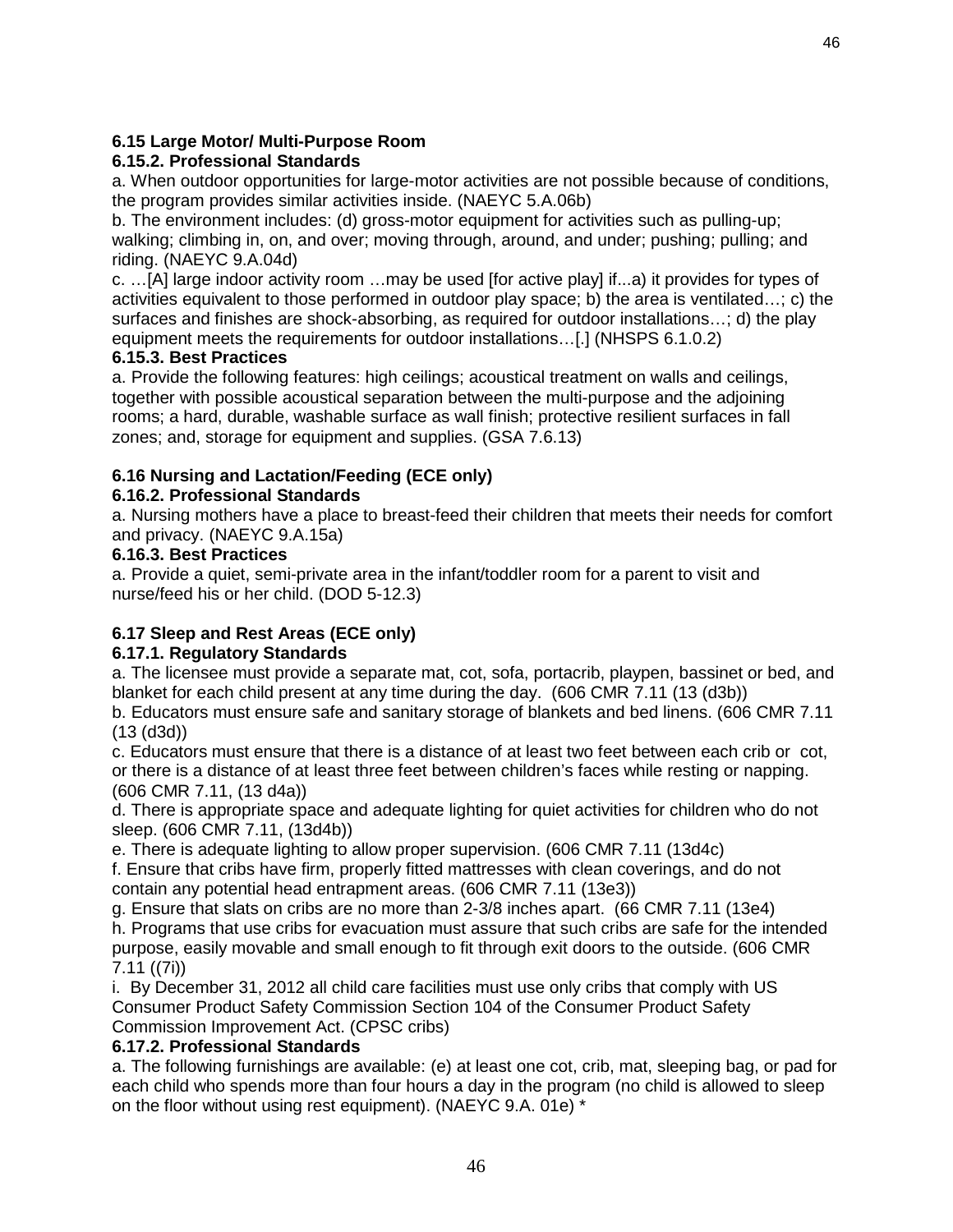b. Cribs, cots, sleeping bags, beds, mats, or pads in/on which children are sleeping should be placed at least 3 feet apart….(NHSPS 5.4.5.1)

c. The crib should have no cutout openings in the head board or footboard structure in which a child's head could become entrapped. (NHSPS 5.4.5.2) \*

d. The [crib's] mattress support system should not be easily dislodged from any point in the crib by an upward force from underneath the crib. (NHSPS 5.4.5.2) \*

e. The facility should provide and use space to store…cots, mats and bedding. (NHSPS 5.5.0.3) f. Child care facilities should provide separate storage areas for soiled linen and clean linen. (NHSPS 5.5.0.4) \*

# **6.17.3. Best Practices**

a. Infant sleeping areas should be quiet and pleasant in a somewhat separate space within the classroom where infants can sleep according to their individual schedules. (GSA 7.6.6, Head Start 7.7.4)

b. Provide one crib for each infant and young toddler. (Head Start 7.7.4)

c. Teachers must have visual and acoustical accessibility to this area at all times. Locate sleeping areas away from active areas. (GSA 7.6.6, Head Start 7.7.4)

d. Lighting must be capable of being dimmed. (Head Start 7.7.4)

e. Exterior windows require window treatment to control direct sunlight. (GSA 7.6.6)

f. One of every four cribs must be an evacuation crib, especially constructed for this purpose, and capable of holding and transporting up to four infants. (GSA 7.6.6)

# **7. ADULT ACTIVITY SPACE**

## **7.1 Director's Office**

## **7.1.1. Regulatory Standards**

a. There must be designated space, separate from children's play or rest areas, for administrative duties and educator and parent conferences.(606 CMR 7.07 (16c2))

#### **7.1.2. Professional Standards**

a. The work environment includes: (e) an administrative area for planning or preparing materials that is separated from the children's areas. (NAEYC 9.C.02e) \*

#### **7.1.3. Best Practices**

a. Provide work, storage and conference space for the director. (DOD 4-4.2)

b. Locate this room adjacent to the reception area and accessible to visitors. It should have clear views of the main entry, reception and as many activity rooms as possible. (DOD 4-4.2) c. An adequately sized office with room for a desk, an office chair, at least two visitor chairs, filing cabinets, space for equipment (unless it is located elsewhere) including a personal computer, printer, copier and fax machine. (GSA 3.2.2)

d. The director's office should be comfortable, with a carpeted floor and washable wall surfaces. (GSA 7.1.12)

e. Provide adequate lighting, and acoustical separation. (GSA 7.1.12)

f. Use Furniture Stewardship Council (FSC)-certified sustainable harvested wood for minimum 50% of all wood materials including temporary formwork as well as permanent building components. (Head Start 9.1)

g. Give preference to products made with zero formaldehyde. (Head Start 8.1.4)

h. Use products made with recycled content and avoid finishes with PVC content to the extent possible. (Head Start 8.1)

i. Provide a lockable storage closet, 6 square feet minimum. (DOD 4-4.2)

j. Provide work and personal/professional storage space for assistant director. (DOD 4-4.3.1)

# **7.2 Receptionist/ Administrator's Office**

# **7.2.2. Professional Standards**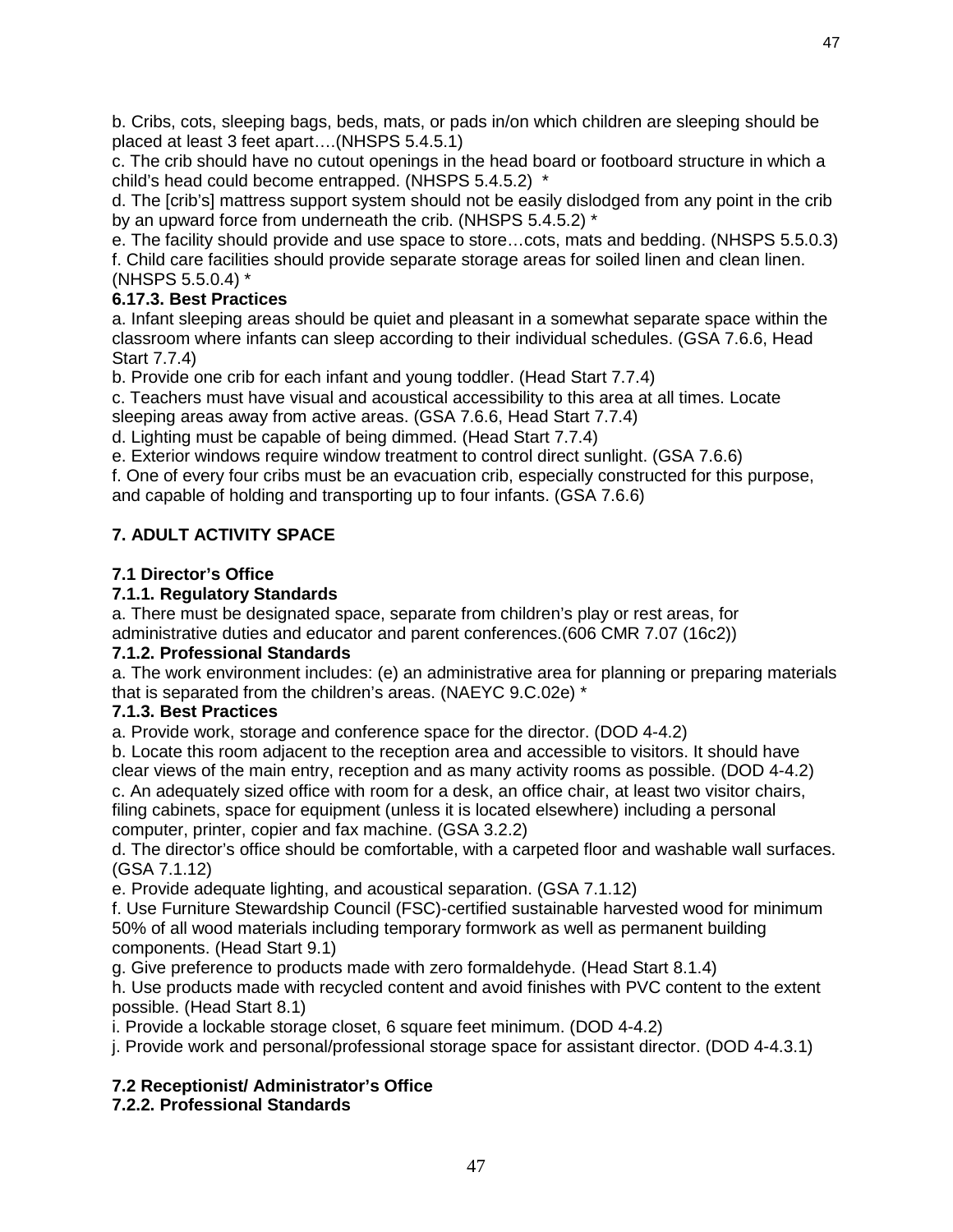a. The work environment includes: (e) an administrative area for planning or preparing materials that is separated from the children's areas. (NAEYC 9.C.02e) \*

# **7.2.3. Best Practices**

a. Provide work, storage, and conference space for the administrator (DOD 4-4.3.2)

b. Provide a lockable storage closet. (DOD 4-4.3.2)

# **7.3 Staff Room**

# **7.3.1. Regulatory Standards**

a. There must be designated space, separate from children's play or rest areas, for administrative duties and educator and parent conferences.(606 CMR 7.07 (16c2))

# **7.3.2. Professional Standards**

a. The work environment for staff, including classrooms and staff rooms, is comfortable and clean and is in good repair. (NAEYC 9.C.02a)

b. The work environment includes: (b) a place for adults to take a break from children; (c) an adult-sized bathroom; (d) a secure place for staff to store their personal belongings; and (e) an administrative area for planning or preparing materials that is separate from children's areas. (NAEYC 9C.02b-e)

# **7.3.3. Best Practices**

a. Buffer visually and acoustically from children's activity rooms and public area and provide a vision panel in the door. (DOD 7-5.2)

b. Provide closet space for coats and jackets, smocks, boots, etc. (DOD 7-5.3)

c. Provide space for comfortable seating (e.g., sofa and lounge chairs) for about 25 percent of staff. (DOD 4-5.4)

d. Provide bulletin boards. (DOD 4-5.5)

e. Provide window(s) for natural light, when possible. (DOD 4-5.6)

f. Provide a sink and space for a coffee machine, refrigerator and microwave. Use solid surface counter tops. (DOD 4-5.7)

g. Provide space for staff work, development of program materials, and utilization for staff training library and resources. (DOD 4-6)

h. Provide work counter with storage above and below counter. Coordinate location of electrical receptacles with counter heights. (DOD 4-6.3)

i. Provide shelving and closet space for staff training resources. (DOD 4-6.4)

j. Provide additional equipment including: Personal Computer(s) with Internet Access, Printers and scanners, Telephone, Wall clock. (DOD 4-6.9)

k. Wood furniture is generally more neutral, more durable, easier to maintain, warmer and more cost-effective in the long run than plastic furniture. (Olds, A.R. *Child Care Design Guide, ©* 2001 McGraw-Hill Companies, Inc., page 258)

l. Use Furniture Stewardship Council (FSC)-certified sustainable harvested wood for minimum 50% of all wood materials including temporary formwork as well as permanent building components. (Head Start 9.1)

m. Give preference to products made with zero formaldehyde. (Head Start 8.1.4)

n. Use products made with recycled content and avoid finishes with PVC content to the extent possible. (Head Start 8.1)

o. Provide storage for training materials and AV cart. (DOD Youth Table 4-3.2)

p. Adult toilet outside toddler and preschool classrooms. (Head Start 7.7.2)

q. Adult toilet in or near infant classrooms. (Head Start 7.7.2)

r. All new furniture, both classroom and administrative, shall be tested for VOC emissions following the procedures in ANSI/BIFMA M7.1-2007. (CHPS EQC3.4, page 60)

# **7.4 Family Resource Room**

# **7.4.2. Professional Standards**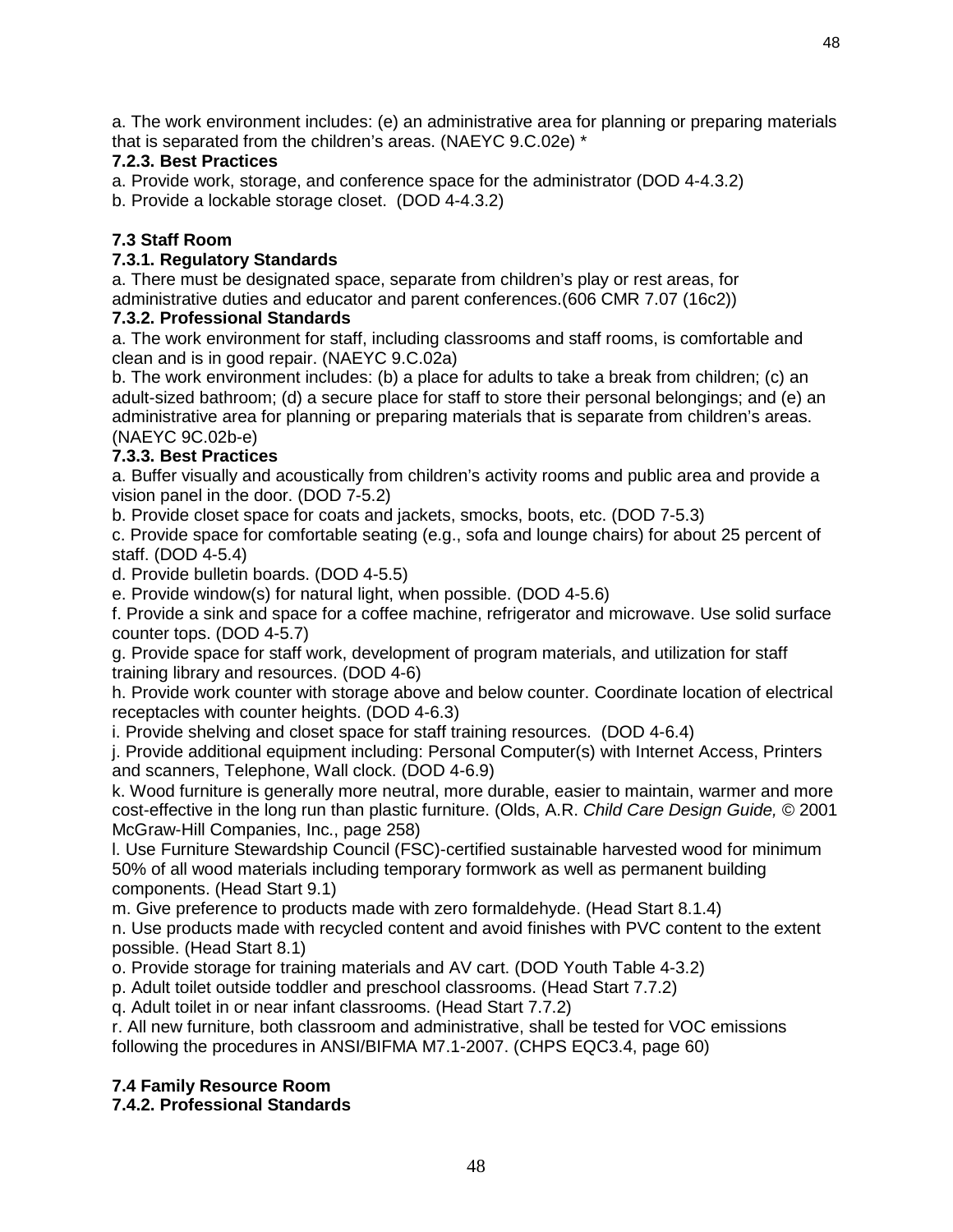a. A welcoming and accessible environment contains elements such as: (b) clearly defined places where families can gather information regarding the daily schedule and upcoming events; [and] (c) clearly defined places where families sign in, sign out, and gather information about their child's day (NAEYC 9.A.09b-c)

## **7.4.3. Best Practices**

a. Room, area or alcove where books, videos, and audio tapes on parent education and child development are displayed for parent to borrow. (Olds, A.R. *Child Care Design Guide, ©* 2001 McGraw-Hill Companies, Inc., page 409)

b. Include tables, chairs, audiovisual and computer supports, a comfortable sitting area, and a bulletin board… (Olds, A.R. *Child Care Design Guide, ©* 2001 McGraw-Hill Companies, Inc., page 409)

c. Locate the parent resource room convenient to lavatories, snacks, telephones, water fountains, coat closets and circulation… (Olds, A.R. *Child Care Design Guide, ©* 2001 McGraw-Hill Companies, Inc., page 409)

d. Include a children's book- and toy-lending library. (Olds, A.R. *Child Care Design Guide, ©*  2001 McGraw-Hill Companies, Inc., page 409)

# **7.5 Storage of Medication**

## **7.5.1. Regulatory Standards**

a. Must store all medications out of the reach of children and under proper conditions for sanitation, preservation, security and safety during the time the children are in care. (606 CMR 7.11 (2e))

b. Those medications found in United States Drug Enforcement Administration (DEA) Schedules II-V must be kept in a secured and locked place at all times when not being accessed by an authorized individual. (606 CMR 7.11 (2e1))

c. Prescription medications requiring refrigeration shall be stored in a way that is inaccessible to children in a refrigerator maintained at temperatures between 38º F and 42 º F. (606 CMR 7.11 (2e2))

# **7.5.2. Professional Standards**

a. All medications are kept in a locked container. \* (NAEYC 5.A.11e)

b. All medications, refrigerated or unrefrigerated, should have child-resistant caps, be kept in an organized fashion, be stored away from food, be stored at the proper temperature, and be completely inaccessible to children. (NHSPS 3.6.3.2) \*

# **7.6 Mildly Ill Children**

#### **7.6.1. Regulatory Standards**

a. The individual needs of the mildly ill child for food, drink, rest, play materials, comfort, supervision and appropriate indoor and outdoor activity must be met, as indicated by the health condition of the child. (606 CMR 7.11 (8))

#### **7.6.2. Professional Standards**

a. …The child is made comfortable in a location where he or she is supervised by a familiar caregiver. If the child is suspected of having a contagious disease, then until she or he can be picked up by the family, the child is located where new individuals will not be exposed. (NAEYC 2007, 5.A.04a)

#### **7.6.3. Best Practices**

a. If the sick bay is a separate space, locate it adjacent to the director's office and near a toilet. Provide a cot or bed with a night light. This area should have simple, pleasant, cleanable finishes, and lockable storage for first aid supplies. A bookshelf for the storage of books and toys would be appropriate. A view to the exterior is preferred. (GSA, 7.6.14)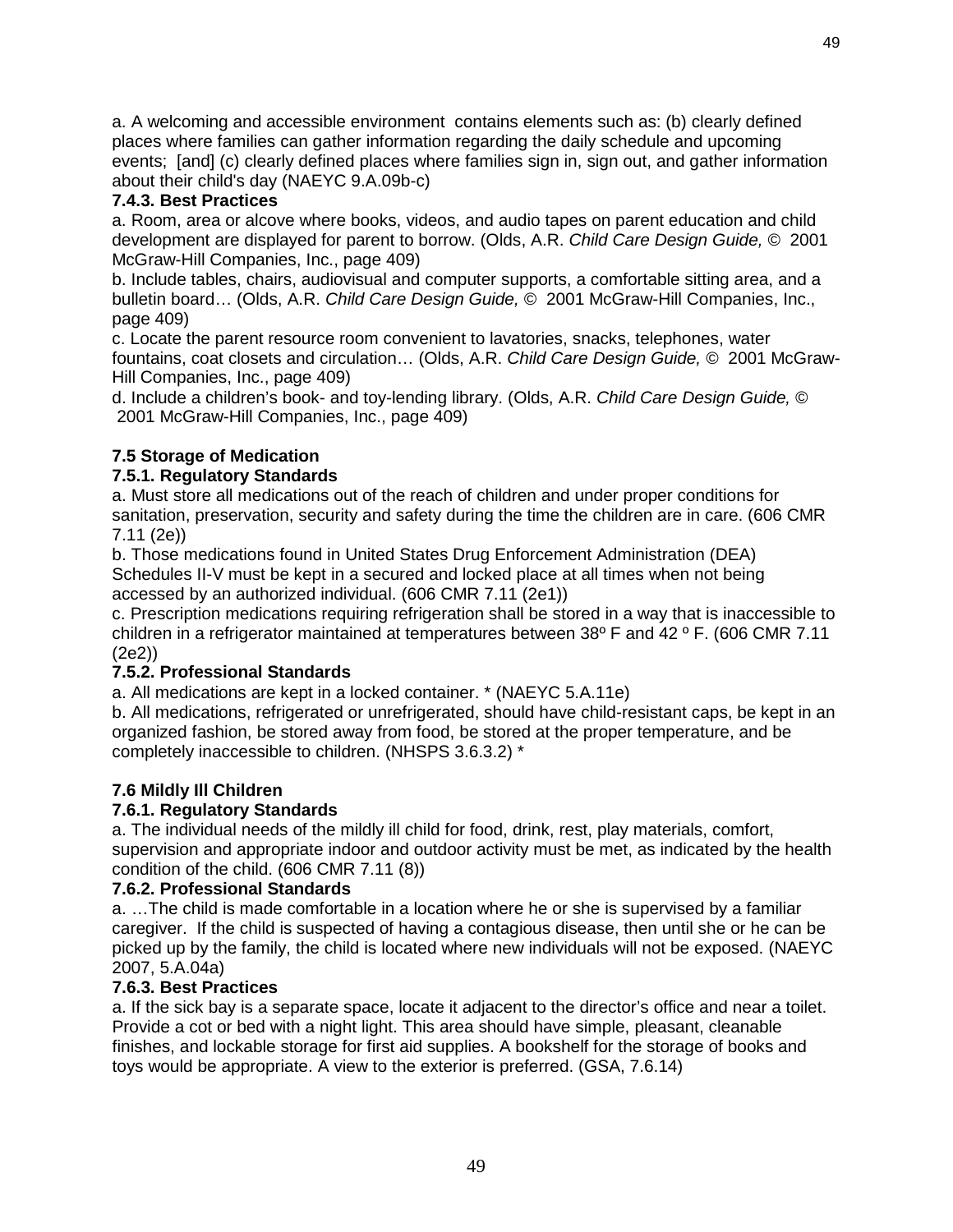## **8. SUPPORT SPACE**

#### **8.1 Center Kitchen**

## **8.1.1. Regulatory Standards**

a. If the licensee provides food prepared on-site, the licensee must have a Food Service permit or evidence of inspection from the local health department when required by DPH. (606 CMR 7.12 (15b))

b. The licensee must provide refrigeration and storage for food at not less than 32°F, nor more than 40°F for all food requiring refrigeration. Thermometers verifying temperatures must be maintained in all refrigerators. (606 CMR 7.12 (8))

c. There must be a barrier between children's activity space and the kitchen. (606 CMR 7.07 (16c6))

#### **8.1.2. Professional Standards**

a. If the program provides food for meals and snacks (whether catered or prepared on-site), the food is prepared, served and stored in accordance with the U.S. Department of Agriculture (USDA) Child and Adult Care Food Program (CACFP) guidelines. (NAEYC 2007, 5.B.01) b. There are no walk-in freezers or refrigerators that do not open from the inside. (COA ASP-PS 9.01)

#### **8.1.3. Best Practices**

a. Provide the kitchen with heavy duty equipment that will function primarily to prepare simple meals. It should be accessible to service personnel, staff, and other adults. (GSA 7.6.16) b. The following equipment should be provided: stainless steel, three-compartment, deep sink with required plumbing, faucets with hot and cold water connections near the dishwasher with gooseneck; separate hand washing sink; garbage disposal with required plumbing connections; floor drain; heavy duty, commercial-type dishwasher/sanitizer; commercial-type refrigerator storage at or below 39°F and freezer storage at or below 0°F.; microwave oven(s);convection oven; commercial range; adequate 29 inch minimum deep counter space; storage for dry food, equipment, and supplies on open wire metal shelves; a can rack for large canned food items; recycling bin; commercial-type kitchen equipment with highly washable finishes such as stainless steel; dietitian corner with telephone to use when ordering food; ample, easily washed, metal cabinets with interior shelving within reach of cooks; stainless steel countertops and highly washable, seamless wall surfaces made for kitchens; impervious, durable, easily cleaned floor finish; washable ceiling finish. (GSA 7.6.16, Head Start 7.7.14 and DOD 4-10.7)

c. Provide space for two or more stainless steel food carts. (GSA 7.6.16)

d. Adequate lighting, ventilation, and clearances are required. (GSA 7.6.16)

e. Locked storage for any hazardous materials must be provided. (GSA 7.6.16)

f. Provide storage for all utensils and equipment off the floor in a clean, dry, closed space. (GSA 7.6.16)

g. No sewage or drain pipes are allowed above food storage, preparation, or service areas. (GSA 7.6.16)

h. Ample electrical outlets (with ground-fault interruption in wet areas) out of children's reach, must be provided (GSA 7.6.16) for refrigerator, oven, range, freezer, convection oven, microwave oven, garbage disposal. (GSA 10.11.1)

i. Provide power supplies where under counter appliances will be located. (GSA 10.11.1) j. Require Energy Star® equipment and appliances where available for all new purchases and prohibit the purchase of low efficiency products… (CHPS, EE.C4.1, page 96)

k. Depending on center size, provide … a kitchen of at least 150 square feet that can be protected from access by children, has adequate/appropriate storage for bulk and daily food supplies, space for recycling bins, convenient access to a service entrance, an operable window for ventilation, natural light, and a view to the outdoors. (Olds, A.R. *Child Care Design Guide, ©*  2001 McGraw-Hill Companies, Inc., page 406)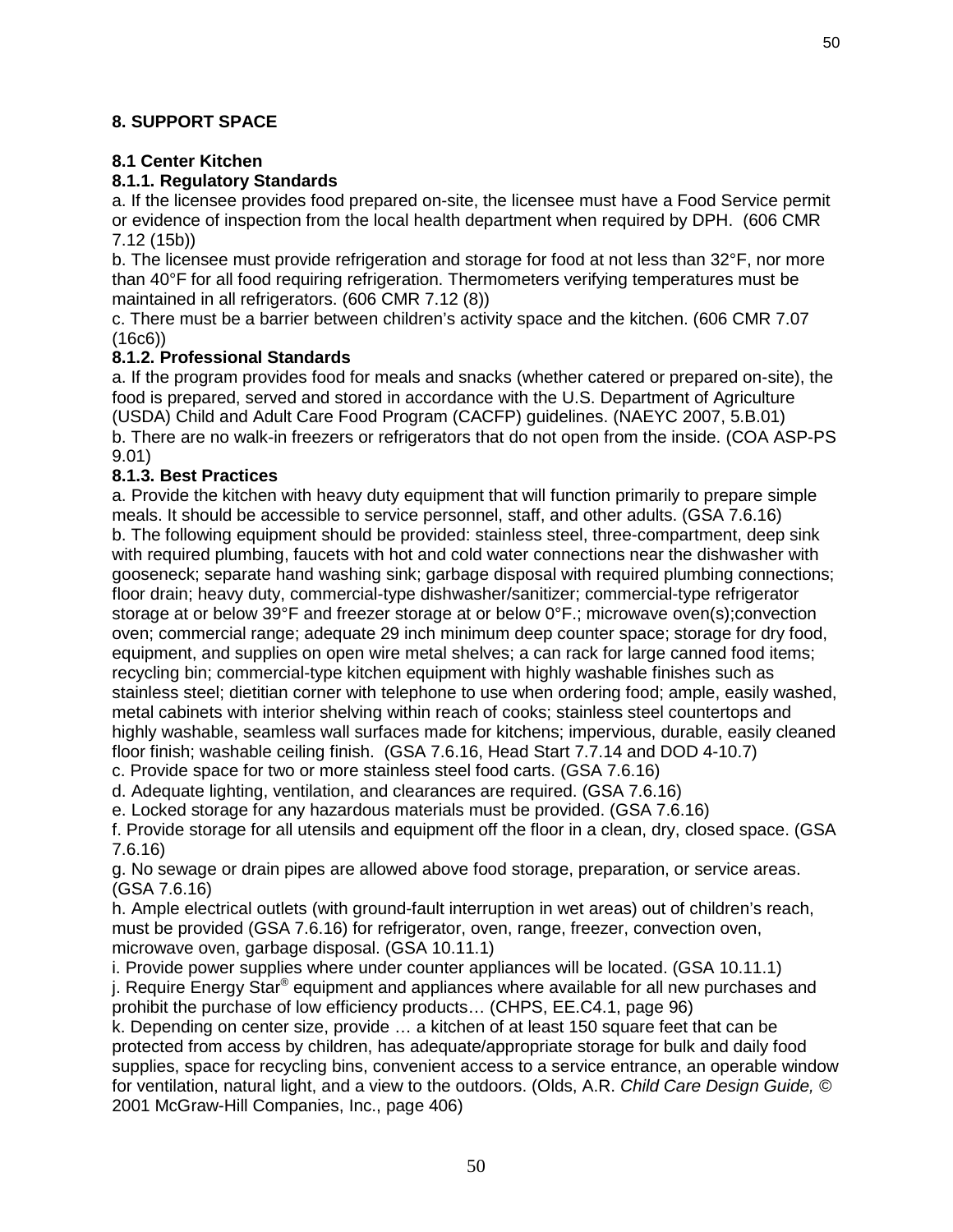### **8.2 Food preparation in the Classroom**

### **8.2.3. Best Practices**

a. Upper and lower washable cabinet storage. Provide child-proof latches or locks to prevent child access to any storage within reach. (GSA 7.6.8)

b. Provide a minimum of 8 cubic feet of refrigerator storage. Provide a lockable box in each refrigerator for storage of medication. (GSA 7.6.8)

c. Finishes include impervious flooring and gloss painted wall above an impervious wainscot, for example, ceramic tile. Fiberboard substrates for plastic laminate cabinets and countertops should have little or no formaldehyde emissions. Use post formed counters with integral coves and bullnose. (GSA 7.6.8)

d. Require Energy Star® equipment and appliances where available for all new purchases and prohibit the purchase of low efficiency products. (CHPS, EE.C4.1, page 96)

e. Infant and toddler classrooms' food preparation areas must be able to store and heat individual bottles and other prepared food brought from home. (GSA 7.6. 8)

f. Provide food preparation areas with fixtures having shielded or shatterproof bulbs. (GSA 10.10)

g. Equip the sink with a single-lever faucet [and] spray hose….Limit the hot water temperature to 109.4 degrees. (GSA 7.6.8)

# **8.3 Warming/Snack Kitchen**

## **8.3.1. Regulatory Standards**

a. If the licensee provides food that is prepared off-site, the food must be prepared at a facility that has a Food Service permit or evidence of inspection from the local health department. (606 CMR 7.12 (15c))

b. Meals and snacks provided by parents must be stored safely. The licensee must provide refrigeration and storage for food at not less than 32°F, nor more than 40°F for all food requiring refrigeration. Thermometers verifying temperatures must be maintained in all refrigerators. (606 CMR 7.12 (8))

#### **8.3.2. Professional Standards**

a. If the program provides food for meals and snacks (whether catered or prepared on-site), the food is prepared, served and stored in accordance with the U.S. Department of Agriculture (USDA) Child and Adult Care Food Program (CACFP) guidelines. (NAEYC 2007, 5.B.01)

#### **8.3.3. Best Practices**

a. Depending on center size, provide … a kitchen of at least 150 square feet that can be protected from access by children, has adequate/appropriate storage for bulk and daily food supplies, space for recycling bins, convenient access to a service entrance, an operable window for ventilation, natural light, and a view to the outdoors. (Olds, A.R. *Child Care Design Guide, ©*  2001 McGraw-Hill Companies, Inc., page 406)

b. Require Energy Star<sup>®</sup> equipment and appliances where available for all new purchases and prohibit the purchase of low efficiency products. (CHPS, EE.C4.1, page 96)

# **8.4 Washer and Dryer**

#### **8.4.2. Professional Standards**

a. Centers should have a mechanical washing machine and dryer on site or shall contract with a laundry service. (NHSPS 5.4.4.1)

#### **8.4.3. Best Practices**

a. Create a small lockable laundry room…with appropriate ventilation, electricity, floor drain, and laundry tub for soaking, include some shelves for supplies, space for folding, and an area for storing clean and dirty linens. (Olds, A.R. *Child Care Design Guide, ©* 2001 McGraw-Hill Companies, Inc., page 318)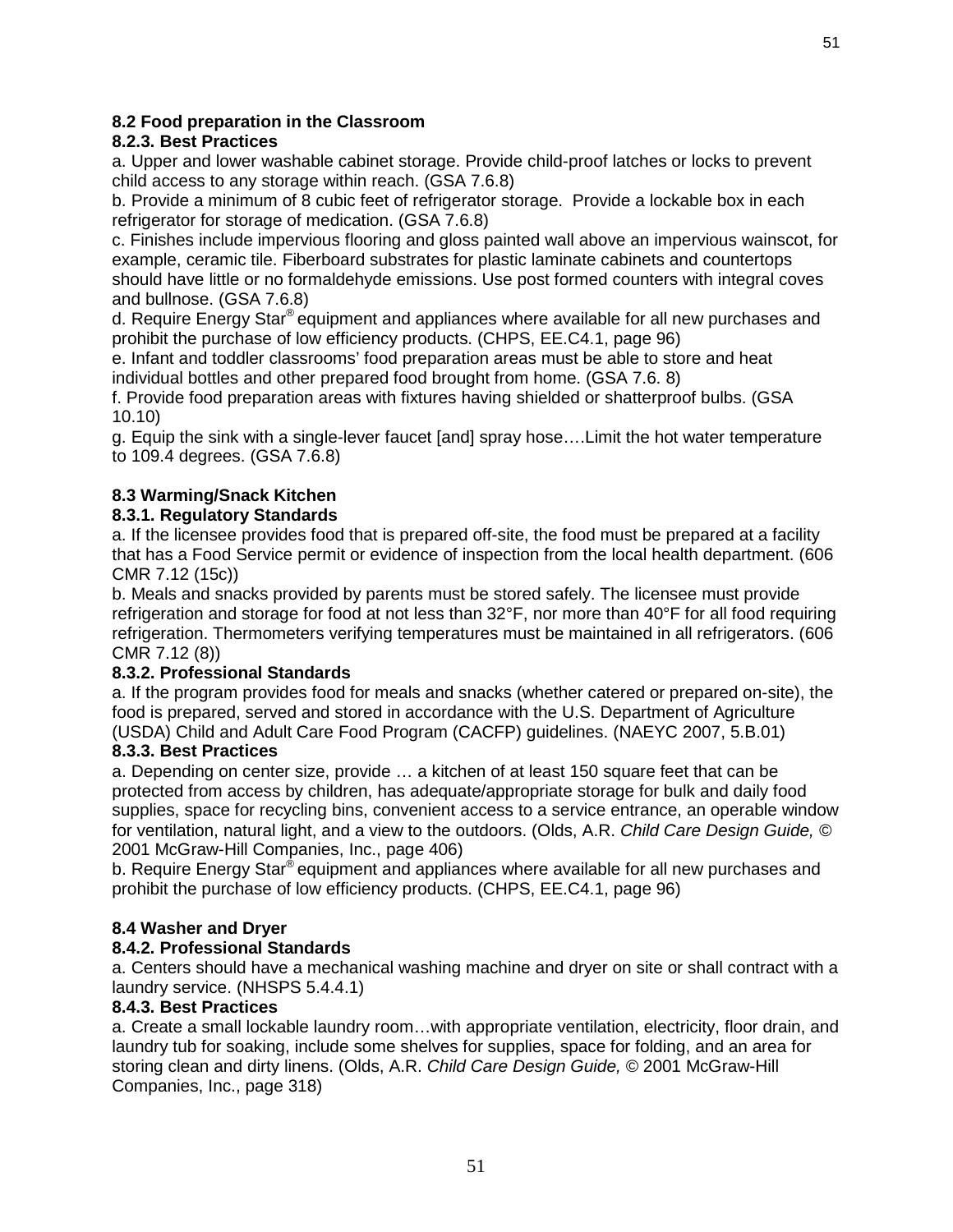c. A washer and dryer convenient to the infant and toddler rooms are highly recommended for cleaning sheets, blankets, bibs, wash cloths, towels and smocks. (Olds, A.R. *Child Care Design Guide, ©* 2001 McGraw-Hill Companies, Inc., page 318)

# **9. ENVIRONMENTAL HEALTH**

# **9.1 Asbestos**

# **9.1.1. Regulatory Standards**

a. No person shall cause, suffer, allow or permit the spray application of asbestos fibers or materials containing asbestos fibers; or the application of said materials by means which, in the opinion of the Department, may cause or contribute to a condition of air pollution. (310 CMR 7.15).

# **9.1.2. Professional Standards**

a. Any asbestos, fiberglass, or other friable material or any material that is in a dangerous condition found within a facility or on the grounds of the facility should be repaired or removed. … Non friable asbestos should be identified to prevent disturbance and/or exposure during remodeling or future activities. (NHSPS 5.2.9.6)

# **9.2 Drinking Water**

# **9.2.1. Regulatory Standards**

a. The licensee must provide a source of sanitary drinking water located in or convenient to rooms occupied by children. (606 CMR 7.12 (13))

# **9.2.2. Professional Standards**

a. Clean, sanitary drinking water should be readily available, in indoor and outdoor areas, throughout the day. (NHSPS 4.2.0.6)

b. …Drinking water is within 40 feet of the indoor areas children use... (NAEYC 9.C.05b) c. Drinking water, including water in drinking fountains, should be tested and evaluated in accordance with the assistance of the local health authority or state drinking water program to determine whether lead and copper levels are safe. (NHSPS 5.2.6.3)

# **9.3 Recycling and Refuse**

# **9.3.1. Regulatory Standards**

a. Garbage must be kept in lined and covered containers. (606 CMR 7.07(10m))

# **9.3.2. Professional Standards**

a. Garbage should be kept in containers approved by the regulatory health authority….Waste containers should be kept covered with tight-fitting lids or covers when stored. (NHSPS 5.2.7.3) \*

# **9.3.3. Best Practices**

a. The [school] building shall meet any local ordinances for recycling space, if such exist, and provide an easily accessible area that is dedicated to the separation, collection, and storage of materials for recycling, including at a minimum paper (white ledger and mixed), cardboard, glass, plastics, aluminum cans, and metals, and also a plan for the removal of these recyclables. (CHPS, MW.P1.1, page 143)

# **9.4 Toxins**

# **9.4.1. Regulatory Standards**

a. The interior of the child care program must be clean and maintained free from vermin. Safe and effective means of eliminating vermin must be provided. Pesticides may not be used on the child care premises during child care hours. (606 CMR 7.07 (10j))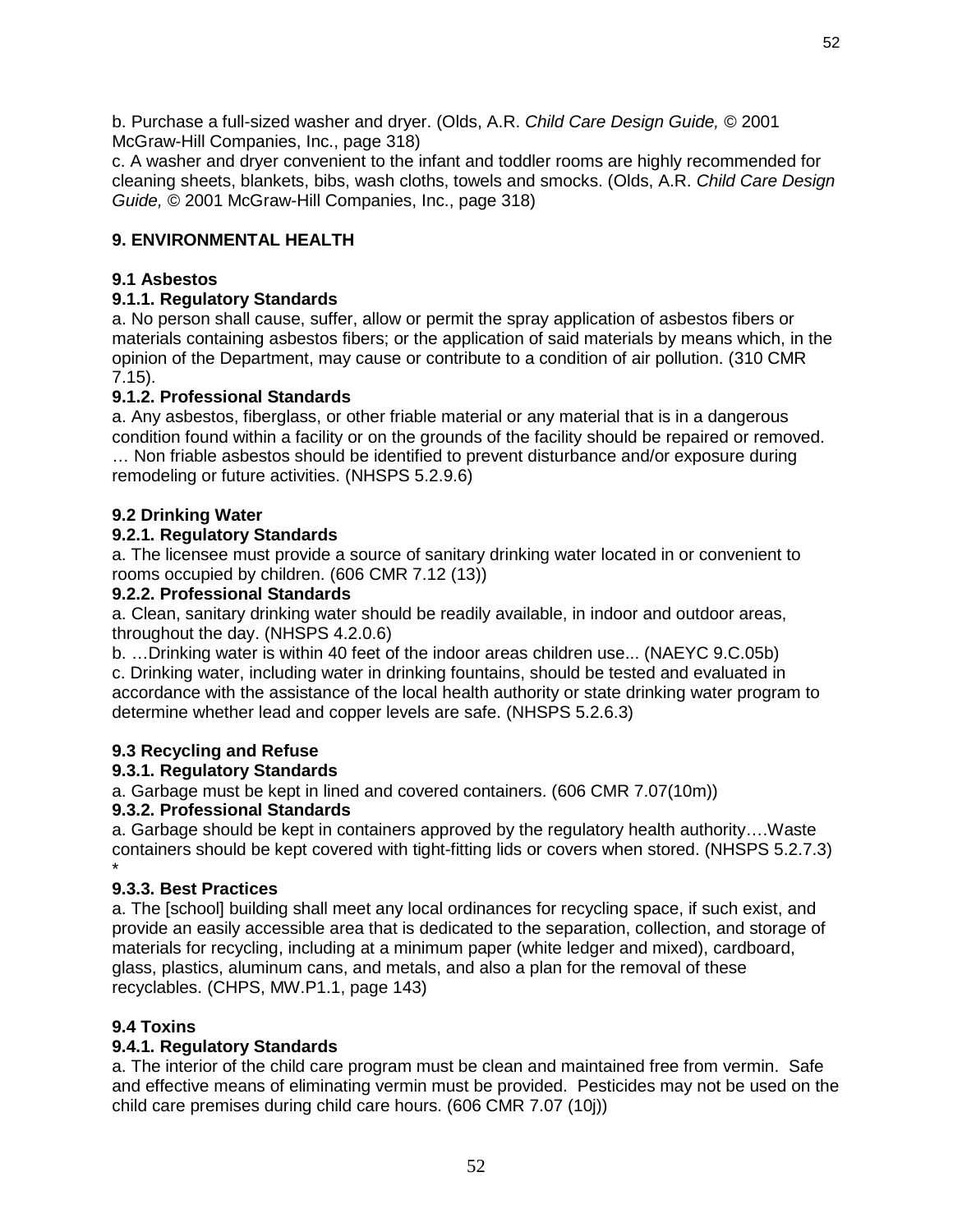b. All disinfectant solutions must be stored in accordance with manufacturer's instructions and in a secure place out of the reach of children. (606 CMR 7.11 (10o))

c. Toxic substances must be stored separately from food and medications. (606 CMR 7.07 (13g 1))

d. All toxic substances must be labeled as to the contents and antidote. (606 CMR 7.07 (13g2)) **9.4.2. Professional Standards**

a. The program maintains facilities so they are free from harmful animals, insect pests, and poisonous plants. (NAEYC 9.D.08a) \*

b. The program uses the techniques known as Integrated Pest Management (IPM) so the least hazardous means are used to control pests and unwanted vegetation. (NAEYC 9.D.08c) \*

c. The following items should be… stored in the original labeled containers: cleaning materials; detergents; automatic dishwasher detergents; aerosol cans; pesticides; health and beauty aids; medications; lawn care chemicals; other toxic materials. (NHSPS 5.2.9.1) \*

d. When not in active use, all chemicals used inside or outside should be stored in a safe and secure manner in a locked room or cabinet, fitted with a child-resistive opening device, inaccessible to children, and separate from stored medications and food. (NHSPS 5.2.9.1) \*

#### **9.4.3. Best Practices**

a. All paints and architectural coatings totaling 90% or more of the total volumes of such products applied in the project's interior shall meet the requirements described herein. Products in this category include but are not limited to sealers, stains, clear wood finishes, floor sealers and coatings, waterproofing sealers, primers, flat paints and coatings, non-flat paints and coatings, and rust preventative coatings. All such products shall meet the VOC content requirements in the applicable category of South Coast Air Quality Management District (SCAQMD) Rule 1113. Further all such products shall comply with the requirements of the Safe Drinking Water and Toxic Enforcement Act of 1986 and the most current list of chemicals (Proposition 65, CA Office of Environmental Health and Hazardous Assessment). All paints and coatings …shall be tested and evaluated for emissions of VOCS of concern with respect to chronic inhalation exposures. (CHPS EQ.P10.1, page 50)

b. At least 90%, by area, of the composite wood and agrifiber products installed onsite in the project's interior shall meet either one or both of the requirements described herein. The fibers may be wood, straw, bamboo, or similar cellulosic material (e.g. agrifiber). The affected products include hardwood plywood, plywood with decorative softwood veneer, laminated products with a composite wood core or platform, particleboard, medium density fiberboard (MDF), and finished goods fabricated from these products (e.g. doors, trim or molding, cabinetry, counter tops). All such products shall be manufactured with no added formaldehyde based resins and shall meet the emission requirements established by the ATCM for such products. Alternately, the products shall employ ultra-low emitting formaldehyde (ULEF) resins. (CHPS EQ.P10.2, page 51)

c. All adhesives and sealants in quantities of 2.5 gal (10 liters) or more and totaling 90% or more of total volumes of such products applied in the project interior shall meet VOC content requirements of South Coast Air Quality Management District Rule 1168 and shall be tested and evaluated for emissions of VOCS. (CHPS EQ.C3.1, page 58)

#### **10. OUTDOOR SPACE AND ACTIVITIES**

# **10.1 General Playground Safety**

### **10.1.1. Regulatory Standards**

a. The outdoor play area must be free from hazards including but not limited to: a busy street, a parking lot, poisonous plants, water hazards, debris, broken glass, chipping, peeling or flaking paint, dangerous machinery or tools, and weather-related and environmental hazards or small objects that could present a choking hazard to young children. Any such hazard must be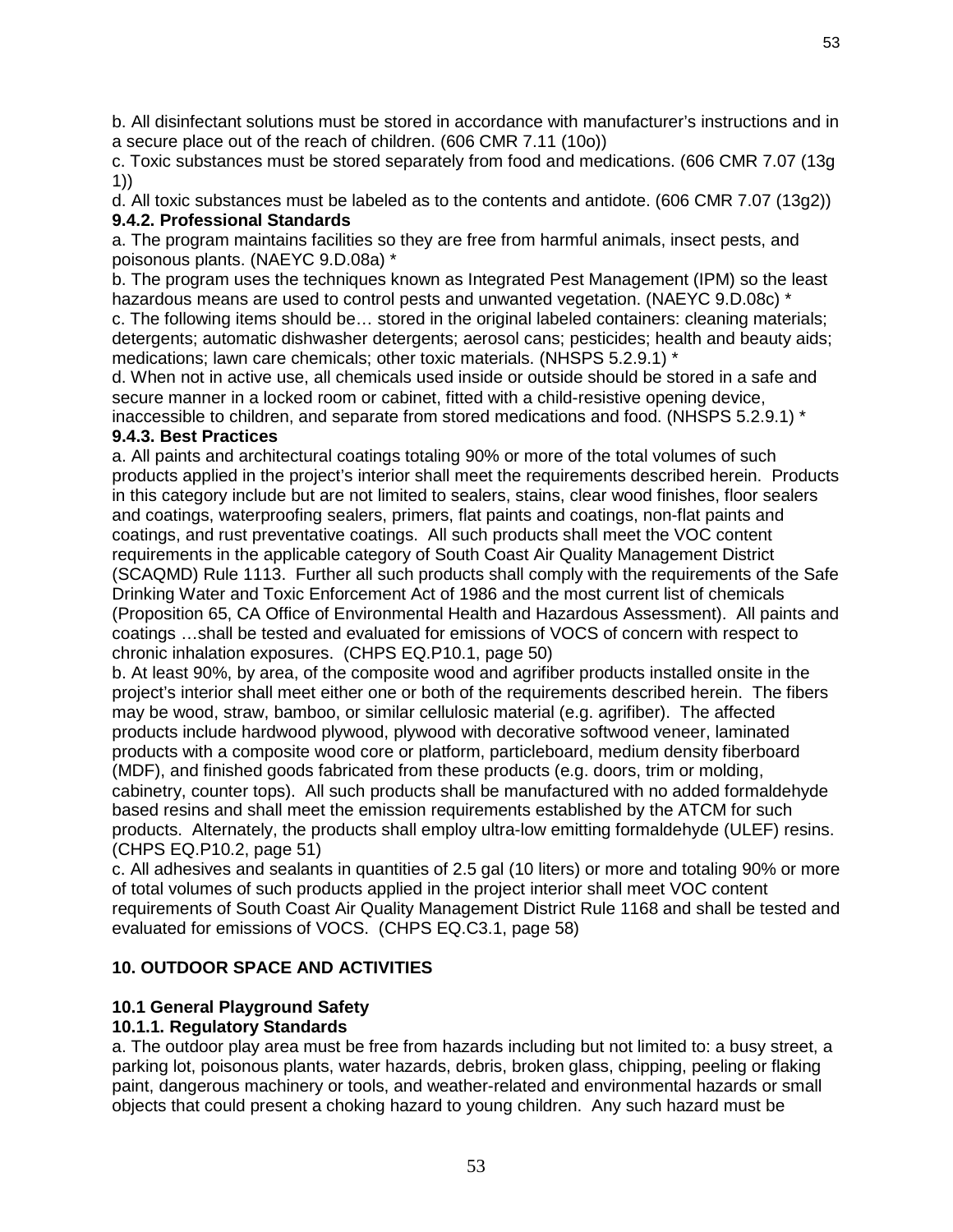removed or fenced by a sturdy, permanently installed barrier which is at least four feet high or otherwise protected or removed, as appropriate. (606 CMR 7.07 (7d))

## **10.1.2. Professional Standards**

a. The facility… should be equipped with an outdoor play area that directly adjoins the indoor facilities or that can be reached by a route that is free of hazards. (NHSPS 6.1.0.1).

b.….[T]he outdoor play area, and equipment are kept in good repair and are safe, with no sharp edges, splinters, protruding or rusty nails, or missing parts. (NAEYC 9.C.07a) \*

c. All areas, both indoors and outdoors, are free from glass, trash, sharp or hazardous items,…and are in clean condition (NAEYC 9.C.07b)\*

d. Program staff provide an outdoor play area that is protected by fences or by natural barriers to prevent access to streets and to avoid other dangers, such as pits, water hazards, or wells. (NAEYC 9.B.02a) \*

# **10.2 Age-Appropriate Design and Activities**

## **10.2.1. Regulatory Standards**

a. The outdoor play space must be appropriate for each age group served. (606 CMR 7.07 (7b))

b. The licensee must only use outdoor equipment, and materials, that are appropriate to the ages, needs and developmental level of the children enrolled. (606 CMR 7.07 (13))

## **10.2.2. Professional Standards**

a. Outdoor play areas designed with equipment that is age and developmentally appropriate and that is located in clearly defined spaces within semiprivate areas where children can play alone or with a friend... (NAEYC 9.B.01)

b. (OST only) Equipment offers various levels of challenge. (COA ASP-PS 7.04)

c. For playgrounds intended to serve children of all ages, the layout of pathways and the landscaping of the playground should show the distinct areas for the different age groups. The area should be separated at least by a buffer zone, which could be an area with shrubs or benches. (CPSC 2.2.2)

d. The findings of a Certified Playground Safety Inspector are documented and available onsite. (NAEYC 9.B.07)

e. A variety of age- and developmentally appropriate materials and equipment are available indoors and outdoors for children throughout the day. This environment includes: (a) dramatic play equipment; (b) sensory materials such as sand, water, play dough, paint, and blocks; (c) materials that support curriculum goals and objectives in literacy, math, science, social studies, and other content areas; and (d) gross-motor equipment for activities such as pulling up; walking; climbing in, on, and over; moving through, around, and under; pushing; pulling; and riding. (NAEYC 9.A.04a-d)

f. [T]he outdoor play area accommodates the abilities, needs, and interests of each age group the program serves. (NAEYC 9.B.07d) \*

#### **10.2.3. Best Practices**

a. For infants the play areas should consist of soft, resilient materials that protect crawling children and provide a comfortable surface on which to sit. (DOD 6-6.1)

b. For infants include small steps, slopes, ground beams, climbing ramps, slight barriers and slides. (DOD 6-6.1)

c. Include a fenced in activity area for infants and toddlers. (DOD 6-6.1)

d. The toddler activity area is a fenced outdoor play area with many types of play spaces and activities for playing alone, playing in pairs, and playing in small groups. (DOD 6-6.3)

e. In the activity zones of preschoolers, include a wheeled toy path, a dramatic play area, a construction area, a multi-purpose area, swings, a ball play area, a quiet place, a garden, and a composite structure for climbing. A covered porch area provides an ideal area for painting, drawing, etc. (DOD 6-6.4)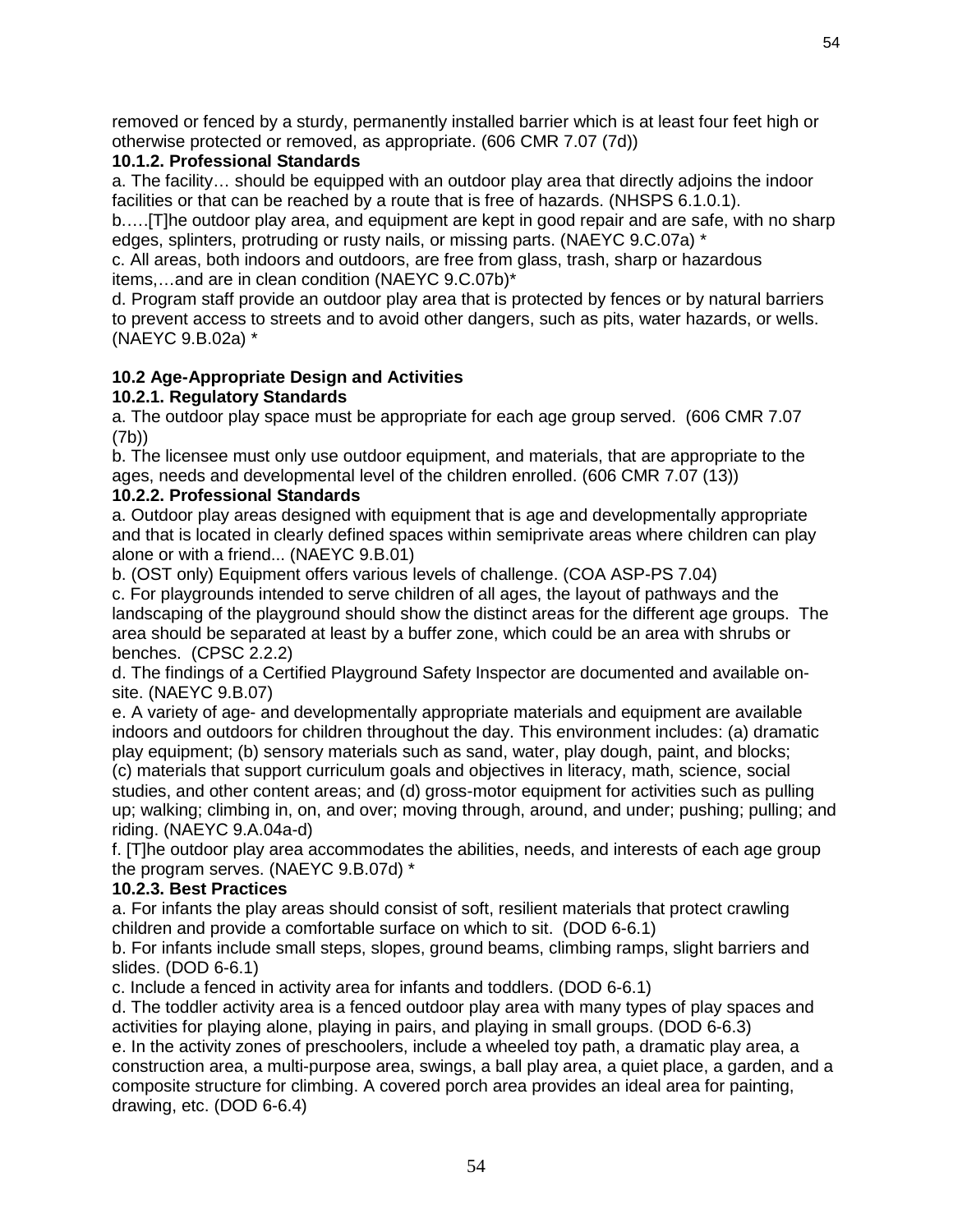f. Incorporate manufactured textures of wood, metal and plastic as well as elements that respond when acted upon within the play environment. (DOD 6-1)

# **10.3 Dramatic Play**

### **10.3.2. Professional Standards**

a. [The outdoor environment] includes…dramatic play equipment…. (NAEYC 9.A.04a)

### **10.3.3. Best Practices**

a. Include a dramatic play area for preschoolers. (DOD 6-6.3)

b. Playhouse structures should have seating. (GSA 6.5.2)

c. The dramatic play area should be adjacent to and incorporate paths and parking areas for wheeled toys. (GSA 6.5.2)

d. A change of level greatly enhances the quality of dramatic play. (GSA 6.5.2)

# **10.4 Active Outdoor Play**

## **10.4.2. Professional Standards**

a. Outdoor play areas…accommodate: (a) motor experiences such as running, climbing, balancing, riding, jumping, crawling, scooting or swinging. (NAEYC 9.B.01a)

b. There is an open area where children and youth can run, jump, and play. (COA ASP-PS 7.01)

c. OST: There is a large field area, for structured sports activities such as kickball. (COA ASP-PS 7.01)

d. OST: There is a hard surface for basketball, rollerblading, bike riding and other activities. (COA ASP-PS 7.01)

# **10.5 Outdoor Quiet Area**

#### **10.5.2. Professional Standards**

a. There is a protected area for quiet play and socializing. (COA ASP-PS 7.01)

# **10.6 Sand and Water Play**

#### **10.6.2. Professional Standards**

a. Sand play areas should be distinct from landing areas for slides or other equipment. (NHSPS 6.2.4.1)

b. Sandboxes should be constructed to permit drainage. (NHSPS 6.2.4.1)

c. Sandboxes should be covered with a lid or other covering when they are not in use. (NHSPS 6.2.4.1)

#### **10.6.3. Best Practices**

a. Provide a hose bib connection for water play and for filling wading pools, accessible from the circulation path. (GSA 6.5.1)

b. For toddlers, provide a sandbox with a retaining border that does not pose a tripping hazard. (DOD 6-6.3.1)

c. For preschoolers include facilities for play with sand and water and place adjacent to one another allowing these activities to intermingle. (DOD 6-6.4)

#### **10.7 Equipment Safety**

#### **10.7.1. Regulatory Standards**

a. Equipment must be sturdy, safely constructed and installed, non-tippable, easily cleaned, and free from lead paint, protruding nails, rust, and other hazards that may be dangerous to children. (606 CMR 7.07 (13))

b. Must keep all equipment, materials, clean and in a safe, secure, and workable condition. (606 CMR 7.07 (13b))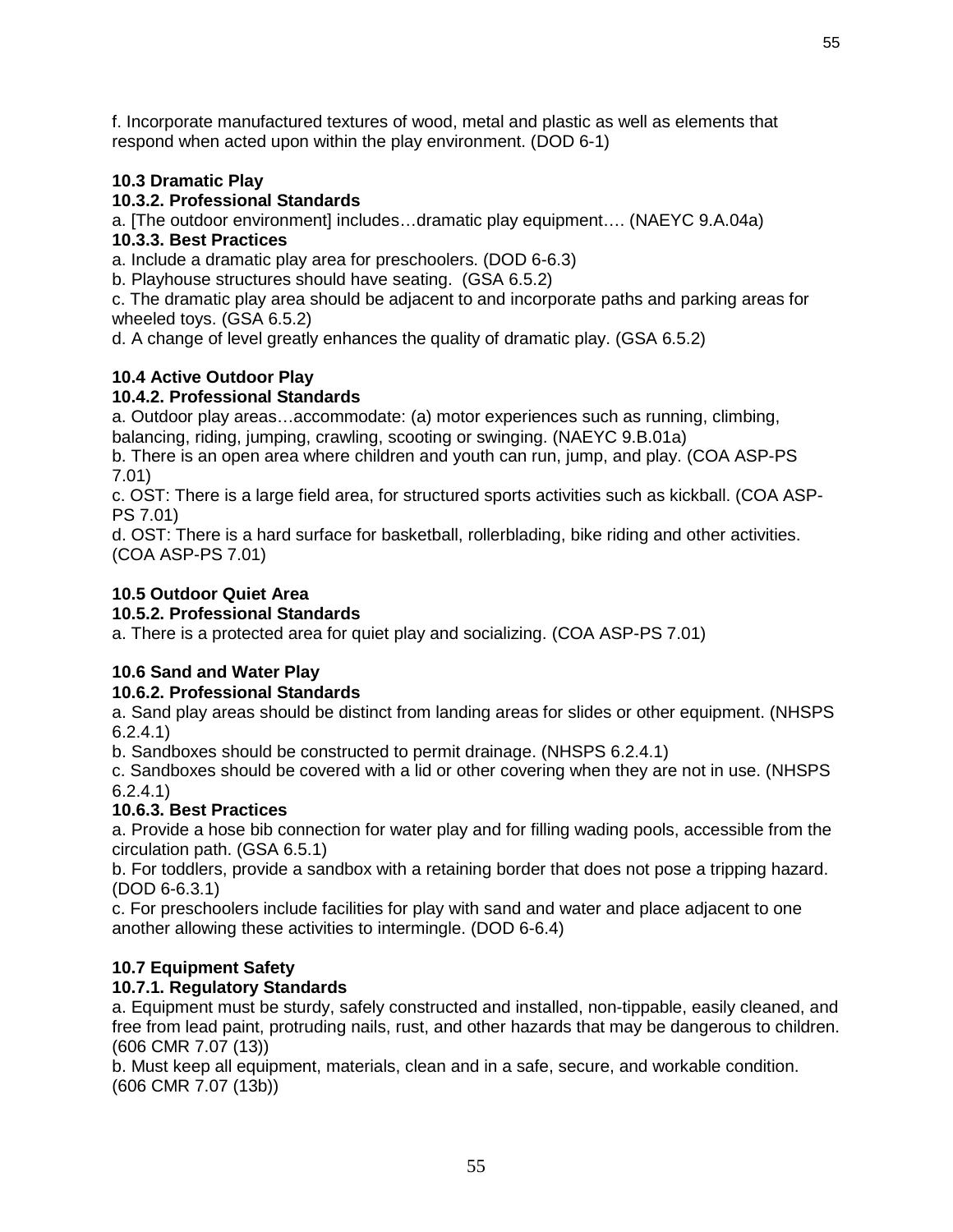c. Must arrange equipment and fixtures safely, with sharp edges protected, and in such a way as to not present hazards to children. (606 CMR 7.07 (13c))

d. All play equipment, and structures must be free of entrapment hazards. (606 CMR 7.07 (13d))

e. Except for therapeutic equipment, the use of trampolines by child care children, whether indoors or outdoors, is prohibited. (606 CMR 7.07 (12))

#### **10.7.2. Professional Standards**

a. All equipment should be arranged so that children playing on one piece of equipment will not interfere with children playing on or running to another piece of equipment. (NHSPS 6.2.2.2) b. Moving equipment such as swings should be located toward a corner, side, or edge of a play area while ensuring that the appropriate use zones around the equipment are maintained. (CPSC 2.2.4)

c. Large equipment is bolted down. (COA ASP-PS 9.02)

d. When connected to the ground, the anchoring devices should be installed below ground level and beneath the base of the protective surfacing material. (CPSC 5.3.2.3)

e. Outdoor climbing equipment and swings should be assembled, anchored and maintained in accordance with the manufacturer's instructions. (NHSPS 6.2.1.3)

f. Playgrounds should …be in scale with [children's] sizes, abilities, and developmental levels. Table 1 shows the appropriate age range for various pieces of playground equipment. (CPSC 2.3)

| TABLE 1. EXAMPLES OF AGE APPROPRIATE EQUIPMENT |                                 |                                 |  |  |  |  |  |
|------------------------------------------------|---------------------------------|---------------------------------|--|--|--|--|--|
| Toddler - Ages 6-23 months                     | Preschool - Ages 2-5 years      | Grade School - Ages 5-12        |  |  |  |  |  |
|                                                |                                 | years                           |  |  |  |  |  |
|                                                |                                 |                                 |  |  |  |  |  |
| Climbing equipment under 32"                   | Certain clumbers**              | Arch climbers                   |  |  |  |  |  |
| high                                           |                                 |                                 |  |  |  |  |  |
| Ramps                                          | Horizontal ladders less than or | Chain or cable walks            |  |  |  |  |  |
|                                                | equal to 60" high for ages 4    |                                 |  |  |  |  |  |
|                                                | and 5                           |                                 |  |  |  |  |  |
| Single file step ladders                       | Merry-go-rounds                 | Free standing climbing events   |  |  |  |  |  |
|                                                |                                 | with flexible parts             |  |  |  |  |  |
| slides                                         | Ramps                           | Fulcrum seesaws                 |  |  |  |  |  |
| Spiral slides less than 360                    | Rung ladders                    | Ladders - Horizontal, Rung, &   |  |  |  |  |  |
| degrees                                        |                                 | step                            |  |  |  |  |  |
| Spring rockers                                 | Single file step ladders        | Overhead rings***               |  |  |  |  |  |
| <b>Stairways</b>                               | <b>Slides</b>                   | Merry-go-rounds                 |  |  |  |  |  |
| Swings with full bucket seats                  | Spiral slides up to 360         | Ramps                           |  |  |  |  |  |
|                                                | degrees                         |                                 |  |  |  |  |  |
|                                                | Stairways                       | Ring treks                      |  |  |  |  |  |
|                                                | Swings - belt, full bucket      | <b>Slides</b>                   |  |  |  |  |  |
|                                                | seats (2-4 years) & rotating    |                                 |  |  |  |  |  |
|                                                | tire                            |                                 |  |  |  |  |  |
|                                                |                                 | Spiral slides more than one     |  |  |  |  |  |
|                                                |                                 | 360 degree turn                 |  |  |  |  |  |
|                                                |                                 | <b>Stairways</b>                |  |  |  |  |  |
|                                                |                                 | Swings - belt and rotating tire |  |  |  |  |  |
|                                                |                                 | <b>Track rides</b>              |  |  |  |  |  |
|                                                |                                 | Vertical sliding poles          |  |  |  |  |  |
| *See CPSC 5.3.6                                | **See CPSC 5.3.2                | *** See CPSC 5.3.2.5            |  |  |  |  |  |

**TABLE 1. EXAMPLES OF AGE APPROPRIATE EQUIPMENT**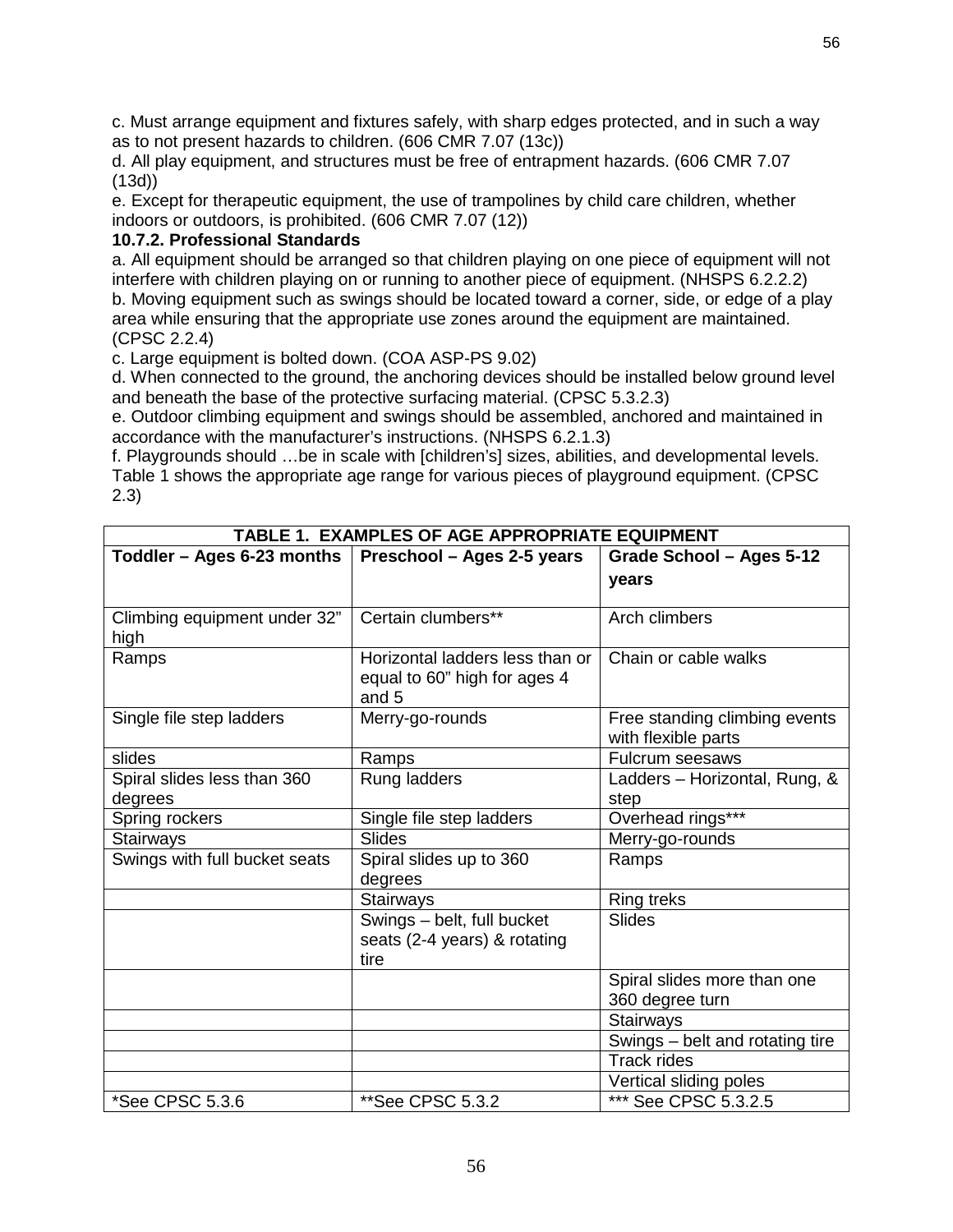g. (ECE only) No fulcrum seesaws (CPSC 5.3.5.1), sliding poles (CPSC 5.3.2.6), chain or cable walks (NPPS), track rides (CPSC 5.3.2.7), parallel bars (CPSC 5.3.2), horizontal ladders (CPSC 5.3.2.4), cement crawl tubes (NPPS), long spiral slides (CPSC 5.3.6.3.3), log rolls (CPSC 5.3.3), free standing flexible climbers (CPSC 5.3.2.3), free standing arch climbers (CPSC 5.3.2.2) or overhead rings. (CPSC 5.3.2.5)

h. Some playground equipment is not recommended…including: trampolines, swinging gates, giant strides, climbing ropes not secured at both ends, heavy metal swings, multiple occupancy swings, rope swings, swinging dual exercise rings and trapeze bars. (CPSC 2.3.1)

i. Anything that could crush or shear limbs is not acceptable. (CPSC 3.1)

j. Swings:

1. No more than 2 single-axis swings are to be hung in each bay of the supporting structure.

(CPSC 5.3.8.3.1)

2. The use zone is twice the height of the swing beam in front and back. (CPSC Figure 25)

3. For multi-axis swings,(tire swings) the use zone should extend in any direction from a point directly beneath the pivot point for a minimum distance of 6 feet plus the length of the suspending members (CPSC 5.3.8.4.1)

4. The use zone for a full bucket swing should extend to the front and rear a minimum of twice the vertical distance from the top of the occupant's sitting surface to the pivot point. (CPSC 5.3.8.3.3)

5. Lightweight rubber or plastic swing seats are preferred. (CPSC 5.3.8.3.1)

6. The vertical distance from the underside of the occupied swing seat to the protective surfacing should be at least:

For toddlers and preschool children: 12 inches for to-fro (belt) swings and 24 inches for full bucket swings. (CPSC Table 7)

For school age children: 12 inches for belt seat swings. (CPSC Table 7)

7. Drainage holes should be provided in the underside of the tire for tire swings. (CPSC 5.3.8.4)

k. Slides:

1. Slide platforms should be at least 19 inches deep for toddler and 14 inches deep for preschoolers and school age children and be surrounded by guardrails. (CPSC 5.3.6.2) 2. Slides should not have any spaces or gaps that could trap strings, clothing, body parts, etc. between the platform and the start of the slide chute. (CPSC 5.3.6.2) 3. No bare metals on platforms, chutes and steps. (CPSC 5.3.6)

4.Handholds to facilitate the transition from standing to sitting and decrease the risk of falls (except tube slides where the tube perimeter provides hand support) should extend high enough to provide hand support for the largest child in a standing position, and low enough to provide hand support for the smallest child in a sitting position. (CPSC 5.3.6.2)

5. Straight slides with flat open chutes should have sides with a 4 inch minimum height extending along both sides of the chute for the entire length of the inclined sliding surface. (CPSC 5.3.6.3.4)

6. All slides should have an exit region to help children maintain their balance and facilitate a smooth transition from sitting to standing when exiting. The chute exit region should: be between 0 and -4° as measured from a plane parallel to the ground and have edges that are rounded or curved to prevent lacerations or other injuries that could result from impact with a sharp or straight edge. (CPSC 5.3.6.4)

7. For toddlers the chute exit region should be between 7 and 10 inches long if any portion of the chute exceeds a 24° slope, be no more than 6 inches above the protective surfacing and have a transition from the sliding portion to the exit region with a radius of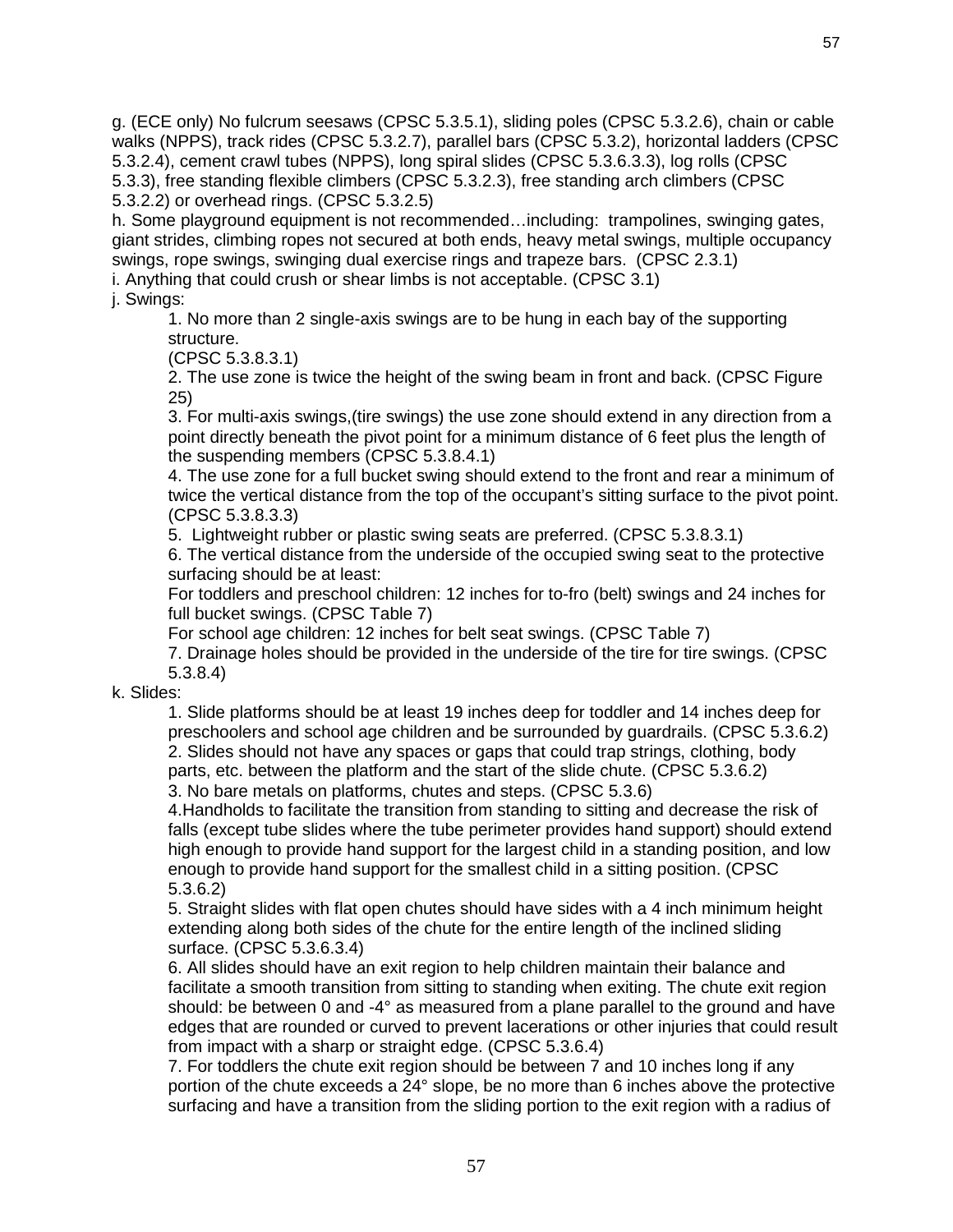curvature of at least 18 inches. (CPSC 5.3.6.4) For preschool- and school-age the chute exit region should be at least 11 inches long, be no more than 11 inches above the protective surfacing if the slide is no greater than 4 feet high and be at least 7 inches but not more than 15 inches above the protective surfacing if the slide is over 4 feet high. (CPSC 5.3.6.4)

8. (ECE only) Only short spiral slides (one 360 degree turn or less) are allowed. (CPSC 5.3.6.3.3)

l. Elevated surfaces:

1. Guardrails and barriers should completely surround any elevated platforms (Except for entrance and exit openings, the maximum clearance opening without a top horizontal guardrail should be 15 inches.), prevent unintentional falls from the platform, prevent the possibility of entrapment, and facilitate supervision. Equipment intended for toddlers should use barriers on all elevated walking surfaces above 18 inches. (CPSC 5.1.3) 2. There is space to turn around on elevated platforms if children decide they do not

want to slide or climb down equipment. (NPPS)

m. Stepped Platforms: The maximum difference in height between stepped platforms should be: Toddlers: 7 inches. (CPSC 5.1.2) Preschool-age: 12 inches. (CPSC 5.1.2) School age: 18 inches. (CPSC 5.1.2)

n. Balance beams:

- 1. For toddlers: No balance beams (CPSC 5.3.1)
- 2. For preschoolers: No higher than 12 inches. (CPSC 5.3.1)
- 3. For school age children: No higher than 16 inches. (CPSC 5.3.1)

o. Merry-go- rounds: not to be used by infants or toddlers (CPSC 5.3.4)

p. (OST only) The first handhold on either end of upper body equipment should not be placed directly above the platform or climbing rung used for mount or dismount. The horizontal distance to the first handhold should be no greater than 10 inches but not directly above the platform where access is from a platform. The maximum height of overhead rings measured from the center of the grasping device to the protective surfacing should be 84 inches. (CPSC 5.3.2.5) q. (OST only) If overhead swinging rings are suspended by chains, the maximum length of the chains should be 7 inches. (CPSC 5.3.2.5)

r. (OST only) The horizontal distance between a sliding pole and any structure used for access to the sliding pole should be between 18 inches and 20 inches. (CPSC 5.3.2.6)

s. The outdoor play area protects children from…. (a) catch points, sharp points, and protruding hardware, (b) entrapment (openings should measures less than 3.5 inches or more than 9 inches), and (c) tripping hazards. (NAEYC 9.B.06b-d)\*

t. Wooden fences and playground structures created out of wood should be tested for chromate copper arsenate (CCA). Wooden fences and playground structures created out of wood that is found to contain CCA should be sealed with an oil-based outdoor sealant annually. (NHSPS 6.1.0.8)

u. Unless otherwise specified…the fall height for climbers is the distance between the highest part of the climber intended for foot support and the protective surfacing beneath it. (CPSC 5.3.2.1.2)

#### **10.7.3. Best Practices**

a. The following elements are not to be used: metal slides, enclosed tunnel slides, spring toys (GSA 6.5.3) [and ECE only] animal swings metal or otherwise, hard-seat swings and zip lines. (DOD 6-7.2)

b. The following elements are not allowed for preschoolers: merry-go-rounds. (DOD 6-7.2)

# **10.8 Fencing and Barriers**

#### **10.8.1. Regulatory Standards**

a. All fences must be free of entrapment hazards. (606 CMR 7.07 (13d))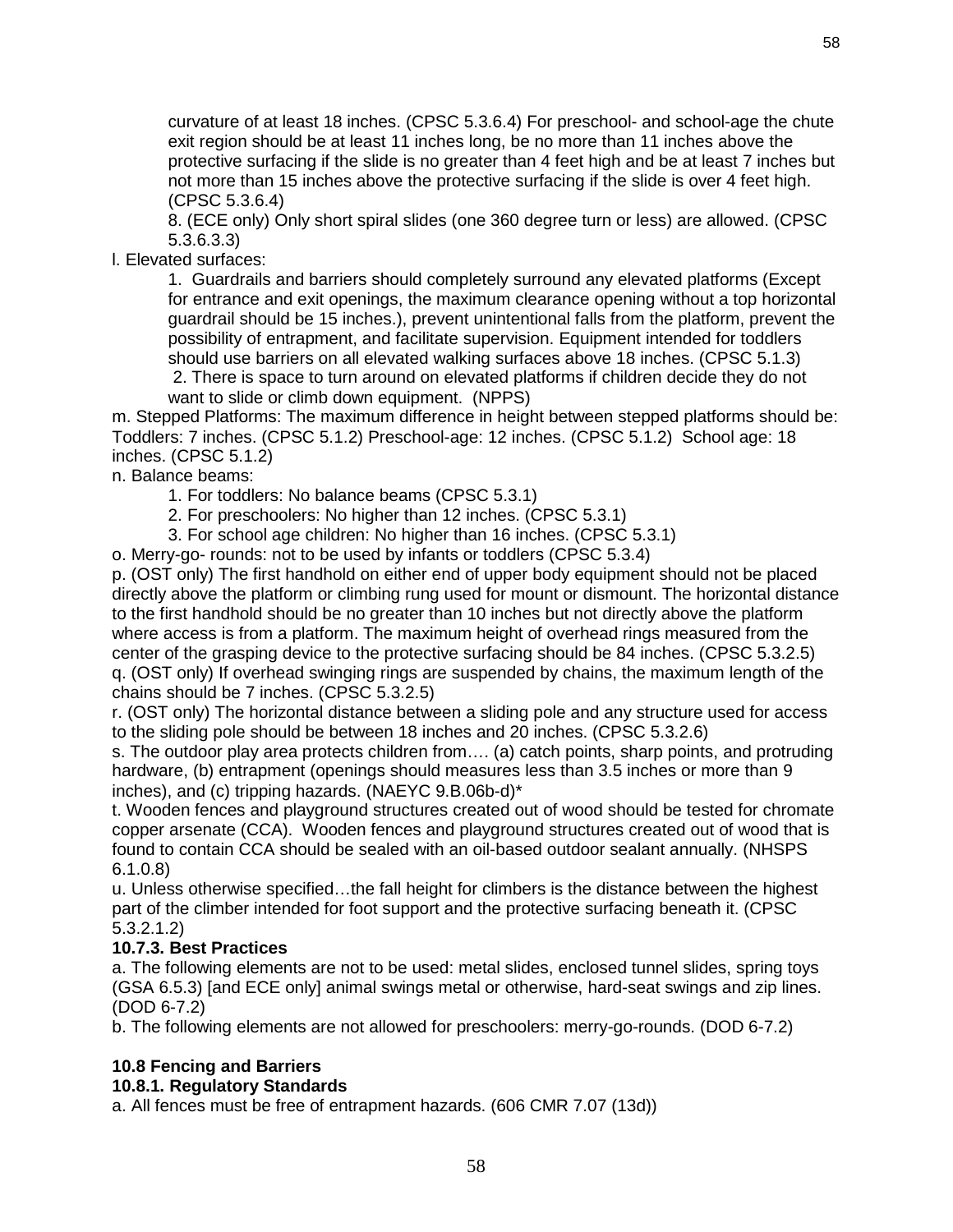b. Suitable barriers, including but not limited to bulkhead doors, must be installed to prevent falls into outdoor stair or window wells. (606 CMR 7.07 (7h))

c. If the outdoor play space is located on a roof, it must be protected by a barrier at least seven feet high, which cannot be climbed by children. (606 CMR 7.07 (7e))

## **10.8.2. Professional Standards**

a. The outdoor play area should be enclosed with a fence or natural barriers. Fences and barriers should not prevent the observation of children by caregivers/teachers. If a fence is used, it should conform to applicable local building codes in height and construction. (NHSPS 6.1.0.8)

b. The fence and gates should be constructed to discourage climbing. (NHSPS 6.1.0.8)

c. The openings in the fence and gates should be no larger than  $3\frac{1}{2}$  inches. (NHSPS 6.1.0.8) d. Wooden fences and playground structures created out of wood should be tested for chromate copper arsenate (CCA). Wooden fences and playground structures created out of wood that is found to contain CCA should be sealed with an oil-based outdoor sealant annually. (NHSPS 6.1.0.8)

# **10.8.3. Best Practices**

a. When the play area is adjacent to hazards, busy roadways, enclose the perimeter of the play area by an 8 ft high fence. (DOD 6-5.1.4)

b. To prevent finger entrapment, there must be no openings in the fence between .35 inches and .98 inches wide. (GSA 6.7.1)

c. Provide gates that permit occupant egress to include infant crib egress from the play area and from the building. Provide at least one access gate that is 10 ft. to 12 ft. wide for emergency or service vehicles. Provide gates with an adult-controlled securing device. (DOD 6-5.1.9)

d. Gates must be self-closing and latching. Children's fingers must be protected from pinching or crushing on gate hinge spaces. (GSA 6.7.1)

# **10.9 Access from Classrooms**

#### **10.9.3. Best Practices**

a. Design outdoor play areas to directly adjoin the building. Locate the play areas immediately adjacent to the activity rooms of the children who will use the area and to be viewed from the activity rooms that they serve. (DOD 6-2.2)

b. The link between interior and exterior spaces may be a transitional area such as a deck or open vestibule. (GSA 6.4.3)

c. Locate covered, hard-surfaced transitional areas (wood, brick, concrete, asphalt) outside each group room to be used for art, woodworking, science, water and sand play. (Olds, A.R. *Child Care Design Guide, ©* 2001 McGraw-Hill Companies, Inc., page 103)

#### **10.10 Natural Elements and Landscaping**

#### **10.10.1. Regulatory Standards**

a. The outdoor play area must provide for both direct sunlight and shade. (606 CMR 7.07 (7c)) **10.10.2. Professional Standards**

a. Outdoor play areas... accommodate: (c) exploration of the natural environment, including a variety of natural and manufactured surfaces, and areas with natural materials such as nonpoisonous plants, shrubs, and trees. (NAEYC 9.B.01c)

b. To protect against cold, heat, sun injury and insect-borne disease, the program ensures that: (b) children have the opportunity to play in the shade. (NAEYC 5.A.07b)  $*$ 

#### **10.10.3. Best Practices**

a. Incorporate textures such as sand, water, grass, flowers, trees, and smooth rocks (and other artifacts of nature) within the natural environment. (DOD 6-1)

b. At least 50 percent of the play area should be exposed to sunlight at any time during the morning and afternoon when the play yard will be used. (GSA 6.7.4)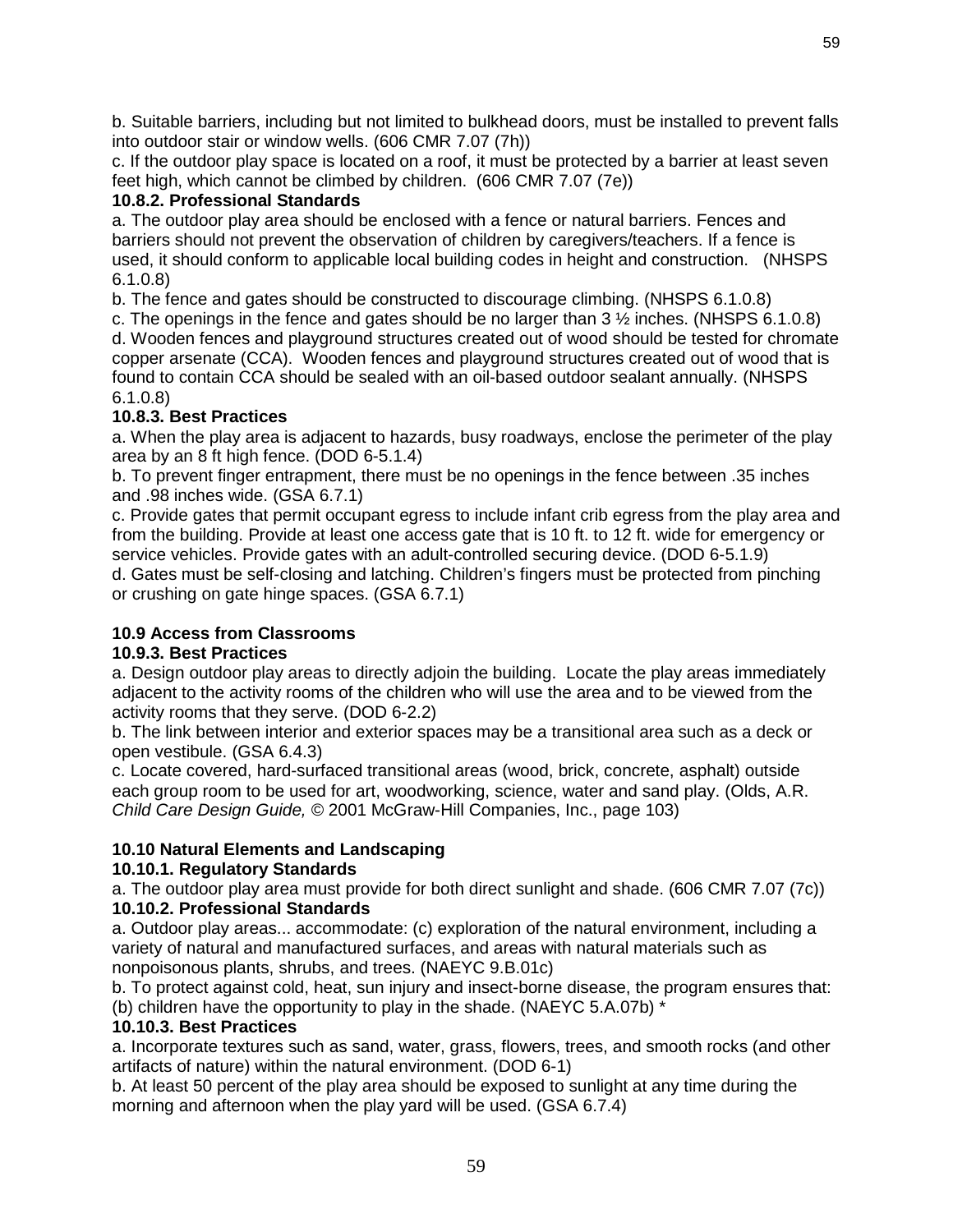c. Provide a minimum of 10 % shaded area per each playground or a minimum of 15 square feet per child for the maximum number of children occupying the Outdoor Activity Area at any one time. (DOD 6-5.3)

d. Ensure that all areas have positive drainage. (DOD 3-3)

e. Locate above-grade downspouts outside the outdoor activity area and away from areas where children congregate. (DOD 3-3.1)

f. Do not install permanent irrigation systems for watering non-playing field landscaped areas and specify drought resistant plants or grasses in these areas so that irrigation is not needed beyond plant establishment. (CHPS, WE.C3.1, page 111)

# **10.11 Size, Layout, Circulation**

# **10.11.1. Regulatory Standards**

a. The licensee must maintain, or have access to, an outdoor play area of at least 75 square feet per child who is outside at any one time. (606 CMR 7.07 (7))

b. Porches and decks may be used to meet the requirements for outdoor play space. (606 CMR 7.07 (8 b))

c. Porches and decks that are more than three feet from grade level must be surrounded by a protective barricade in accordance with applicable building codes. (606 CMR 7.07 (8c))

d. Barricades must be sturdy and constructed in a way that will prevent a young child from going underneath, over, or through them. (606 CMR 7.07 (8d))

e. Stairs must be safely barricaded whenever the porch or deck is in use by children younger than three years old. (606 CMR 7.07 (8e))

#### **10.11.2. Professional Standards**

a. The program provides at least 75 square feet of outside play space for each child playing outside at any one time. The total amount of required play space is based on a maximum of one-third of the total center enrollment being outside at one time. (NAEYC 9.B.04a) \*

b. …porches…should be constructed for safe use as required by the local building code….and should be kept in sound condition, well lighted, and in good repair. (NHSPS 5.1.6.2) \*

## **10.11.3. Best Practices**

a. Design the play environment to be open to many interpretations and uses in order for the child to exercise his or her power to manipulate it. (DOD 6-1)

b. The play yard ideally has a minimum of two access points, one from the classroom into the play yard, and one from the play yard outside to the site. (GSA 6.4.6)

c. Main entrance pathways should be 72 inches to 96 inches wide. (GSA 6.7.3)

d. Dedicated pathways and routes should be provided for play with wheeled toys. These paths need to be a minimum of 60 inches wide so that two tricycles can pass each other. (GSA 6.4.6) e. For children with disabilities, pathway slopes should be no greater than 1:20 unless they are

provided with a handrail. Cross slopes will be limited to 1:50. (GSA 6.7.3)

f. The design must accommodate the movement of maintenance equipment into the play yard, and allow an emergency exit. (GSA 6.4.6)

g. Provide an entry to each play zone for transporting materials, wheelchairs, walkers, and infant strollers. (DOD 6-5.7.1)

h. Pathways under trees and constructed elements must have a minimum of 80 inches headroom. (GSA 6.7.3)

# **10.12 Outdoor Storage**

# **10.12.2. Professional Standards**

a. Outdoor games and sports equipment are stored close to the activity space, or moved near the activity space during the time children will be using it. (COA ASP-PS 7.03)

#### **10.12.3. Best Practices**

a. Provide enclosed, weather-tight, vandal-proof storage in each play area. (DOD 6-5.2)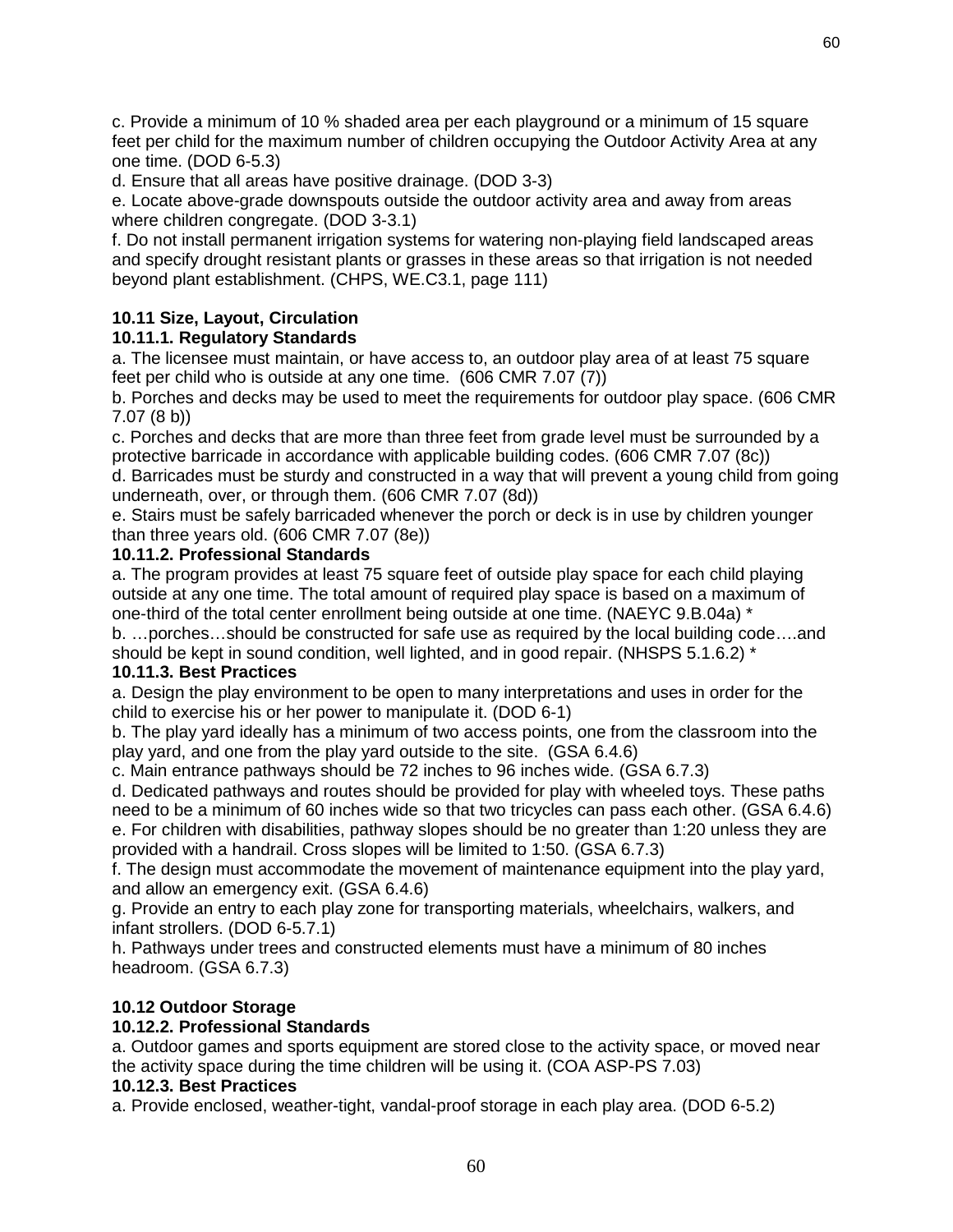b. Storage facilities should be easily discernible and have a unique, easily understood symbol indicating the contents. (GSA 6.4.8)

# **10.13 Outdoor Surfacing**

## **10.13.1. Regulatory Standards**

a. The outdoor play space must not be covered with a dangerously harsh, abrasive, or toxic material. (606 CMR 7.07 (7f))

b. Pea gravel and wood chip nuggets must not be used in areas used by infants and toddlers. (606 CMR 7.07 (16e))

c. The use zones under and around swings, slides and climbing structures must be covered with an adequate depth (9 inches) of an impact absorbing material, in accordance with EEC policy. (606 CMR 7.07 (16e))

## **10.13.2. Professional Standards**

a. Surfaces should be free from standing water, animal feces, and foreign objects. (NPPS) b. Inappropriate surfacing materials include asphalt, carpets not tested to ASTM F1292, concrete, dirt, grass, or CCA treated wood mulch. (CPSC 2.4.2)

c. Other appropriate surface materials include those tested to ASTM F1292 and include engineered wood fiber (EWF), unitary materials of rubber mats or tiles poured in place. (CPSC 2.4.2.1 and 2.4.2.2)

d. The minimum compressed loose-fill surfacing depths of shredded/recycled rubber, sand, pea gravel, wood mulch (non-CCA) or wood chips is 9 inches with a start of 12 inches because of compression over time due to use and weathering. (CPSC 2.4.2.2) [Note: exclusion of pea gravel and wood chip nuggets in areas used by infants and toddlers found in 1. Regulatory Standards] (CPSC 2.4.2.2)

| ۰.<br>w<br>v |  |
|--------------|--|

| Table 2. Minimum compressed loose-fill surfacing depths                                     |    |                          |             |                    |  |
|---------------------------------------------------------------------------------------------|----|--------------------------|-------------|--------------------|--|
| Inches                                                                                      | Of | (Loose-Fill Material     | Protects to | Fall Height (feet) |  |
| $6*$                                                                                        |    | Shredded/recycled rubber |             | 10                 |  |
|                                                                                             |    | Sand                     |             |                    |  |
|                                                                                             |    | Pea Gravel               |             |                    |  |
|                                                                                             |    | Wood mulch (non-CCA)     |             |                    |  |
|                                                                                             |    | Wood chips               |             |                    |  |
| Shredded/recycled rubber loose-fill surfacing does not compress in the same manner as other |    |                          |             |                    |  |

dded/recycled rubber loose-fill surfacing does not compress in the same manner as other loose-fill materials. However, care should be taken to maintain a constant depth as displacement may still occur. (CPSC Table 2., p. 11)

f. Moving equipment such as swings should be located toward a corner, side, or edge of a play area while ensuring that the appropriate use zones around the equipment are maintained. (CPSC 2.2.4)\*.

g. The use zone should extend a minimum of 6 feet in all directions from the perimeter of the equipment. (CPSC 5.3.10)

h. The use zone of a climber may overlap with neighboring equipment if the other piece of equipment allows overlapping use zones and

- There is at least 6 feet between equipment when adjacent designated play surfaces are no more than 30 inches high; or

- There is at least 9 feet between equipment when adjacent designated play surfaces are more than 30 inches high. (CPSC 5.3.2.1.4)

i. The use zone should extend a minimum of 6 feet in all directions from the perimeter of the stand alone climber. (CPSC 5.3.2.1.4)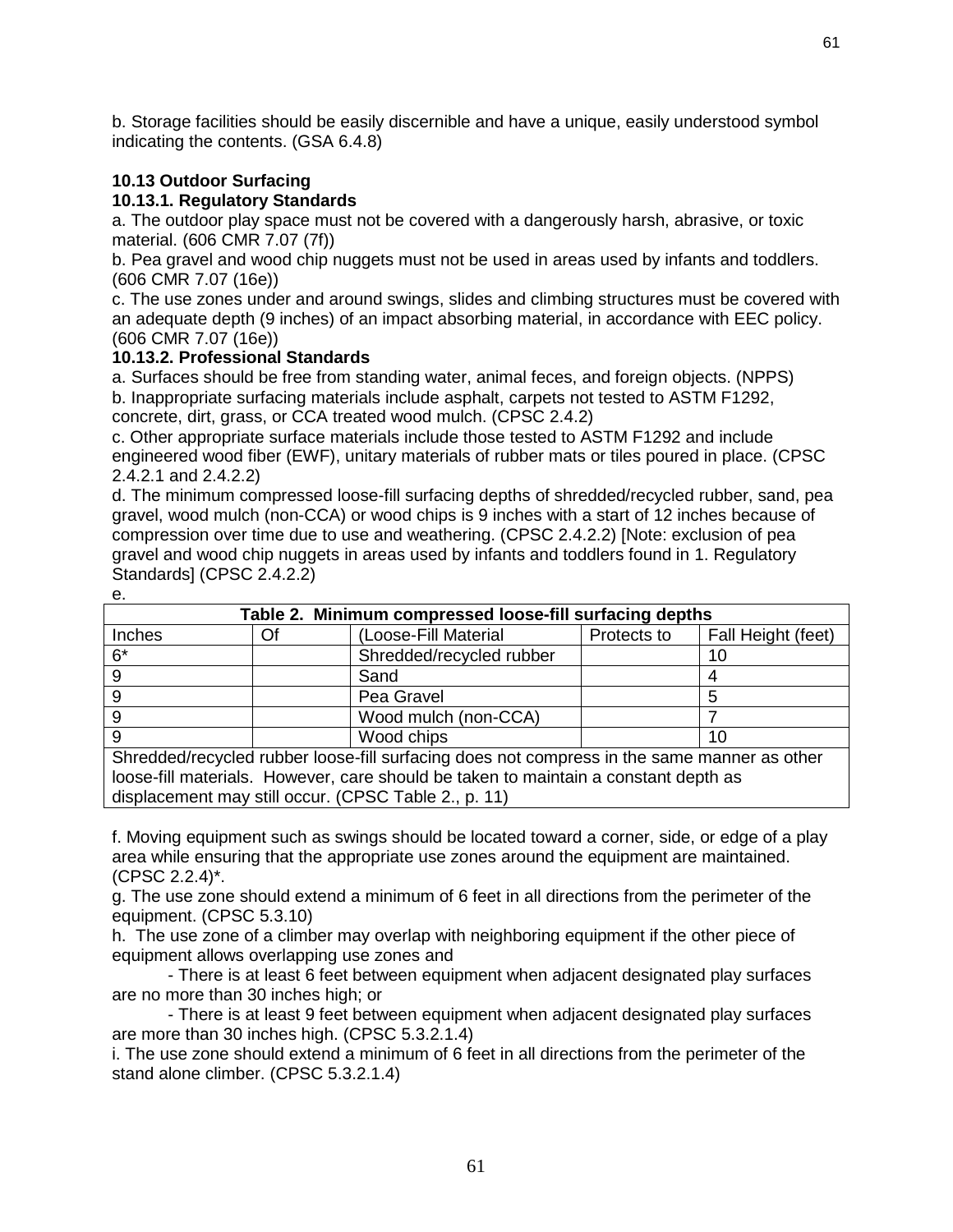j. For preschool and school age children: the use zone in front of the access and to the sides of a slide should extend a minimum of 6 feet from the perimeter of the equipment. For slides less than or equal to 6 feet high, the use zone in front of the exit should be at least 6 feet. For slides greater than 6 feet high, the use zone in front of the exit should be at least as long as the slide is high up to a maximum of 8 feet. (CPSC 5.3.6.5)

#### **10.13.3. Best Practices**

a. Use a variety of surface materials, with varying finishes, patterns, textures, and colors to stimulate interest and increase play opportunities. (DOD 6-5.4)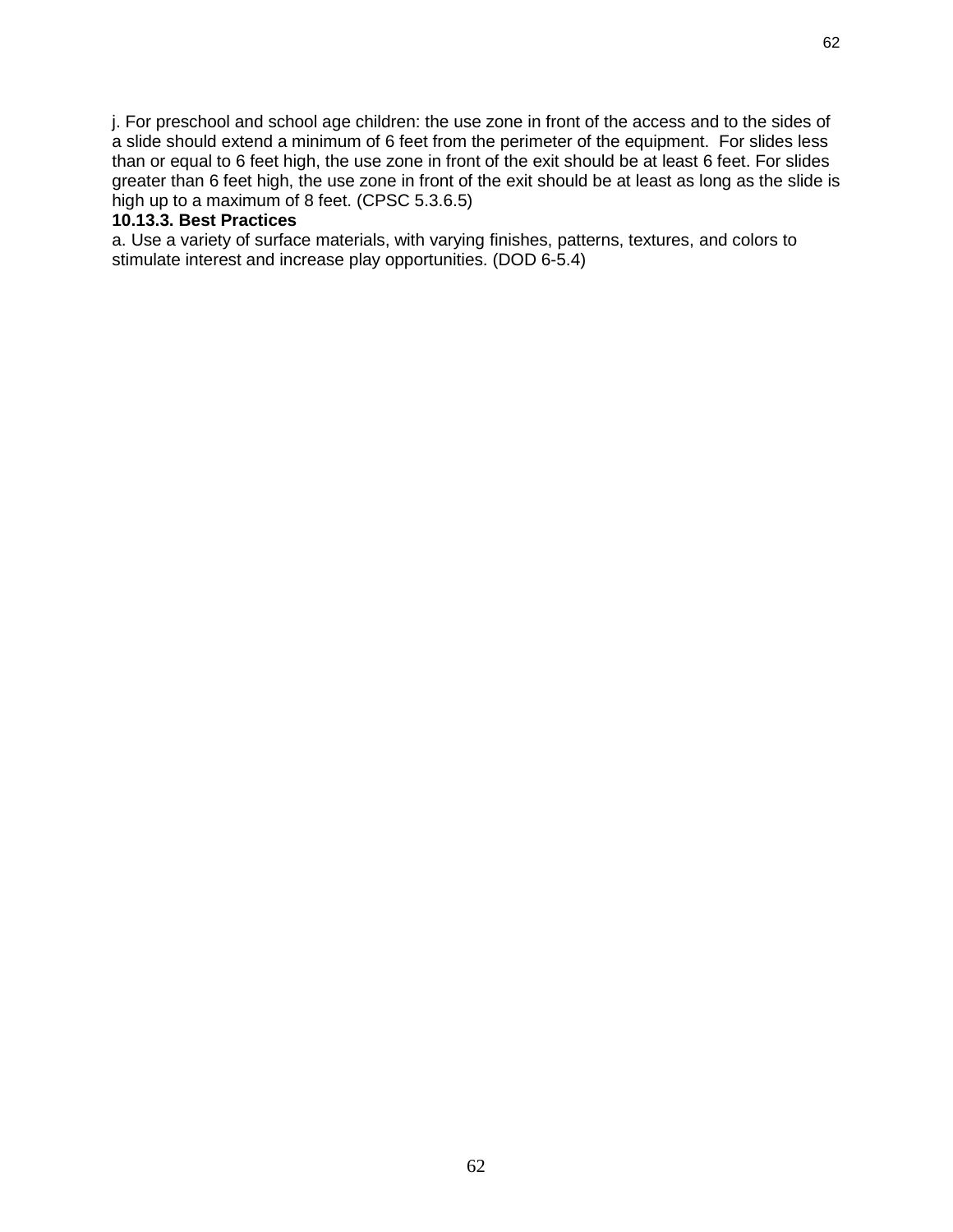#### **APPENDIX A: ACCESSIBILITY**

The Children's Investment Fund seeks to ensure that children with differing abilities have access to high quality early care and education facilities as well as after school and out of school time facilities. We support the intent of the Massachusetts Architectural Access Board "… to provide persons with disabilities full, free and safe use of all buildings and facilities so that all such persons may have the educational, living and recreational opportunities necessary to be as self-sufficient as possible and to assume full responsibilities as citizens." (521 CMR 2.2) Included below are the accessibility standards that were used in this inventory of early care and education and out-of-school-time facilities. There are two sets of federal standards – the Americans with Disabilities Act Standards for Accessible Design (ADA) and The Uniform Federal Accessibility Standards (UFAS). We have chosen the UFAS standards, which were developed under the Architectural Barriers Act, and used by the Department of Defense and other federal agencies, and are required for all facilities designed, built, or renovated with federal funds. The UFAS standards are also generally consistent with the standards published by the non-governmental American National Standards Institute (ANSI). The Massachusetts standards from the Architectural Access Board (AAB) are closely aligned with the federal standards: we have included those Massachusetts standards that differ from or supplement the UFAS standards. We would like to acknowledge On-Site Insight, a Recap Real Estate Advisors Company, for their work in this area and are grateful for their willingness to share their Section 504/Mass AAB Facility Review Book.

While neither federal nor Massachusetts regulations require that all early care and education and out-of-school time facilities be fully accessible, these regulations do require compliance with certain standards depending on the extent of the facility work and whether it is new construction/additions, or alterations to existing buildings. The relevant requirements are found in UFAS 4 and 521CMR. The Americans with Disabilities Act requires that businesses make reasonable accommodations to individuals with a disability, unless the entity can demonstrate that the accommodation would impose an undue hardship on the operation of the business, (Title 42, Chapter 126, Section 12112). The Massachusetts Department of Early Education and Care also requires that "The licensee must accept applications and make reasonable accommodations to welcome or continue to serve any child with a disability" (606 CMR 7.04 (13)). Early education and out-school-time providers should consult with an architect to determine which, if any, accessibility requirements apply to their particular project.

The following categories are included:

- 1. Accessible Routes- Outside Paths and Walks
- 2. Parking
- 3. Existing Curb Ramps
- 4. Existing Ramps
- 5. Entrance Doors
- 6. Accessible Routes- Interior Circulation
- 7. Interior Doors
- 8. Elevators
- 9. Public Toilet Rooms- Adults
- 10. Drinking Fountains
- 11. Public Telephones
- 12. Common Use Kitchens
- 13. Platform Lifts
- 14. Public Toilet Rooms- Children
- 15. Storage Facilities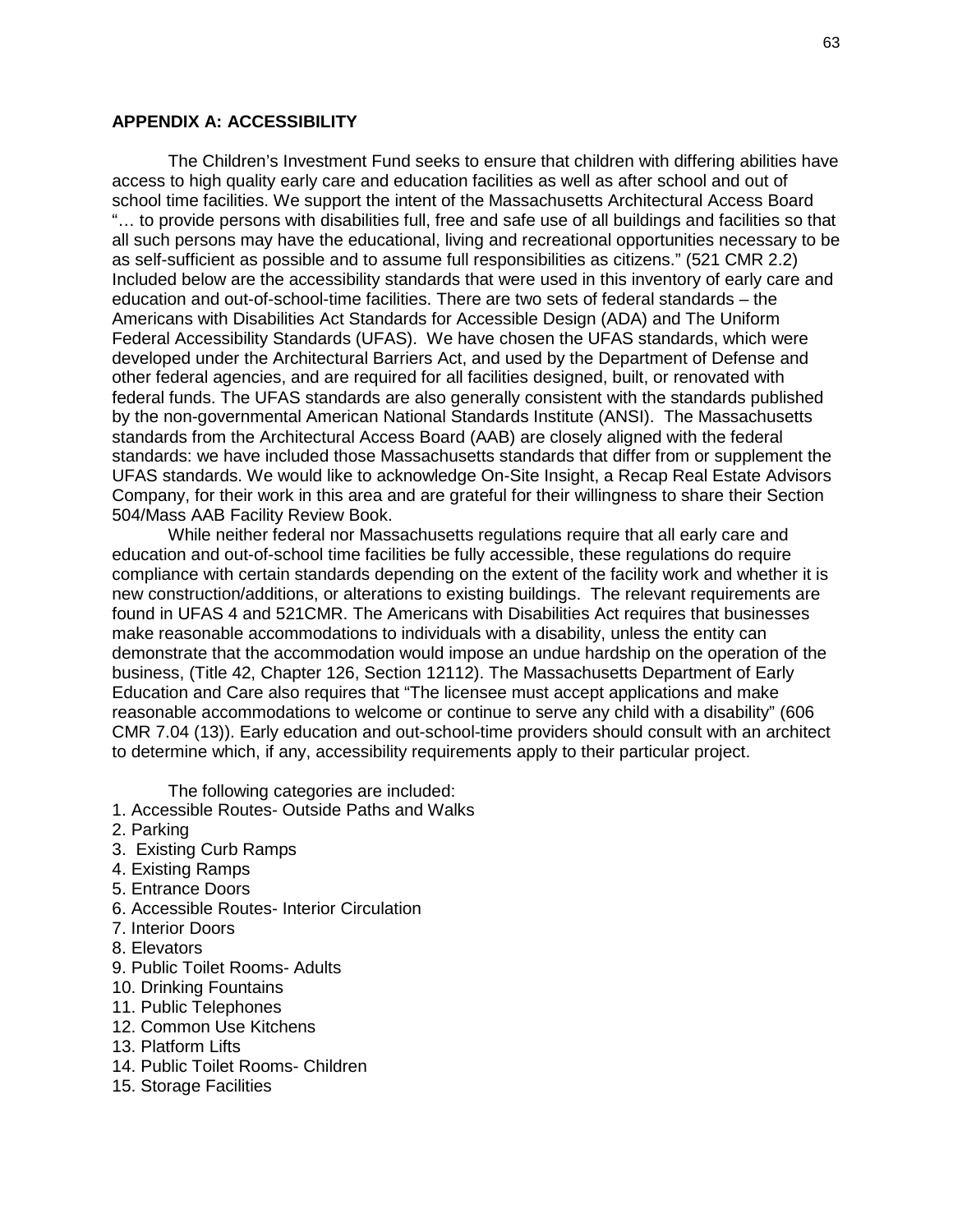## **1. Accessible Routes- Outside Paths and Walks**

a. At least one accessible route complying with 4.3 shall connect accessible building and facility entrances with all accessible spaces and elements within the building or facility. (UFAS 4.1.2(1)) b. The minimum clear width of an accessible route shall be 36 inches (915mm) except at doors (see 4.13.5). If a person in a wheelchair must make a turn around an obstruction, the minimum clear width of the accessible route shall be as shown in Figure 7. (UFAS 4.3.3)

c. [The] width of walkways shall not be less than 48 inches (48" = 1219mm) excluding curb stones. An unobstructed path of travel shall be provided which is at least 36 inches (36" = 914mm) clear, excluding curb stones. (521 CMR 22.2)

d. If an accessible route has less than 60 inches (1525mm) clear width, then passing spaces at least 60 inches by 60 inches (1525mm by 1525mm) shall be located at reasonable intervals not to exceed 200 feet (61m). A T-intersection of two corridors or walks is an acceptable passing place. (UFAS 4.3.4)

e. Objects projecting from walls (for example, telephones) with their leading edges between 27 inches and 80 inches (685mm and 2030mm) above the finished floor shall protrude no more than 4 inches (100mm) into walks, halls, corridors, passageways, or aisles. Objects mounted with their leading edges at or below 27 inches (685mmm) above the finished floor may protrude any amount. Free-standing objects mounted on posts or pylons may overhang 12 inches (305mm) maximum from 27 inches to 80 inches (685mm to 2030mm) above the ground or finished floor. Protruding objects shall not reduce the clear width of an accessible route or maneuvering space. (UFAS 4.4.1)

f. Walks … or other circulation spaces shall have 80 inches (2030mm) minimum clear head room. If vertical clearance of an area adjoining an accessible route is reduced to less than 80 inches (normal dimensions), a barrier to warn blind or visually-impaired persons shall be provided. (UFAS 4.4.2)

g. Ground … along accessible routes …, shall be stable, firm, slip-resistant. (UFAS 4.5) h. An accessible route with a running slope greater than 1:20 is a ramp and shall comply with 4.8. Nowhere shall the cross slope of an accessible route exceed 1:50. (UFAS 4.3.7)

i. Changes in level up to  $\frac{1}{4}$  inch (6mm) may be vertical and without edge treatment. Changes in level between ¼ inch and ½ inch (6mm and 13mm) shall be beveled with a slope no greater than 1:2. Changes in level greater than ½ inch (13mm) shall be accomplished by means of a ramp that complies with 4.7 or 4.8. (UFAS 4.5.2)

j. If gratings are located in walking surfaces, then they shall have spaces no greater than  $\frac{1}{2}$  inch (13mm) wide in one direction. If gratings have elongated openings, then they shall be placed so that the long dimension is perpendicular to the dominant direction of travel. (UFAS 4.5.4)

# **2. Parking**

a.. If parking spaces are provided for employees or visitors, or both, then accessible spaces, complying with 4.6 shall be provided in each such parking area in conformance with the following table:[one accessible space for every 25 spaces up to 500]. (UFAS 4.1.1(5) and 521 CMR 23.2.10

b. Parking spaces for disabled people and accessible passenger loading zones that serve a particular building shall be the spaces or zones located closest to the nearest accessible entrance on an accessible route. (UFAS 4.6.2)

c. Parking spaces for disabled people shall be at least 96 inches (2440m) wide and shall have an adjacent access aisle 60 inches (1525mm) wide minimum. Parking access aisles shall be part of an accessible route to the building or facility entrance and shall comply with 4.3. (UFAS 4.6.3)

d. One in every eight accessible spaces, but not less than one, shall be van accessible. (521 CMR 23.2.2)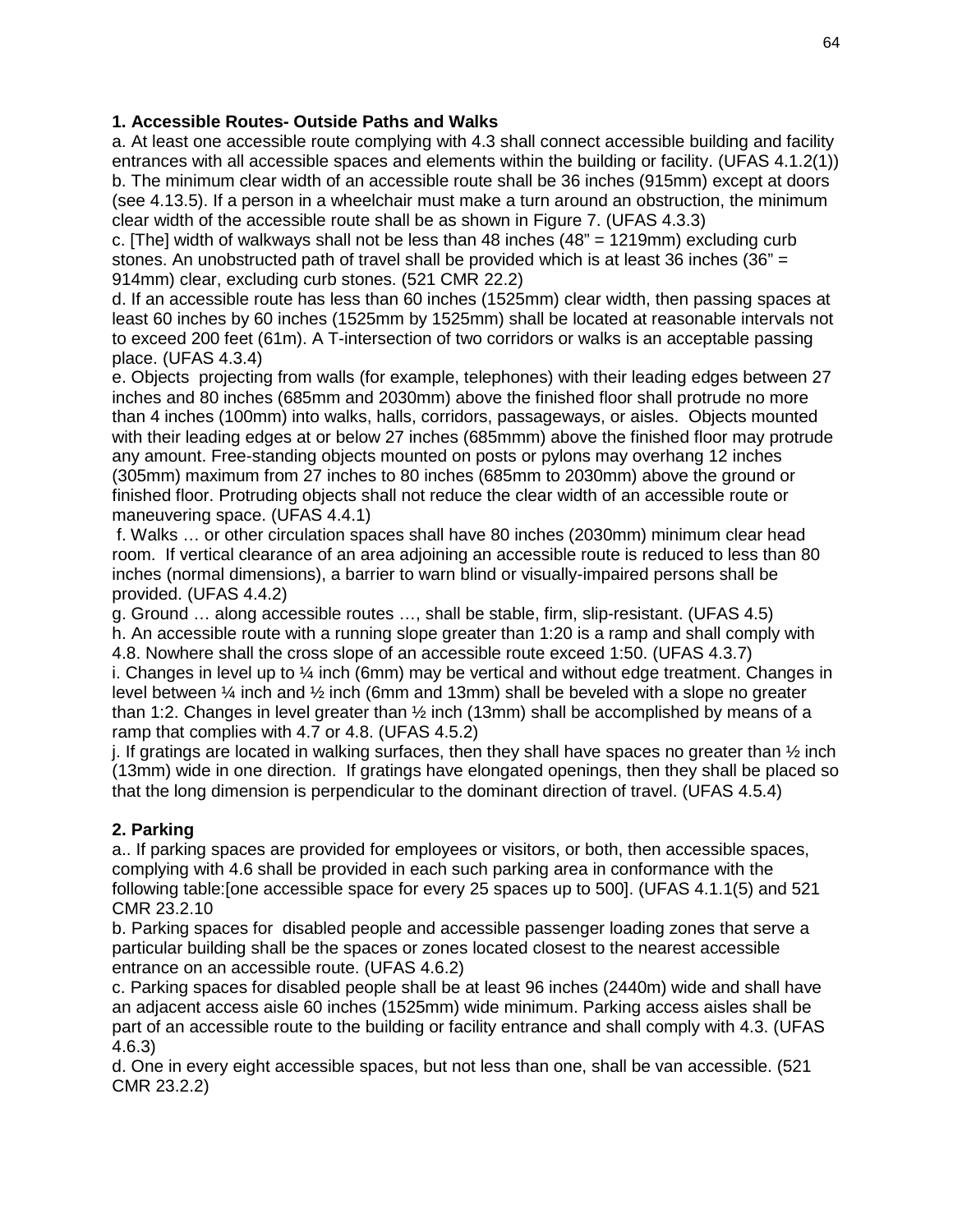e. Each [van space] should have an adjacent access of aisle of at least 96 inches (2440mm) wide. (UFAS 4.6.3)

f. Access aisles shall be clearly marked by means of diagonal stripes. (521 CMR 23.4.6.e) g. Parking spaces and access aisles shall be level with surface slopes not exceeding 1:50 in all directions. (UFAS 4.6.3)

h. Accessible parking spaces shall be designated as reserved for the disabled by a sign showing the symbol of accessibility. Such signs shall not be obscured by a vehicle parked in the space. (UFAS 4.6.4)

i. A sign shall be located at the head of each space and not more than 10 feet (10' – 3048mm) away, and at accessible passenger loading zones and may also include wording identifying its use. (521 CMR 23.6.1)

j. Passenger loading zones shall provide an access aisle of at least 60 inches (1525mm) wide and 20 feet (6 m) long adjacent and parallel to vehicle pull-up space, then a curb ramp complying with 4.7 shall be provided. Vehicle standing spaces and access aisles shall be level with surface slopes not exceeding 1:50 in all directions. (UFAS 4.6.5)

k. Provide minimum vertical clearance of 114 inches at accessible passenger loading zones and along vehicle access routes to such areas from site entrances. If accessible van parking spaces are provided, then the minimum vertical clearance should be 114 inches. (UFAS 4.6.6)

#### **3. Existing Curb Ramps**

a. Curb ramps complying with 4.7 shall be provided wherever an accessible route crosses a curb. (UFAS 4.7.1)

b. Slopes of curb ramps shall comply with 4.8.2. The slopes shall be measured as shown in Figure 11. Transitions from ramps to walks, gutters, or streets shall be flush and free of abrupt changes. Maximum slopes of adjoining gutters, road surface immediately adjacent to the curb ramp, or accessible route shall not exceed 1:20. (UFAS 4.7.2)

c. Curb cuts are required at each corner of each intersection, located within a crosswalk and/or the pedestrian path of travel. Curb cuts shall be perpendicular to the curb at street crossings and each shall have a level landing at the top. At marked crossings, the bottom of the ramp run, exclusive of flared sides, shall be wholly contained with the marked crossing. The

crosswalk/pedestrian path of travel must also be perpendicular to the curb. (521 CMR 21.2.1) d. The least possible slope should be used for any ramp. The maximum slope shall be one-in-12 (1:12) (8.3%). Where sidewalks are too narrow to install a straight-line curb cut at a slope of one-in-12 (1:12) (8.3%), the sides of the curb cut shall not exceed one-in-12 (1:12) (8.3%). The maximum cross-slope for any curb shall be 1:50 (2%). (521 CMR 21.3)

e. Curb ramps must be a minimum of 36 in clear width, exclusive of flared sides. (UFAS 4.8.3) Sides of curb cuts shall extend at least 24 inches (24" = 610mm) at the curb. The maximum slope of the flare is one-on-ten (1:10) (10%). Curbing at the flared sides must blend with the slope of the flared sides. (521 CMR 21.7)

f. Ground and floor surfaces…including…curb ramps, shall be stable firm, slip-resistant, and shall comply with 4.5. (UFAS 4.5.1)

g. If a curb ramp is located where pedestrians must walk across the ramp or where it is not protected by handrails or guardrails, then it shall have flared sides; the maximum slope of the flare shall be 1:10. (UFAS 4.7.5)

h. If the landing depth at the top of a curb ramp is less than 48 inches, then the slope of the flared side shall not exceed 1:12. (UFAS Figure 12(a))

i. Curb cuts with returned sides are only permitted where they are protected by handrails pursuant to 521 CMR 24.5, Handrails, or where pedestrian travel across the ramp is obstructed by permanently installed street hardware or landscaping. (521 CMR 21.8)

j. Built-up curb ramps shall be located so that they do not project into vehicular traffic lanes. (UFAS 4.7.6)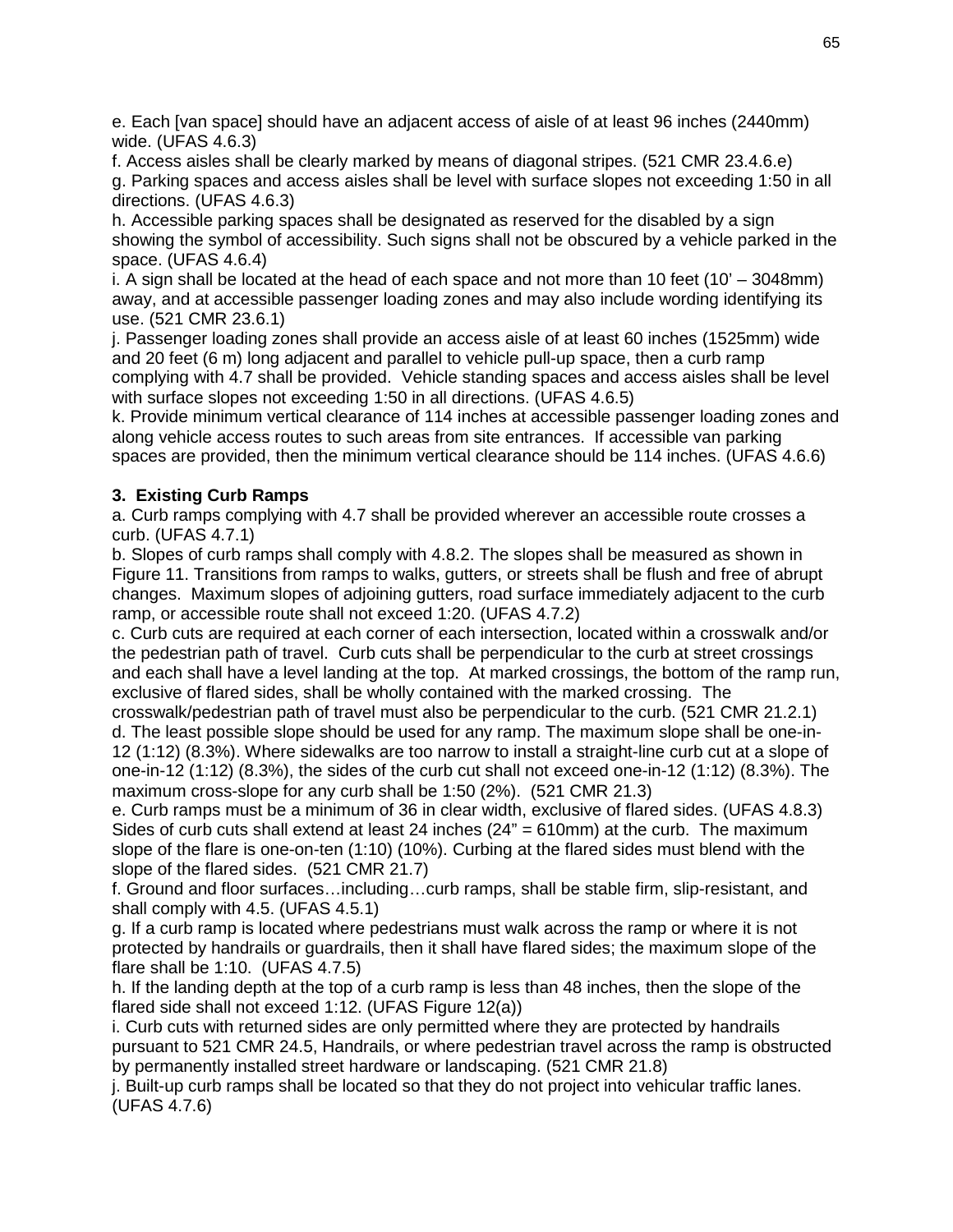k. If diagonal (or corner type) curb ramps have returned curbs or other well-defined edges, such edges shall be parallel to the direction of the pedestrian flow. The bottom of diagonal curb ramps shall have 48 inches (1220mm) minimum clear space …If diagonal curb ramps are provided at marked crossings, the 48 inches (1220mm) clear space shall be within the markings. If diagonal curb ramps have flared sides, they shall also have at least a 24 inch (610mm) long segment of straight curb located on each side of the curb ramp and within the marked crossing. (UFAS 4.7.10)

## **4. Existing Ramps**

a. Any part of an accessible route with a slope greater than 1:20 shall be considered a ramp and comply with 4.8. (UFAS 4.3.7 and 4.81)

b. The least possible slope shall be used for any ramp. The maximum slope of a ramp in new construction shall be 1:12. The maximum rise for any run shall be 30 inches (760mm). Curb ramps and ramps to be constructed on existing sites or in existing buildings or facilities may have slopes and rises as shown in Table 2 if space limitations prohibit the use of a 1:12 slope or less (see 4.1.6). (UFAS 4.8.2)

c. The cross slope of ramp surfaces shall be no greater than 1:50. (UFAS 4.8.6)

d. Ground or floor surfaces… [of] ramps shall be stable, firm, slip-resistant, and shall comply with 4.5. (UFAS 4.5.1)

e. If a ramp run has a rise greater than 6 inches (250mm) or a horizontal projection greater than 72 inches (1830mm), then it shall have handrails on both sides. Handrails are not required on curb ramps. Handrails shall comply with 4.2.6 and shall have the following features:…If handrails are not continuous, they shall extend at least 12 inches (305mm) beyond the top and bottom of the ramp segment and shall be parallel with the floor or ground surface. The clear space between the handrail and the wall shall be 1-1/2 inches (38mm)…Top of handrail gripping surfaces shall be mounted between 30 inches and 34 inches (760mm and 865mm) above the ramp surfaces. (UFAS 4.8.5)

f. Handrails shall be provided in pairs, one at a height between 34 inches and 38 inches (34" -3"'  $= 864$ mm – 965mm), and a lower one at a height between 18 and 20 inches (18" – 20"= 457mm - 508 mm), measure vertically from the surface of the ramp to top of the handrail. (521 CMR 24.5.2)

g. Handrails shall have a circular cross section with an outside diameter of 1  $\frac{1}{4}$  inches (32mm) minimum and two inches (51mm) maximum. (521 CMR 25.5.5)

h. Ramps and landings with drop-offs shall have curbs, walls, railings, or projecting surfaces [edge protection] that prevent people from slipping off the ramp. Curbs shall be a minimum of 2 inches (50mm) high. (UFAS 4.8.7)

i. Ramps shall have level landings at the bottom and top of each run. Landings shall have the following features: (1) The landing shall be at least as wide as the ramp run leading to it, (2) The landing length shall be a minimum of 60 inches (1525mm) clear, (3) If ramps changes directions at landings, the minimum landing shall be 60 inches by 60 inches (1525mm by 1525mm). 4) If a doorway is located at a landing, then the area in front of the doorway shall comply with 4.13.6. (UFAS 4.8.4)

j. A minimum of 24 inches (24" =610mm) of clear floor space shall be provided on the latch, pull side of the door when the clear floors space in front of the door is a minimum of 54 inches ( $54$ " = 1372mm) and the door has a closer. (521 CMR 26.6.3)

k. The minimum clear width of a ramp shall be 36 inches. (UFAS 4.8.3)

l. The minimum clear width of a ramp shall be 48 inches (48" = 1219mm), measured between the railings. (521 CMR.24.3)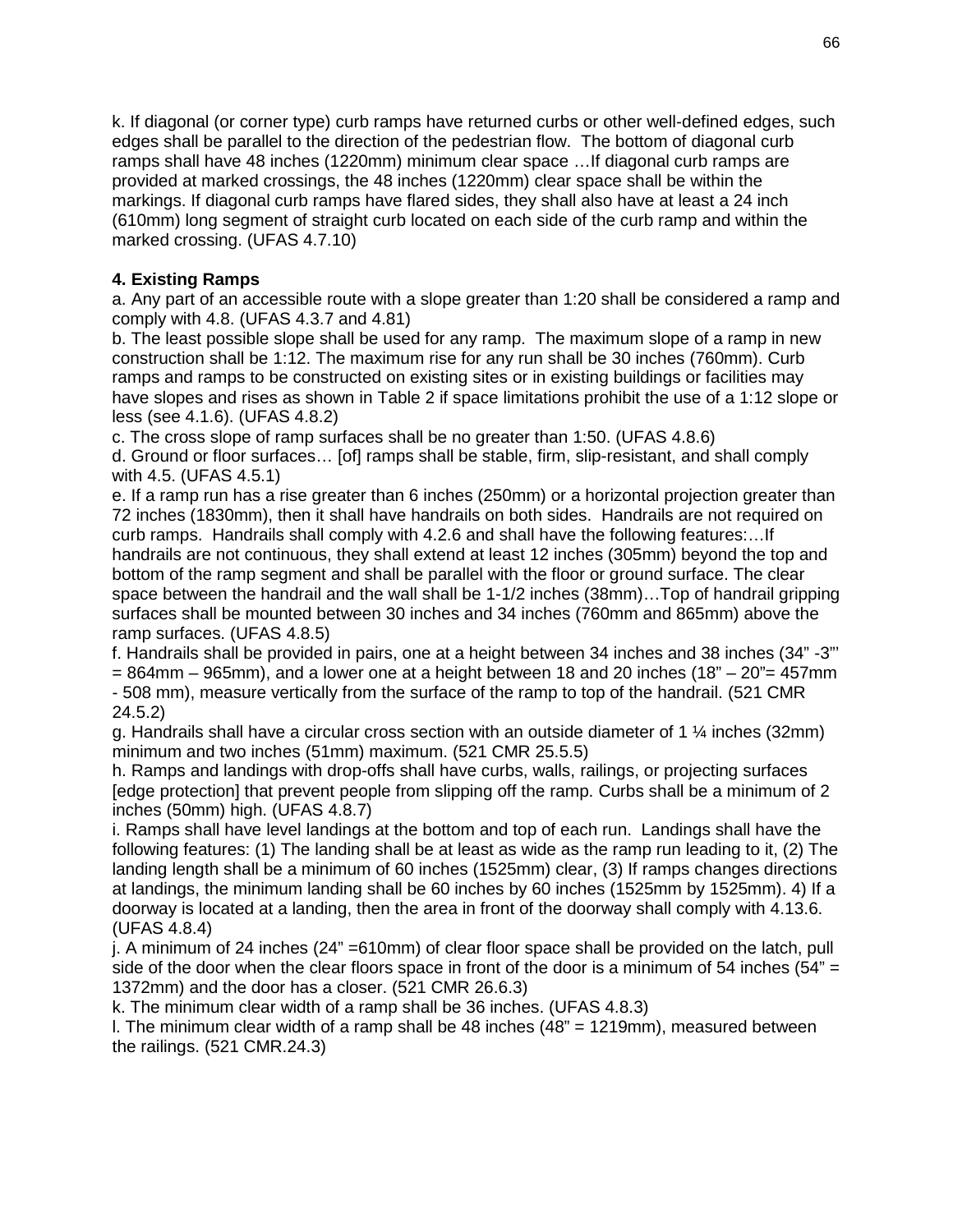## **5. Entrance Doors**

a. At least one principal entrance at each grade floor level to a building or facility shall comply with 4.14..Because entrances also serve as emergency exits, whose proximity to all parts of buildings and facilities is essential, it is preferable that all or most exits be accessible. UFAS 4.1.2(8)

b. All public entrance(s) of a building or tenancy in a building shall be accessible. Public entrances are any entrances that are not solely service entrances, loading entrances, or entrances restricted to employee use only. (521 CMR 25.1)

c. At least one accessible route complying with 4.3 shall connect accessible building or facility entrances with all accessible spaces and elements within the building or facility. (UFAS 4.1.2(1)) d. Each door that is an element of an accessible route shall comply with 4.13. (UFAS 4.1.2.7 (a))

e. If doorways have two independently operated door leaves, then at least one leaf shall meet the specifications in 4.13.5 and 4.13.6. That leaf shall be an active leaf. (UFAS 4.13.4) f. An accessible gate or door shall be provided adjacent to the turnstile or revolving door and

shall be so designated as to facilitate the same use pattern. (UFAS 4.13.3)

g. Doorways shall have a minimum clear opening of 32 inches (815mm) with the door open 90 degrees, measured between the face of the door and the stop. Openings more than 24 inches (610mm) in depth shall comply with 4.2.1 and 4.3.3. (UFAS 4.13 5)

h. Handles, pulls, latches, locks and other operating devices on accessible doors hall have a shape that is easy to grasp with one hand and does not require tight grasping, tight pinching, or twisting of the wrist to operate. Level-operated mechanisms, push-type mechanisms, and Ushaped handles are acceptable designs. …Mount no hardware required for accessible door passage higher than 48 inches (1220mm) above finished floor. (UFAS 4.13.9)

i. Hand operated door opening hardware shall be located 36 inches to 48 inches (36" to 48"  $=$ 914mm to 1219mm) above the floor. (521 CMR 26.11.2)

j. The maximum force for pushing or pulling open a door shall be as follows: … exterior hinged doors: (reserved [8.5lbf]), interior hinged doors: 5lbf (22.2N), sliding or folding doors: 5lbf (22.2N). (UFAS 4.13.11)

k. The maximum force for pushing or pulling opening a door shall be as follows:…a. exterior hinged doors: 15 lbs, b. interior hinged doors: five lbs., c. sliding or folding doors: five lbs. (521 CMR 26.8.1)

I. Thresholds at doorways shall not exceed  $\frac{3}{4}$  inch (19mm) in height for exterior sliding doors or  $\frac{1}{2}$  inch (13mm) for other types of doors. Raised thresholds and floor level changes at accessible doorways shall be beveled with a slope no greater than 1:2 (see 4.5.2.). (UFAS 4.13.8) m. The minimum space between two hinged or pivoted doors in a series shall be 48 inches (1220mm) plus the width of any door swinging into the space. Doors in series shall swing either in the same direction or away from the space between the doors. (UFAS 4.13.7 and 521 CMR

25.3) n. Pull side clearance shall comply with the following: a. A minimum of 18 inches (18" =457mm) of clear floor space shall be provided on the latch, pull side of the door when the clear floor space in front of the door is a minimum of 60 inches  $(60^\circ = 1524 \text{mm})$ . b. A minimum of 42 inches (42" = 1067mm) of clear floor space shall be provided on the latch, pull side of the door when the clear floor space is in front of the door is more that 54 inches  $(54<sup>n</sup> = 1372$ mm) but less than 60 inches (60" = 1524mm). c. A minimum of 24 inches (24" = 610m) of clear floor space shall be provided on the latch, pull side of the door when the clear floor space in front of the door is a minimum of 54 inches  $(54<sup>n</sup> = 1372mm)$  and the door has a closer.  $(521 \text{ CMR } 26.6.3)$ o. Door mats  $\frac{1}{2}$  inches ( $\frac{1}{2}$ " = 13mm) thick or less shall be securely anchored at all edges to avoid tripping. Door mats between  $\frac{1}{4}$  inch ( $\frac{1}{4}$ " = 6mm) and  $\frac{1}{2}$  inch ( $\frac{1}{2}$ " = 13mm) thick must be secured with beveled edging that slopes no more than 1:2 (50%). Door mats thicker than  $\frac{1}{2}$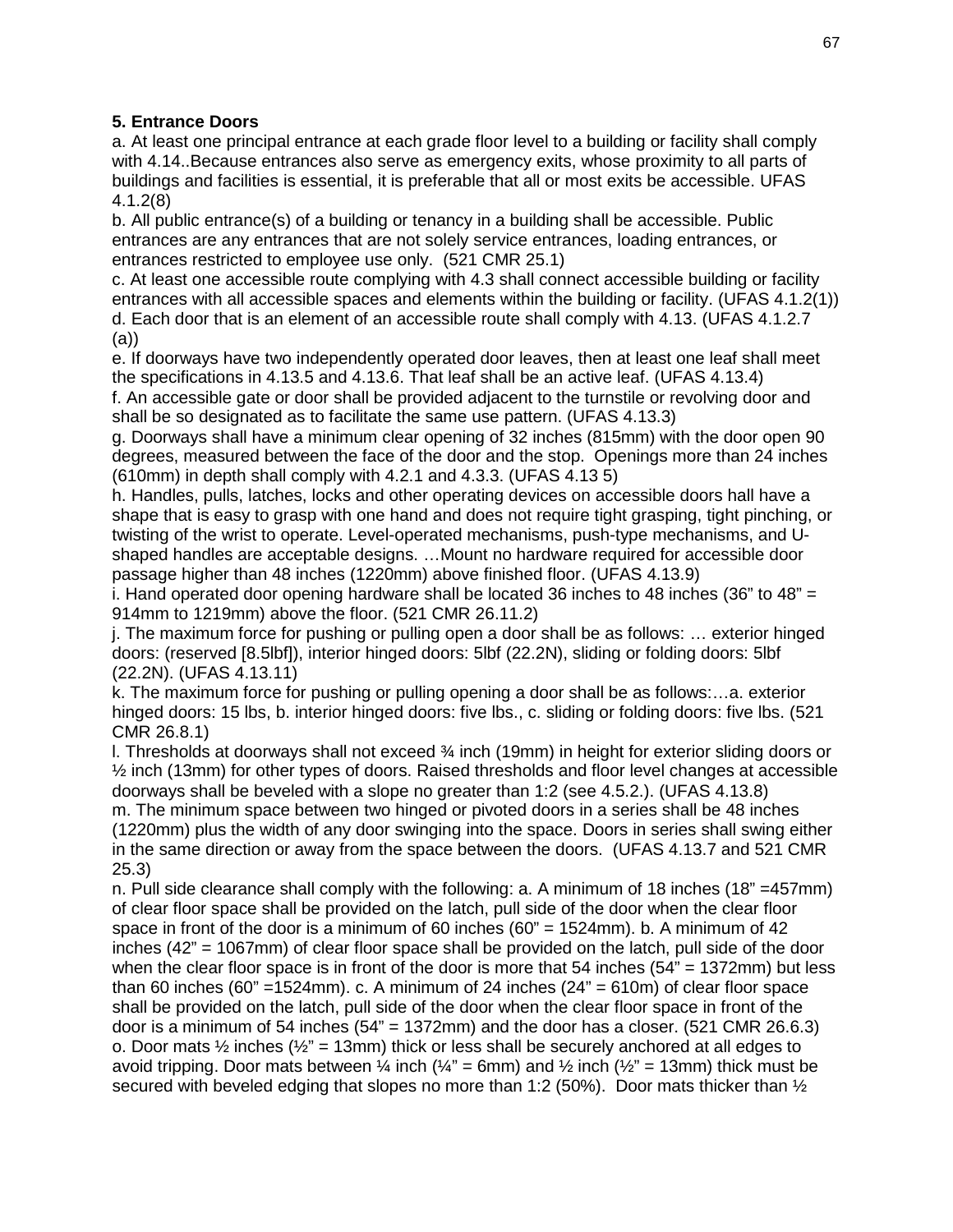inch ( $\frac{1}{2}$ " = 13mm) shall be recessed. Grates shall have openings not exceeding  $\frac{1}{2}$  inch ( $\frac{1}{2}$ " = 13 mm) in the path of travel. (521 CMR 25.4)

p. Any entrance/exit of a facility not accessible by persons in wheelchairs shall have a sign clearly indicating the location of the accessible entrance/exit. (521 CMR 25.6) q. If an automatic door is used, then it shall comply with American National Standard for Power-Operated Doors, ANSI A156.10-1979…Such doors shall not open to back check faster than 3 seconds and shall require no more than 15 lbf (66.6M) to stop door movement. (UFAS 4.13.12) r. [The intercom panel must be within reach ranges]. If the clear floor space only allows forward approach to an object, then maximum high forward reach allowed shall be 48 inches (1220mm). The minimum low forward reach is 15 inches (380mm). If the clear floor space allows parallel approach by a person in a wheelchair, the maximum high side reach allowed shall be 54 inches (1370mm) and the low side reach shall be no less than 9 inches (230mm) above the floor. (UFAS 4.2.5 and 4.2.6)

#### **6. Accessible Routes- Interior Circulation**

a. At least one accessible route complying with 4.3 shall connect accessible building and facility entrances with all accessible spaces and elements within the building or facility. (UFAS 4.1.2(1)) b. Accessible routes may include but are not limited to walks, halls, corridors, aisles, skywalks and tunnels. (521 CMR 20.1)

c. The minimum clear width of an accessible route shall be 36 inches (915mm) except at doors (see 4.13.5). If a person in a wheelchair must make a turn around an obstruction, the minimum clear width of the accessible route shall be as shown in Figure 7. (UFAS 4.3.3)

d. An accessible route shall have a minimum clear width of 36 inches (36" = 914m) except at doors and openings less than 24 inches  $(24<sup>n</sup> = 610$ mm) where it shall comply with 521 CMR 26.00. (521 CMR 20.3)

e. If an accessible route has less than 60 inches (1525mm) clear width, then passing spaces at least 60 inches by 60 inches (1525mm by 1525mm) shall be located at reasonable intervals not to exceed 200 feet (61m). A T-intersection of two corridors or walks is an acceptable passing place. (UFAS 4.3.4)

f. Objects projecting from walls (for example, telephones) with their leading edges between 27 inches and 80 inches (685mm and 2030mm) above the finished floor shall protrude no more than 4 inches (100mm) into walks, halls, corridors, passageways, or aisles. Objects mounted with their leading edges at or below 27 inches (685mmm) above the finished floor may protrude any amount. Free-standing objects mounted on posts or pylons may overhang 12 inches (305mm) maximum from 27 inches to 80 inches (685mm to 2030mm) above the ground or finished floor. Protruding objects shall not reduce the clear width of an accessible route or maneuvering space. (UFAS 4.4.1)

g. Halls, corridors, passageways, aisles, or other circulation spaces shall have 80 inches (2030mm) minimum clear head room. If vertical clearance of an area adjoining an accessible route is reduced to less than 80 inches (normal dimensions), a barrier to warn blind or visuallyimpaired persons shall be provided. (UFAS 4.4.2)

h. Ground and floor surfaces along accessible routes and in accessible rooms and spaces including floors...ramps, stairs…shall be non-slip, firm and stable. (UFAS 4.5)

i. An accessible route with a running slope greater than 1:20 is a ramp and shall comply with 4.8. Nowhere shall the cross slope of an accessible route exceed 1:50. (UFAS 4.3.7)

j. Changes in level up to ¼ inch (6mm) may be vertical and without edge treatment. Changes in level between ¼ inch and ½ inch (6mm and 13mm) shall be beveled with a slope no greater than 1:2. Changes in level greater than  $\frac{1}{2}$  inch (13mm) shall be accomplished by means of a ramp that complies with 4.7 or 4.8. (UFAS 4.5.2)

k. If gratings are located in walking surfaces, then they shall have spaces no greater than ½ inch (13mm) wide in one direction. If gratings have elongated openings, then they shall be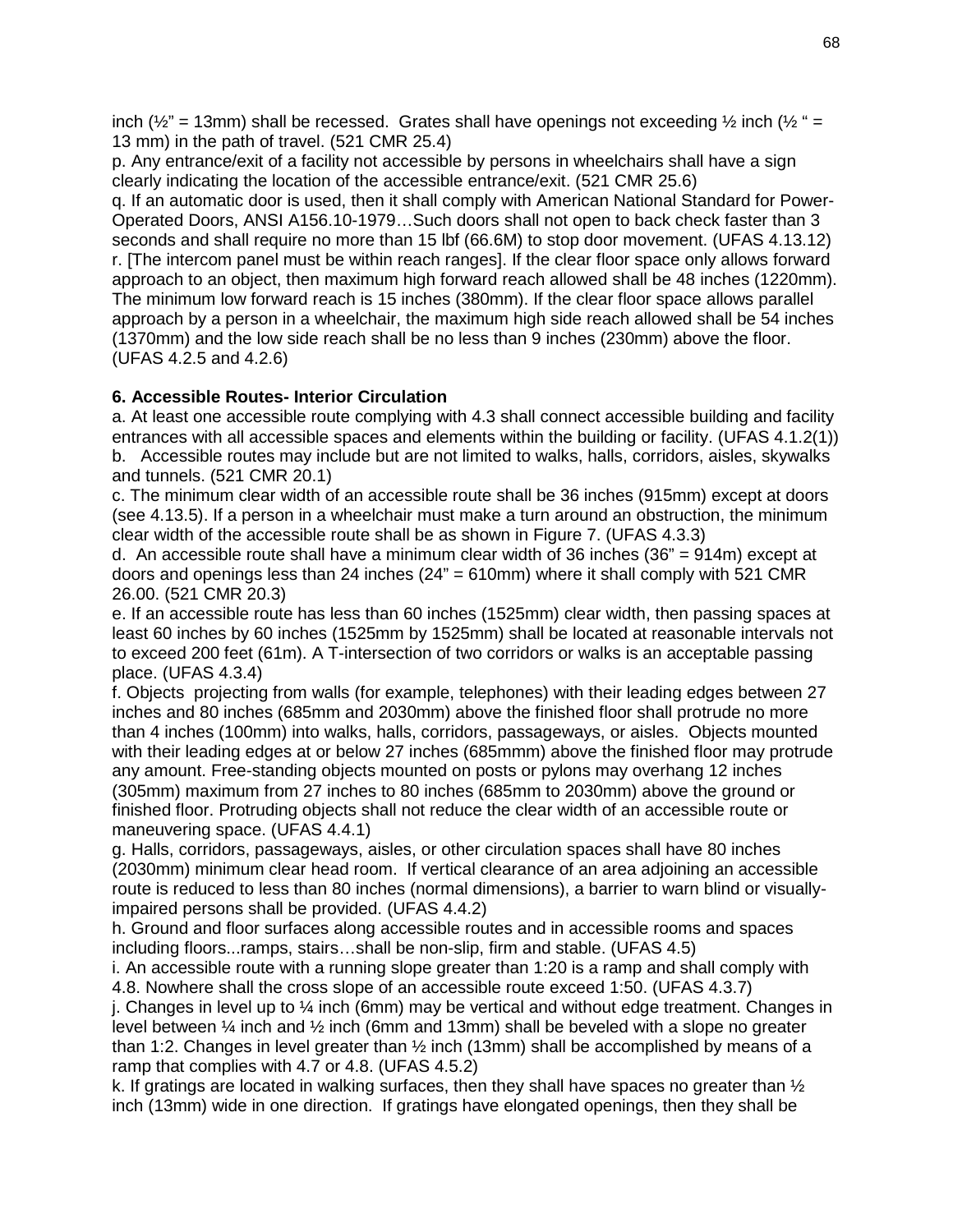placed so that the long dimension is perpendicular to the dominate direction of travel. (UFAS 4.5.4)

## **7. Interior Doors**

a. At least one principal entrance at each grade floor level must be accessible. (UFAS 4.1.2(8) [Note: UFAS prefers all]

b. All public entrance(s) of a building or tenancy in a building shall be accessible. Public entrances are any entrances that are not solely service entrances, loading entrances, or entrances restricted to employee use only. (521 CMR 25.1)

c. The location of an interior door must be on an accessible route. (UFAS 4.1.2(1) and 4.14.1) d. Revolving doors or turnstiles shall not be the only means of passage at an accessible entrance or along an accessible route. An accessible gate or door shall be provided adjacent to the turnstile or revolving door and shall be so designed as to facilitate the same use pattern. (UFAS 4.1.3.2)

e .If the doorways have two independently operated door leaves, then at least one leaf shall meet the specifications in 4.13.5 and 4.13.6 that leaf shall be an active leaf. (UFAS 4.13.4) f. Doorways shall have a minimum clear opening of 32 inches (815mm) with the door open 90 degrees, measures between the face of the door and the stop. Openings more than 24 inches (610mm) in depth shall comply with 4.2.1 and 4.3.3. (UFAS 4.13.5)

g. Hand operated door opening hardware shall be located 36 inches to 48 inches (36" to 48" = 914mm to 1219mm) above the floor. (521 CMR 26.11.2)

h. Handles, pulls, latches, locks and other operating devices on accessible doors hall have a shape that is easy to grasp with one hand and does not require tight grasping, tight pinching, or twisting of the wrist to operate. Level-operated mechanisms, push-type mechanisms, and Ushaped handles are acceptable designs. …Mount no hardware required for accessible door passage higher than 48 inches (1220mm) above finished floor. (UFAS 4.13.9)

i. The maximum force for pushing or pulling opening a door shall be as follows:…a. exterior hinged doors: 15 lbs, b. interior hinged doors: five lbs [22.2N], c. sliding or folding doors: five lbs. [22.2N]. (UFAS 4.13.11 and 521 CMR 26.8.1)

j. Thresholds at doorways shall not exceed ¾ inch (19mm) in height for exterior sliding doors or  $\frac{1}{2}$  inch (13mm) for other types of doors. Raised thresholds and floor level changes at accessible doorways shall be beveled with a slope no greater than 1:2 (see 4.5.2.). (UFAS 4.13.8)

k. Minimum space between doors is 48 in plus the width of any door swinging into the space. (UFAS 4.13.7, Figures 25 and 26) Between any two hinged or pivoted doors, there shall be a minimum of 48 inches (48"= 1219 mm) plus the width of any door swinging into the space. (521 CMR 25.3)

l. Pull side clearance [of doors] shall comply with the following: a. A minimum of 18 inches (18" =457mm) of clear floor space shall be provided on the latch, pull side of the door when the clear floor space in front of the door is a minimum of 60 inches (60" = 1524mm). b. A minimum of 42 inches (42" = 1067mm) of clear floor space shall be provided on the latch, pull side of the door when the clear floor space in front of the door is more than  $54$  inches  $(54" = 1371$ mm), c. A minimum of 24 inches  $(24<sup>n</sup> = 610$ mm) of clear floor space shall be provided on the latch, pull side of the door when the clear floor space is front of the door is a minimum of 54 inches (54"  $=$ 1372mm) and the door has a closer. (521 CMR 26.6.3)

m. Door mats  $\frac{1}{2}$  inches ( $\frac{1}{2}$ " = 13mm) thick or less shall be securely anchored at all edges to avoid tripping. Door mats between  $\frac{1}{4}$  inch ( $\frac{1}{4}$ " = 6mm) and  $\frac{1}{2}$  inch ( $\frac{1}{2}$ " = 13mm) thick must be secured with beveled edging that slopes no more than 1:2 (50%). Door mats thicker than  $\frac{1}{2}$ inch ( $\frac{1}{2}$ " = 13mm) shall be recessed. Grates shall have openings not exceeding  $\frac{1}{2}$  inch ( $\frac{1}{2}$ " = 13 mm) in the path of travel. (521 CMR 25.4)

n. Any entrance/exit of a facility not accessible by persons in wheelchairs shall have a sign clearly indicating the location of the accessible entrance/exit. (521 CMR 25.6)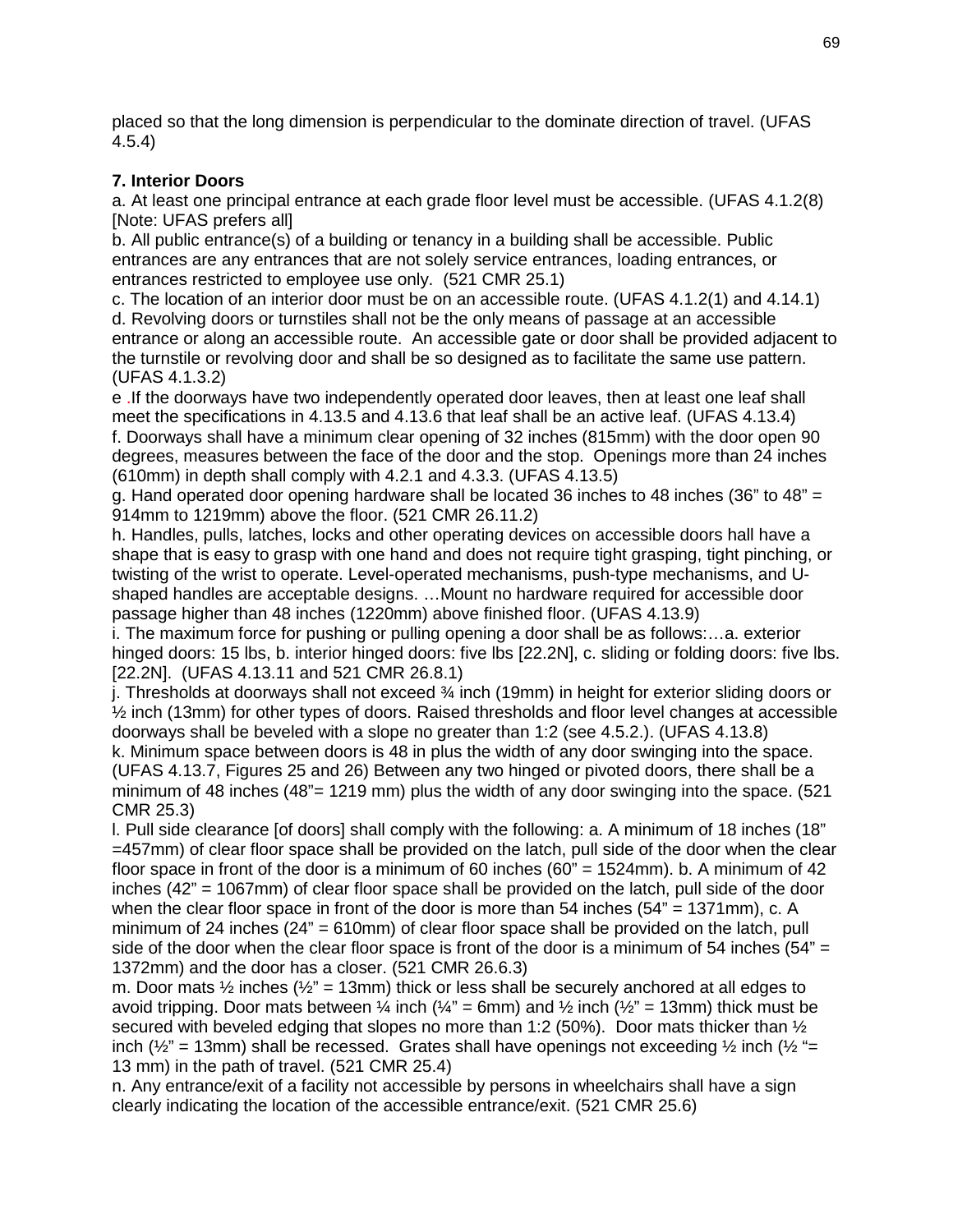o. If an automatic door is used, then it shall comply with American National Standard for Power-Operated Doors,, ANSI A156.10-1979…Such doors shall not open to back check faster than 3 seconds and shall require no more that 15 lbf (66.6M) to stop door movement. (UFAS 4.13.12) p. [The intercom panel must be with reach ranges.]If the clear floor space only allows forward approach to an object, then maximum high forward reach allowed shall be 48 inches (1220mm). The minimum low forward reach is 15 inches (380mm). If the clear floor space allows parallel approach by a person in a wheelchair, the maximum high side reach allowed shall be 54 inches (1370mm) and the low side reach shall be no less than 9 inches (230mm) above the floor. (UFAS 4.2.5 and UFAS 4.2.6)

## **8. Elevators**

a. One passenger elevator complying with 4.10 shall serve each level in all multi-story buildings and facilities and comply with 4.10. If more than one elevator is provided, each elevator shall comply with 4.10. Accessible ramps complying with 4.8, or, if no other alternative is feasible, accessible platform lifts complying with 4.11 may be used in lieu of an elevator. (UFAS 4.1.2(5)) b. In all multi-story buildings and facilities, each level including mezzanines, shall be served by a passenger elevator…. Buildings having only two levels may provide an interior accessible ramp complying with 521 CMR 24.00: RAMPS in lieu of an elevator. (521 CMR 28.1) c. Accessible elevators shall be on an accessible route and shall comply with 4.10. (UFAS 4.10.1)

d. Elevator door shall open and close automatically. They shall be provided with a reopening device that will stop and reopen a car door and hoistway door automatically if the door becomes obstructed by an object or person. The device shall be capable of completing these operations without requiring contact for an obstruction passing through the opening at heights of 5 inches and 29 inches (125mm and 735mm) from the floor. Door reopening devices hall remain effective for at least 20 seconds. After such an interval, doors may close in accordance with the requirement of ANSI A17.1-1978 and A17.1a-1979. (UFAS 4.10.6)

e. The floor area of an elevator car shall provide space for wheelchair users to enter the car, maneuver within reach of controls, and exit from the car. The clearance between the car platform sill and the edge of any hoistway landing shall be no greater than 1¼ inches (32mm). (UFAS 4.10.9)

f. The width of the elevator car [with a center opening] is a minimum of 80 inches (2030mm). The depth of the elevator measured from the back wall to the elevator door is a minimum of 54 inches (1370m). The depth of the elevator car measured from the back wall to the control panel is a minimum of 51 inches (1291 mm). The width of the elevator car (side opening) is a minimum of 68 inches (1730mm). The depth of the elevator car measured from the back wall to the elevator door is a minimum of 54 inches 91370m). The depth of the elevator car measures from the back wall to the control panel is a minimum of 51 inches (1291mm). (UFAS Figure 22) g. The elevator cab shall be a minimum of 54 inches by 68 inches (54" by 68" = 1372mm. x 1727mm) measured wall-to-wall and wall-to-door, or may be 60 inches by 60 inches, (60" by 60" =1524mm x 1524mm) wall-to-wall and wall-to-door. The door can be located on any wall or walls. In existing buildings...in no case shall the inside car area be smaller than 48 inches by 48 inches, wall-to-wall and wall-to-door. (521 CMR 28.7)

h. Call buttons in elevator lobbies and halls shall be centered 42 inches (1065mm) above the floor. Such call buttons shall have visual signals to indicate when each call is registered and when each call is answered. Call buttons shall be a minimum of  $\frac{3}{4}$  inches (19mm) in the smallest dimension. The button designating the up direction shall be on top. Buttons shall be raised or flush. Objects mounted beneath hall call buttons shall not project into the elevator lobby more than 4 inches (100mm). (UFAS 4.10.3)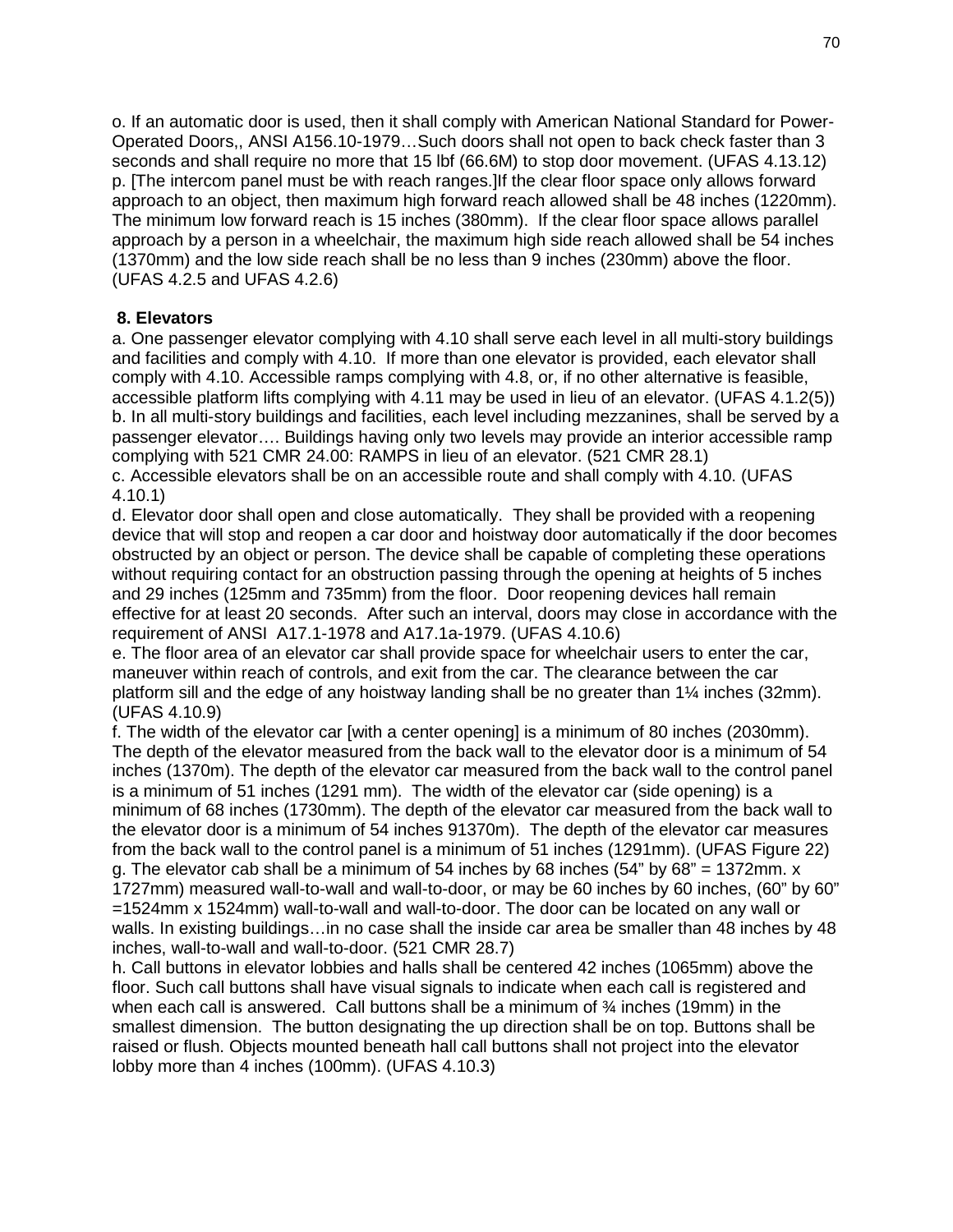i. Hall lantern fixtures shall be mounted so that their centerline is at least 72 inches (1830mm) above the lobby floor. Visual elements shall be at least 2 ½ inches (64mm) in the smallest dimension. (UFAS 4.10.4 (1 and 2))

j. A visible and audible signal shall be provided at each hoistway entrance to indicate which car is answering a call. Audible signals shall sound once for the up direction and twice for the down direction or shall have verbal annunciators that say "up" or "down." (UFAS 4.10.4)

k. All elevator hoistway entrances hall have raised floor designations provided on both door jambs. The centerline of the characters shall be 60 inches (1525mm) from the floor. Such characters shall be 2 inches (50mm) high and shall comply with 4.30. Permanently applied plates are acceptable if they are permanently fixed to the jambs. (UFAS 4.10.5)

I. All control buttons shall be at least  $\frac{3}{4}$  inches (19mm) in their smallest dimension. They may be raised or flushed. (UFAS 4.10.12 (1))

m. All floor buttons shall be no higher than 48 inches (1220mm), unless there is a substantial increase in cost, in which case the maximum mounting height may be increased to 54 inches (1370mm), above the floor. Emergency controls, including the emergency alarm and emergency stop, shall be grouped at the bottom of the panel and shall have their centerlines no less than 35 inches (890mm) above the floor. (UFAS 10.12 (3))

n. All raised designations for control buttons shall be placed immediately to the left of the button to which they apply. (UFAS 4.10.12 (2))

o. Controls shall be located on a front wall if cars have center opening doors, and at the side wall or at the front wall next to the door if cars have side opening doors. (UFAS 4.10.12 (4)) p. In elevator cars, a visual car position indicator shall be provided above the car control panel or over the door to show the position of the elevator in the hoistway. As the car passes or stops at a floor served by the elevators, the corresponding numerals will illuminate and an audible signal shall sound. Numerals shall be a minimum of  $\frac{1}{2}$  inches (13m) high. The audible signal shall be no less than 20 decibels with a frequency no higher than 1500 Hz. An automatic verbal announcement of the floor number at which a car stops or which a car passes may be substituted for the audible signal. (UFAS 4.10.13)

q. If provided, emergency two-way communication systems between the elevator and a point outside the hoistway shall comply with ANSI A17.1-1978 and A17.1a-1979. The highest operable part of a two-way communication system shall be a maximum of 48 inches (1220mm) from the floor of the car. It shall be identified by a raised or recessed symbol and letters complying with 4.30 and located adjacent to the device. If the system uses a handset, then the length of the cord from the panel to the handset shall be at least 29 inches (735mm). If the system is located in a closed compartment, the compartment door hardware shall conform to 4.27. The emergency intercommunication system shall not require voice communication. (UFAS 4.10.14)

r. All floor buttons shall be no higher than 54 inches (54" = 1372 mm) above the finish floor for side approach and 48 inches  $(48<sup>"</sup> = 1219$ mm) for front approach.  $(521 \text{ CMR } 28.8.2)$ s. The minimum time for elevator doors to remain fully open in response to a car call shall be 3 seconds. (UFAS 4.10.8)

t. Handrails must be located on at least one wall in every elevator between 32 and 36 inches  $(32$ " and  $36$ " = 813mm and 914mm) above the car floor, with a 1 $\frac{1}{2}$  inch (1 1/2 " = 38 mm) clearance from the wall. (521 CMR 28.7.2)

#### **9. Public Toilet Rooms- Adults**

a. If toilet facilities are provided, then each public and common use toilet room shall comply with 4.22. (UFAS 4.1.2(10))

b. Accessible toilet rooms shall be on an accessible route. (UFAS 4.17.1 and 4.22.1)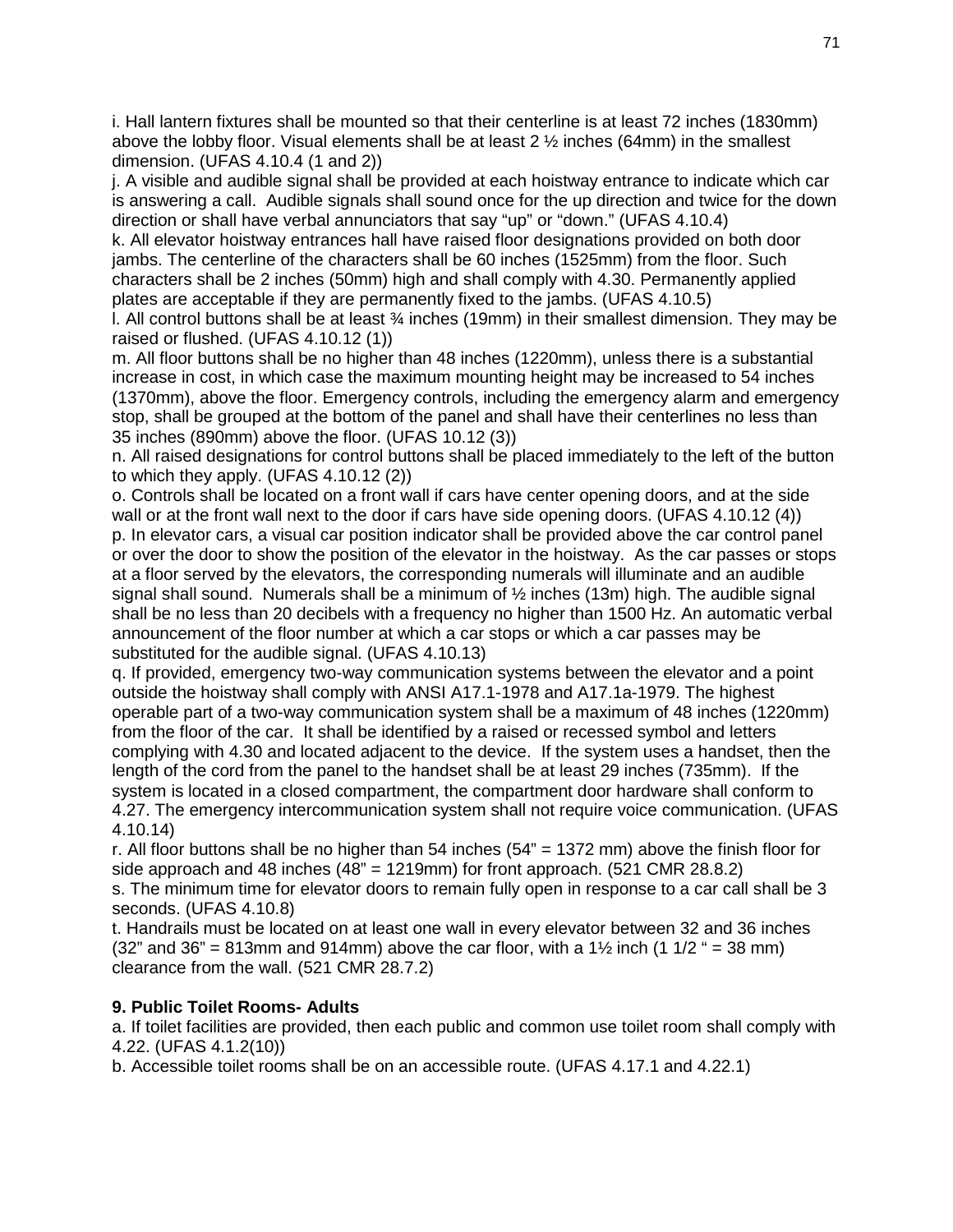c. In each adult public toilet room, at least one water closet and one sink in each location shall be accessible to persons in wheelchairs, or a separate accessible unisex toilet room shall be provided at each location. (521 CMR 30.1.a)

d. Accessible toilet stalls shall have a door that swings out or slides and has a 32 inches ( $32" =$ 813mm) clear opening. (521 CMR 30.6.1a)

e. Doorways shall have a minimum clear opening of 32 inches (815mm) with the door open 90 degrees, measured between the face of the door and the stop. (UFAS 4.13.5)

f. Handles, pulls, latches and other operating devises on accessible doors shall have a shape that is easy to operate with one hand and that does not require tight grasping, tight pinching, or twisting of the wrist to operate. Lever-operated mechanisms, push-type mechanisms, and U-shaped handles are acceptable designs. (521 CMR 26.11.1 and UFAS 4.13 9))

g. Doors to single user toilet rooms may swing into the room if the door has a self-closing device and maneuvering space is provided in accordance with 521 CMR 26.6. The door may swing into the room if there is a clear floor space of 30 inches by 48 inches (30"=  $762$ mm by 48" = 1219mm) beyond the swing of the door. (521 CMR 30.4)

h. Doors shall not swing into floor space for any fixture. (UFAS 4.23.2)

i. There shall be 18 inches (18" = 457mm) of clear space on the latch pull side of the door.  $(521)$ CMR 30.6.1c)

j. The maximum force for pushing or pulling open a door shall be as follows: …interior hinged door s: 5lbf (22.2N). (UFAS 4.13.11(b))

k. The space required for a wheelchair to make a 180 degree turn is a clear space of 60 inches (15235mm) diameter. (UFAS 4.2.3)

l. The size and arrangement of toilet stalls shall comply with Figure 30 (a). Toilet stalls with a minimum of 56 inches (1420mm) shall have wall-mounted water closets. If the depth of toilet stalls is increased by at least 3 inches (75mm), then a floor-mounted water closet may be used. Arrangements for stalls may be reversed to allow either a left- or right-handed approach. (UFAS 4.17.3)

m. Standard accessible stalls shall be 60 inches (60" = 1524mm) wide and 72 inches (72" = 1829mm) deep. (521 CMR 30.6.1)

n. In standard stall, the front partition and a least one side partition shall provide a toe clearance of at least 9 inches (230mm) above the floor. If the depth of the stall is greater than 60 inches (1525mm), then the toe clearance is not required. (UFAS 4.17.4)

o. For the standard accessible toilet stall the water closet shall have two grab bars 42 inches (42" = 1067mm) long, one on the wall in back of the water closet and one on the side wall closet to the water closet. (521 CMR 30.8)

p. Grab bars may be mounted with any desired method as long as they have a gripping surface at the located shown [Figures 30 (a) and (b)] and do not obstruct the required clear floor area. Grab bars shall comply with 4.26. (UFAS 4.17.6)

q. The 36 inches wide stall shall have parallel grab bars on the side walls. The 48 inch minimum stall shall have a grab bar behind the water closet and one on the side wall next to the water closet. (UFAS Figure 30 (b))

r.[Grab bars located at the back of the water closet must have a height of 36 inches and the side grab bar must have a height of 33 in to 36 inches]. (UFAS Figure 30(c))

s. [The back grab bar must be 6 inches from the corner and the side bar must be 12 inches from the corner]. (UFAS 4.17.6 (Figure 30(a))

t. The diameter or width of the gripping surface of a handrail or grab bar shall be 1 1/4 to 1  $\frac{1}{2}$ inches (32mm to 38mm), or the shape shall provide an equivalent gripping surface. If handrails or grab bars are mounted adjacent to a wall, the space between the wall and grab bar shall be 1 ½ inches (38mm). (UFAS 4.26. 2)

u. The height of water closets shall be 17 inches to 19 inches (430mm to 485mm), measured to the top of the toilet seat. (UFAS 4.16.3)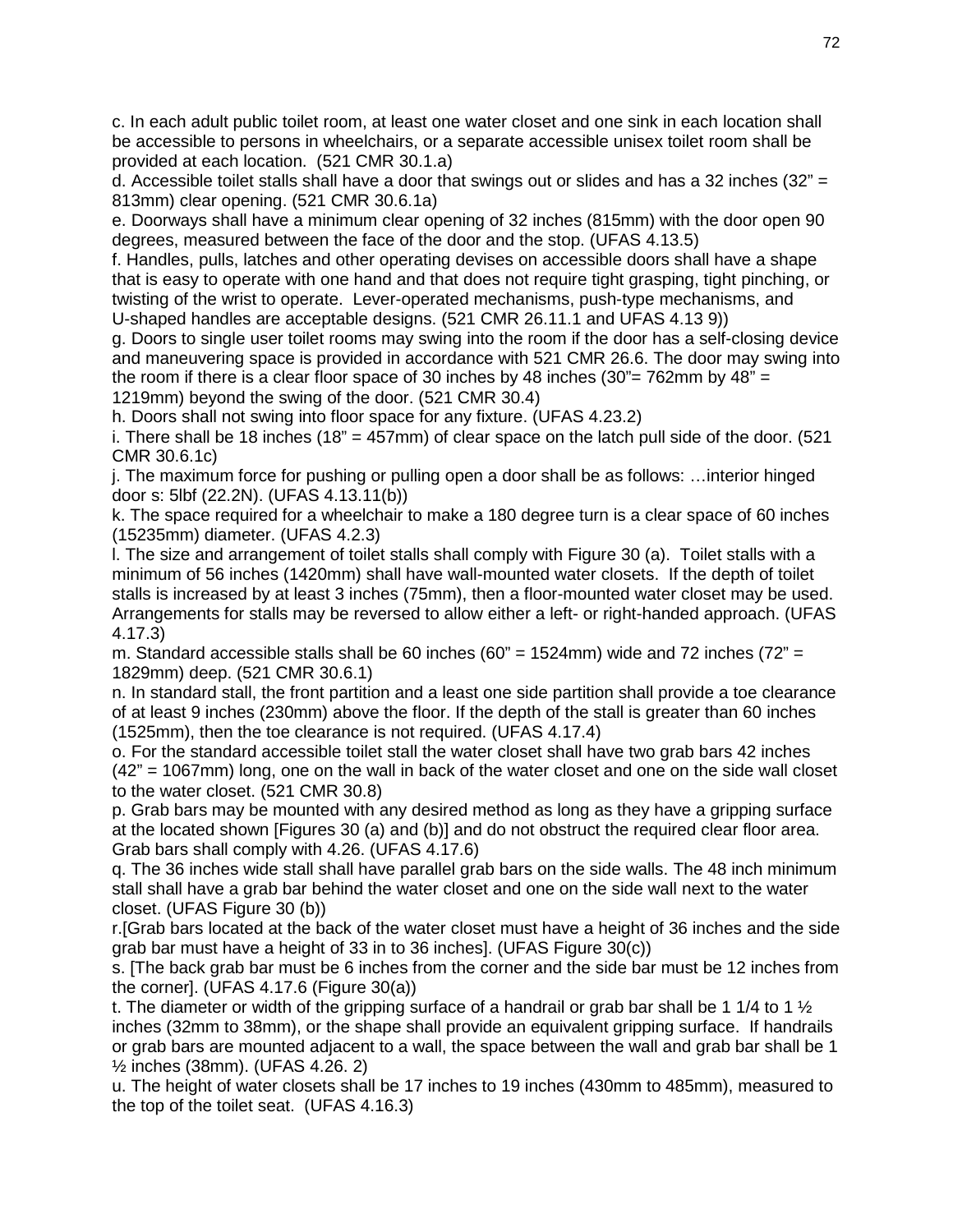v. The centerline of the water closet shall be 18 inches (455mm) from the side wall. (UFAS (Figure 30(a))

w. Flush controls shall be hand operated or automatic and shall comply with 4.27 4. Controls for the flush valves shall be mounted on the wide side of the toilet areas no more than 44 inches (1120mm) above the floor. (UFAS 4.16.5 and 521 CMR 30.7.5)

x. Toilet stall doors shall comply with 4.13. If toilet stall approach is from the latch side of the stall door, clearance between the door side of the stall and any obstruction may be reduced to a minimum of 42 inches (1065mm). UFAS 4.17.5)

y. The toilet paper dispenser must be installed within reach and be a minimum of 19 inches (485mm) from the floor. (UFAS 4.6.6 (Figure 29(b))

z. The centerline of the roll shall be set at a minimum height of 24 inches  $(24<sup>n</sup> = 610$ mm) above the floor. Dispensers that control delivery or that do not permit continuous paper flow are not allowed. (521 CMR 30.7.6)

aa. Lavatories shall be mounted with the rim or counter surface no higher than 34 inches (865mm) above the finished floor. Provide a clearance of at least 29 inches (735mm) from the floor to the bottom of the apron. Knee and toe clearance shall comply with Figure 31 [and 17 inches from the back of the sink to the front rim.] (UFAS 4.19.2 and Figure 31)

bb. A clear floor space 30 inches by 48 inches (760mm by 1200mm) complying with 4.2.4 shall be provided in front of a lavatory to allow forward approach. Such clear floor space shall adjoin or overlap an accessible route and shall extend a maximum of 19 inches (485mm) underneath the lavatory. (UFAS 4.19.3)

cc. Hot water and drain pipes under lavatories shall be insulated or otherwise covered. There shall be no sharp or abrasive surfaces under lavatories. (UFAS 4.19.4)

dd. Faucets shall comply with 4.27.4. Lever-operated, push-type and electronically controlled mechanisms are examples of acceptable designs. Self-closing valves are allowed if the faucet remains open for at least 10 seconds. (UFAS 4.19.5)

ee. Sinks shall be mounted with the rim no higher than 34 inches (34" – 864mm) above the finished floor. Sinks shall also extend a minimum of 17 inches (17" = 422mm) from the wall to the front of the sink or counter. (521 CMR 30.9.2)

ff. Mirrors shall be mounted with the bottom edge of the reflecting surface no higher than 40 inches (1015m) from the floor. (UFAS 4.19.6)

gg. Urinals shall be stall-type or wall-hung with an elongated rim at a maximum of 17 inches (430mm) above the floor. (UFAS 4.18.2)

hh. A clear floor space 30 inches by 48 inches (760mm by 1220 mm) shall be provided in front of urinals to allow forward approach. The clear space shall adjoin or overlap an accessible route and shall comply with 4.2.4. Urinal shields that do not extend beyond the front edge of the urinal rim may be provided with 29 inches (735mm) clearance between them. (UFAS 4.18.3) ii. Flush controls [for urinals] shall be hand operated or automatic, and shall comply with 3.27.4, and shall be mounted no more than 44 inches (1120mm) above the floor. (UFAS 14.18.4) jj. A coat hook shall be at a maximum 54 inches  $(54<sup>n</sup> = 1372mm)$  above the floor. (521 CMR 30.6.1d)

# **10. Drinking Fountains**

a. If drinking fountains or water coolers are provided, approximately 50% of those provided on each floor shall comply with 4.15 and shall be on an accessible route. (UFAS 4.1.2(9))

b. If only one drinking fountain or water cooler is provided on any floor, it shall comply with 4.15. (UFAS 4.1.2(9))

c. Spouts [of drinking fountains] shall be no higher than 36 inches (915mm), measured from the floor or ground surfaces to the spout outlet. (UFAS 4.15.2)

d. The spouts of drinking fountains and water coolers shall be at the front of the unit and shall direct water flow in a trajectory that is parallel or nearly parallel to the front of the unit. The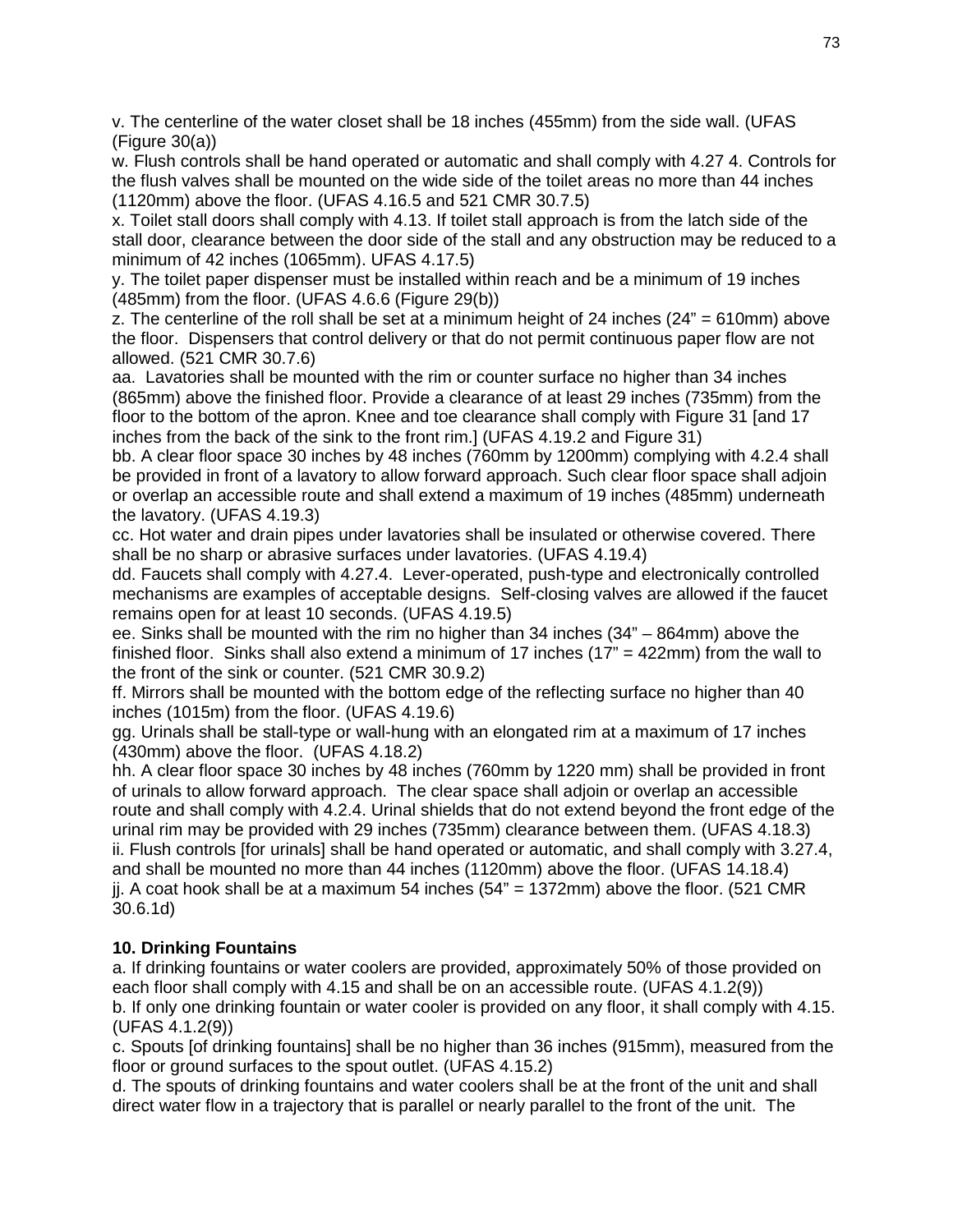spout shall provide a flow of water at least 4 inches (100mm) high so as to allow the insertion of a cup or glass under the flow of water. (UFAS 4.15.3)

e. Controls [of the drinking fountain] shall comply with 4.27.4. Unit controls shall be front mounted or side mounted near the front edge. (UFAS 4.15.4)

f. Controls and operating mechanisms shall be operable with one hand and shall not require tight grasping, pinching, or twisting of the wrist. The force required to activate controls shall be no greater than 5lbf (22.2N). (UFAS 4.27.4)

g. Wall- and post-mounted cantilevered units shall have a clear knee space between bottom of the apron and the floor or ground at least 27 inches (685m) high, 30 inches (760mm) wide and 17 inches to 19 inches (430mm to 485mm) deep. Such units shall also have a minimum clear floor space 30 inches by 48 inches (760mm by 1220 mm) to allow a person in a wheelchair to approach the unit facing forward. Free-standing or built-in units not having a clear space under them shall have a clear floor space at least 30 inches by 48 inches (760mm by 1220m) that allows a person in a wheelchair to make a parallel approach to the unit This clear floor space shall comply with 4.2.4. (UFAS 4.15.5)

# **11. Public Telephones**

a. If public telephones are provided, then accessible public telephones shall comply with 4.31. [T]here must be one or more single unit installations per floor or one bank per floor. (UFAS 4.1.2(16))

b. A clear floor or ground space at least 30 inches by 48 inches (760mm by 1220mm) that allows either a forward or parallel approach by a person using a wheelchair shall be provided at telephones. The clear floor or ground space shall comply with 4.2.4. Bases, enclosures, and fixed seats shall not impede approaches to telephones by people who use wheelchairs. (UFAS 4.31.2)

c. If a front approach is provided and the clear floor area includes knee space under the telephone, the knee space shall be at least 30 inches  $(30<sup>''</sup> = 762 \text{mm})$  wide and 30 inches  $(30<sup>''</sup> =$ 762mm) high. (521 CMR 37.2.1)

d. If the clear floor space only allows forward approach to an object, the maximum high forward reach allowed shall be 48 inches (1220mm). The minimum low forward reach is 15 inches (380mm). If the high forward reach is over an obstruction, reach and clearances shall be as in Figure 5 (b). (UFAS 4.2 5)

e. If the clear floor space allows parallel approach by a person is a wheelchair, then maximum high side reach allowed shall be 54 inches ((1370mm) and the low side reach shall be no less than 9 inches (230mm) above the floor. If the side reach is over an obstruction, the reach and clearances shall be as show in Figure 6 (c). (UFAS 4.2.6)

f. Telephones shall have pushbutton controls where service for such equipment is available. (UFAS 4.31.6)

g. The cord from the telephone to the handset should have a minimum length of 29 inches (735mm). (UFAS 4.31.8)

h. [For the hearing impaired], telephones shall be equipped with a receiver that generates a magnetic field in the area of the receiver cap. Volume controls shall be provided in accordance with 4.1.2. (UFAS 4.31.5)

i. If a facility has a public telephone text telephone (TTY) directional signage indicating the location of the nearest text telephone (TTY) shall be placed adjacent to tall banks of telephones which do not contain a text telephone (TTY). Such directional signage shall include the international TTY symbol. Signage for hearing amplified telephone shall be identified with signage depicting a telephone handset earpiece with radiating sound waves and shall be placed on the wall above the amplified telephone or in a location on or near the phone so that it can be easily seen and located. (521 CMR 37.10.2)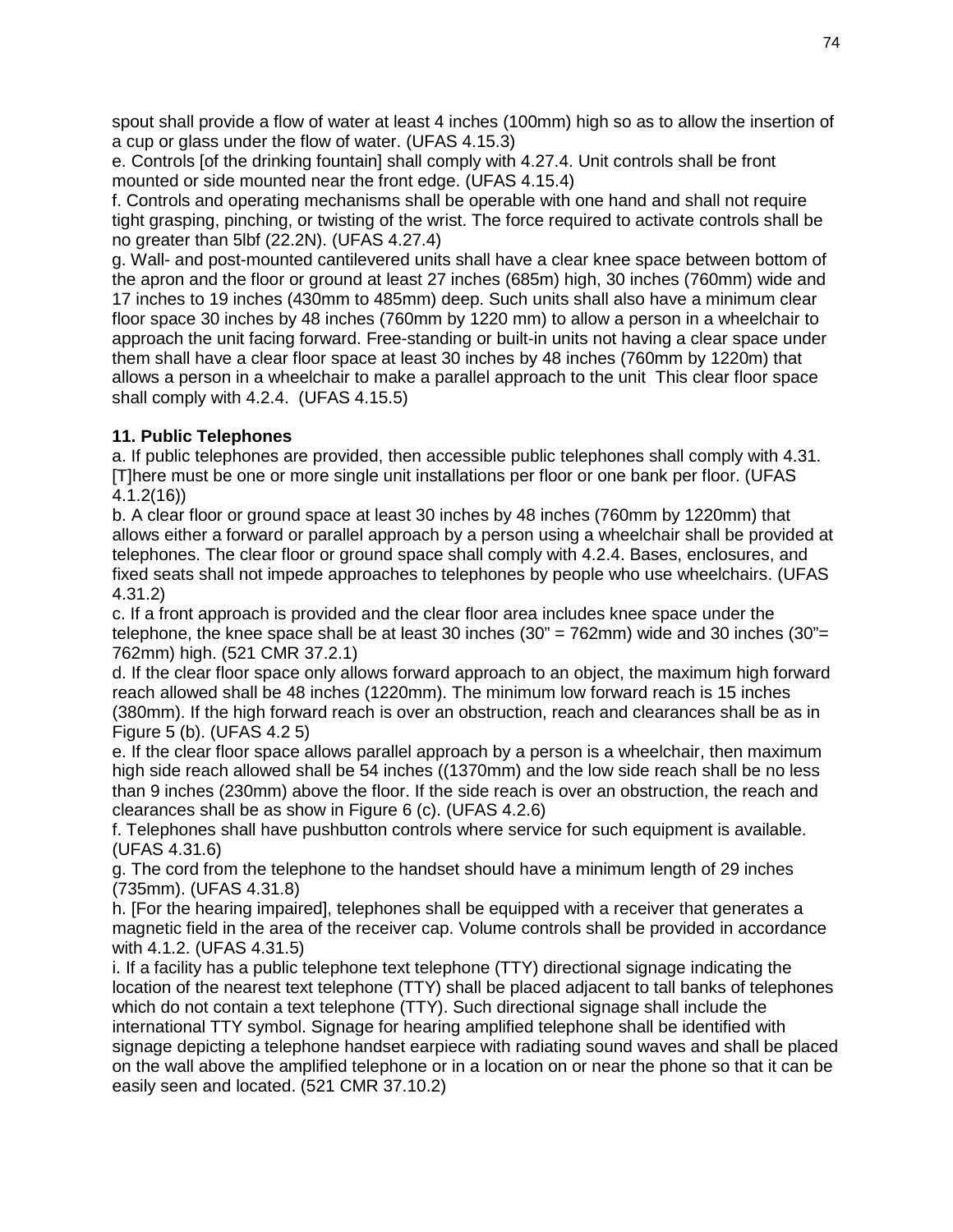j. Where two or more telephones are provided in the same location, one shall be equipped with a Text Telephone (TTY). The text telephone (TTY) shall be permanently affixed within the telephone enclosure. (521 CMR 37.8)

### **12. Common Use Kitchens**

a. The minimum clear width of an accessible route shall be 36 inches (915mm) except at doors (see 4.13.5). If a person in a wheelchair must make a turn around an obstruction, the minimum clear width of the accessible route shall be as shown in Figure 7. (UFAS 4.3.3)

b. Doorways shall have a minimum clear opening of 32 inches (815mm) with the door open 90 degrees, measured between the face of the door and the stop. (UFAS 4.13.5)

c. The maximum force for pushing or pulling open a door shall be as follows: … interior hinged doors: 5lbf (22.2N). (UFAS 4.13.11)

d. Handles, pulls, latches, locks and other operating devices on accessible doors hall have a shape that is easy to grasp with one hand and does not require tight grasping, tight pinching, or twisting of the wrist to operate. Level-operated mechanisms, push-type mechanisms, and Ushaped handles are acceptable designs. …Mount no hardware required for accessible door passage higher than 48 inches (1220mm) above finished floor. (UFAS 4.13.9)

e. Clearances between all opposing base cabinets, counter tops, appliances, or walls shall be 40 inches (1015mm) minimum, except in U-shaped kitchens, where such clearance shall be 60 inches (1525mm) minimum. (UFAS 4.34.6.1)

f. Non-commercial kitchens in public facilities such as classrooms and community rooms shall provide a clear space of 60 inches (60" = 1524mm) in diameter, measured 12 inches (12" = 305mm) above the floor. (521 CMR 32.1)

g. A clear floor space at least 30 inches by 48 inches (760mm by 1220 mm) complying with 4.2.4. that allows either a forward or parallel approach by a person in a wheelchair shall be provided at all appliances in the kitchen, including the range or cooktop, oven, refrigerator/freezer, dishwasher, and trash compactor. Laundry equipment installed in the kitchen shall comply with 4.34.7. (UFAS 4.34.6.2)

h. If the clear floor space only allows forward approach to an object, then maximum high forward reach allowed shall be 48 inches (1220mm). The minimum low forward reach is 15 inches (380mm). If the clear floor space allows parallel approach by a person in a wheelchair, the maximum high side reach allowed shall be 54 inches (1370mm) and the low side reach shall be no less than 9 inches (230mm) above the floor.(UFAS 4.2.5 and 4.2.6)

i. Controls and operating mechanisms shall be operable with one hand and shall not require tight grasping, pinching, or twisting of the wrist. The force required to activate controls shall be no greater than 5 lbf (22.2 N). (UFAS 4.27.4)

j. Where hoods are provided above cooking units, controls shall be located no higher than 54 inches (54" = 1372mm) above the floor, but shall not be located behind cooking units. (521 CMR 32.8.2)

k. Garbage disposals, when provided, shall be controlled by switches under the counter at the front. (521 CMR 32.7.6)

l. At least one 30 inches (760mm) section of counter shall provide a work surface that complies with the following requirements; (1) The counter shall be mounted at a maximum height of 34 inches (865mm) above the floor, measured from the floor to the top of the counter surface, or shall be adjustable or replaceable as a unit to provide alternative heights of 28 inches, 32 inches, and 36 inches (710mm, 815mm, and 915mm), measured from the top of the counter surface. (UFAS 4.34.6.4(1))

m. Counter tops that contain sinks and cooking units shall provide a minimum of 15 inches (15" = 381mm) of clear countertop on at least one side of the cooking unit and on at least one side of the sink and shall have a clear space underneath that complies with 521 CMR 32.6.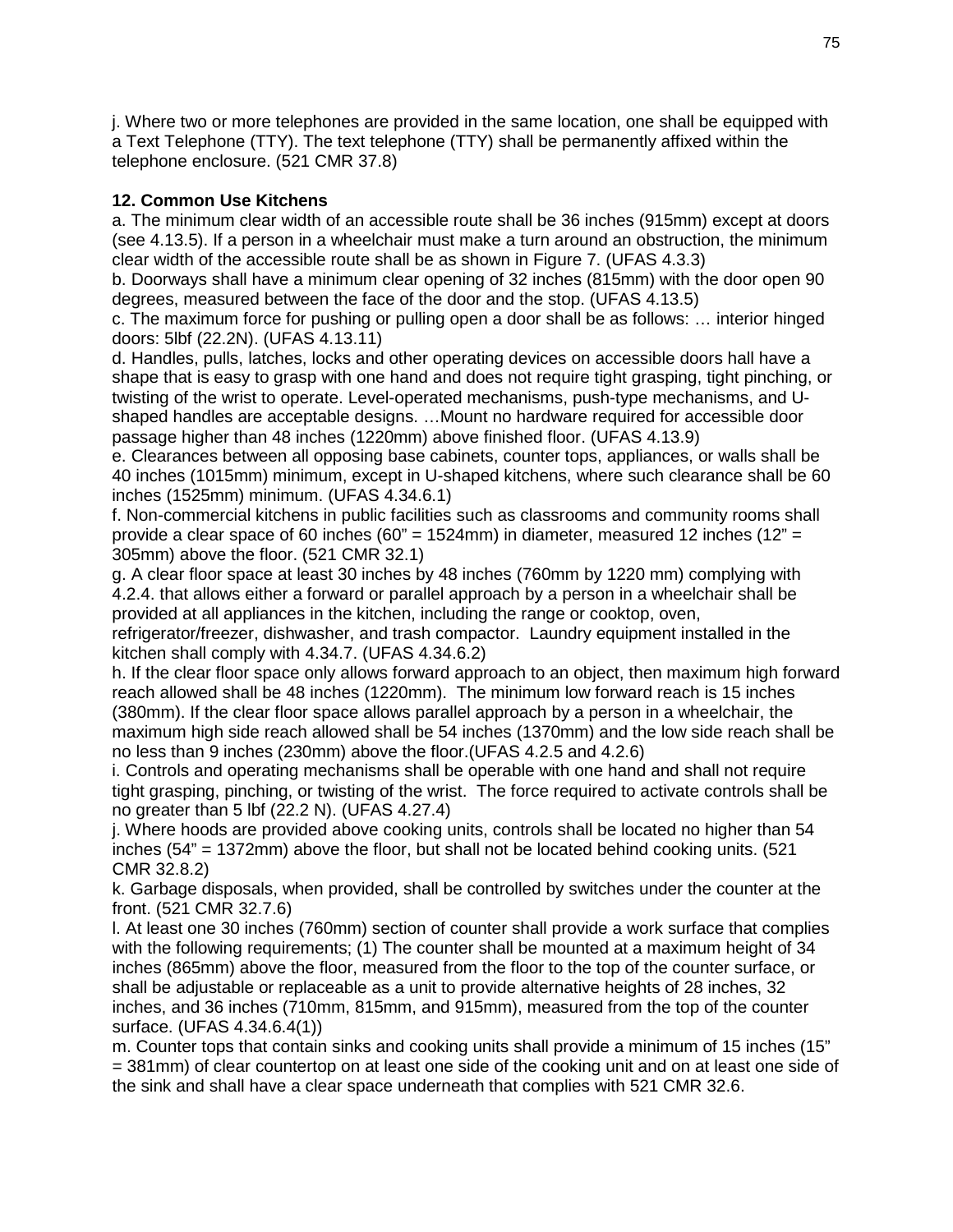Countertops shall be mounted no higher than 34 inches (34" = 864mm) above the finish floor. (521 CMR 32.2)

n. Access space for the knees and feet of wheelchair users shall be provided under cooktops and sinks, and elsewhere as space and storage considerations permit. (521 CMR 32.6) o. All such spaces [access spaces for the knees] shall be at least 30 inches  $(30<sup>o</sup> = 762$ mm) wide, 27 inches  $(27" = 686$ mm) high, and 19 inches  $(19" = 484$ mm) deep.  $(521 \text{ CMR } 32.6.1)$ p. Base cabinets, if provided, shall be removable under the full 30 inches (760m) minimum frontage of the counter. The finished floor shall extend under the counter to the wall. (UFAS 4.34.6.4.(2))

q. A clear floor space 30 inches by 48 inches (760mm by 1220mm) shall allow a forward approach to the counter. Nineteen inches (485mm) maximum of clear floor space may extend underneath the counter. The knee space shall l have a minimum clear width of 30 inches (760mm) and a minimum clear depth of 19 inches (485mm). (UFAS 4.34.6.4)

r. Hardware for accessible storage spaces shall comply with 4.27.4. Touch latches and Ushaped pulls are acceptable. (UFAS 4.25.4)

s. The sink and surrounding counter shall be mounted at maximum height of 34 inches (865mm) above the floor, measured from the floor to the top of the counter surface, or shall be adjustable or replaceable as a unit to provide alternative heights of 28 inches, 32 inches, and 36 inches (710mm, 815mm, and 915mm), measured from the floor to the top of the counter surface or sink rim. The total width of sink and counter area shall be 30 inches (760mm). (UFAS 4.34.6.5(1)) t. The depth of a sink bowl shall be no greater than 6  $\frac{1}{2}$  inches (165mm). Only one bowl or

double- or triple-bowl sinks needs to meet this requirement. (UFAS (4.34.6.5(3)) u. There shall be no sharp or abrasive surfaces under sinks. Hot water and drain pipes under

sinks shall be insulated or otherwise covered. (UFAS 4.34.6.5(8)) v. Sink depth shall not exceed eight inches (8" =203mm). (521 CMR 32.7.3)

w. Controls and operating mechanisms [for cooktops] shall be operable with one hand and shall not require tight grasping, pinching, or twisting of the wrist. The force required to activate controls shall be no greater than 5 lbf. (UFAS 4.27.4)

x. Ranges and cooktops shall comply with 4.34.6.2 and 4.34.6.3. If ovens or cooktops have knee space underneath, then they shall be insulated or otherwise protected on the exposed contact surfaces to prevent burns, abrasions, or electrical shock. The clear floor space may overlap the knee space, if provided, by 19 inches (485mm) maximum. The location of controls for ranges and cooktops shall not require reaching across burners. (UFAS 4.34.6.6)

y. Ovens shall comply with 4.34.6.2 and 4.34.6.3. Ovens shall be of the self-cleaning type or be located adjacent to an adjustable height counter with knee space below. For side-opening ovens, the door latch side shall be next to the open counter space, and there shall be a pull-out shelf under the oven extending the full width of the oven and pulling out not less than 10 inches (255mm) when fully extended. Ovens shall have controls on front panels; they may be located on either side of the door. (UFAS 4.34.6.7)

z. Refrigerator/freezers shall comply with 4.34.6.3. Provision shall be made for refrigerators which are: (1) of the vertical side-by-side refrigerator/freezer type; or (2) of the over-and–under type and meet the following requirements (a) have at least 50 percent of the freezer space below 54 inches (1370mm) above the floor. (b) have 100 percent of the refrigerator space and controls below 54 inches (1370mm). Freezers with less than 100 percent of the storage volume within the limits specified in 4.2.5 or 4.2.6 shall be the self-defrosting type. (UFAS 4.34.6.8) aa. [The refrigerator] may be combination refrigerator-freezers with two doors side by side, or may be two door freezer-above-the-refrigerator units or refrigerator-above-the-freezer units, provided the bottom of such freezer or refrigerator is not higher than 44 inches (44" – 1118mm) above the floor. (521 CMR 32.9)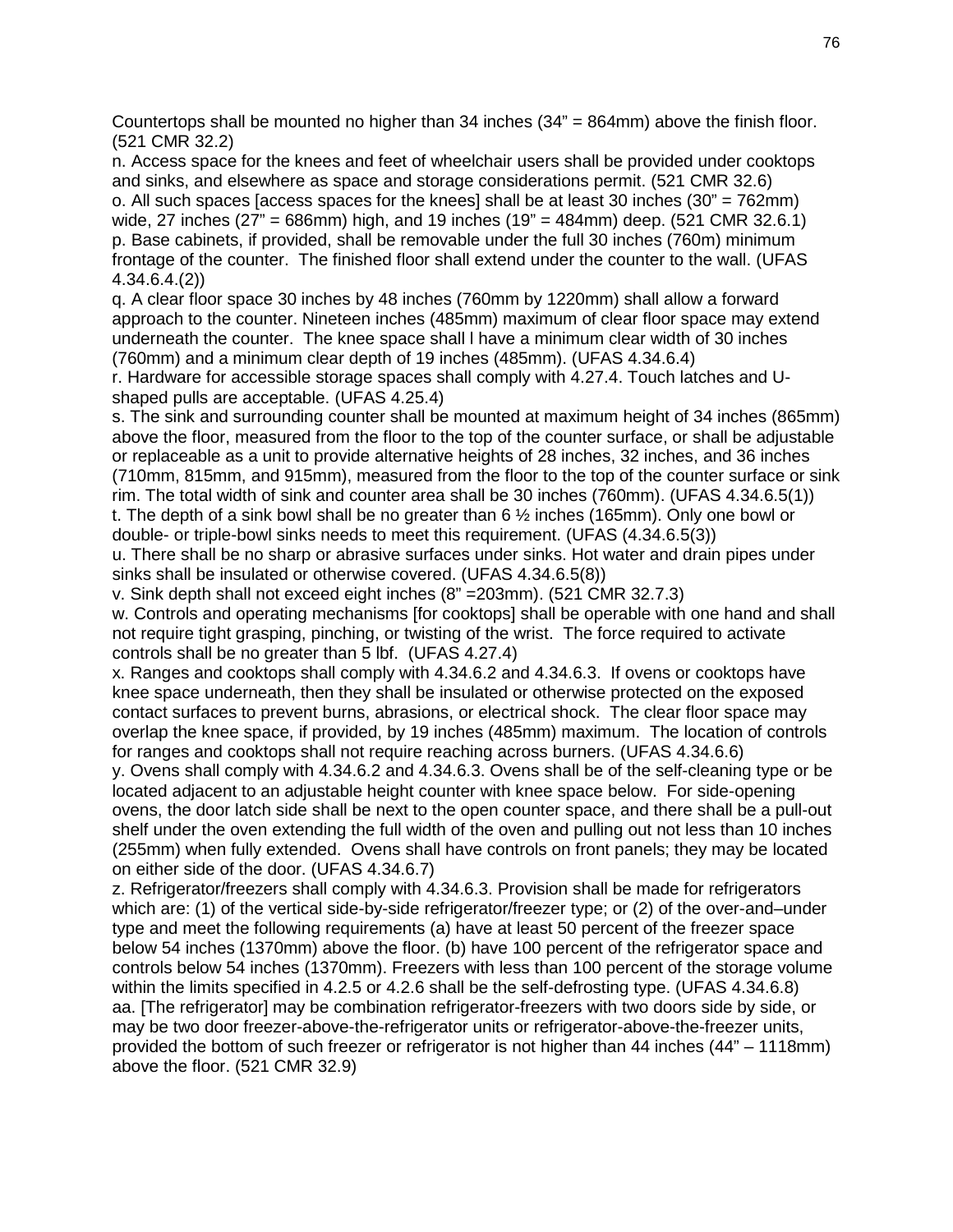bb. Cabinets, drawers, and shelf areas shall comply with 4.25 and shall have the following feature: Maximum height shall be 48 inches (1220mm) for at least one shelf of all cabinets and storage shelves mounted above work counters. (UFAS 4.34.6.10 (1))

cc. A tall cabinet at least 30 inches (30" = 762mm) wide and 72 inches (72" = 1829mm) in height may be installed in lieu of making overhead cabinets accessible. If walk-in-pantry is provided, the door to the pantry shall fully comply with 521 CMR 26.00. (521 CMR 32.4)

dd. Controls and operating mechanisms [for dishwashers] shall be operable with one hand and shall not require tight grasping, pinching, or twisting of the wrist. The force required to activate controls shall be no greater than 5 lbf. (UFAS 4.27.4)

ee. Dishwashers shall comply with 4.34.6.2 and 4.34.6.3. Dishwashers shall have all rack space accessible from the front of the machine for loading and unloading dishes. (UFAS 4.34.6.9)

# **13. Platform Lifts**

a. Accessible platform lifts complying with 4.11 may be used in lieu of an elevator. (UFAS 4.1.2 (5))

b. The minimum clear floor or ground space required to accommodate a single, stationary wheelchair occupant is 30 inches by 48 inches (760mm by 1220mm). (UFAS 4.2.4.1)

c. Platform size shall be a minimum of 36 inches wide by 54 inches deep (36" by  $54" = 914$ mm by 1372mm). (521 CMR 28.12.2.b)

d. If the clear floor space only allows forward approach to an object, then maximum high forward reach allowed shall be 48 inches (1220mm). The minimum low forward reach is 15 inches (380mm). (UFAS 4.2.5)

e. If the clear floor space allows parallel approach by a person in a wheelchair, the maximum high side reach allowed shall be 54 inches (1370mm) and the low side reach shall be no less than 9 inches (230mm) above the floor. (UFAS 4.2.6)

f. Controls and operating mechanisms [for platform lifts] shall be operable with one hand and shall not require tight grasping, pinching, or twisting of the wrist. The force required to activate controls shall be no greater than 5 lbf. (UFAS 4.27.4)

g. If the wheelchair lift is key operated, a buzzer and intercom system must be installed at the lift and connected to a location within the building where the key is maintained. (521 CMR 28.12.2.d)

# **14. Public Toilet Rooms- Children**

a. Where children's toilet rooms are provided, at least one water closet and one sink in each location shall be accessible to children in wheelchairs, or a separate *accessible* unisex toilet room shall be provided at each location. (521 CMR 30.1.b)

b. Accessible toilet rooms shall be on an accessible route. When unisex toilet rooms(s) are provided, they shall be located in the same area as other toilet rooms. (521 CMR 30.2) c. All doorways and openings that are required to be accessible shall have a clear opening of not less than 32 inches (32" = 813mm). (521 CMR 26.5)

d. Handles, pulls, latches and other operating devises on accessible doors shall have a shape that is easy to operate with one hand and that does not require tight grasping, tight pinching, or twisting of the wrist to operate. Lever-operated mechanisms, push-type mechanisms, and U-shaped handles are acceptable designs. (521 CMR 26.11.1 and UFAS 4.13 9))

e. Doors to single user toilet rooms may swing into the room if the door has a self-closing device and maneuvering space is provided. The door may swing into the room if there is a clear floor space of 30 inches by 48 inches  $(30^\circ = 762 \text{mm})$  by  $48^\circ = 1219 \text{mm}$ ) beyond the swing of the door. (521 CMR 30.4)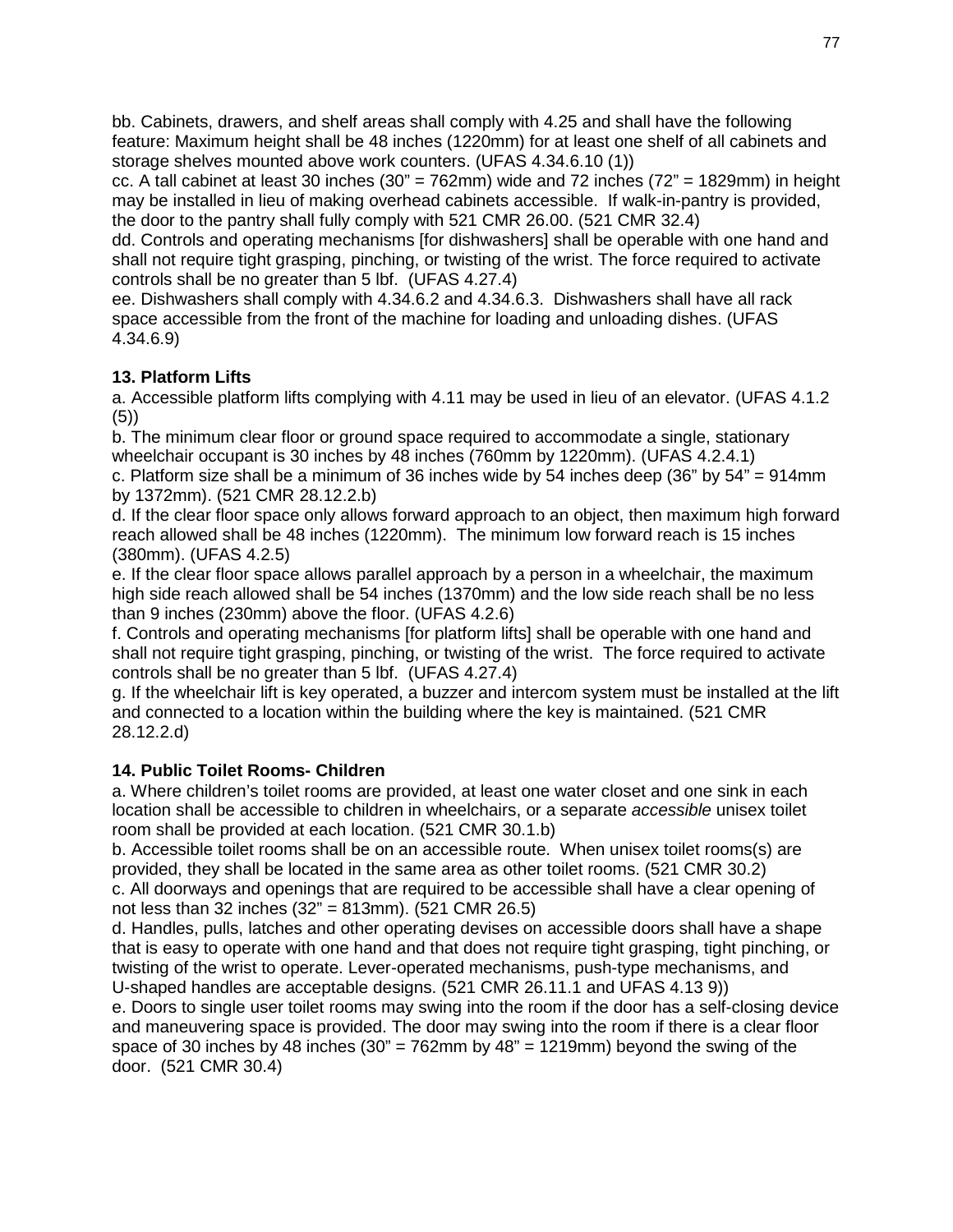f. The maximum force for pushing or pulling opening a door shall be as follows:…a. exterior hinged doors: 15 lbs, b. interior hinged doors: five lbs., c. sliding or folding doors: five lbs.. (521 CMR 26.8.1)

g. An unobstructed turning space complying with 521 CMR 6.3 shall be provided within an accessible toilet room. The clear floor space at fixtures and controls, the accessible route, and the turning space may overlap. (521 CMR 30.5)

h. Standard accessible stalls shall be 60 inches (60" = 1524mm) wide and 72 inches (72" = 1829mm) deep. (521CMR 30.6.1)

i. Accessible toilet stalls shall have a door that swings out or slides and has a 32 inches  $(32<sup>"</sup> =$ 813mm) clear opening. (521 CMR 30.6.1a)

j. There shall be 18 inches (18" = 457mm) of clear space on the latch pull side of the door. (521 CMR 30.6.1c)

k. The water closet shall have two grab bars, 42 inches (42" = 1067mm) long, one mounted on the wall in back of the water closet and one on the side wall closest to the water closet and located no more than six inches  $(6<sup>n</sup> = 152 \text{mm})$  from the interior corner. When a tank prevents location of the rear grab bar, a bar may be installed three inches (3" = 76mm) above the tank. Where a flushometer prevents the location of a 42 inch (42" – 1067mm) rear grab bar, one grab bar, 36 inches (36" = 914mm) shall be installed to the side of the flushometer, located three inches (3" = 76mm) from the closest edge of the flushometer. (521 CMR 201.15)

l. [The] height [of the] grab bars shall be mounted from the floor to the top of the grab bar as follows" Pre-kindergarten: 18" to 20" (457mm to 508mm), Kindergarten to third grade: 20" to 25" (508mm to 635mm), Fourth grade to sixth grade: 25" to 27" (635mm to 686mm). (521 CMR 30.15.1)

m. The outside diameter of grab bars shall be as follows: Pre-kindergarten: 1" (25mm), Kindergarten to sixth grade: 1  $\frac{1}{4}$ " to 1  $\frac{1}{2}$ " (32mm to 38mm). (521 CMR 30.15.2)

n. Water closets shall be set at a height measured from the floor to the top of the seat as follows: Pre- kindergarten: 11 ½" to 12 ½" (292mm to 318 mm), kindergarten to third grade: 12" to 15" (305mm to 381 mm), fourth grade to sixth grade: 15" to 17" (381mm to 432mm). (521 CMR 30.14.3)

o. The centerline of the water closet shall be located 11 inches (11" = 279mm) from the nearest side wall for pre-kindergarten, 11 to 15 inches (11" to 15" = 279mm to 381mm) for kindergarten to third grade and 15 to 18 inches (15" to 18" = 381 to 457mm) for fourth grade to sixth grade. The water closet shall also be located 42 inches (42" = 1067mm) from the centerline of the water closet to the opposite wall or closest edge of next fixture. (521 CMR 30.14.2)

p. Flush controls: controls for flush valves on water closets used by children shall be mounted within 20 to 30 inches (20" to 30" = 508mm to 762mm) above the floor. (521 CMR 30.14.4) q. Toilet paper dispensers: Toilet paper dispensers used by children shall be centered above finished floor as follows: Pre-kindergarten: 14" (356mm), kindergarten to third grade: 14" to 17" (356mm to 422mm), fourth grade to sixth grade: 17" to 19" (32mm to 483mm). (521 CMR 30.14.5)

r. Sinks shall be mounted with the rim no higher than 30 inches  $(30<sup>o</sup> = 762<sup>o</sup>)$  above the finish floor. A clearance of at least 25 inches (25" = 635mm) above the finish floor to the bottom of the apron shall be provided. Knee and toe clearance shall be at least 30 inches (30" = 762mm) wide and 19 inches (19" =- 483mm) deep. (521 CMR 30.16.2)

s. Sink traps and drains shall be located as close to rear walls as possible. Hot water and drain pipes exposed under sinks shall be recessed, insulated, or guarded. There shall be no sharp or abrasive surfaces under sinks. Piping must be insulated. (521 CMR 30.16.3)

t. Faucets shall be operable with one hand and shall not require tight grasping, pinching, or twisting of the wrist. Lever-operated, push-type, touch-type, or electronically controlled mechanisms are acceptable designs. If self-closing valves are used, the faucet shall remain open for at least ten seconds. (521 CMR 30.16.4)